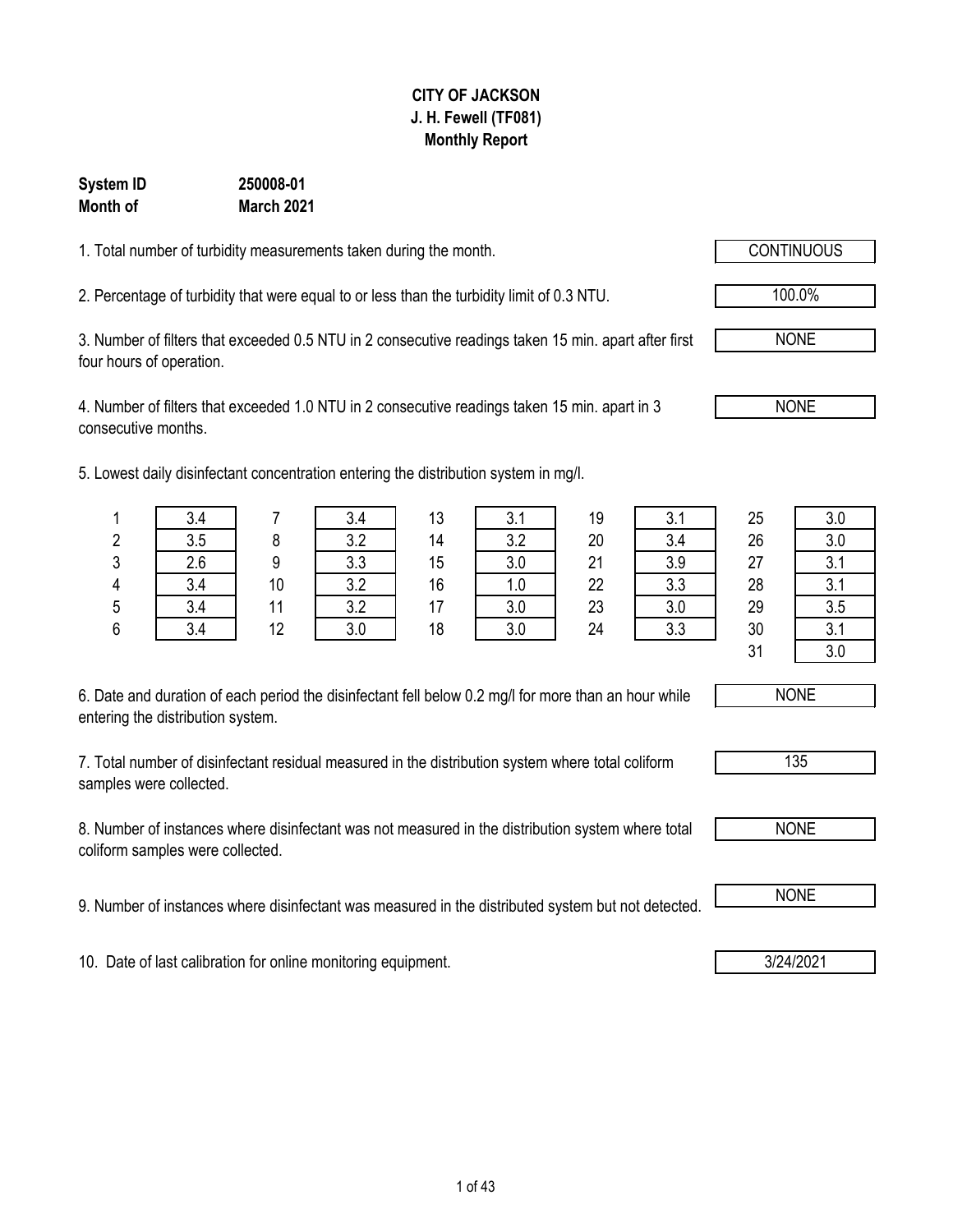### **J. H. Fewell (TF081) Turbidity Compliance Report City of Jackson, MS**

## **Month Of**

**System ID 250008-01**

**March 2021**

| Mar. 2021  |            |                | <b>TURBIDITIES (NTU)</b> |             |
|------------|------------|----------------|--------------------------|-------------|
|            | <b>RAW</b> | <b>SETTLED</b> | <b>FILTER</b>            | <b>HS#1</b> |
| 3/1        | 24.5362    | 0.8894         | 0.3210                   | 0.1975      |
| 3/2        | 37.8156    | 0.7281         | 0.3110                   | 0.2144      |
| 3/3        | 35.7694    | 0.6719         | 0.3068                   | 0.1875      |
| 3/4        | 27.5387    | 0.8631         | 0.2240                   | 0.1812      |
| 3/5        | 24.2994    | 0.8719         | 0.3015                   | 0.1844      |
| 3/6        | 23.1181    | 0.6425         | 0.2934                   | 0.2100      |
| 3/7        | 25.0063    | 0.9787         | 0.2840                   | 0.1831      |
| 3/8        | 23.7269    | 0.9069         | 0.3346                   | 0.1625      |
| 3/9        | 21.5894    | 0.6287         | 0.2984                   | 0.1375      |
| 3/10       | 20.8087    | 0.6394         | 0.2111                   | 0.1219      |
| 3/11       | 20.0075    | 0.5712         | 0.2361                   | 0.1219      |
| 3/12       | 20.7106    | 0.4537         | 0.2407                   | 0.1219      |
| 3/13       | 18.1050    | 0.4644         | 0.2291                   | 0.1063      |
| 3/14       | 22.2750    | 0.6719         | 0.2677                   | 0.1819      |
| 3/15       | 22.8700    | 0.6262         | 0.2573                   | 0.1881      |
| 3/16       | 28.5731    | 0.6956         | 0.3035                   | 0.1912      |
| 3/17       | 47.0144    | 0.6981         | 0.2800                   | 0.1931      |
| 3/18       | 41.7812    | 0.6806         | 0.2910                   | 0.1763      |
| 3/19       | 31.6394    | 1.1500         | 0.2302                   | 0.1544      |
| 3/20       | 27.0938    | 0.5825         | 0.1851                   | 0.1912      |
| 3/21       | 21.8294    | 0.8256         | 0.1809                   | 0.1531      |
| 3/22       | 19.4494    | 0.6106         | 0.2275                   | 0.1269      |
| 3/23       | 22.3519    | 0.8000         | 0.1984                   | 0.1631      |
| 3/24       | 20.4906    | 0.5975         | 0.1910                   | 0.1362      |
| 3/25       | 25.0306    | 0.6156         | 0.2168                   | 0.1388      |
| 3/26       | 18.4725    | 0.4994         | 0.2106                   | 0.1294      |
| 3/27       | 19.0681    | 0.6469         | 0.1889                   | 0.1262      |
| 3/28       | 23.5225    | 0.7319         | 0.2227                   | 0.1419      |
| 3/29       | 25.9888    | 1.4081         | 0.2808                   | 0.2419      |
| 3/30       | 24.5100    | 0.5912         | 0.2069                   | 0.1287      |
| 3/31       | 20.9888    | 0.6675         | 0.2207                   | 0.1456      |
| <b>MIN</b> | 18.1050    | 0.4537         | 0.1809                   | 0.1063      |
| <b>MAX</b> | 47.0144    | 1.4081         | 0.3346                   | 0.2419      |
| <b>AVG</b> | 25.3542    | 0.7229         | 0.2501                   | 0.1625      |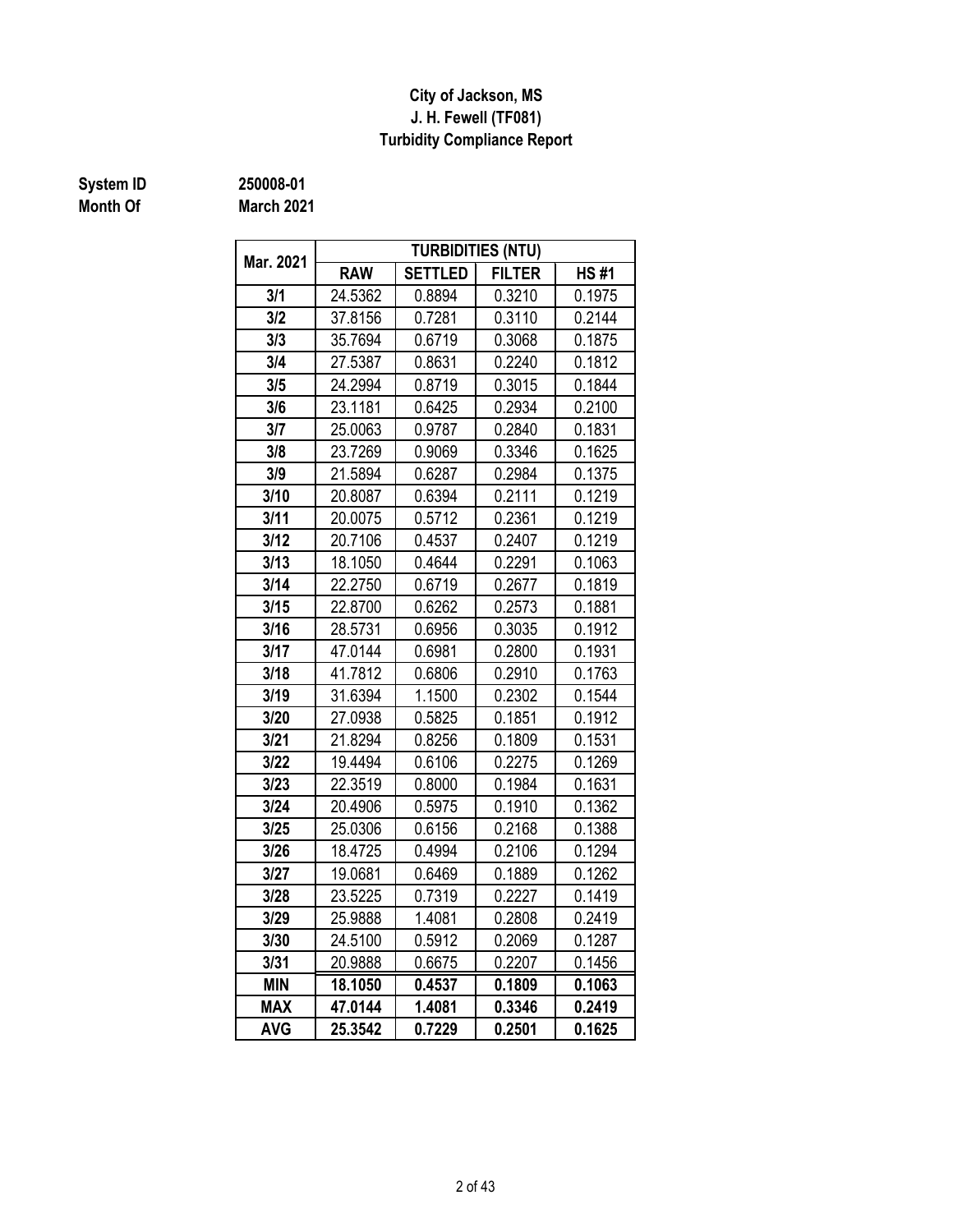### **J. H. Fewell (TF081) Turbidity Compliance City of Jackson, MS**

## **Month Of**

### **System ID 250008-01**

**March 2021**

|            | <b>TIME</b> |         |         |          |         |         |  |  |  |  |  |  |
|------------|-------------|---------|---------|----------|---------|---------|--|--|--|--|--|--|
| Mar. 2021  | 12:00 AM    | 4:00 AM | 8:00 AM | 12:00 PM | 4:00 PM | 8:00 PM |  |  |  |  |  |  |
| 3/1        | 0.1594      | 0.1975  | 0.1881  | 0.1663   | 0.1606  | 0.1950  |  |  |  |  |  |  |
| 3/2        | 0.1612      | 0.1719  | 0.2144  | 0.2075   | 0.1869  | 0.1763  |  |  |  |  |  |  |
| 3/3        | 0.1850      | 0.1875  | 0.1812  | 0.1812   | 0.1556  | 0.1656  |  |  |  |  |  |  |
| 3/4        | 0.1812      | 0.1775  | 0.1550  | 0.1338   | 0.1775  | 0.1619  |  |  |  |  |  |  |
| 3/5        | 0.1225      | 0.1287  | 0.1250  | 0.1594   | 0.1844  | 0.1637  |  |  |  |  |  |  |
| 3/6        | 0.1206      | 0.1219  | 0.1788  | 0.1319   | 0.2100  | 0.1444  |  |  |  |  |  |  |
| 3/7        | 0.1456      | 0.1431  | 0.1312  | 0.1800   | 0.1831  | 0.1444  |  |  |  |  |  |  |
| 3/8        | 0.1625      | 0.1494  | 0.1406  | 0.1356   | 0.1206  | 0.1250  |  |  |  |  |  |  |
| 3/9        | 0.1269      | 0.1213  | 0.1156  | 0.1331   | 0.1306  | 0.1375  |  |  |  |  |  |  |
| 3/10       | 0.1219      | 0.1106  | 0.1125  | 0.1150   | 0.1000  | 0.0913  |  |  |  |  |  |  |
| 3/11       | 0.0988      | 0.1131  | 0.1119  | 0.1219   | 0.1112  | 0.1013  |  |  |  |  |  |  |
| 3/12       | 0.1019      | 0.1000  | 0.1006  | 0.1219   | 0.1169  | 0.1169  |  |  |  |  |  |  |
| 3/13       | 0.1063      | 0.1025  | 0.1000  | 0.1050   | 0.1013  | 0.1063  |  |  |  |  |  |  |
| 3/14       | 0.1119      | 0.1425  | 0.1819  | 0.1187   | 0.1256  | 0.1238  |  |  |  |  |  |  |
| 3/15       | 0.1250      | 0.1881  | 0.1475  | 0.1631   | 0.1344  | 0.1488  |  |  |  |  |  |  |
| 3/16       | 0.1656      | 0.1587  | 0.1844  | 0.1912   | 0.1825  | 0.1500  |  |  |  |  |  |  |
| 3/17       | 0.1650      | 0.1650  | 0.1544  | 0.1556   | 0.1931  | 0.1744  |  |  |  |  |  |  |
| 3/18       | 0.1494      | 0.1556  | 0.1763  | 0.1706   | 0.1575  | 0.1375  |  |  |  |  |  |  |
| 3/19       | 0.1425      | 0.1544  | 0.1494  | 0.1519   | 0.1475  | 0.1394  |  |  |  |  |  |  |
| 3/20       | 0.1156      | 0.1219  | 0.1225  | 0.1250   | 0.1912  | 0.1344  |  |  |  |  |  |  |
| 3/21       | 0.1188      | 0.1325  | 0.1231  | 0.1225   | 0.1531  | 0.1169  |  |  |  |  |  |  |
| 3/22       | 0.1225      | 0.1150  | 0.1269  | 0.1200   | 0.1219  | 0.1119  |  |  |  |  |  |  |
| 3/23       | 0.1150      | 0.1150  | 0.1156  | 0.1631   | 0.1144  | 0.1150  |  |  |  |  |  |  |
| 3/24       | 0.1112      | 0.1069  | 0.1088  | 0.1362   | 0.1269  | 0.1256  |  |  |  |  |  |  |
| 3/25       | 0.1119      | 0.1044  | 0.1056  | 0.1112   | 0.1275  | 0.1388  |  |  |  |  |  |  |
| 3/26       | 0.1294      | 0.1219  | 0.1156  | 0.1250   | 0.1262  | 0.1219  |  |  |  |  |  |  |
| 3/27       | 0.1150      | 0.1169  | 0.1256  | 0.1262   | 0.1238  | 0.1200  |  |  |  |  |  |  |
| 3/28       | 0.1137      | 0.1131  | 0.1181  | 0.1388   | 0.1419  | 0.1312  |  |  |  |  |  |  |
| 3/29       | 0.1500      | 0.1325  | 0.1281  | 0.1788   | 0.2419  | 0.1894  |  |  |  |  |  |  |
| 3/30       | 0.1287      | 0.1175  | 0.1256  | 0.1244   | 0.1169  | 0.1181  |  |  |  |  |  |  |
| 3/31       | 0.1187      | 0.1187  | 0.1456  | 0.1394   | 0.1262  | 0.1300  |  |  |  |  |  |  |
| <b>MIN</b> | 0.0988      | 0.1000  | 0.1000  | 0.1050   | 0.1000  | 0.0913  |  |  |  |  |  |  |
| <b>MAX</b> | 0.1850      | 0.1975  | 0.2144  | 0.2075   | 0.2419  | 0.1950  |  |  |  |  |  |  |
| <b>AVG</b> | 0.1324      | 0.1357  | 0.1390  | 0.1437   | 0.1481  | 0.1373  |  |  |  |  |  |  |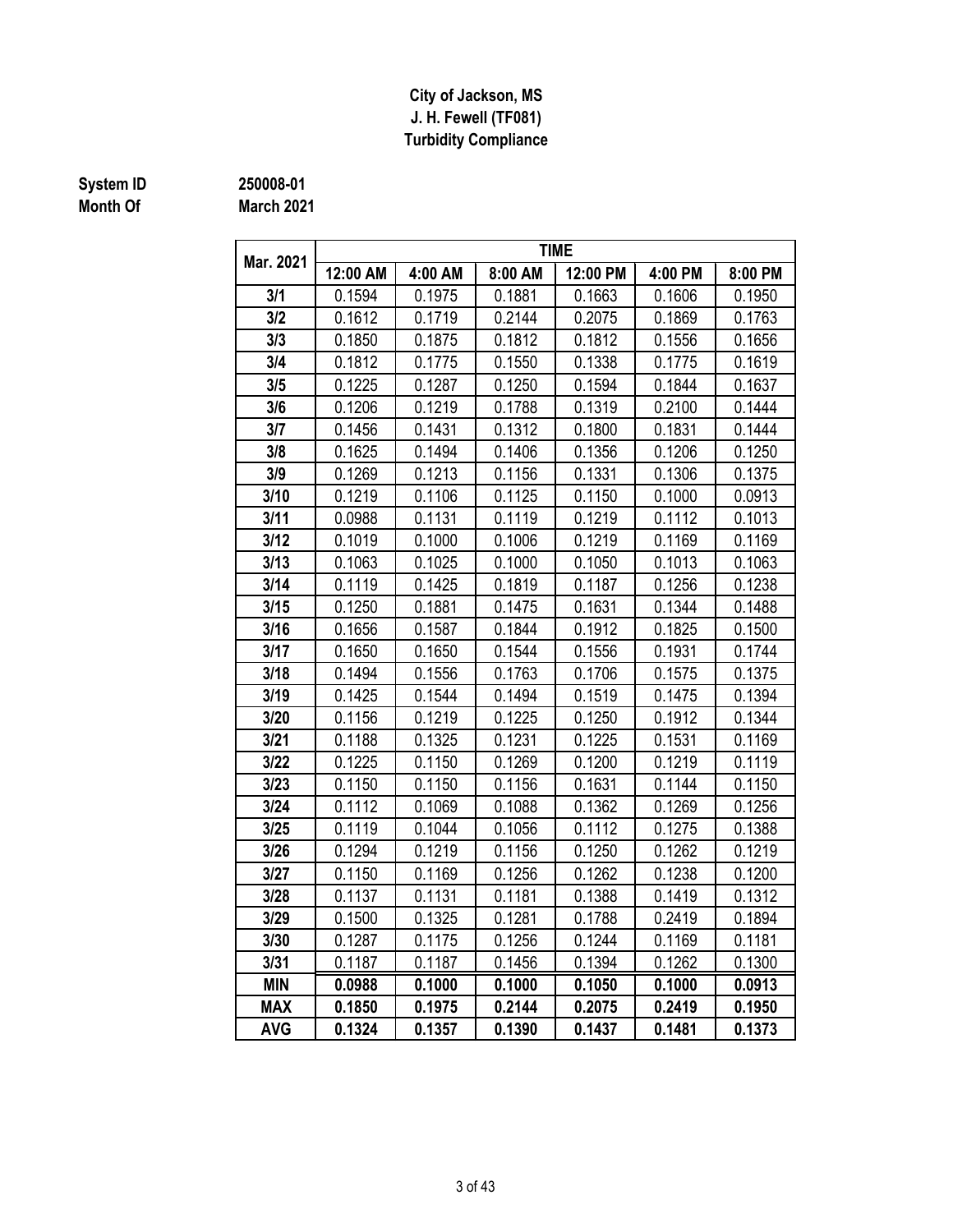### **Disinfectant Compliance City Of Jackson, MS J. H. Fewell (TF081)**

# **Month Of**

**March 2021 System ID 250008-01**

|            | <b>TIME</b><br>12:00 AM<br>4:00 PM |         |         |          |     |         |  |  |  |  |  |  |  |
|------------|------------------------------------|---------|---------|----------|-----|---------|--|--|--|--|--|--|--|
| Mar. 2021  |                                    | 4:00 AM | 8:00 AM | 12:00 PM |     | 8:00 PM |  |  |  |  |  |  |  |
| 3/1        | 3.6                                | 3.4     | 3.7     | 3.7      | 3.7 | 3.6     |  |  |  |  |  |  |  |
| 3/2        | 3.6                                | 3.6     | 3.5     | 3.5      | 3.6 | 3.6     |  |  |  |  |  |  |  |
| 3/3        | 3.6                                | 3.5     | 3.5     | 3.2      | 2.6 | 3.9     |  |  |  |  |  |  |  |
| 3/4        | 3.5                                | 3.4     | 3.5     | 3.4      | 3.4 | 3.5     |  |  |  |  |  |  |  |
| 3/5        | 3.6                                | 3.6     | 3.5     | 3.4      | 3.4 | 3.4     |  |  |  |  |  |  |  |
| 3/6        | 3.4                                | 3.5     | 3.6     | 3.4      | 3.4 | 3.5     |  |  |  |  |  |  |  |
| 3/7        | 3.6                                | 3.6     | 3.6     | 3.4      | 3.5 | 3.5     |  |  |  |  |  |  |  |
| 3/8        | 3.5                                | 3.4     | 3.3     | 3.3      | 3.2 | 3.4     |  |  |  |  |  |  |  |
| 3/9        | 3.5                                | 3.5     | 3.4     | 3.3      | 3.4 | 3.4     |  |  |  |  |  |  |  |
| 3/10       | 3.4                                | 3.4     | 3.2     | 3.3      | 3.2 | 3.3     |  |  |  |  |  |  |  |
| 3/11       | 3.4                                | 3.3     | 3.4     | 3.3      | 3.2 | 3.2     |  |  |  |  |  |  |  |
| 3/12       | 3.2                                | 3.2     | 3.2     | 3.1      | 3.1 | 3.0     |  |  |  |  |  |  |  |
| 3/13       | 3.1                                | 3.2     | 3.2     | 3.2      | 3.3 | 3.1     |  |  |  |  |  |  |  |
| 3/14       | 3.2                                | 3.2     | 3.2     | 3.2      | 3.2 | 3.2     |  |  |  |  |  |  |  |
| 3/15       | 3.2                                | 3.2     | 3.1     | 3.1      | 3.0 | 3.1     |  |  |  |  |  |  |  |
| 3/16       | 3.1                                | 3.1     | 3.0     | 3.3      | 3.2 | 1.0     |  |  |  |  |  |  |  |
| 3/17       | 3.0                                | 3.0     | 3.1     | 3.3      | 3.2 | 3.2     |  |  |  |  |  |  |  |
| 3/18       | 3.1                                | 3.1     | 3.2     | 3.3      | 3.0 | 3.3     |  |  |  |  |  |  |  |
| 3/19       | 3.1                                | 3.5     | 3.3     | 3.3      | 3.2 | 3.5     |  |  |  |  |  |  |  |
| 3/20       | 3.7                                | 3.4     | 4.0     | 3.9      | 3.7 | 3.8     |  |  |  |  |  |  |  |
| 3/21       | 3.9                                | 3.9     | 4.0     | 3.9      | 3.9 | 3.9     |  |  |  |  |  |  |  |
| 3/22       | 3.9                                | 3.4     | 3.6     | 3.3      | 3.3 | 3.3     |  |  |  |  |  |  |  |
| 3/23       | 3.5                                | 3.3     | 3.0     | 3.0      | 3.1 | 3.5     |  |  |  |  |  |  |  |
| 3/24       | 3.5                                | 3.6     | 3.6     | 3.3      | 3.3 | 3.4     |  |  |  |  |  |  |  |
| 3/25       | 3.3                                | 3.4     | 3.1     | 3.0      | 3.1 | 3.2     |  |  |  |  |  |  |  |
| 3/26       | 3.3                                | 3.3     | 3.1     | 3.0      | 3.0 | 3.2     |  |  |  |  |  |  |  |
| 3/27       | 3.1                                | 3.1     | 3.1     | 3.1      | 3.2 | 3.1     |  |  |  |  |  |  |  |
| 3/28       | 3.2                                | 3.2     | 3.1     | 3.1      | 3.1 | 3.4     |  |  |  |  |  |  |  |
| 3/29       | 3.7                                | 3.7     | 3.8     | 3.8      | 3.6 | 3.5     |  |  |  |  |  |  |  |
| 3/30       | 3.4                                | 3.5     | 3.3     | 3.1      | 3.1 | 3.2     |  |  |  |  |  |  |  |
| 3/31       | 3.2                                | 3.2     | 3.1     | 3.0      | 3.5 | 3.4     |  |  |  |  |  |  |  |
| MIN        | 3.0                                | 3.0     | 3.0     | 3.0      | 2.6 | 1.0     |  |  |  |  |  |  |  |
| <b>MAX</b> | 3.9                                | 3.9     | 4.0     | 3.9      | 3.9 | 3.9     |  |  |  |  |  |  |  |
| <b>AVG</b> | 3.4                                | 3.4     | 3.4     | 3.3      | 3.3 | 3.3     |  |  |  |  |  |  |  |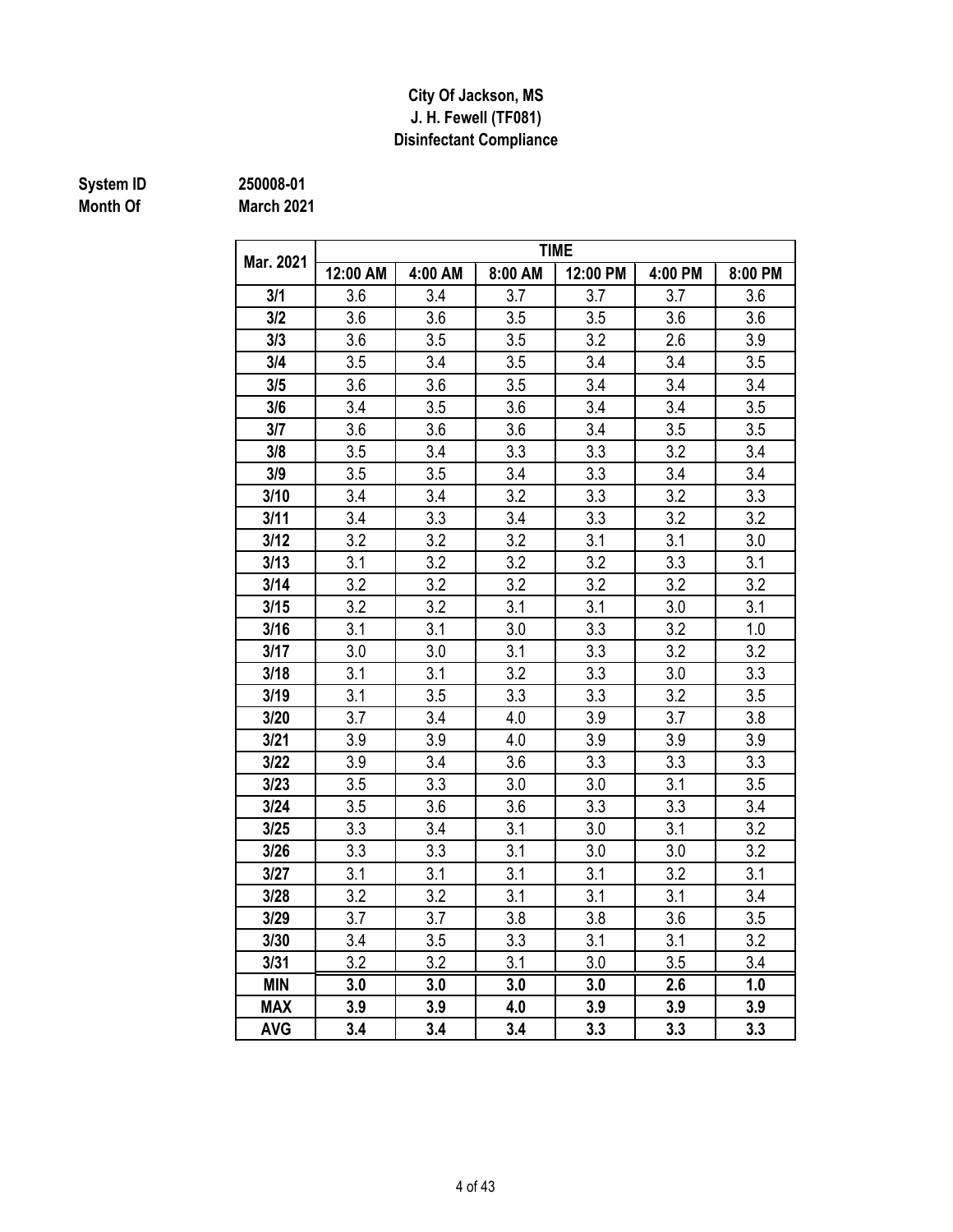|             |                      |                  |                          |                   |                  |                  |                  |                  | <b>FILTERS (NTU)</b> |                  |                  |                          |                  |                          |                  |                          |
|-------------|----------------------|------------------|--------------------------|-------------------|------------------|------------------|------------------|------------------|----------------------|------------------|------------------|--------------------------|------------------|--------------------------|------------------|--------------------------|
| <b>Date</b> | <b>Hour</b>          | #12              | #14                      | #16               | #17              | #18              | #19              | #20              | #21                  | #22              | #23              | #24                      | #25              | #26                      | #27              | #28                      |
|             | 12:00 AM             | 0.0491           | <b>OFF</b>               | <b>OFF</b>        | 0.0895           | 0.1669           | 0.1754           | 0.2959           | 0.2641               | 0.1242           | 0.1248           | <b>OFF</b>               | 0.0436           | <b>OFF</b>               | 0.0896           | <b>OFF</b>               |
|             | 04:00 AM             | <b>OFF</b>       | <b>OFF</b>               | <b>OFF</b>        | 0.0927           | 0.1706           | 0.1884           | <b>OFF</b>       | 0.3210               | 0.1327           | 0.1259           | <b>OFF</b>               | 0.0424           | <b>OFF</b>               | 0.0984           | <b>OFF</b>               |
|             | 08:00 AM             | <b>OFF</b>       | <b>OFF</b>               | <b>OFF</b>        | 0.0908           | 0.1705           | 0.2048           | <b>OFF</b>       | 0.2733               | 0.1505           | 0.1211           | <b>OFF</b>               | 0.0448           | <b>OFF</b>               | 0.1003           | <b>OFF</b>               |
| 3/1/2021    | 12:00 PM             | 0.0837           | <b>OFF</b>               | <b>OFF</b>        | 0.0939           | 0.1674           | 0.2197           | 0.1628           | 0.2601               | 0.2301           | 0.1179           | <b>OFF</b>               | 0.0490           | <b>OFF</b>               | 0.1082           | <b>OFF</b>               |
|             | 04:00 PM             | 0.1142           | <b>OFF</b>               | <b>OFF</b>        | 0.0981           | 0.1881           | 0.2242           | 0.1076           | 0.1088               | 0.1098           | <b>OFF</b>       | <b>OFF</b>               | 0.0474           | <b>OFF</b>               | 0.1159           | <b>OFF</b>               |
|             | 08:00 PM             | 0.0792           | <b>OFF</b>               | <b>OFF</b>        | 0.1044           | 0.1785           | 0.2493           | 0.2092           | 0.2202               | <b>OFF</b>       | 0.1574           | <b>OFF</b>               | 0.0503           | <b>OFF</b>               | 0.1282           | <b>OFF</b>               |
|             | <b>AVG</b>           | 0.0905           | <b>OFF</b>               | <b>OFF</b>        | 0.0944           | 0.1740           | 0.2103           | 0.2212           | 0.2413               | 0.1560           | 0.1278           | <b>OFF</b>               | 0.0463           | <b>OFF</b>               | 0.1071           | <b>OFF</b>               |
|             | 12:00 AM             | 0.0640           | <b>OFF</b>               | <b>OFF</b>        | 0.1093           | 0.1718           | 0.2700           | 0.2145           | 0.1742               | 0.3683           | 0.1639           | <b>OFF</b>               | 0.0527           | <b>OFF</b>               | 0.1441           | <b>OFF</b>               |
|             | 04:00 AM             | 0.0633           | OFF                      | <b>OFF</b>        | 0.1223           | 0.1726           | 0.3110           | 0.2298           | 0.1985               | 0.1850           | 0.1775           | <b>OFF</b>               | 0.0623           | <b>OFF</b>               | 0.1919           | <b>OFF</b>               |
|             | 08:00 AM             | 0.0765           | <b>OFF</b>               | <b>OFF</b>        | 0.1480           | 0.1794           | <b>OFF</b>       | 0.2579           | 0.2210               | 0.1401           | 0.2061           | <b>OFF</b>               | 0.0797           | <b>OFF</b>               | 0.2662           | <b>OFF</b>               |
| 3/2/2021    | 12:00 PM             | 0.1122           | <b>OFF</b>               | OFF               | 0.1442           | 0.1725           | 0.1764           | 0.2213           | 0.2003               | 0.1449           | OFF              | <b>OFF</b>               | 0.0770           | OFF                      | 0.2205           | <b>OFF</b>               |
|             | 04:00 PM             | 0.0890           | <b>OFF</b>               | OFF               | 0.1427           | 0.1765           | 0.1639           | 0.2279           | 0.2376               | 0.1307           | OFF              | <b>OFF</b>               | 0.0784           | <b>OFF</b>               | 0.2326           | <b>OFF</b>               |
|             | 08:00 PM             | 0.0682           | <b>OFF</b>               | <b>OFF</b>        | 0.1541           | 0.1773           | 0.1649           | 0.2254           | 0.2644               | 0.1228           | <b>OFF</b>       | <b>OFF</b>               | 0.0820           | <b>OFF</b>               | 0.2716           | <b>OFF</b>               |
|             | <b>AVG</b>           | 0.0803           | <b>OFF</b>               | <b>OFF</b>        | 0.1365           | 0.1751           | 0.2095           | 0.2288           | 0.2160               | 0.1673           | 0.1801           | <b>OFF</b>               | 0.0719           | <b>OFF</b>               | 0.2223           | <b>OFF</b>               |
|             | 12:00 AM             | 0.0659           | <b>OFF</b>               | <b>OFF</b>        | 0.1645           | 0.1796           | 0.1660           | 0.2228           | <b>OFF</b>           | 0.1211           | 0.2114           | <b>OFF</b>               | 0.0857           | <b>OFF</b>               | 0.3068           | <b>OFF</b>               |
|             | 04:00 AM             | 0.0654           | <b>OFF</b>               | <b>OFF</b>        | 0.1666           | 0.1791           | 0.1622           | 0.2181           | OFF                  | 0.1065           | 0.2067           | <b>OFF</b>               | 0.0808           | <b>OFF</b>               | 0.2983           | <b>OFF</b>               |
|             | 08:00 AM             | 0.0651           | <b>OFF</b>               | <b>OFF</b>        | 0.1623           | 0.1775           | 0.1487           | 0.2086           | <b>OFF</b>           | 0.0936           | 0.1900           | <b>OFF</b>               | 0.0760           | <b>OFF</b>               | <b>OFF</b>       | <b>OFF</b>               |
| 3/3/2021    | 12:00 PM             | 0.0779           | <b>OFF</b>               | <b>OFF</b>        | 0.1604           | 0.1737           | 0.1345           | <b>OFF</b>       | <b>OFF</b>           | 0.1176           | OFF              | <b>OFF</b>               | 0.0678           | <b>OFF</b>               | <b>OFF</b>       | <b>OFF</b>               |
|             | 04:00 PM             | 0.0915           | <b>OFF</b>               | <b>OFF</b>        | 0.1653           | 0.1734           | 0.1415           | 0.2063           | <b>OFF</b>           | 0.0846           | 0.2241           | <b>OFF</b>               | 0.0718           | <b>OFF</b>               | 0.2009           | <b>OFF</b>               |
|             | 08:00 PM             | 0.0973           | <b>OFF</b>               | <b>OFF</b>        | 0.1820           | 0.1781           | 0.1525           | 0.2167           | <b>OFF</b>           | 0.0928           | 0.2337           | <b>OFF</b>               | 0.0793           | <b>OFF</b>               | 0.2068           | <b>OFF</b>               |
|             | <b>AVG</b>           | 0.0788           | <b>OFF</b>               | <b>OFF</b>        | 0.1668           | 0.1769           | 0.1509           | 0.2151           | <b>OFF</b>           | 0.1027           | 0.2155           | <b>OFF</b>               | 0.0769           | <b>OFF</b>               | 0.2490           | <b>OFF</b>               |
|             | 12:00 AM             | 0.0982           | <b>OFF</b>               | <b>OFF</b>        | 0.1945           | 0.1755           | 0.1455           | 0.2070           | 0.1842               | 0.0864           | 0.2119           | <b>OFF</b>               | 0.0767           | <b>OFF</b>               | 0.1958           | <b>OFF</b>               |
|             | 04:00 AM             | 0.1000           | <b>OFF</b><br><b>OFF</b> | <b>OFF</b>        | 0.1972           | 0.1726           | 0.1371           | 0.1967           | 0.1803               | 0.0728           | 0.1856           | <b>OFF</b>               | 0.0682           | <b>OFF</b>               | 0.1803           | <b>OFF</b>               |
| 3/4/2021    | 08:00 AM<br>12:00 PM | 0.1028<br>0.1016 | <b>OFF</b>               | <b>OFF</b><br>OFF | 0.1795<br>0.1537 | 0.1697<br>0.1683 | 0.1217<br>0.1098 | 0.1841<br>0.2240 | 0.1931<br>0.1284     | 0.0627<br>0.0548 | 0.1626<br>0.1467 | <b>OFF</b><br><b>OFF</b> | 0.0598<br>0.0590 | <b>OFF</b><br><b>OFF</b> | 0.1721<br>0.1665 | <b>OFF</b><br><b>OFF</b> |
|             | 04:00 PM             | <b>OFF</b>       | <b>OFF</b>               | OFF               | 0.1583           | 0.1700           | 0.1448           | 0.2121           | 0.1365               | 0.0826           | OFF              | <b>OFF</b>               | 0.0922           | <b>OFF</b>               | 0.2065           | <b>OFF</b>               |
|             | 08:00 PM             | OFF              | <b>OFF</b>               | <b>OFF</b>        | 0.1361           | 0.1618           | 0.1112           | 0.1725           | 0.1143               | 0.0466           | 0.1440           | <b>OFF</b>               | 0.0654           | <b>OFF</b>               | 0.1622           | <b>OFF</b>               |
|             | <b>AVG</b>           | 0.1005           | <b>OFF</b>               | <b>OFF</b>        | 0.1705           | 0.1696           | 0.1286           | 0.1988           | 0.1561               | 0.0680           | 0.1789           | <b>OFF</b>               | 0.0702           | <b>OFF</b>               | 0.1809           | <b>OFF</b>               |
|             | 12:00 AM             | <b>OFF</b>       | <b>OFF</b>               | <b>OFF</b>        | 0.1563           | 0.1613           | 0.1251           | 0.1728           | 0.1260               | 0.0483           | 0.1608           | <b>OFF</b>               | 0.0630           | <b>OFF</b>               | 0.1653           | <b>OFF</b>               |
|             | 04:00 AM             | 0.0613           | <b>OFF</b>               | <b>OFF</b>        | 0.1524           | 0.1626           | 0.1309           | 0.1679           | 0.1741               | 0.0472           | 0.1525           | <b>OFF</b>               | 0.0625           | OFF                      | 0.1648           | <b>OFF</b>               |
|             | 08:00 AM             | 0.0655           | <b>OFF</b>               | <b>OFF</b>        | 0.1409           | 0.1611           | 0.1260           | 0.1601           | 0.2430               | 0.0472           | 0.1528           | <b>OFF</b>               | 0.0562           | <b>OFF</b>               | 0.1661           | <b>OFF</b>               |
| 3/5/2021    | 12:00 PM             | 0.0628           | <b>OFF</b>               | OFF               | 0.1503           | 0.1699           | 0.2036           | 0.2004           | 0.3015               | 0.0776           | 0.2257           | <b>OFF</b>               | 0.0834           | OFF                      | 0.1901           | <b>OFF</b>               |
|             | 04:00 PM             | 0.0898           | <b>OFF</b>               | OFF               | 0.2132           | 0.1665           | 0.1810           | 0.2444           | 0.2357               | 0.0619           | 0.2094           | <b>OFF</b>               | 0.0940           | <b>OFF</b>               | 0.1783           | <b>OFF</b>               |
|             | 08:00 PM             | 0.0779           | <b>OFF</b>               | <b>OFF</b>        | 0.2161           | 0.1615           | 0.1339           | 0.1672           | <b>OFF</b>           | 0.0453           | 0.1846           | <b>OFF</b>               | 0.0820           | <b>OFF</b>               | 0.1662           | <b>OFF</b>               |
|             | <b>AVG</b>           | 0.0720           | <b>OFF</b>               | <b>OFF</b>        | 0.1682           | 0.1639           | 0.1507           | 0.1860           | 0.2161               | 0.0541           | 0.1786           | <b>OFF</b>               | 0.0715           | <b>OFF</b>               | 0.1722           | <b>OFF</b>               |
|             | 12:00 AM             | 0.0660           | <b>OFF</b>               | <b>OFF</b>        | 0.1289           | 0.1582           | 0.1638           | 0.1606           | <b>OFF</b>           | 0.0435           | 0.1546           | <b>OFF</b>               | 0.0663           | <b>OFF</b>               | 0.1633           | <b>OFF</b>               |
|             | 04:00 AM             | 0.0656           | <b>OFF</b>               | <b>OFF</b>        | 0.1186           | 0.1572           | 0.1887           | 0.1617           | 0.2448               | 0.0532           | 0.1433           | <b>OFF</b>               | 0.0587           | <b>OFF</b>               | 0.1610           | <b>OFF</b>               |
|             | 08:00 AM             | 0.0561           | <b>OFF</b>               | OFF               | 0.0842           | 0.1567           | 0.1670           | 0.1561           | 0.2831               | 0.0473           | 0.1370           | <b>OFF</b>               | 0.0518           | <b>OFF</b>               | 0.1617           | OFF                      |
| 3/6/2021    | 12:00 PM             | 0.0580           | <b>OFF</b>               | <b>OFF</b>        | 0.1129           | 0.1626           | 0.1740           | 0.1654           | 0.2934               | 0.0547           | 0.1556           | <b>OFF</b>               | 0.0597           | <b>OFF</b>               | 0.1669           | <b>OFF</b>               |
|             | 04:00 PM             | 0.0661           | <b>OFF</b>               | <b>OFF</b>        | 0.1138           | 0.1905           | 0.1682           | 0.1960           | 0.2353               | 0.0443           | 0.1994           | <b>OFF</b>               | 0.0584           | <b>OFF</b>               | 0.1657           | <b>OFF</b>               |
|             | 08:00 PM             | 0.0692           | <b>OFF</b>               | <b>OFF</b>        | 0.1125           | 0.1760           | 0.1754           | 0.1579           | 0.2455               | 0.0386           | 0.1803           | <b>OFF</b>               | 0.0544           | <b>OFF</b>               | 0.1679           | <b>OFF</b>               |
|             | AVG                  | 0.0653           | <b>OFF</b>               | <b>OFF</b>        | 0.1170           | 0.1671           | 0.1729           | 0.1645           | 0.2604               | 0.0470           | 0.1597           | <b>OFF</b>               | 0.0582           | <b>OFF</b>               | 0.1644           | <b>OFF</b>               |
|             | 12:00 AM             | 0.0717           | <b>OFF</b>               | <b>OFF</b>        | 0.1222           | 0.1885           | 0.2409           | 0.1747           | 0.2675               | 0.0539           | 0.1964           | <b>OFF</b>               | 0.0673           | <b>OFF</b>               | 0.1793           | <b>OFF</b>               |
|             | 04:00 AM             | 0.0770           | <b>OFF</b>               | <b>OFF</b>        | 0.1154           | 0.1805           | 0.2245           | 0.1724           | 0.2840               | 0.0477           | 0.1663           | <b>OFF</b>               | 0.0596           | OFF                      | 0.1785           | <b>OFF</b>               |
|             | 08:00 AM             | 0.0786           | <b>OFF</b>               | <b>OFF</b>        | 0.1093           | 0.1755           | 0.1854           | 0.1642           | 0.2750               | 0.0389           | 0.1457           | <b>OFF</b>               | 0.0525           | <b>OFF</b>               | 0.1762           | <b>OFF</b>               |
| 3/7/2021    | 12:00 PM             | 0.0958           | <b>OFF</b>               | <b>OFF</b>        | 0.1366           | 0.1934           | 0.2804           | 0.2038           | OFF                  | 0.0726           | 0.2329           | OFF                      | 0.0796           | <b>OFF</b>               | 0.2039           | <b>OFF</b>               |
|             | 04:00 PM             | 0.0862           | <b>OFF</b>               | <b>OFF</b>        | 0.1269           | 0.1852           | 0.2622           | 0.1894           | <b>OFF</b>           | 0.0557           | 0.1925           | <b>OFF</b>               | 0.0705           | <b>OFF</b>               | 0.1953           | <b>OFF</b>               |
|             | 08:00 PM             | 0.0682           | <b>OFF</b>               | <b>OFF</b>        | 0.1209           | 0.1842           | 0.2510           | 0.1831           | <b>OFF</b>           | 0.0597           | 0.1965           | <b>OFF</b>               | 0.0672           | <b>OFF</b>               | 0.2011           | <b>OFF</b>               |
|             | AVG                  | 0.0804           | <b>OFF</b>               | <b>OFF</b>        | 0.1220           | 0.1847           | 0.2407           | 0.1813           | 0.2755               | 0.0548           | 0.1815           | <b>OFF</b>               | 0.0662           | <b>OFF</b>               | 0.1895           | <b>OFF</b>               |
|             |                      |                  |                          |                   |                  |                  |                  |                  |                      |                  |                  |                          |                  |                          |                  |                          |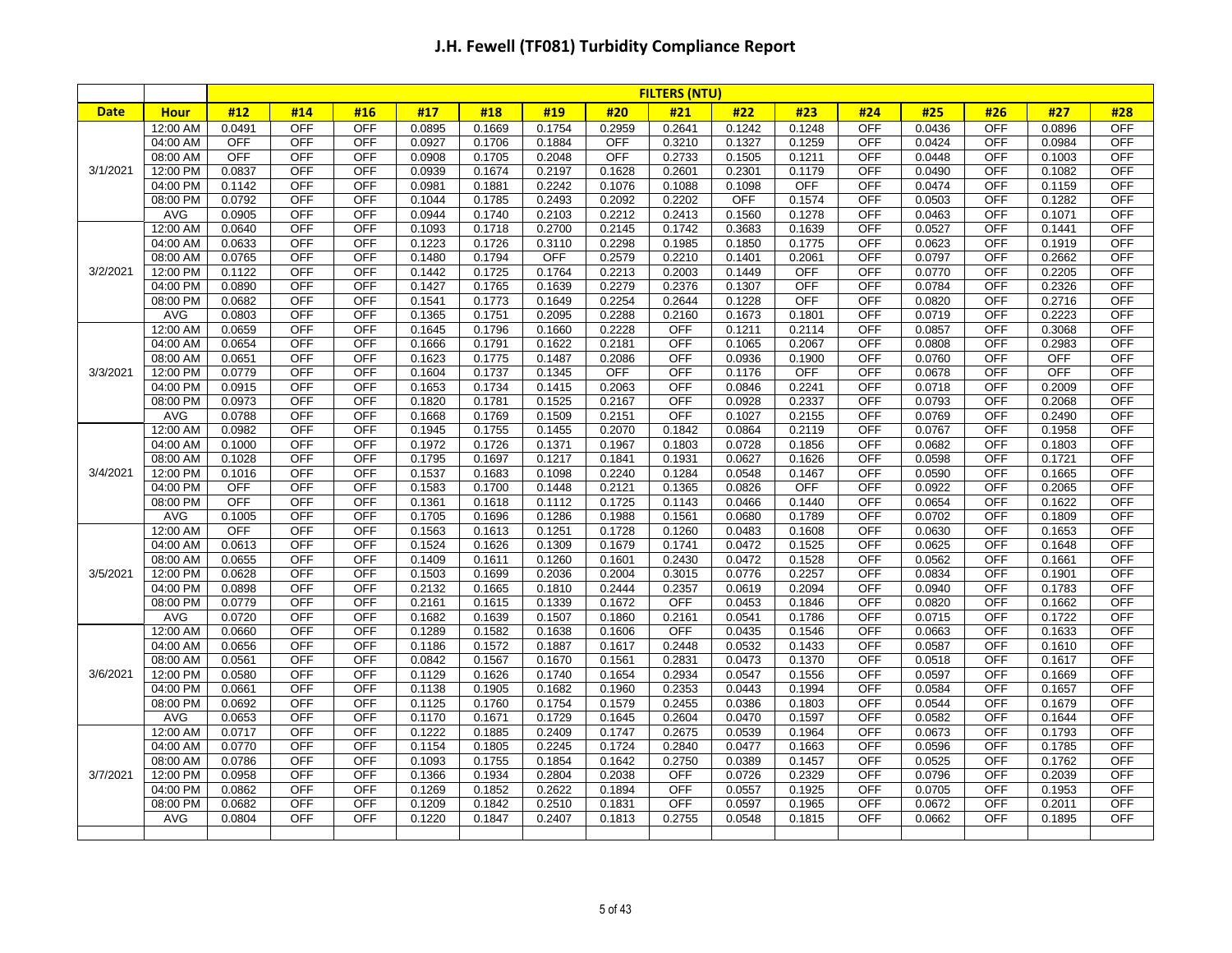|             |                      |                  |                          |                          |                  |                  |                  |                  | <b>FILTERS (NTU)</b> |                  |                  |                          |                  |                          |                  |                          |
|-------------|----------------------|------------------|--------------------------|--------------------------|------------------|------------------|------------------|------------------|----------------------|------------------|------------------|--------------------------|------------------|--------------------------|------------------|--------------------------|
| <b>Date</b> | <b>Hour</b>          | #12              | #14                      | #16                      | #17              | #18              | #19              | #20              | #21                  | #22              | #23              | #24                      | #25              | #26                      | #27              | #28                      |
|             | 12:00 AM             | 0.0662           | <b>OFF</b>               | <b>OFF</b>               | 0.1268           | 0.1852           | 0.3346           | 0.1844           | <b>OFF</b>           | 0.0828           | 0.1996           | <b>OFF</b>               | 0.0720           | <b>OFF</b>               | 0.2188           | <b>OFF</b>               |
|             | 04:00 AM             | 0.0655           | <b>OFF</b>               | <b>OFF</b>               | 0.1129           | 0.1798           | 0.3072           | 0.1767           | OFF                  | 0.0685           | 0.1567           | <b>OFF</b>               | 0.0634           | <b>OFF</b>               | 0.2166           | <b>OFF</b>               |
|             | 08:00 AM             | 0.0667           | <b>OFF</b>               | <b>OFF</b>               | 0.1057           | 0.1665           | 0.2282           | 0.1528           | <b>OFF</b>           | 0.0543           | 0.1341           | <b>OFF</b>               | 0.0519           | <b>OFF</b>               | 0.2100           | <b>OFF</b>               |
| 3/8/2021    | 12:00 PM             | 0.0853           | <b>OFF</b>               | OFF                      | 0.1038           | 0.1682           | 0.1970           | 0.1864           | 0.2055               | 0.0420           | 0.1552           | <b>OFF</b>               | 0.0536           | <b>OFF</b>               | 0.2018           | <b>OFF</b>               |
|             | 04:00 PM             | 0.1033           | <b>OFF</b>               | <b>OFF</b>               | 0.1020           | 0.1647           | 0.1416           | 0.2173           | 0.2297               | 0.0399           | 0.1756           | <b>OFF</b>               | 0.0515           | <b>OFF</b>               | 0.2283           | <b>OFF</b>               |
|             | 08:00 PM             | 0.0790           | <b>OFF</b>               | <b>OFF</b>               | 0.1133           | 0.1702           | 0.1438           | 0.2144           | 0.2585               | 0.0553           | 0.1899           | <b>OFF</b>               | 0.0589           | <b>OFF</b>               | 0.2374           | <b>OFF</b>               |
|             | <b>AVG</b>           | 0.0789           | OFF                      | <b>OFF</b>               | 0.1109           | 0.1724           | 0.2267           | 0.1889           | 0.2356               | 0.0578           | 0.1700           | <b>OFF</b>               | 0.0587           | OFF                      | 0.2196           | <b>OFF</b>               |
|             | 12:00 AM             | 0.0684           | <b>OFF</b>               | <b>OFF</b>               | 0.1161           | 0.1663           | 0.1386           | 0.2223           | 0.2965               | 0.0638           | 0.1812           | <b>OFF</b>               | 0.0585           | <b>OFF</b>               | 0.2318           | <b>OFF</b>               |
|             | 04:00 AM             | 0.0656           | <b>OFF</b>               | <b>OFF</b>               | 0.1146           | 0.1615           | 0.1266           | 0.2100           | 0.2875               | 0.0637           | 0.1580           | <b>OFF</b>               | 0.0581           | <b>OFF</b>               | 0.2182           | <b>OFF</b>               |
|             | 08:00 AM             | 0.0697           | <b>OFF</b>               | <b>OFF</b>               | 0.1083           | 0.1644           | 0.1136           | 0.2002           | 0.0986               | 0.0473           | 0.1399           | <b>OFF</b>               | 0.0662           | <b>OFF</b>               | 0.2203           | <b>OFF</b>               |
| 3/9/2021    | 12:00 PM             | 0.2984           | <b>OFF</b>               | <b>OFF</b>               | <b>OFF</b>       | 0.1592           | 0.1001           | 0.1819           | 0.1799               | 0.0791           | 0.1852           | <b>OFF</b>               | 0.0776           | <b>OFF</b>               | 0.2103           | <b>OFF</b>               |
|             | 04:00 PM             | 0.0941           | <b>OFF</b>               | <b>OFF</b>               | 0.1414           | 0.1601           | 0.1195           | 0.1985           | 0.1809               | 0.0908           | 0.1886           | <b>OFF</b>               | 0.0790           | OFF                      | 0.2202           | <b>OFF</b>               |
|             | 08:00 PM             | 0.0826           | <b>OFF</b>               | <b>OFF</b>               | 0.1615           | 0.1643           | 0.1215           | 0.1980           | 0.1753               | 0.0892           | 0.1953           | <b>OFF</b>               | 0.0864           | <b>OFF</b>               | 0.2265           | <b>OFF</b>               |
|             | <b>AVG</b>           | 0.1206           | <b>OFF</b>               | <b>OFF</b>               | 0.1278           | 0.1626           | 0.1200           | 0.2021           | 0.2165               | 0.0731           | 0.1769           | <b>OFF</b>               | 0.0715           | <b>OFF</b>               | 0.2211           | <b>OFF</b>               |
|             | 12:00 AM             | 0.0763           | <b>OFF</b>               | <b>OFF</b>               | 0.1312           | 0.1603           | 0.1061           | 0.1607           | 0.1675               | 0.0605           | 0.1476           | <b>OFF</b>               | 0.0645           | <b>OFF</b>               | 0.2111           | <b>OFF</b>               |
|             | 04:00 AM             | 0.0806           | <b>OFF</b>               | <b>OFF</b>               | 0.1229           | 0.1573           | 0.1012           | 0.1709           | 0.1646               | 0.0513           | 0.1309           | <b>OFF</b>               | 0.0549           | <b>OFF</b>               | 0.2100           | <b>OFF</b>               |
| 3/10/2021   | 08:00 AM<br>12:00 PM | 0.0876<br>0.0932 | <b>OFF</b><br><b>OFF</b> | <b>OFF</b><br><b>OFF</b> | 0.1164           | 0.1836<br>0.1711 | 0.0967<br>0.0924 | 0.1735<br>0.1588 | 0.1680<br>0.1706     | 0.0456           | 0.1922<br>0.1513 | <b>OFF</b><br><b>OFF</b> | 0.0509<br>0.0482 | <b>OFF</b><br><b>OFF</b> | 0.2167<br>0.2070 | <b>OFF</b><br><b>OFF</b> |
|             | 04:00 PM             | 0.0873           | <b>OFF</b>               | <b>OFF</b>               | 0.1113<br>0.1021 | 0.1609           | 0.0876           | 0.1503           | 0.1637               | 0.0432<br>0.0345 | 0.1195           | <b>OFF</b>               | 0.0448           | OFF                      | 0.2016           | <b>OFF</b>               |
|             | 08:00 PM             | 0.0750           | <b>OFF</b>               | <b>OFF</b>               | 0.1027           | 0.1625           | 0.0927           | 0.1530           | 0.1648               | 0.0371           | 0.1202           | <b>OFF</b>               | 0.0459           | <b>OFF</b>               | 0.2033           | <b>OFF</b>               |
|             | <b>AVG</b>           | 0.0850           | <b>OFF</b>               | <b>OFF</b>               | 0.1150           | 0.1659           | 0.0961           | 0.1614           | 0.1665               | 0.0448           |                  | <b>OFF</b>               | 0.0515           | OFF                      | 0.2086           | <b>OFF</b>               |
|             | 12:00 AM             | <b>OFF</b>       | <b>OFF</b>               | <b>OFF</b>               | 0.1076           | 0.1680           | 0.1008           | 0.1520           | 0.1664               | 0.0422           | 0.1411<br>0.1303 | <b>OFF</b>               | 0.0508           | <b>OFF</b>               | 0.2093           | <b>OFF</b>               |
|             | 04:00 AM             | OFF              | <b>OFF</b>               | <b>OFF</b>               | 0.1160           | 0.1712           | 0.1104           | 0.1703           | 0.1700               | 0.0488           | 0.1463           | <b>OFF</b>               | 0.0543           | <b>OFF</b>               | 0.2147           | <b>OFF</b>               |
|             | 08:00 AM             | <b>OFF</b>       | <b>OFF</b>               | <b>OFF</b>               | 0.1141           | 0.1679           | 0.1022           | 0.1464           | 0.1668               | 0.0445           | 0.1294           | <b>OFF</b>               | 0.0530           | <b>OFF</b>               | 0.2151           | <b>OFF</b>               |
| 3/11/2021   | 12:00 PM             | 0.0740           | <b>OFF</b>               | <b>OFF</b>               | 0.1117           | 0.1648           | 0.1323           | 0.2328           | 0.1650               | 0.0394           | 0.1849           | <b>OFF</b>               | 0.0537           | <b>OFF</b>               | 0.2361           | <b>OFF</b>               |
|             | 04:00 PM             | 0.0845           | <b>OFF</b>               | <b>OFF</b>               | 0.1081           | 0.1639           | 0.1098           | 0.1934           | 0.1635               | 0.0351           | 0.1487           | <b>OFF</b>               | 0.0488           | OFF                      | 0.2333           | <b>OFF</b>               |
|             | 08:00 PM             | 0.0723           | <b>OFF</b>               | <b>OFF</b>               | 0.1102           | 0.1626           | 0.1062           | 0.1788           | 0.1635               | 0.0354           | 0.1395           | <b>OFF</b>               | 0.0488           | <b>OFF</b>               | 0.2282           | <b>OFF</b>               |
|             | <b>AVG</b>           | 0.0780           | <b>OFF</b>               | <b>OFF</b>               | 0.1114           | 0.1664           | 0.1094           | 0.1801           | 0.1661               | 0.0414           | 0.1457           | <b>OFF</b>               | 0.0516           | <b>OFF</b>               | 0.2221           | <b>OFF</b>               |
|             | 12:00 AM             | 0.0665           | <b>OFF</b>               | <b>OFF</b>               | 0.1092           | 0.1597           | 0.1022           | 0.1735           | 0.1628               | 0.0346           | 0.1326           | <b>OFF</b>               | 0.0496           | <b>OFF</b>               | 0.2242           | <b>OFF</b>               |
|             | 04:00 AM             | <b>OFF</b>       | <b>OFF</b>               | <b>OFF</b>               | 0.1088           | 0.1596           | 0.1009           | 0.1518           | 0.1629               | 0.0338           | 0.1301           | <b>OFF</b>               | 0.0503           | <b>OFF</b>               | 0.2255           | <b>OFF</b>               |
|             | 08:00 AM             | 0.0607           | <b>OFF</b>               | <b>OFF</b>               | 0.1131           | 0.1603           | 0.1018           | 0.1686           | 0.1633               | 0.0355           | 0.1520           | <b>OFF</b>               | 0.0585           | <b>OFF</b>               | 0.2303           | <b>OFF</b>               |
| 3/12/2021   | 12:00 PM             | 0.0768           | <b>OFF</b>               | <b>OFF</b>               | 0.1684           | 0.1612           | 0.1057           | 0.1751           | 0.1677               | 0.0932           | 0.2177           | <b>OFF</b>               | 0.0810           | <b>OFF</b>               | 0.2387           | <b>OFF</b>               |
|             | 04:00 PM             | 0.0770           | <b>OFF</b>               | <b>OFF</b>               | 0.1619           | 0.1633           | 0.1132           | 0.1902           | 0.1672               | 0.0830           | 0.1960           | <b>OFF</b>               | 0.0806           | <b>OFF</b>               | 0.2407           | <b>OFF</b>               |
|             | 08:00 PM             | 0.0731           | <b>OFF</b>               | <b>OFF</b>               | 0.1490           | 0.1614           | 0.1038           | 0.1759           | 0.1661               | 0.0636           | 0.1656           | <b>OFF</b>               | 0.0714           | <b>OFF</b>               | 0.2321           | <b>OFF</b>               |
|             | <b>AVG</b>           | 0.0708           | <b>OFF</b>               | <b>OFF</b>               | 0.1355           | 0.1609           | 0.1046           | 0.1725           | 0.1652               | 0.0617           | 0.1672           | <b>OFF</b>               | 0.0651           | <b>OFF</b>               | 0.2323           | <b>OFF</b>               |
|             | 12:00 AM             | 0.0717           | <b>OFF</b>               | <b>OFF</b>               | 0.1365           | 0.1606           | 0.0963           | 0.1702           | 0.1638               | 0.0493           | 0.1425           | <b>OFF</b>               | 0.0599           | <b>OFF</b>               | 0.2277           | <b>OFF</b>               |
|             | 04:00 AM             | 0.0691           | <b>OFF</b>               | <b>OFF</b>               | 0.1310           | 0.1604           | 0.0943           | 0.1660           | 0.1632               | 0.0449           | 0.1351           | <b>OFF</b>               | 0.0557           | <b>OFF</b>               | 0.2260           | <b>OFF</b>               |
|             | 08:00 AM             | 0.0659           | <b>OFF</b>               | <b>OFF</b>               | 0.1248           | 0.1625           | 0.0918           | 0.1523           | 0.1629               | 0.0418           | 0.1293           | <b>OFF</b>               | 0.0532           | <b>OFF</b>               | 0.2247           | OFF                      |
| 3/13/2021   | 12:00 PM             | <b>OFF</b>       | <b>OFF</b>               | <b>OFF</b>               | <b>OFF</b>       | 0.1584           | 0.0872           | 0.1178           | 0.1604               | 0.0381           | 0.1195           | <b>OFF</b>               | 0.0504           | <b>OFF</b>               | 0.2222           | <b>OFF</b>               |
|             | 04:00 PM             | <b>OFF</b>       | <b>OFF</b>               | <b>OFF</b>               | <b>OFF</b>       | OFF              | 0.0849           | 0.1302           | <b>OFF</b>           | 0.0330           | <b>OFF</b>       | <b>OFF</b>               | 0.0520           | <b>OFF</b>               | 0.2291           | <b>OFF</b>               |
|             | 08:00 PM             | <b>OFF</b>       | <b>OFF</b>               | <b>OFF</b>               | 0.1294           | 0.1681           | 0.0873           | 0.1189           | 0.1681               | 0.0337           | 0.1437           | <b>OFF</b>               | 0.0490           | <b>OFF</b>               | 0.2255           | <b>OFF</b>               |
|             | AVG                  | 0.0690           | <b>OFF</b>               | <b>OFF</b>               | 0.1304           | 0.1620           | 0.0904           | 0.1423           | 0.1637               | 0.0399           | 0.1340           | <b>OFF</b>               | 0.0534           | <b>OFF</b>               | 0.2260           | <b>OFF</b>               |
|             | 12:00 AM             | <b>OFF</b>       | <b>OFF</b>               | <b>OFF</b>               | 0.1318           | 0.1672           | 0.0887           | 0.1027           | 0.1661               | 0.0332           | 0.1329           | <b>OFF</b>               | 0.0480           | <b>OFF</b>               | 0.2258           | <b>OFF</b>               |
|             | 04:00 AM             | <b>OFF</b>       | <b>OFF</b>               | <b>OFF</b>               | 0.1334           | 0.1663           | 0.0902           | 0.1133           | 0.1656               | 0.0313           | 0.1297           | <b>OFF</b>               | 0.0477           | <b>OFF</b>               | 0.2251           | <b>OFF</b>               |
|             | 08:00 AM             | <b>OFF</b>       | <b>OFF</b>               | <b>OFF</b>               | 0.1343           | 0.1650           | 0.0923           | 0.1311           | 0.1652               | 0.0313           | 0.1290           | <b>OFF</b>               | 0.0498           | <b>OFF</b>               | 0.2263           | <b>OFF</b>               |
| 3/14/2021   | 12:00 PM             | <b>OFF</b>       | <b>OFF</b>               | <b>OFF</b>               | 0.1409           | 0.1681           | <b>OFF</b>       | 0.2122           | 0.1666               | 0.0367           | <b>OFF</b>       | <b>OFF</b>               | 0.0536           | <b>OFF</b>               | 0.2511           | <b>OFF</b>               |
|             | 04:00 PM             | <b>OFF</b>       | <b>OFF</b>               | <b>OFF</b>               | 0.1476           | 0.1699           | 0.1244           | 0.1988           | 0.1670               | 0.0429           | 0.1826           | <b>OFF</b>               | 0.0561           | <b>OFF</b>               | 0.2677           | <b>OFF</b>               |
|             | 08:00 PM             | <b>OFF</b>       | <b>OFF</b>               | <b>OFF</b>               | 0.1478           | 0.1675           | 0.1131           | 0.1907           | 0.1655               | 0.0502           | 0.1574           | <b>OFF</b>               | 0.0554           | <b>OFF</b>               | 0.2545           | <b>OFF</b>               |
|             | AVG                  | <b>OFF</b>       | OFF                      | <b>OFF</b>               | 0.1400           | 0.1674           | 0.1017           | 0.1590           | 0.1660               | 0.0385           | 0.1463           | <b>OFF</b>               | 0.0519           | <b>OFF</b>               | 0.2416           | <b>OFF</b>               |
|             |                      |                  |                          |                          |                  |                  |                  |                  |                      |                  |                  |                          |                  |                          |                  |                          |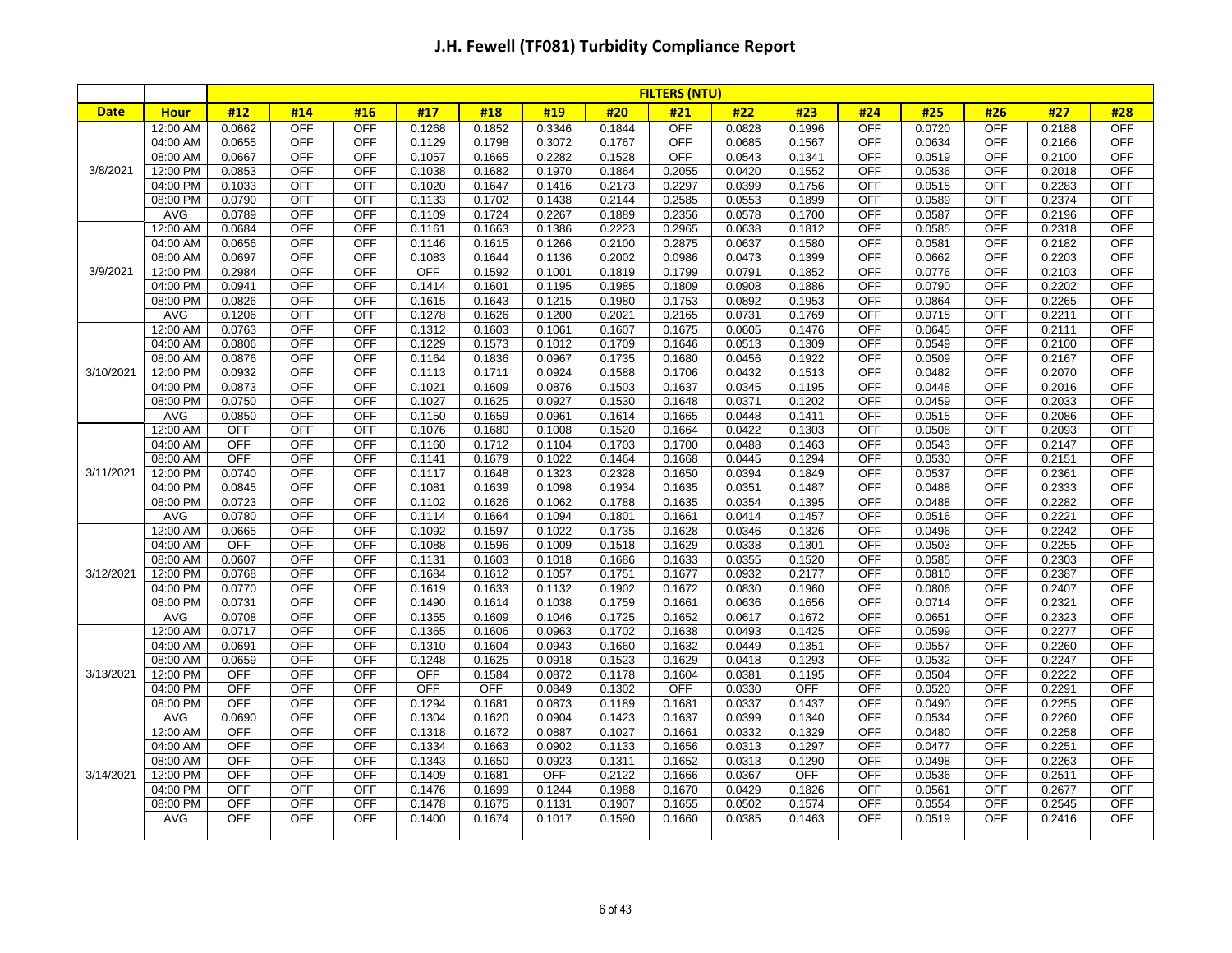|             |                      |                          |                          |                   |                  |                  |                  |                  | <b>FILTERS (NTU)</b> |                  |                  |                   |                  |                   |                  |                          |
|-------------|----------------------|--------------------------|--------------------------|-------------------|------------------|------------------|------------------|------------------|----------------------|------------------|------------------|-------------------|------------------|-------------------|------------------|--------------------------|
| <b>Date</b> | <b>Hour</b>          | #12                      | #14                      | #16               | #17              | #18              | #19              | #20              | #21                  | #22              | #23              | #24               | #25              | #26               | #27              | #28                      |
|             | 12:00 AM             | <b>OFF</b>               | <b>OFF</b>               | <b>OFF</b>        | 0.1461           | 0.1638           | 0.1024           | 0.1479           | 0.1639               | 0.0447           | 0.1389           | <b>OFF</b>        | 0.0539           | <b>OFF</b>        | 0.2481           | <b>OFF</b>               |
|             | 04:00 AM             | <b>OFF</b>               | <b>OFF</b>               | <b>OFF</b>        | 0.1438           | 0.1603           | 0.0931           | 0.1193           | 0.1627               | 0.0302           | 0.1248           | OFF               | 0.0518           | OFF               | 0.2417           | <b>OFF</b>               |
|             | 08:00 AM             | <b>OFF</b>               | <b>OFF</b>               | <b>OFF</b>        | 0.1490           | 0.1594           | 0.0920           | 0.1317           | 0.1621               | 0.0291           | 0.1202           | <b>OFF</b>        | 0.0501           | <b>OFF</b>        | 0.2402           | <b>OFF</b>               |
| 3/15/2021   | 12:00 PM             | <b>OFF</b>               | <b>OFF</b>               | <b>OFF</b>        | 0.1509           | 0.1624           | 0.0909           | 0.1666           | 0.1539               | 0.0299           | 0.1160           | OFF               | 0.0458           | <b>OFF</b>        | 0.2428           | <b>OFF</b>               |
|             | 04:00 PM             | <b>OFF</b>               | <b>OFF</b>               | <b>OFF</b>        | 0.1549           | 0.1624           | 0.0959           | 0.1709           | 0.1709               | 0.0726           | 0.1922           | OFF               | 0.0844           | <b>OFF</b>        | 0.2483           | <b>OFF</b>               |
|             | 08:00 PM             | <b>OFF</b>               | <b>OFF</b>               | <b>OFF</b>        | 0.1672           | 0.1654           | 0.1087           | 0.1816           | 0.1776               | 0.0833           | 0.1969           | OFF               | 0.0885           | <b>OFF</b>        | 0.2573           | <b>OFF</b>               |
|             | <b>AVG</b>           | <b>OFF</b>               | <b>OFF</b>               | OFF               | 0.1516           | 0.1623           | 0.0971           | 0.1519           | 0.1663               | 0.0536           | 0.1471           | OFF               | 0.0613           | OFF               | 0.2465           | <b>OFF</b>               |
|             | 12:00 AM             | <b>OFF</b>               | <b>OFF</b>               | <b>OFF</b>        | 0.1721           | 0.1677           | 0.1075           | 0.1580           | 0.1750               | 0.0731           | 0.1907           | <b>OFF</b>        | 0.0851           | <b>OFF</b>        | 0.2580           | <b>OFF</b>               |
|             | 04:00 AM             | <b>OFF</b>               | <b>OFF</b>               | <b>OFF</b>        | 0.1734           | 0.1658           | 0.1037           | 0.1742           | 0.1717               | 0.0618           | 0.1698           | OFF               | 0.0781           | <b>OFF</b>        | 0.2548           | <b>OFF</b>               |
|             | 08:00 AM             | <b>OFF</b>               | <b>OFF</b>               | <b>OFF</b>        | 0.1838           | 0.1582           | 0.1149           | 0.1905           | 0.1781               | 0.0813           | 0.1707           | <b>OFF</b>        | 0.0842           | <b>OFF</b>        | 0.2566           | <b>OFF</b>               |
| 3/16/2021   | 12:00 PM             | <b>OFF</b>               | <b>OFF</b>               | <b>OFF</b>        | 0.2101           | 0.2367           | 0.1497           | 0.2486           | 0.1898               | 0.1214           | 0.0000           | OFF               | 0.1285           | <b>OFF</b>        | 0.2929           | <b>OFF</b>               |
|             | 04:00 PM             | <b>OFF</b>               | <b>OFF</b>               | <b>OFF</b>        | 0.2653           | 0.1950           | 0.1334           | 0.1682           | 0.1743               | 0.0718           | 0.2334           | OFF               | 0.0974           | OFF               | 0.2739           | <b>OFF</b>               |
|             | 08:00 PM             | <b>OFF</b>               | <b>OFF</b>               | <b>OFF</b>        | <b>OFF</b>       | 0.2252           | 0.1138           | 0.1387           | 0.1721               | 0.0619           | 0.2077           | <b>OFF</b>        | 0.0834           | <b>OFF</b>        | 0.3035           | <b>OFF</b>               |
|             | <b>AVG</b>           | <b>OFF</b>               | <b>OFF</b>               | OFF               | 0.1982           | 0.1943           | 0.1206           | 0.1801           | 0.1774               | 0.0800           | 0.1937           | <b>OFF</b>        | 0.0930           | <b>OFF</b>        | 0.2733           | <b>OFF</b>               |
|             | 12:00 AM             | <b>OFF</b>               | <b>OFF</b>               | <b>OFF</b>        | 0.1725           | 0.2632           | 0.1273           | 0.1755           | 0.1772               | 0.0799           | 0.2632           | <b>OFF</b>        | 0.1044           | <b>OFF</b>        | 0.2035           | <b>OFF</b>               |
|             | 04:00 AM             | <b>OFF</b>               | <b>OFF</b>               | <b>OFF</b>        | 0.2294           | 0.1955           | 0.1149           | 0.1942           | 0.1735               | 0.0674           | 0.2175           | OFF               | 0.0905           | <b>OFF</b>        | 0.2733           | <b>OFF</b>               |
|             | 08:00 AM             | <b>OFF</b>               | <b>OFF</b>               | <b>OFF</b>        | 0.2222           | 0.1849           | 0.1637           | 0.2077           | 0.1731               | 0.0667           | 0.1988           | OFF               | 0.0906           | <b>OFF</b>        | 0.2800           | <b>OFF</b>               |
| 3/17/2021   | 12:00 PM             | <b>OFF</b><br><b>OFF</b> | <b>OFF</b><br><b>OFF</b> | <b>OFF</b>        | <b>OFF</b>       | 0.1898           | 0.1600           | 0.2596           | 0.1708               | 0.0595           | 0.2292           | <b>OFF</b><br>OFF | 0.0846           | <b>OFF</b>        | 0.2752           | <b>OFF</b>               |
|             | 04:00 PM             | <b>OFF</b>               |                          | <b>OFF</b>        | <b>OFF</b>       | 0.1821           | 0.1309           | 0.2100           | 0.1673               | 0.0505           | 0.1942           | OFF               | 0.0777           | OFF               | 0.2677           | <b>OFF</b>               |
|             | 08:00 PM             | <b>OFF</b>               | <b>OFF</b>               | <b>OFF</b>        | 0.2427           | 0.1846           | 0.1173           | 0.1858           | 0.1659               | 0.0444           | 0.1700           |                   | 0.0711           | <b>OFF</b>        | 0.2632           | <b>OFF</b>               |
|             | <b>AVG</b>           | 0.1106                   | <b>OFF</b><br><b>OFF</b> | OFF<br><b>OFF</b> | 0.2258<br>0.2724 | 0.2000<br>0.2343 | 0.1353<br>0.1452 | 0.2053<br>0.2251 | 0.1715               | 0.0617           | 0.2136           | <b>OFF</b><br>OFF | 0.0865<br>0.0809 | OFF<br><b>OFF</b> | 0.2707           | <b>OFF</b><br><b>OFF</b> |
|             | 12:00 AM<br>04:00 AM | 0.0964                   | <b>OFF</b>               | <b>OFF</b>        | OFF              | 0.1904           | 0.1582           | 0.2445           | 0.1711<br>0.1737     | 0.0601<br>0.0665 | 0.2113<br>0.2413 | <b>OFF</b>        | 0.0956           | OFF               | 0.2725<br>0.2837 | <b>OFF</b>               |
|             | 08:00 AM             | 0.0837                   | <b>OFF</b>               | <b>OFF</b>        | <b>OFF</b>       | 0.1791           | 0.1654           | 0.2502           | 0.1755               | 0.0708           | 0.2564           | OFF               | 0.1056           | <b>OFF</b>        | 0.2910           | <b>OFF</b>               |
| 3/18/2021   | 12:00 PM             | 0.0889                   | <b>OFF</b>               | <b>OFF</b>        | 0.1068           | 0.1788           | 0.1273           | 0.1981           | 0.1567               | 0.0560           | 0.2102           | <b>OFF</b>        | 0.0862           | <b>OFF</b>        | 0.1432           | <b>OFF</b>               |
|             | 04:00 PM             | 0.0933                   | <b>OFF</b>               | <b>OFF</b>        | 0.1381           | 0.1693           | 0.1143           | 0.1975           | 0.1807               | 0.0466           | 0.2108           | OFF               | 0.0760           | OFF               | OFF              | <b>OFF</b>               |
|             | 08:00 PM             | 0.0867                   | <b>OFF</b>               | <b>OFF</b>        | 0.0835           | 0.1688           | 0.1211           | 0.2068           | 0.1796               | 0.0485           | 0.2090           | <b>OFF</b>        | 0.0789           | <b>OFF</b>        | <b>OFF</b>       | <b>OFF</b>               |
|             | <b>AVG</b>           | 0.0923                   | <b>OFF</b>               | <b>OFF</b>        | 0.1290           | 0.1873           | 0.1387           | 0.2200           | 0.1743               | 0.0589           | 0.2251           | <b>OFF</b>        | 0.0874           | <b>OFF</b>        | 0.2801           | <b>OFF</b>               |
|             | 12:00 AM             | 0.0959                   | <b>OFF</b>               | <b>OFF</b>        | 0.0843           | 0.1734           | 0.1285           | 0.2155           | 0.1813               | 0.0540           | 0.2247           | <b>OFF</b>        | 0.0912           | <b>OFF</b>        | <b>OFF</b>       | <b>OFF</b>               |
|             | 04:00 AM             | 0.1005                   | <b>OFF</b>               | <b>OFF</b>        | 0.0743           | 0.1725           | 0.1240           | 0.2120           | 0.1780               | 0.0518           | 0.2039           | <b>OFF</b>        | 0.0887           | <b>OFF</b>        | <b>OFF</b>       | <b>OFF</b>               |
|             | 08:00 AM             | 0.1034                   | <b>OFF</b>               | <b>OFF</b>        | 0.0694           | 0.1722           | 0.1145           | 0.2000           | 0.1741               | 0.0469           | 0.1788           | <b>OFF</b>        | 0.0820           | OFF               | <b>OFF</b>       | <b>OFF</b>               |
| 3/19/2021   | 12:00 PM             | 0.0746                   | <b>OFF</b>               | <b>OFF</b>        | 0.0581           | 0.1735           | 0.1137           | 0.2000           | 0.1745               | 0.0446           | 0.1697           | <b>OFF</b>        | 0.0776           | <b>OFF</b>        | <b>OFF</b>       | <b>OFF</b>               |
|             | 04:00 PM             | 0.0827                   | <b>OFF</b>               | <b>OFF</b>        | 0.0655           | 0.1736           | 0.1120           | 0.2007           | 0.1736               | 0.1040           | 0.2302           | OFF               | 0.1159           | <b>OFF</b>        | 0.1971           | <b>OFF</b>               |
|             | 08:00 PM             | 0.0811                   | <b>OFF</b>               | <b>OFF</b>        | 0.0442           | 0.1622           | 0.0859           | 0.1564           | 0.1634               | 0.0494           | 0.1413           | OFF               | 0.0729           | <b>OFF</b>        | 0.1562           | <b>OFF</b>               |
|             | <b>AVG</b>           | 0.0910                   | <b>OFF</b>               | OFF               | 0.0662           | 0.1710           | 0.1132           | 0.1969           | 0.1739               | 0.0560           | 0.1878           | <b>OFF</b>        | 0.0872           | <b>OFF</b>        | 0.1749           | <b>OFF</b>               |
|             | 12:00 AM             | 0.0686                   | <b>OFF</b>               | <b>OFF</b>        | 0.0474           | 0.1625           | 0.0993           | 0.1631           | 0.1662               | 0.0541           | 0.1517           | <b>OFF</b>        | 0.0787           | <b>OFF</b>        | 0.1002           | <b>OFF</b>               |
|             | 04:00 AM             | 0.0689                   | <b>OFF</b>               | <b>OFF</b>        | 0.0507           | 0.1652           | 0.1011           | 0.1786           | 0.1674               | 0.0558           | 0.1543           | <b>OFF</b>        | 0.0765           | <b>OFF</b>        | 0.0790           | <b>OFF</b>               |
|             | 08:00 AM             | 0.0696                   | <b>OFF</b>               | <b>OFF</b>        | 0.0556           | 0.1659           | 0.1047           | 0.1851           | 0.1679               | 0.0561           | 0.1577           | <b>OFF</b>        | 0.0782           | <b>OFF</b>        | OFF              | OFF                      |
| 3/20/2021   | 12:00 PM             | 0.0677                   | <b>OFF</b>               | <b>OFF</b>        | 0.0519           | 0.1590           | 0.1015           | 0.1748           | 0.1665               | 0.0500           | 0.1437           | <b>OFF</b>        | 0.0745           | <b>OFF</b>        | <b>OFF</b>       | <b>OFF</b>               |
|             | 04:00 PM             | 0.0761                   | <b>OFF</b>               | <b>OFF</b>        | 0.0487           | 0.1769           | 0.1015           | 0.1539           | 0.1666               | 0.0506           | <b>OFF</b>       | <b>OFF</b>        | 0.0746           | <b>OFF</b>        | 0.0984           | <b>OFF</b>               |
|             | 08:00 PM             | 0.0851                   | <b>OFF</b>               | <b>OFF</b>        | 0.0478           | 0.1795           | 0.1023           | 0.1785           | 0.1654               | 0.0459           | <b>OFF</b>       | <b>OFF</b>        | 0.0737           | <b>OFF</b>        | 0.0823           | <b>OFF</b>               |
|             | AVG                  | 0.0728                   | <b>OFF</b>               | <b>OFF</b>        | 0.0505           | 0.1676           | 0.1018           | 0.1749           | 0.1666               | 0.0520           | 0.1519           | <b>OFF</b>        | 0.0761           | <b>OFF</b>        | 0.0907           | <b>OFF</b>               |
|             | 12:00 AM             | 0.0840                   | <b>OFF</b>               | <b>OFF</b>        | 0.0506           | 0.1809           | 0.1061           | 0.1731           | 0.1656               | 0.0451           | <b>OFF</b>       | <b>OFF</b>        | 0.0736           | <b>OFF</b>        | 0.0780           | <b>OFF</b>               |
|             | 04:00 AM             | 0.0832                   | <b>OFF</b>               | <b>OFF</b>        | 0.0497           | 0.1782           | 0.1128           | 0.1739           | 0.1662               | 0.0449           | <b>OFF</b>       | <b>OFF</b>        | 0.0731           | <b>OFF</b>        | 0.0725           | <b>OFF</b>               |
|             | 08:00 AM             | 0.0888                   | <b>OFF</b>               | <b>OFF</b>        | 0.0496           | 0.1752           | 0.1125           | 0.1734           | 0.1661               | 0.0435           | <b>OFF</b>       | <b>OFF</b>        | 0.0728           | <b>OFF</b>        | 0.0674           | <b>OFF</b>               |
| 3/21/2021   | 12:00 PM             | 0.0980                   | <b>OFF</b>               | <b>OFF</b>        | 0.0810           | 0.1735           | 0.1370           | 0.1734           | 0.1652               | 0.0430           | <b>OFF</b>       | <b>OFF</b>        | 0.0706           | <b>OFF</b>        | 0.0644           | <b>OFF</b>               |
|             | 04:00 PM             | <b>OFF</b>               | <b>OFF</b>               | <b>OFF</b>        | 0.0937           | 0.1727           | 0.1370           | 0.1756           | 0.1661               | 0.0437           | <b>OFF</b>       | <b>OFF</b>        | 0.0763           | <b>OFF</b>        | 0.0634           | <b>OFF</b>               |
|             | 08:00 PM             | 0.0695                   | <b>OFF</b>               | <b>OFF</b>        | 0.0786           | 0.1705           | 0.1252           | 0.1720           | 0.1652               | 0.0426           | 0.1678           | <b>OFF</b>        | 0.0716           | <b>OFF</b>        | 0.0603           | <b>OFF</b>               |
|             | AVG                  | 0.0855                   | <b>OFF</b>               | <b>OFF</b>        | 0.0692           | 0.1752           | 0.1209           | 0.1736           | 0.1658               | 0.0438           | 0.1678           | <b>OFF</b>        | 0.0731           | <b>OFF</b>        | 0.0678           | <b>OFF</b>               |
|             |                      |                          |                          |                   |                  |                  |                  |                  |                      |                  |                  |                   |                  |                   |                  |                          |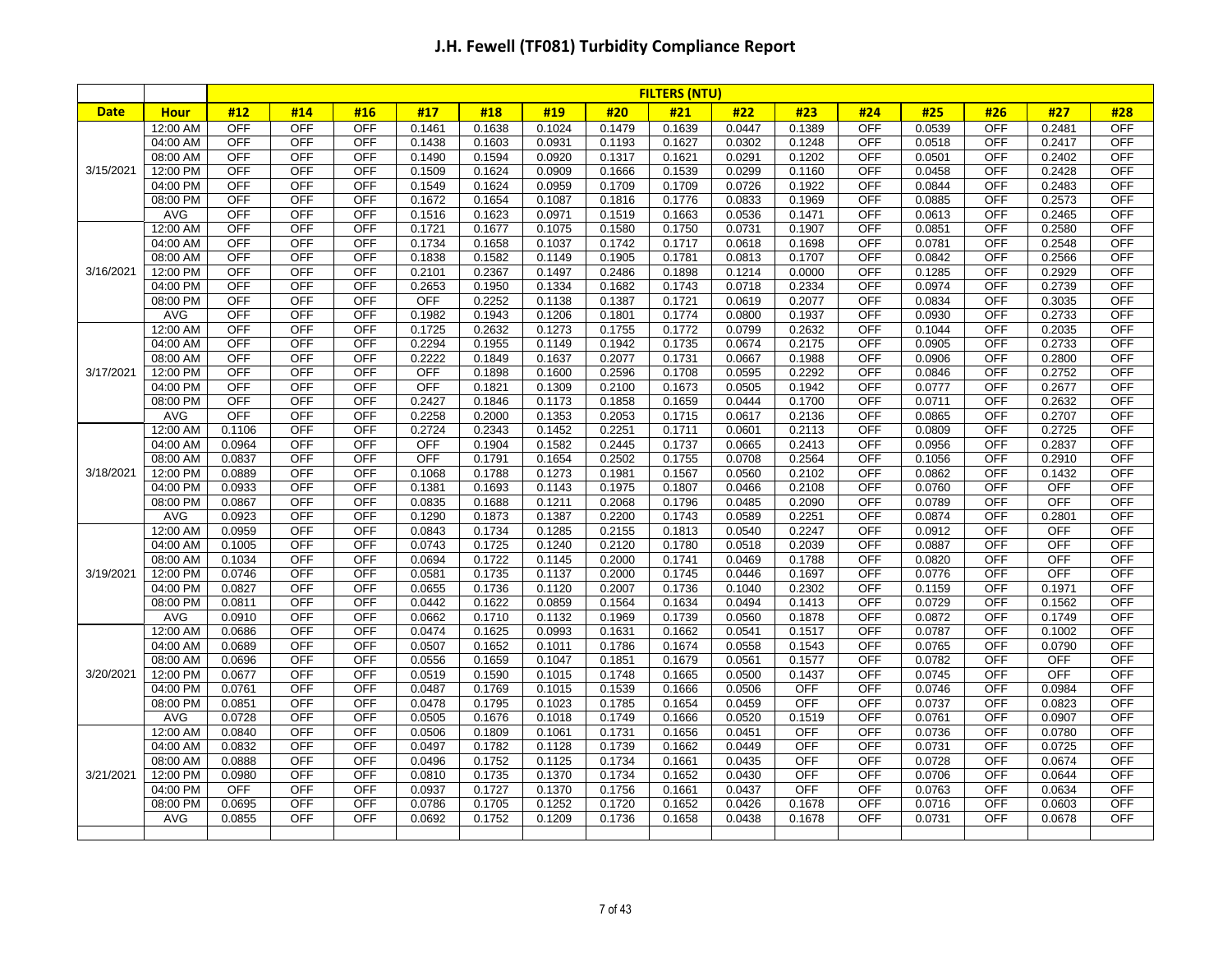|             |                      |                  |                          |                          |                  |                  |                  |                  | <b>FILTERS (NTU)</b> |                  |                  |                          |                  |                          |                  |                          |
|-------------|----------------------|------------------|--------------------------|--------------------------|------------------|------------------|------------------|------------------|----------------------|------------------|------------------|--------------------------|------------------|--------------------------|------------------|--------------------------|
| <b>Date</b> | <b>Hour</b>          | #12              | #14                      | #16                      | #17              | #18              | #19              | #20              | #21                  | #22              | #23              | #24                      | #25              | #26                      | #27              | #28                      |
|             | 12:00 AM             | <b>OFF</b>       | <b>OFF</b>               | <b>OFF</b>               | 0.0753           | 0.1712           | 0.1231           | 0.1733           | 0.1662               | 0.0426           | 0.1693           | <b>OFF</b>               | 0.0731           | <b>OFF</b>               | 0.0610           | <b>OFF</b>               |
|             | 04:00 AM             | OFF              | <b>OFF</b>               | <b>OFF</b>               | 0.0644           | 0.1687           | 0.1137           | 0.1705           | 0.1648               | 0.0385           | 0.1501           | <b>OFF</b>               | 0.0689           | <b>OFF</b>               | 0.0550           | <b>OFF</b>               |
|             | 08:00 AM             | <b>OFF</b>       | <b>OFF</b>               | <b>OFF</b>               | 0.0618           | 0.1685           | 0.1169           | 0.1740           | 0.1610               | 0.0393           | 0.1474           | <b>OFF</b>               | 0.0704           | <b>OFF</b>               | 0.0558           | <b>OFF</b>               |
| 3/22/2021   | 12:00 PM             | <b>OFF</b>       | OFF                      | OFF                      | 0.0636           | 0.1697           | 0.1166           | 0.1889           | 0.1732               | 0.0422           | 0.2014           | <b>OFF</b>               | 0.0975           | <b>OFF</b>               | 0.0577           | <b>OFF</b>               |
|             | 04:00 PM             | OFF              | <b>OFF</b>               | <b>OFF</b>               | 0.0466           | 0.1625           | 0.0994           | 0.1679           | 0.1699               | 0.0319           | 0.2275           | <b>OFF</b>               | 0.0821           | <b>OFF</b>               | 0.0474           | <b>OFF</b>               |
|             | 08:00 PM             | OFF              | <b>OFF</b>               | <b>OFF</b>               | 0.0507           | 0.1639           | 0.0998           | 0.1672           | 0.1687               | 0.0323           | 0.1434           | <b>OFF</b>               | 0.0793           | <b>OFF</b>               | 0.0464           | <b>OFF</b>               |
|             | <b>AVG</b>           | OFF              | OFF                      | <b>OFF</b>               | 0.0609           | 0.1674           | 0.1115           | 0.1737           | 0.1669               | 0.0386           | 0.1701           | <b>OFF</b>               | 0.0782           | OFF                      | 0.0541           | <b>OFF</b>               |
|             | 12:00 AM             | <b>OFF</b>       | <b>OFF</b>               | <b>OFF</b>               | 0.0492           | 0.1636           | 0.0998           | 0.1574           | 0.1677               | 0.0317           | 0.1435           | <b>OFF</b>               | 0.0752           | <b>OFF</b>               | 0.0461           | <b>OFF</b>               |
|             | 04:00 AM             | 0.0691           | <b>OFF</b>               | <b>OFF</b>               | 0.0471           | 0.1631           | 0.0984           | 0.1608           | 0.1665               | 0.0313           | 0.1363           | <b>OFF</b>               | 0.0741           | <b>OFF</b>               | 0.0461           | <b>OFF</b>               |
|             | 08:00 AM             | 0.0740           | <b>OFF</b>               | <b>OFF</b>               | 0.0443           | 0.1564           | 0.0960           | 0.1858           | 0.1664               | 0.0572           | 0.1250           | <b>OFF</b>               | 0.0726           | <b>OFF</b>               | 0.0437           | <b>OFF</b>               |
| 3/23/2021   | 12:00 PM             | 0.0817           | <b>OFF</b>               | <b>OFF</b>               | 0.0438           | 0.1619           | 0.0941           | 0.1962           | 0.1647               | 0.0666           | 0.1318           | <b>OFF</b>               | 0.0711           | <b>OFF</b>               | 0.0431           | <b>OFF</b>               |
|             | 04:00 PM             | 0.0860           | <b>OFF</b>               | <b>OFF</b>               | 0.0480           | 0.1634           | 0.0979           | 0.1984           | 0.1663               | 0.0595           | 0.1607           | <b>OFF</b>               | 0.0721           | <b>OFF</b>               | 0.0454           | <b>OFF</b>               |
|             | 08:00 PM             | 0.0805           | <b>OFF</b>               | <b>OFF</b>               | 0.0489           | 0.1654           | 0.0984           | 0.1971           | 0.1665               | 0.0562           | 0.1604           | <b>OFF</b>               | 0.0745           | <b>OFF</b>               | 0.0461           | <b>OFF</b>               |
|             | <b>AVG</b>           | 0.0798           | <b>OFF</b><br><b>OFF</b> | <b>OFF</b><br><b>OFF</b> | 0.0473           | 0.1624           | 0.0975           | 0.1819           | 0.1664               | 0.0505           | 0.1480           | <b>OFF</b><br><b>OFF</b> | 0.0732<br>0.0771 | <b>OFF</b><br><b>OFF</b> | 0.0451           | <b>OFF</b><br><b>OFF</b> |
|             | 12:00 AM             | 0.0882<br>0.0976 | <b>OFF</b>               | <b>OFF</b>               | 0.0484           | 0.1637<br>0.1627 | 0.0980<br>0.0970 | 0.1838<br>0.1790 | 0.1656               | 0.0505           | 0.1572           | <b>OFF</b>               | 0.0753           | <b>OFF</b>               | 0.0461           | <b>OFF</b>               |
|             | 04:00 AM<br>08:00 AM | 0.1031           | <b>OFF</b>               | <b>OFF</b>               | 0.0469<br>0.0489 | 0.1619           | 0.1021           | 0.1871           | 0.1648<br>0.1669     | 0.0531<br>0.0480 | 0.1480<br>0.1571 | <b>OFF</b>               | 0.0798           | <b>OFF</b>               | 0.0483<br>0.0509 | <b>OFF</b>               |
| 3/24/2021   | 12:00 PM             | 0.0845           | <b>OFF</b>               | <b>OFF</b>               | 0.0517           | 0.1667           | 0.1122           | 0.1910           | 0.1679               | 0.0490           | 0.1849           | <b>OFF</b>               | 0.0819           | <b>OFF</b>               | 0.0415           | <b>OFF</b>               |
|             | 04:00 PM             | 0.0821           | <b>OFF</b>               | <b>OFF</b>               | 0.0471           | 0.1623           | 0.1236           | 0.1762           | 0.1672               | 0.0534           | 0.1872           | <b>OFF</b>               | 0.0798           | OFF                      | 0.0821           | <b>OFF</b>               |
|             | 08:00 PM             | 0.0822           | OFF                      | <b>OFF</b>               | 0.0439           | 0.1608           | 0.1100           | 0.1680           | 0.1664               | 0.0465           | 0.1552           | <b>OFF</b>               | 0.0748           | <b>OFF</b>               | 0.0717           | <b>OFF</b>               |
|             | <b>AVG</b>           | 0.0891           | <b>OFF</b>               | <b>OFF</b>               | 0.0477           | 0.1631           | 0.1069           | 0.1810           | 0.1666               | 0.0501           | 0.1631           | <b>OFF</b>               | 0.0781           | OFF                      | 0.0591           | <b>OFF</b>               |
|             | 12:00 AM             | 0.0767           | <b>OFF</b>               | <b>OFF</b>               | 0.0434           | 0.1610           | 0.1058           | 0.1482           | 0.1661               | 0.0438           | 0.1466           | <b>OFF</b>               | 0.0738           | <b>OFF</b>               | 0.0635           | <b>OFF</b>               |
|             | 04:00 AM             | 0.0702           | <b>OFF</b>               | <b>OFF</b>               | 0.0422           | 0.1601           | 0.1025           | 0.1561           | 0.1654               | 0.0422           | 0.1400           | <b>OFF</b>               | 0.0713           | <b>OFF</b>               | 0.0600           | <b>OFF</b>               |
|             | 08:00 AM             | 0.0670           | <b>OFF</b>               | <b>OFF</b>               | 0.0664           | 0.1597           | 0.0993           | 0.1631           | 0.1556               | 0.0405           | 0.1251           | <b>OFF</b>               | 0.0756           | <b>OFF</b>               | 0.0741           | <b>OFF</b>               |
| 3/25/2021   | 12:00 PM             | 0.0696           | <b>OFF</b>               | <b>OFF</b>               | 0.0795           | 0.1590           | 0.0966           | 0.1597           | 0.1674               | 0.0405           | 0.1664           | <b>OFF</b>               | 0.0732           | <b>OFF</b>               | 0.0635           | <b>OFF</b>               |
|             | 04:00 PM             | 0.0729           | <b>OFF</b>               | <b>OFF</b>               | 0.0843           | 0.1610           | 0.1167           | 0.1810           | 0.1830               | 0.0621           | 0.2057           | <b>OFF</b>               | 0.0828           | OFF                      | 0.0830           | <b>OFF</b>               |
|             | 08:00 PM             | 0.0771           | <b>OFF</b>               | <b>OFF</b>               | 0.1013           | 0.1678           | 0.1210           | 0.1929           | 0.1810               | 0.0665           | 0.2168           | <b>OFF</b>               | 0.0952           | <b>OFF</b>               | 0.0856           | <b>OFF</b>               |
|             | <b>AVG</b>           | 0.0725           | <b>OFF</b>               | <b>OFF</b>               | 0.0729           | 0.1615           | 0.1070           | 0.1671           | 0.1721               | 0.0516           | 0.1745           | <b>OFF</b>               | 0.0790           | <b>OFF</b>               | 0.0719           | <b>OFF</b>               |
|             | 12:00 AM             | 0.0781           | <b>OFF</b>               | <b>OFF</b>               | 0.0767           | 0.1642           | 0.1096           | 0.1684           | 0.1750               | 0.0518           | 0.1779           | <b>OFF</b>               | 0.0881           | <b>OFF</b>               | 0.0714           | <b>OFF</b>               |
|             | 04:00 AM             | 0.0811           | <b>OFF</b>               | <b>OFF</b>               | 0.0709           | 0.1635           | 0.1062           | 0.1621           | 0.1733               | 0.0500           | 0.1677           | <b>OFF</b>               | 0.0873           | <b>OFF</b>               | 0.0673           | <b>OFF</b>               |
|             | 08:00 AM             | 0.0860           | <b>OFF</b>               | <b>OFF</b>               | 0.0636           | 0.1605           | 0.0978           | 0.1105           | 0.1701               | 0.0432           | 0.1426           | <b>OFF</b>               | 0.0814           | <b>OFF</b>               | 0.0725           | <b>OFF</b>               |
| 3/26/2021   | 12:00 PM             | 0.0808           | <b>OFF</b>               | <b>OFF</b>               | 0.0585           | 0.1836           | 0.1039           | 0.1621           | 0.1713               | 0.0434           | 0.2106           | <b>OFF</b>               | 0.1136           | <b>OFF</b>               | 0.0810           | <b>OFF</b>               |
|             | 04:00 PM             | 0.0851           | <b>OFF</b>               | <b>OFF</b>               | 0.0673           | 0.1863           | 0.1061           | 0.1755           | 0.1724               | 0.0484           | 0.2016           | <b>OFF</b>               | 0.1127           | <b>OFF</b>               | 0.0758           | <b>OFF</b>               |
|             | 08:00 PM             | 0.0934           | <b>OFF</b>               | <b>OFF</b>               | 0.0694           | 0.1793           | 0.1007           | 0.1676           | 0.1704               | 0.0437           | 0.1694           | <b>OFF</b>               | 0.0986           | <b>OFF</b>               | 0.0622           | <b>OFF</b>               |
|             | <b>AVG</b>           | 0.0848           | <b>OFF</b>               | <b>OFF</b>               | 0.0677           | 0.1737           | 0.1041           | 0.1569           | 0.1721               | 0.0471           | 0.1818           | <b>OFF</b>               | 0.0980           | <b>OFF</b>               | 0.0719           | <b>OFF</b>               |
|             | 12:00 AM             | 0.0880           | <b>OFF</b>               | <b>OFF</b>               | 0.0686           | 0.1771           | 0.1016           | 0.1170           | 0.1701               | 0.0445           | 0.1661           | <b>OFF</b>               | 0.0944           | <b>OFF</b>               | 0.0612           | <b>OFF</b>               |
|             | 04:00 AM             | 0.0933           | <b>OFF</b>               | <b>OFF</b>               | 0.0691           | 0.1771           | 0.1057           | 0.1151           | 0.1720               | 0.0486           | 0.1770           | <b>OFF</b>               | 0.0999           | <b>OFF</b>               | 0.0652           | <b>OFF</b>               |
|             | 08:00 AM             | 0.0892           | <b>OFF</b>               | <b>OFF</b>               | 0.0770           | 0.1799           | 0.1099           | 0.1256           | 0.1735               | 0.0544           | 0.1889           | <b>OFF</b>               | 0.1079           | <b>OFF</b>               | 0.0692           | OFF                      |
| 3/27/2021   | 12:00 PM             | 0.0718           | <b>OFF</b>               | <b>OFF</b>               | 0.0705           | 0.1788           | 0.1119           | 0.1463           | 0.1735               | 0.0563           | 0.1884           | <b>OFF</b>               | 0.1099           | <b>OFF</b>               | 0.0711           | <b>OFF</b>               |
|             | 04:00 PM             | 0.0621           | <b>OFF</b>               | <b>OFF</b>               | 0.0600           | 0.1691           | 0.0948           | 0.1564           | 0.1685               | 0.0302           | 0.1350           | <b>OFF</b>               | 0.0924           | <b>OFF</b>               | 0.0726           | <b>OFF</b>               |
|             | 08:00 PM             | 0.0820           | <b>OFF</b>               | <b>OFF</b>               | 0.0562           | 0.1683           | 0.0918           | 0.1239           | 0.1672               | 0.0666           | 0.1715           | <b>OFF</b>               | 0.0865           | <b>OFF</b>               | 0.0611           | <b>OFF</b>               |
|             | AVG                  | 0.0846           | <b>OFF</b>               | <b>OFF</b>               | 0.0666           | 0.1751           | 0.1025           | 0.1304           | 0.1710               | 0.0538           | 0.1776           | <b>OFF</b>               | 0.0985           | <b>OFF</b>               | 0.0669           | <b>OFF</b>               |
|             | 12:00 AM             | 0.0873           | <b>OFF</b>               | <b>OFF</b>               | 0.0548           | 0.1686           | 0.0916           | 0.1177           | 0.1672               | 0.0645           | 0.1699           | <b>OFF</b>               | 0.0861           | <b>OFF</b>               | 0.0593           | <b>OFF</b>               |
|             | 04:00 AM             | 0.0845           | <b>OFF</b>               | <b>OFF</b>               | 0.0549           | 0.1675           | 0.0938           | 0.1530           | 0.1674               | 0.0644           | 0.1667           | <b>OFF</b>               | 0.0895           | <b>OFF</b>               | 0.0584           | <b>OFF</b>               |
|             | 08:00 AM             | 0.0866           | <b>OFF</b>               | <b>OFF</b>               | 0.0605           | 0.1704           | 0.1002           | 0.1099           | 0.1691               | 0.0716           | 0.1831           | <b>OFF</b>               | 0.0976           | <b>OFF</b>               | 0.0648           | <b>OFF</b>               |
| 3/28/2021   | 12:00 PM             | 0.0778           | <b>OFF</b>               | <b>OFF</b>               | 0.0765           | 0.1762           | 0.1678           | 0.1137           | 0.1722               | 0.0818           | 0.2117           | <b>OFF</b>               | 0.1099           | <b>OFF</b>               | 0.1228           | <b>OFF</b>               |
|             | 04:00 PM             | 0.0838           | <b>OFF</b>               | <b>OFF</b>               | 0.0623           | 0.1700           | 0.1438           | 0.1477           | 0.1694               | 0.0716           | 0.2227           | <b>OFF</b>               | 0.1007           | <b>OFF</b>               | 0.1149           | <b>OFF</b>               |
|             | 08:00 PM             | 0.0932           | <b>OFF</b>               | <b>OFF</b>               | 0.0603           | 0.1733           | 0.1333           | 0.1596           | 0.1694               | 0.0672           | 0.1922           | <b>OFF</b>               | 0.0982           | <b>OFF</b>               | 0.0908           | <b>OFF</b>               |
|             | AVG                  | 0.0855           | <b>OFF</b>               | <b>OFF</b>               | 0.0629           | 0.1710           | 0.1223           | 0.1334           | 0.1692               | 0.0697           | 0.1895           | <b>OFF</b>               | 0.0973           | <b>OFF</b>               | 0.0834           | <b>OFF</b>               |
|             |                      |                  |                          |                          |                  |                  |                  |                  |                      |                  |                  |                          |                  |                          |                  |                          |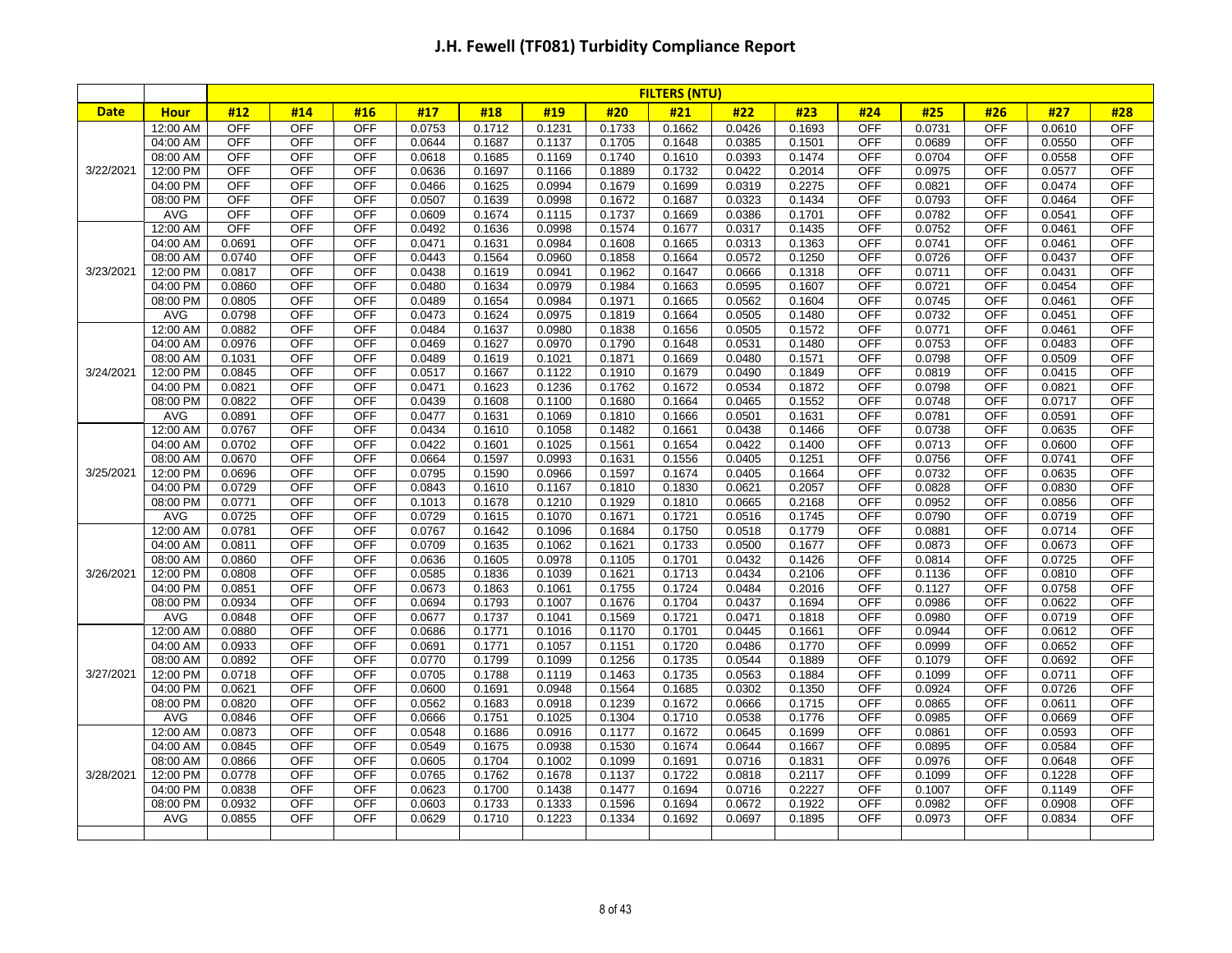|             |             | <b>FILTERS (NTU)</b> |            |            |        |        |        |            |        |        |        |            |        |            |        |            |
|-------------|-------------|----------------------|------------|------------|--------|--------|--------|------------|--------|--------|--------|------------|--------|------------|--------|------------|
| <b>Date</b> | <b>Hour</b> | #12                  | #14        | #16        | #17    | #18    | #19    | #20        | #21    | #22    | #23    | #24        | #25    | #26        | #27    | #28        |
|             | 12:00 AM    | 0.0848               | <b>OFF</b> | <b>OFF</b> | 0.0609 | 0.1747 | 0.1358 | 0.1611     | 0.1700 | 0.0702 | 0.1877 | <b>OFF</b> | 0.0974 | <b>OFF</b> | 0.0895 | <b>OFF</b> |
|             | 04:00 AM    | 0.0850               | <b>OFF</b> | OFF        | 0.0643 | 0.1756 | 0.1351 | 0.1804     | 0.1704 | 0.0703 | 0.1898 | <b>OFF</b> | 0.1021 | <b>OFF</b> | 0.0864 | <b>OFF</b> |
|             | 08:00 AM    | 0.0874               | <b>OFF</b> | <b>OFF</b> | 0.0586 | 0.1740 | 0.1274 | 0.1705     | 0.1633 | 0.0623 | 0.1668 | <b>OFF</b> | 0.0982 | <b>OFF</b> | 0.0772 | <b>OFF</b> |
| 3/29/2021   | 12:00 PM    | 0.0795               | <b>OFF</b> | <b>OFF</b> | 0.0750 | 0.1853 | 0.1664 | <b>OFF</b> | 0.2149 | 0.0973 | 0.2808 | <b>OFF</b> | 0.1110 | <b>OFF</b> | 0.1252 | <b>OFF</b> |
|             | 04:00 PM    | 0.0950               | OFF        | <b>OFF</b> | 0.1198 | 0.1963 | 0.2058 | <b>OFF</b> | 0.2200 | 0.1457 | 0.2363 | <b>OFF</b> | 0.1670 | OFF        | 0.1622 | <b>OFF</b> |
|             | 08:00 PM    | 0.1128               | <b>OFF</b> | <b>OFF</b> | 0.0574 | 0.1718 | 0.1217 | 0.2190     | 0.1790 | 0.0667 | 0.1923 | <b>OFF</b> | 0.1095 | <b>OFF</b> | 0.0719 | <b>OFF</b> |
|             | AVG         | 0.0905               | <b>OFF</b> | OFF        | 0.0776 | 0.1804 | 0.1494 | 0.1814     | 0.1900 | 0.0931 | 0.2020 | <b>OFF</b> | 0.1155 | <b>OFF</b> | 0.1037 | <b>OFF</b> |
|             | 12:00 AM    | 0.1165               | <b>OFF</b> | <b>OFF</b> | 0.0481 | 0.1693 | 0.1141 | 0.2069     | 0.1732 | 0.0510 | 0.1619 | <b>OFF</b> | 0.1004 | <b>OFF</b> | 0.0635 | <b>OFF</b> |
|             | 04:00 AM    | 0.1094               | <b>OFF</b> | OFF        | 0.0464 | 0.1683 | 0.1115 | 0.1993     | 0.1716 | 0.0546 | 0.1536 | <b>OFF</b> | 0.0991 | <b>OFF</b> | 0.0606 | <b>OFF</b> |
|             | 08:00 AM    | 0.1245               | <b>OFF</b> | <b>OFF</b> | 0.0863 | 0.1688 | 0.1081 | 0.1957     | 0.1712 | 0.0468 | 0.1983 | <b>OFF</b> | 0.1147 | <b>OFF</b> | 0.0594 | <b>OFF</b> |
| 3/30/2021   | 12:00 PM    | 0.0570               | <b>OFF</b> | <b>OFF</b> | 0.0937 | 0.1925 | 0.1051 | 0.1904     | 0.1702 | 0.0447 | 0.2010 | <b>OFF</b> | 0.1281 | <b>OFF</b> | 0.0588 | <b>OFF</b> |
|             | 04:00 PM    | 0.0537               | <b>OFF</b> | <b>OFF</b> | 0.0866 | 0.1812 | 0.1009 | 0.1825     | 0.1688 | 0.0422 | 0.1675 | <b>OFF</b> | 0.1152 | OFF        | 0.0547 | <b>OFF</b> |
|             | 08:00 PM    | 0.0571               | <b>OFF</b> | <b>OFF</b> | 0.0894 | 0.1811 | 0.1010 | 0.1879     | 0.1694 | 0.0437 | 0.1667 | <b>OFF</b> | 0.1138 | <b>OFF</b> | 0.0566 | <b>OFF</b> |
|             | AVG         | 0.0843               | <b>OFF</b> | OFF        | 0.0750 | 0.1775 | 0.1069 | 0.1941     | 0.1707 | 0.0473 | 0.1731 | <b>OFF</b> | 0.1127 | <b>OFF</b> | 0.0588 | <b>OFF</b> |
|             | 12:00 AM    | 0.0610               | <b>OFF</b> | <b>OFF</b> | 0.0840 | 0.1809 | 0.1005 | 0.1772     | 0.1699 | 0.0442 | 0.1674 | <b>OFF</b> | 0.1135 | <b>OFF</b> | 0.0584 | <b>OFF</b> |
|             | 04:00 AM    | 0.0653               | <b>OFF</b> | OFF        | 0.0785 | 0.1808 | 0.1009 | 0.1274     | 0.1700 | 0.0453 | 0.1642 | <b>OFF</b> | 0.1156 | <b>OFF</b> | 0.0580 | <b>OFF</b> |
|             | 08:00 AM    | 0.0753               | <b>OFF</b> | <b>OFF</b> | 0.0761 | 0.1812 | 0.1009 | 0.1331     | 0.1709 | 0.0469 | 0.1617 | <b>OFF</b> | 0.1183 | <b>OFF</b> | 0.0610 | <b>OFF</b> |
| 3/31/2021   | 12:00 PM    | 0.0811               | <b>OFF</b> | <b>OFF</b> | 0.0696 | 0.1803 | 0.1002 | 0.1334     | 0.1705 | 0.0473 | 0.2207 | <b>OFF</b> | 0.1106 | <b>OFF</b> | 0.0572 | <b>OFF</b> |
|             | 04:00 PM    | 0.0788               | <b>OFF</b> | <b>OFF</b> | 0.0714 | 0.1806 | 0.1053 | 0.1147     | 0.1715 | 0.0482 | 0.2052 | <b>OFF</b> | 0.1125 | <b>OFF</b> | 0.0600 | <b>OFF</b> |
|             | 08:00 PM    | 0.0782               | <b>OFF</b> | <b>OFF</b> | 0.0737 | 0.1797 | 0.1187 | 0.1290     | 0.1728 | 0.0514 | 0.2090 | <b>OFF</b> | 0.1212 | <b>OFF</b> | 0.0648 | <b>OFF</b> |
|             | AVG         | 0.0731               | OFF        | OFF        | 0.0755 | 0.1806 | 0.1045 | 0.1354     | 0.1709 | 0.0479 | 0.1873 | <b>OFF</b> | 0.1153 | <b>OFF</b> | 0.0599 | <b>OFF</b> |
|             |             |                      |            |            |        |        |        |            |        |        |        |            |        |            |        |            |
|             |             |                      |            |            |        |        |        |            |        |        |        |            |        |            |        |            |
|             |             |                      |            |            |        |        |        |            |        |        |        |            |        |            |        |            |
|             |             |                      |            |            |        |        |        |            |        |        |        |            |        |            |        |            |
|             |             |                      |            |            |        |        |        |            |        |        |        |            |        |            |        |            |
|             |             |                      |            |            |        |        |        |            |        |        |        |            |        |            |        |            |
|             |             |                      |            |            |        |        |        |            |        |        |        |            |        |            |        |            |
|             |             |                      |            |            |        |        |        |            |        |        |        |            |        |            |        |            |
|             |             |                      |            |            |        |        |        |            |        |        |        |            |        |            |        |            |
|             |             |                      |            |            |        |        |        |            |        |        |        |            |        |            |        |            |
|             |             |                      |            |            |        |        |        |            |        |        |        |            |        |            |        |            |
|             |             |                      |            |            |        |        |        |            |        |        |        |            |        |            |        |            |
|             |             |                      |            |            |        |        |        |            |        |        |        |            |        |            |        |            |
|             |             |                      |            |            |        |        |        |            |        |        |        |            |        |            |        |            |
|             |             |                      |            |            |        |        |        |            |        |        |        |            |        |            |        |            |
|             |             |                      |            |            |        |        |        |            |        |        |        |            |        |            |        |            |
|             |             |                      |            |            |        |        |        |            |        |        |        |            |        |            |        |            |
|             |             |                      |            |            |        |        |        |            |        |        |        |            |        |            |        |            |
|             |             |                      |            |            |        |        |        |            |        |        |        |            |        |            |        |            |
|             |             |                      |            |            |        |        |        |            |        |        |        |            |        |            |        |            |
|             |             |                      |            |            |        |        |        |            |        |        |        |            |        |            |        |            |
|             |             |                      |            |            |        |        |        |            |        |        |        |            |        |            |        |            |
|             |             |                      |            |            |        |        |        |            |        |        |        |            |        |            |        |            |
|             |             |                      |            |            |        |        |        |            |        |        |        |            |        |            |        |            |
|             |             |                      |            |            |        |        |        |            |        |        |        |            |        |            |        |            |
|             |             |                      |            |            |        |        |        |            |        |        |        |            |        |            |        |            |
|             |             |                      |            |            |        |        |        |            |        |        |        |            |        |            |        |            |
|             |             |                      |            |            |        |        |        |            |        |        |        |            |        |            |        |            |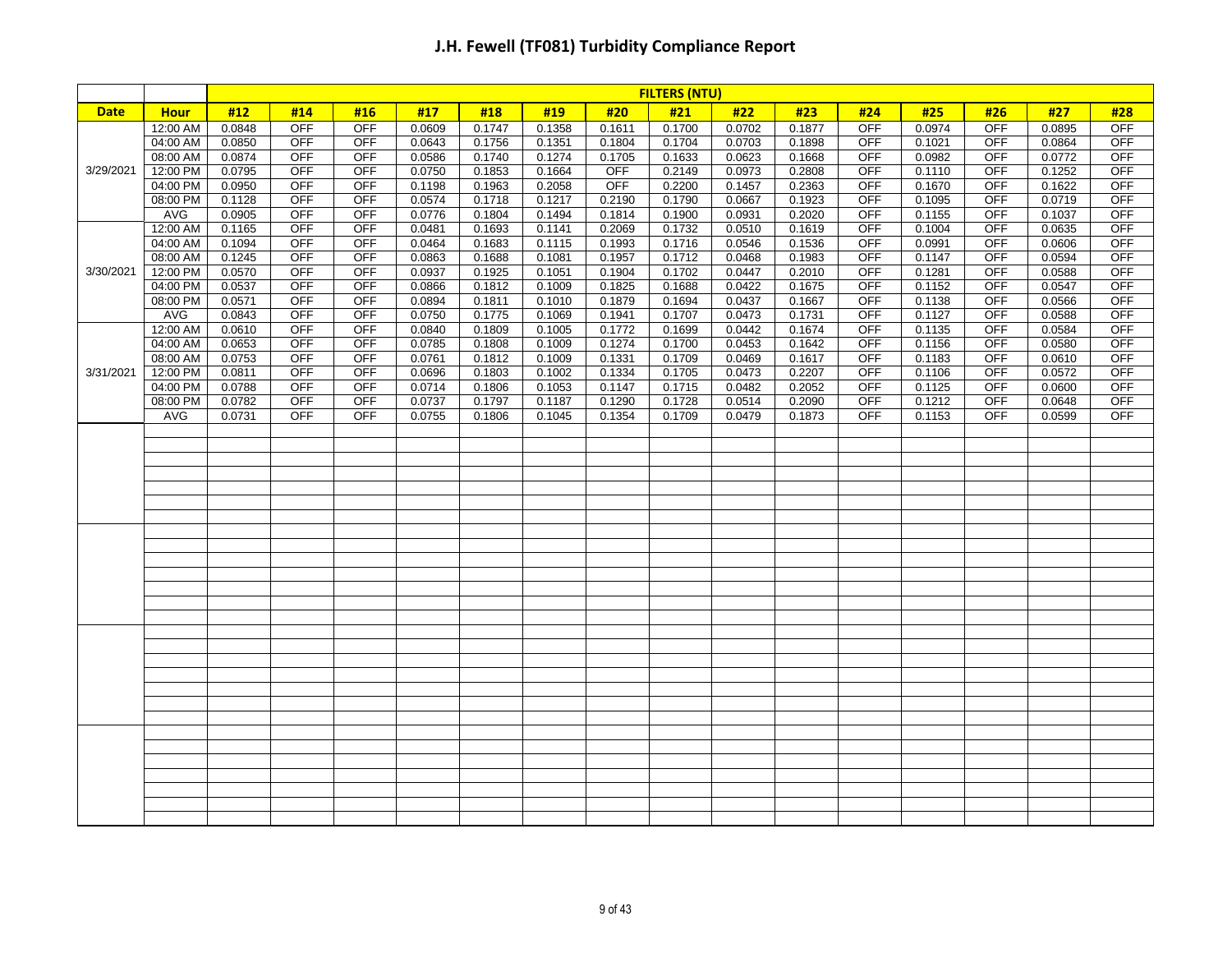## **JH Fewell (TF081) UV Compliance**

| <b>System ID 250008-01</b> |                 |                             |                          | Month Of March 2021                                     | Total Off-Specification Volume (MG) = 0 |                          |                                                         |                       |                          |                                                         |                       |                          |                                                         |                       |
|----------------------------|-----------------|-----------------------------|--------------------------|---------------------------------------------------------|-----------------------------------------|--------------------------|---------------------------------------------------------|-----------------------|--------------------------|---------------------------------------------------------|-----------------------|--------------------------|---------------------------------------------------------|-----------------------|
|                            | <b>Min Flow</b> | <b>Total</b>                |                          | <b>UV Reactor #1</b>                                    |                                         |                          | <b>UV Reactor #2</b>                                    |                       |                          | <b>UV Reactor #3</b>                                    |                       |                          | <b>UV Reactor #4</b>                                    |                       |
| Date                       | Rate<br>(MGD)   | <b>Production</b><br>(Gals) | <b>Run Time</b><br>(Hrs) | <b>Calc Min</b><br><b>Dose</b><br>(mJ/cm <sup>2</sup> ) | <b>Min UVT</b><br>(% )                  | <b>Run Time</b><br>(Hrs) | <b>Calc Min</b><br><b>Dose</b><br>(mJ/cm <sup>2</sup> ) | <b>Min UVT</b><br>(%) | <b>Run Time</b><br>(Hrs) | <b>Calc Min</b><br><b>Dose</b><br>(mJ/cm <sup>2</sup> ) | <b>Min UVT</b><br>(%) | <b>Run Time</b><br>(Hrs) | <b>Calc Min</b><br><b>Dose</b><br>(mJ/cm <sup>2</sup> ) | <b>Min UVT</b><br>(%) |
| 3/1/2021                   | 15.2            | 15166782                    | 15.5                     | 28                                                      | 85                                      |                          |                                                         |                       | 24.0                     | 26                                                      | 75                    | 5.8                      | 23                                                      | 87                    |
| 3/2/2021                   | 16.3            | 16264289                    | 24.0                     | 27                                                      | 85                                      |                          |                                                         |                       | 24.0                     | 24                                                      | 75                    |                          |                                                         |                       |
| 3/3/2021                   | 17.1            | 17098092                    | 24.0                     | 25                                                      | 85                                      |                          |                                                         |                       | 24.0                     | 24                                                      | 75                    |                          |                                                         |                       |
| 3/4/2021                   | 16.5            | 16486548                    | 24.0                     | 24                                                      | 85                                      |                          |                                                         |                       | 24.0                     | 22                                                      | 75                    |                          | <b>OFFLINE</b>                                          |                       |
| 3/5/2021                   | 16.1            | 16149128                    | 24.0                     | 25                                                      | 85                                      |                          |                                                         |                       | 24.0                     | 21                                                      | 75                    |                          |                                                         |                       |
| 3/6/2021                   | 16.2            | 16213466                    | 24.0                     | $24\,$                                                  | 85                                      |                          |                                                         |                       | 24.0                     | 21                                                      | 75                    |                          |                                                         |                       |
| 3/7/2021                   | 15.0            | 15044799                    | 24.0                     | $27\,$                                                  | 85                                      |                          |                                                         |                       | 24.0                     | $18$                                                    | 75                    |                          |                                                         |                       |
| 3/8/2021                   | 16.1            | 16119885                    | 24.0                     | 28                                                      | 85                                      |                          |                                                         |                       | 11.6                     | 17                                                      | 75                    | 14.8                     | 27                                                      | 87                    |
| 3/9/2021                   | 15.2            | 15157249                    | 24.0                     | 24                                                      | 85                                      |                          |                                                         |                       |                          |                                                         |                       | 24.0                     | 23                                                      | 87                    |
| 3/10/2021                  | 15.0            | 15032434                    | 24.0                     | 26                                                      | 85                                      |                          |                                                         |                       |                          |                                                         |                       | 24.0                     | $20\,$                                                  | 87                    |
| 3/11/2021                  | 14.8            | 14792602                    | 24.0                     | 24                                                      | 85                                      |                          |                                                         |                       |                          |                                                         |                       | 24.0                     | 18                                                      | 87                    |
| 3/12/2021                  | 15.5            | 15539010                    | 24.0                     | 25                                                      | 85                                      |                          | <b>OFFLINE</b>                                          |                       |                          | <b>OFFLINE</b>                                          |                       | 24.0                     | 16                                                      | 87                    |
| 3/13/2021                  | 15.3            | 15312604                    | 24.0                     | 25                                                      | 85                                      |                          |                                                         |                       |                          |                                                         |                       | 24.0                     | 14                                                      | 87                    |
| 3/14/2021                  | 15.4            | 15406895                    | 24                       | 23                                                      | 85                                      |                          |                                                         |                       |                          |                                                         |                       | 24.0                     | 13                                                      | 87                    |
| 3/15/2021                  | 15.2            | 15205576                    | 24                       | 21                                                      | 85                                      |                          |                                                         |                       |                          |                                                         |                       | 24.0                     | 11                                                      | 87                    |
| 3/16/2021                  | 14.9            | 14908532                    | 23                       | 20                                                      | 85                                      |                          |                                                         |                       |                          |                                                         |                       | 23.0                     | 11                                                      | 87                    |
| 3/17/2021                  | 14.3            | 14276189                    | $24\,$                   | 18                                                      | 85                                      |                          |                                                         |                       | 10.0                     | 24                                                      | 75                    | 14.0                     | $10\,$                                                  | 87                    |
| 3/18/2021                  | 12.3            | 12260194                    | 22                       | 17                                                      | 85                                      |                          |                                                         |                       | 24.0                     | 25                                                      | 75                    |                          |                                                         |                       |
| 3/19/2021                  | 12.8            | 12763202                    | 23                       | 19                                                      | 85                                      |                          |                                                         |                       | 24.0                     | 25                                                      | 75                    |                          |                                                         |                       |
| 3/20/2021                  | 14.0            | 14010862                    | $24\,$                   | 18                                                      | 85                                      |                          |                                                         |                       | 24.0                     | 24                                                      | 75                    |                          | <b>OFFLINE</b>                                          |                       |
| 3/21/2021                  | 14.1            | 14097441                    | 24.0                     | 17                                                      | 85                                      |                          |                                                         |                       | 24.0                     | 24                                                      | 75                    |                          |                                                         |                       |
| 3/22/2021                  | 13.2            | 13159732                    | 20.0                     | 12                                                      | 85                                      |                          |                                                         |                       | 24.0                     | 27                                                      | 75                    |                          |                                                         |                       |
| 3/23/2021                  | 15.7            | 15664870                    | 10.0                     | 9                                                       | 85                                      |                          |                                                         |                       | 24.0                     | 25                                                      | 75                    | 14.0                     | 25                                                      | 87                    |
| 3/24/2021                  | 14.7            | 14741175                    |                          |                                                         |                                         |                          |                                                         |                       | 24.0                     | 24                                                      | 75                    | 24.0                     | 24                                                      | 87                    |
| 3/25/2021                  | 14.8            | 14795682                    |                          |                                                         |                                         |                          |                                                         |                       | 24.0                     | 21                                                      | 75                    | 24.0                     | 28                                                      | 87                    |
| 3/26/2021                  | 15.1            | 15074990                    |                          | <b>OFFLINE</b>                                          |                                         |                          |                                                         |                       | 24.0                     | 18                                                      | 75                    | 24.0                     | 25                                                      | 87                    |
| 3/27/2021                  | 15.1            | 15133910                    |                          |                                                         |                                         |                          |                                                         |                       | 24.0                     | 16                                                      | 75                    | 24.0                     | 25                                                      | 87                    |
| 3/28/2021                  | 15.2            | 15216013                    |                          |                                                         |                                         |                          |                                                         |                       | 24.0                     | 14                                                      | 75                    | 24                       | 25                                                      | 87                    |
| 3/29/2021                  | 15.6            | 15552325                    |                          |                                                         |                                         |                          |                                                         |                       | 24.0                     | 13                                                      | 75                    | 24                       | 24                                                      | 87                    |
| 3/30/2021                  | 16.6            | 16584504                    | 14.2                     | 26                                                      | 85                                      |                          |                                                         |                       | 9.8                      | 12                                                      | 75                    | 24                       | 22                                                      | 87                    |
| 3/31/2021                  | 16.5            | 16521620                    | 24.0                     | 28                                                      | 85                                      |                          |                                                         |                       |                          | <b>OFFLINE</b>                                          |                       | 24                       | 19                                                      | 87                    |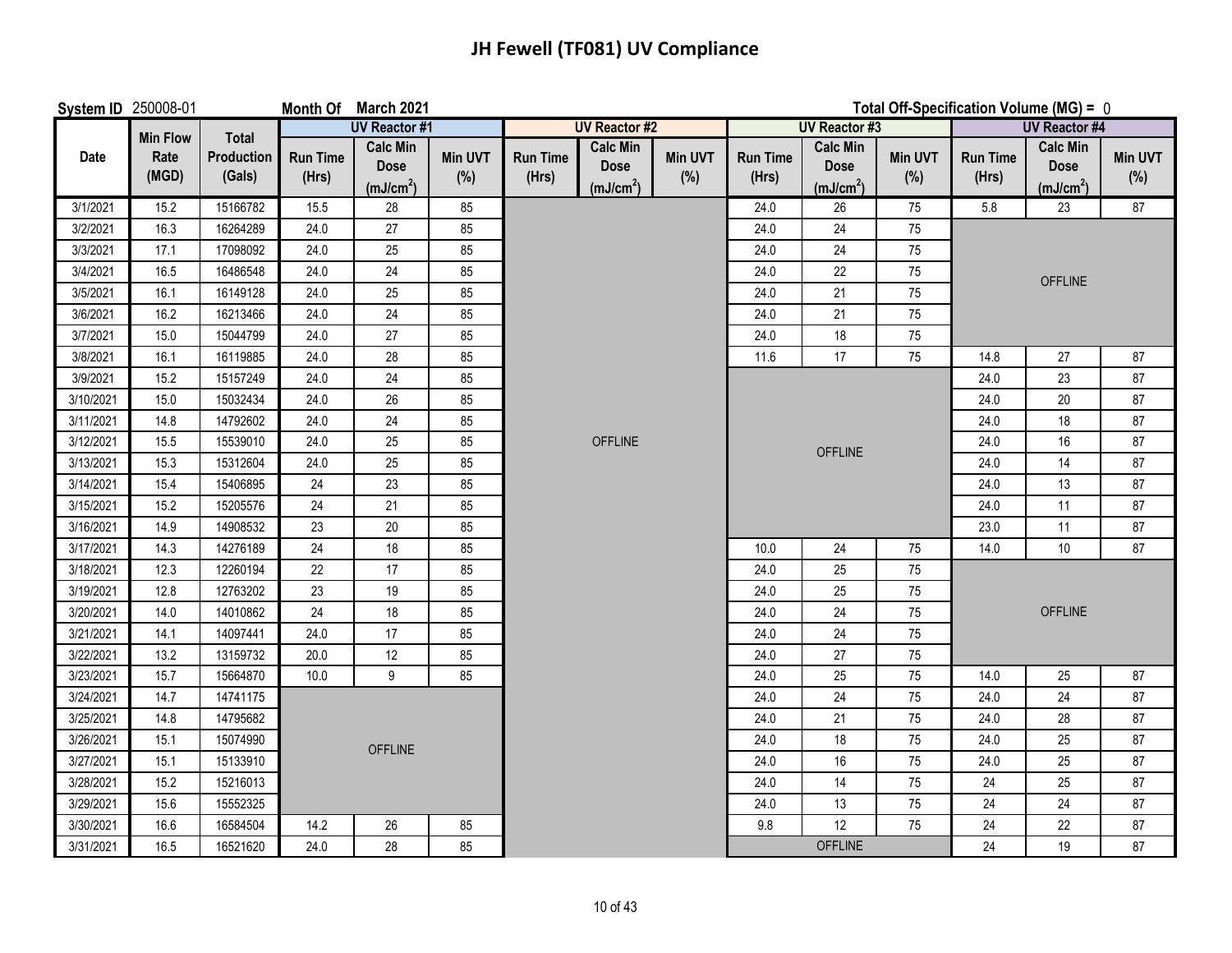### **CITY OF JACKSON O. B. Curtis Conventional (TF082) Monthly Report For HS# 1 Based on Filtered Water**

#### **System ID 250008-02 Month of March 2021**

1. Total number of turbidity measurements taken during the month.

2. Percentage of turbidity that were equal to or less than the turbidity limit of 0.3 NTU.

3. Number of filters that exceeded 0.5 NTU in 2 consecutive readings taken 15 min. apart after first four hours of operation.

4. Number of filters that exceeded 1.0 NTU in 2 consecutive readings taken 15 min. apart in 3 consecutive months.

5. Lowest daily disinfectant concentration entering the distribution system in mg/l.

| 6. Date and duration of each period the disinfectant fell below 0.2 mg/l for more than an hour while |
|------------------------------------------------------------------------------------------------------|
| entering the distribution system.                                                                    |

7. Total number of disinfectant residual measured in the distribution system where total coliform samples were collected.

8. Number of instances where disinfectant was not measured in the distribution system where total coliform samples were collected.

9. Number of instances where disinfectant was measured in the distributed system but not detected. **I** NONE

10. Date of last calibration for online monitoring equipment. **3/27/2021** 

|   | 1.5               |    | 2.0 | 13 | 2.6 | 19 | 0.7 | 25 | 3.2                |
|---|-------------------|----|-----|----|-----|----|-----|----|--------------------|
| 2 | 1.6               |    | 1.7 | 14 | 3.0 | 20 | 1.2 | 26 | 3.2                |
| 3 | 17<br>ı. <i>ı</i> |    | 1.8 | 15 | 1.4 | 21 | 2.0 | 27 | 1.6                |
| 4 | 1.2               | 10 | 2.9 | 16 | 2.6 | 22 | 1.9 | 28 | 2.8                |
| 5 | ı. I              | 11 | 3.1 | 17 | 2.7 | 23 | 2.3 | 29 | 1.3                |
| 6 | 1.3               | 12 | 3.4 | 18 | 2.1 | 24 | 1.8 | 30 | $\sim$<br><u>.</u> |
|   |                   |    |     |    |     |    |     | 31 | $\sim$ $\sim$      |

NONE

NONE

91.9%



| ນບ<br>יי |  |
|----------|--|
|          |  |



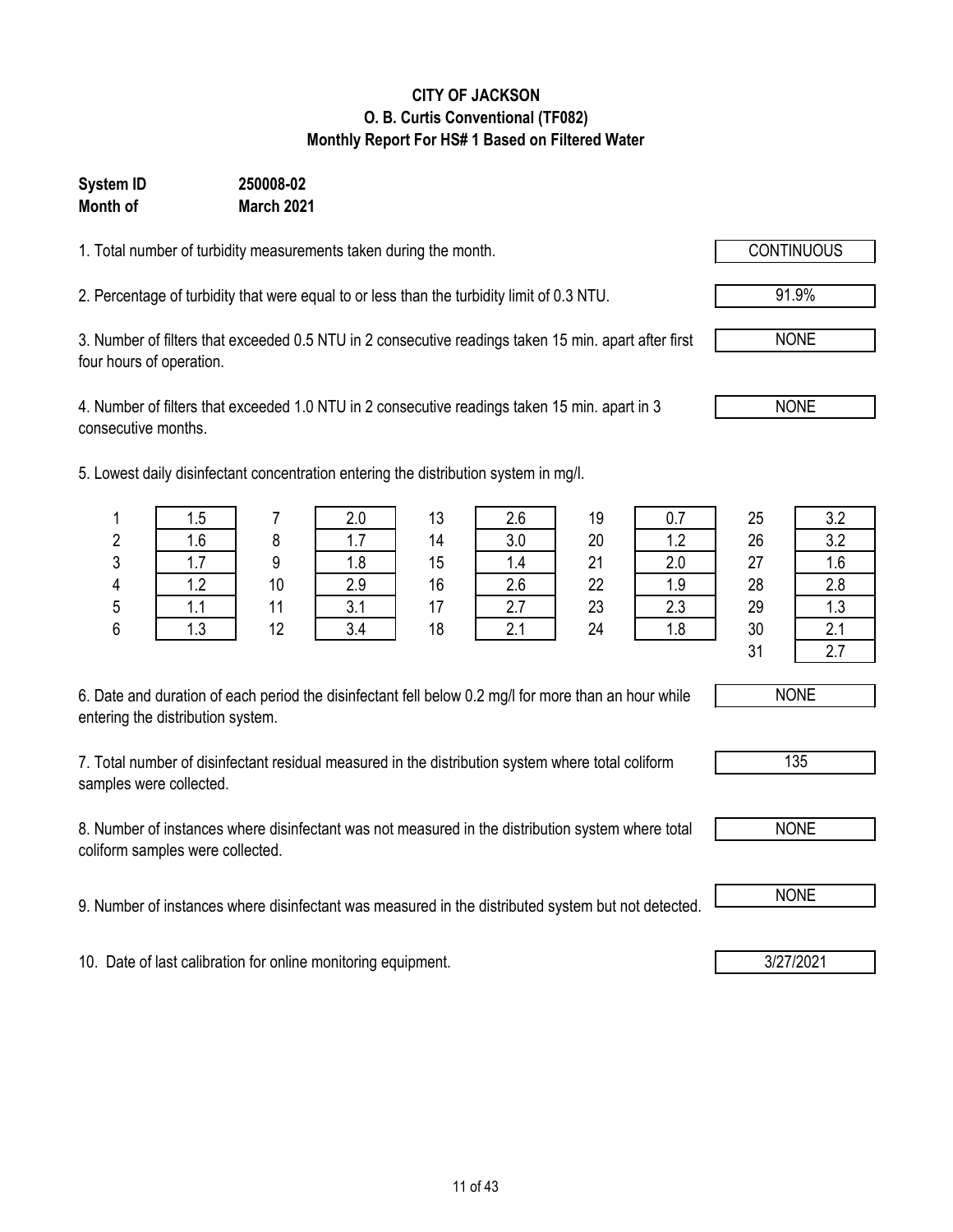### **O. B. Curtis Conventional (TF082) City Of Jackson, MS Turbidity Compliance Report Based on Filtered Water**

## **Month Of**

**System ID 250008-02**

**March 2021**

| Mar. 2021  |            |                  | <b>TURBIDITIES (NTU)</b> |                 |  |
|------------|------------|------------------|--------------------------|-----------------|--|
|            | <b>RAW</b> | <b>SETTLED</b>   | <b>FILTERS</b>           | <b>FINISHED</b> |  |
| 3/1        | 24.5000    | 1.9300           | 0.4523                   | 0.3663          |  |
| 3/2        | 26.3000    | 2.0900           | 0.3750                   | 0.3725          |  |
| 3/3        | 33.5000    | 8.9000           | 0.2878                   | 0.2770          |  |
| 3/4        | 29.7000    | 2.7400           | 0.3051                   | 0.3975          |  |
| 3/5        | 27.7000    | 1.9900           | 0.3410                   | 0.2850          |  |
| 3/6        | 29.0000    | 2.1500           | 0.4189                   | 0.4060          |  |
| 3/7        | 25.2188    | 4.4800           | 0.3950                   | 0.4294          |  |
| 3/8        | 22.2563    | 1.9100           | 0.2830                   | 0.4306          |  |
| 3/9        | 27.0000    | 1.8800           | 0.4269                   | 0.3980          |  |
| 3/10       | 27.0500    | 1.9500           | 0.5040                   | 0.3730          |  |
| 3/11       | 23.1313    | 1.5500           | 0.3440                   | 0.2830          |  |
| 3/12       | 24.2250    | 1.7200           | 0.3714                   | 0.2870          |  |
| 3/13       | 22.3750    | 1.8000           | 0.2977                   | 0.2840          |  |
| 3/14       | 20.9500    | 1.4800           | 0.3530                   | 0.3940          |  |
| 3/15       | 19.5438    | 1.2900           | 0.2992                   | 0.3810          |  |
| 3/16       | 17.7812    | 1.8944           | 0.3369                   | 0.2300          |  |
| 3/17       | 17.2687    | 1.2700           | 0.2269                   | 0.2630          |  |
| 3/18       | 16.9563    | 1.6300<br>0.1564 |                          | 0.2320          |  |
| 3/19       | 17.2875    | 1.5900           | 0.3163                   | 0.1580          |  |
| 3/20       | 17.1375    | 1.1100           | 0.1530                   | 0.2680          |  |
| 3/21       | 15.1500    | 1.1900           | 0.1677                   | 0.3090          |  |
| 3/22       | 13.9812    | 1.0800           | 0.3270                   | 0.2750          |  |
| 3/23       | 15.8750    | 1.3000           | 0.1883                   | 0.2660          |  |
| 3/24       | 15.4812    | 1.1800           | 0.2022                   | 0.2860          |  |
| 3/25       | 16.7938    | 1.0600           | 0.1630                   | 0.1370          |  |
| 3/26       | 16.0625    | 1.3600           | 0.3046                   | 0.1770          |  |
| 3/27       | 14.9500    | 1.2900           | 0.1782                   | 0.1550          |  |
| 3/28       | 14.4250    | 1.7300           | 0.1801                   | 0.1870          |  |
| 3/29       | 13.6938    | 2.0900           | 0.1903                   | 0.3270          |  |
| 3/30       | 14.1125    | 1.1300           | 0.1752                   | 0.2030          |  |
| 3/31       | 13.7437    | 1.4500           | 0.1900                   | 0.1681          |  |
| <b>MIN</b> | 13.6938    | 1.0600           | 0.1530                   | 0.1370          |  |
| <b>MAX</b> | 33.5000    | 8.9000           | 0.5040                   | 0.4306          |  |
| <b>AVG</b> | 20.4242    | 1.9424           | 0.2874                   | 0.2275          |  |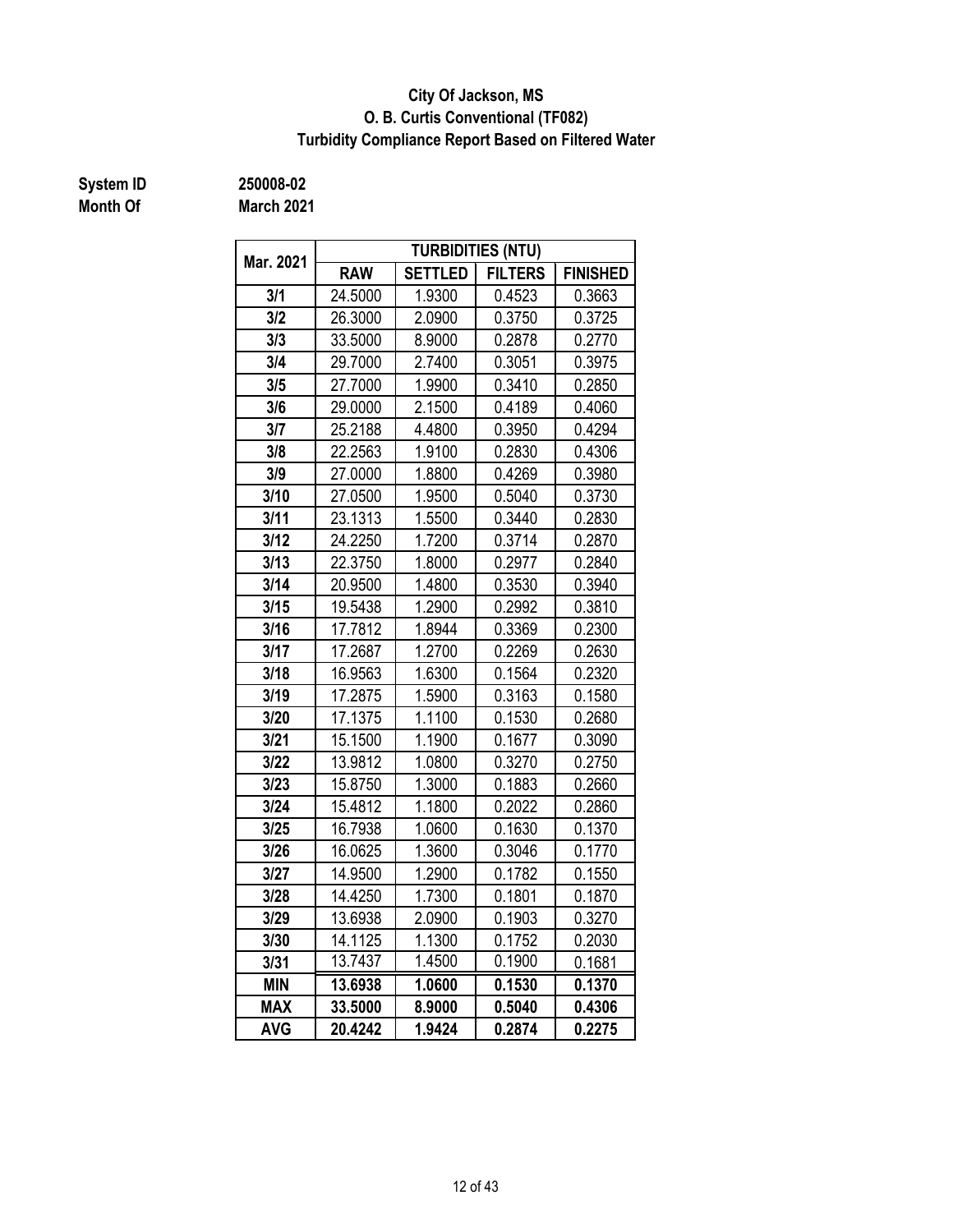### **City Of Jackson, MS O. B. Curtis Conventional (TF082) Turbidity Compliance Based on Filtered Water**

# **Month Of**

**System ID 250008-02**

**March 2021**

|            |            |         |            | <b>TIME</b> |            |            |
|------------|------------|---------|------------|-------------|------------|------------|
| Mar. 2021  | 12:00 AM   | 4:00 AM | 8:00 AM    | 12:00 PM    | 4:00 PM    | 8:00 PM    |
| 3/1        | 0.4523     | 0.3265  | 0.3323     | 0.2920      | 0.3190     | 0.4397     |
| 3/2        | 0.3750     | 0.3288  | 0.3178     | 0.2858      | 0.3220     | 0.3070     |
| 3/3        | 0.2269     | 0.2878  | <b>OFF</b> | <b>OFF</b>  | <b>OFF</b> | <b>OFF</b> |
| 3/4        | <b>OFF</b> | 0.2820  | 0.3051     | 0.1840      | 0.1740     | 0.1877     |
| 3/5        | 0.3410     | 0.1916  | 0.1810     | 0.2063      | 0.2588     | 0.3256     |
| 3/6        | 0.3090     | 0.3132  | 0.4189     | 0.3314      | 0.3310     | 0.3630     |
| 3/7        | 0.3010     | 0.3360  | 0.3470     | 0.1224      | 0.1690     | 0.3950     |
| 3/8        | 0.1345     | 0.1873  | 0.2830     | <b>OFF</b>  | 0.2020     | 0.2435     |
| 3/9        | 0.4269     | 0.3194  | 0.2438     | 0.1865      | 0.2321     | 0.3183     |
| 3/10       | 0.3246     | 0.5040  | 0.2160     | 0.4010      | 0.2379     | 0.3152     |
| 3/11       | 0.2665     | 0.2833  | 0.2833     | 0.3037      | 0.3050     | 0.3440     |
| 3/12       | 0.3714     | 0.3670  | 0.3240     | 0.3190      | 0.2880     | 0.3040     |
| 3/13       | 0.2819     | 0.2974  | 0.2931     | 0.2673      | 0.2885     | 0.2977     |
| 3/14       | 0.2810     | 0.2780  | 0.2790     | 0.2720      | 0.2450     | 0.3530     |
| 3/15       | 0.2863     | 0.2817  | 0.2623     | 0.1927      | 0.2000     | 0.2992     |
| 3/16       | 0.2353     | 0.3369  | 0.1921     | 0.1904      | 0.2237     | 0.2159     |
| 3/17       | 0.1999     | 0.1865  | 0.1261     | 0.2269      | 0.1508     | 0.1501     |
| 3/18       | 0.1497     | 0.1492  | 0.1494     | 0.1564      | 0.1497     | 0.1511     |
| 3/19       | 0.1491     | 0.1640  | 0.3163     | 0.1778      | 0.2040     | 0.1555     |
| 3/20       | 0.1530     | 0.1518  | 0.1497     | 0.1488      | 0.1485     | 0.1488     |
| 3/21       | 0.1483     | 0.1476  | 0.1472     | 0.1463      | 0.1677     | 0.1462     |
| 3/22       | 0.1462     | 0.1930  | 0.1505     | 0.1673      | 0.3270     | 0.1474     |
| 3/23       | 0.1498     | 0.1619  | 0.1624     | 0.1621      | 0.1883     | 0.1680     |
| 3/24       | 0.1852     | 0.2022  | 0.1505     | 0.1621      | 0.1511     | 0.1503     |
| 3/25       | 0.1495     | 0.1340  | 0.1630     | 0.1518      | 0.1530     | 0.1537     |
| 3/26       | 0.1538     | 0.1537  | 0.1259     | 0.3046      | 0.2013     | 0.1534     |
| 3/27       | 0.1527     | 0.1738  | 0.1524     | 0.1718      | 0.1782     | 0.1549     |
| 3/28       | 0.1512     | 0.1325  | 0.1747     | 0.1801      | 0.1643     | 0.1682     |
| 3/29       | 0.1903     | 0.1422  | <b>OFF</b> | <b>OFF</b>  | 0.1787     | 0.1556     |
| 3/30       | 0.1559     | 0.1555  | 0.1236     | 0.1752      | 0.1541     | 0.1529     |
| 3/31       | 0.1523     | 0.1656  | 0.1813     | 0.1777      | 0.1857     | 0.1900     |
| <b>MIN</b> | 0.1345     | 0.1325  | 0.1236     | 0.1224      | 0.1485     | 0.1462     |
| <b>MAX</b> | 0.4523     | 0.5040  | 0.4189     | 0.4010      | 0.3310     | 0.4397     |
| <b>AVG</b> | 0.2334     | 0.2366  | 0.2259     | 0.2166      | 0.2166     | 0.2352     |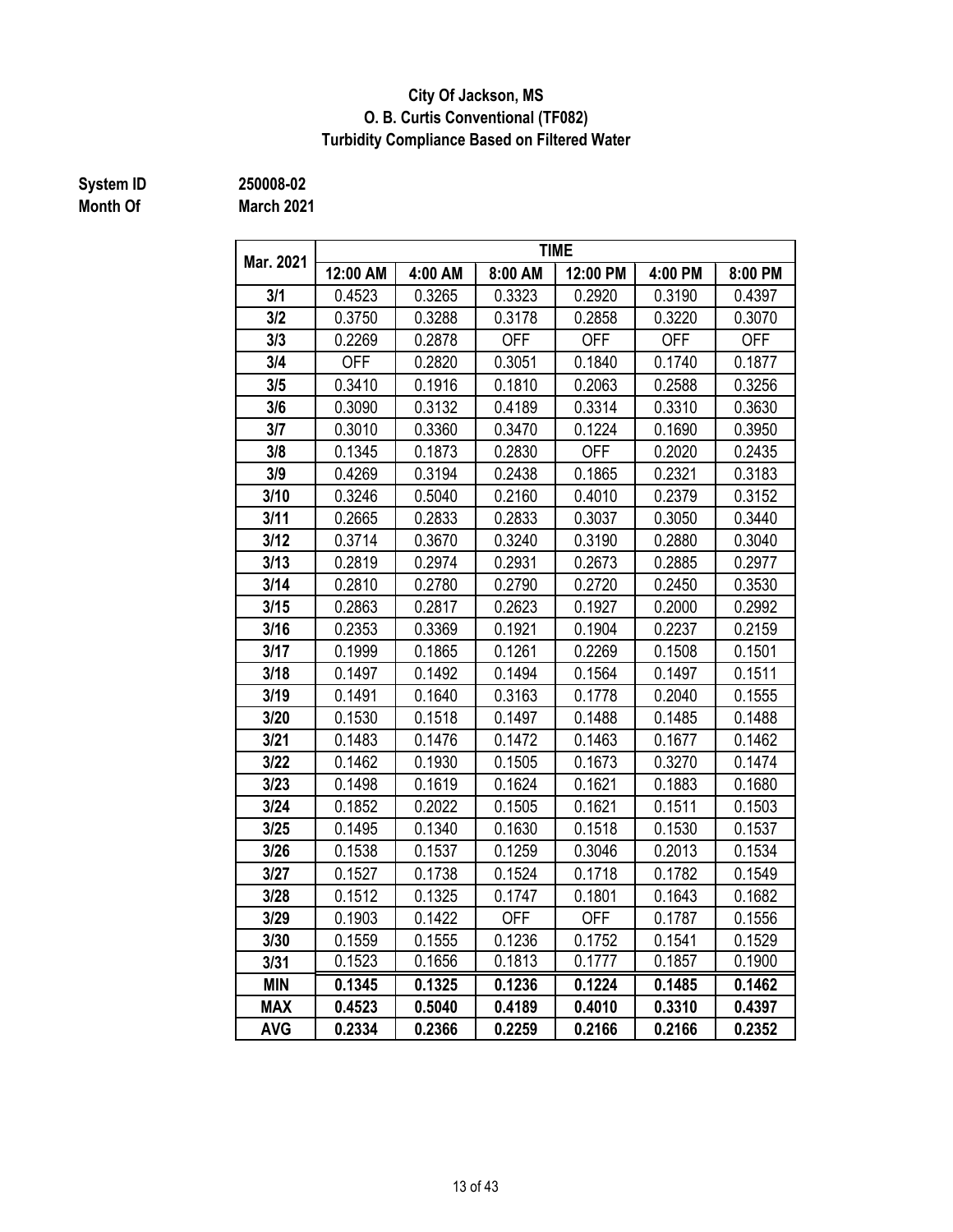### **Disinfectant Compliance City Of Jackson, MS O. B. Curtis Conventional (TF082)**

# **System ID** 250008-02<br> **Month Of** March 2021

**Month Of March 2021**

| Mar. 2021  |            |            |            | <b>TIME</b> |            |            |
|------------|------------|------------|------------|-------------|------------|------------|
|            | 12:00 AM   | 4:00 AM    | 8:00 AM    | 12:00 PM    | 4:00 PM    | 8:00 PM    |
| 3/1        | 1.5        | 1.6        | 1.6        | 1.7         | 1.9        | 1.6        |
| 3/2        | 1.6        | 1.6        | 2.0        | 2.1         | 2.0        | 1.8        |
| 3/3        | 1.7        | <b>OFF</b> | <b>OFF</b> | <b>OFF</b>  | <b>OFF</b> | <b>OFF</b> |
| 3/4        | <b>OFF</b> | 1.2        | 1.2        | 2.0         | 1.6        | 1.4        |
| 3/5        | 1.4        | 1.1        | 1.3        | 2.3         | 1.2        | 1.2        |
| 3/6        | 1.6        | 1.6        | 1.3        | 2.6         | 3.5        | 3.6        |
| 3/7        | 2.8        | 2.6        | 2.5        | 2.5         | 2.5        | 2.0        |
| 3/8        | 2.8        | 3.0        | 2.2        | 1.9         | 1.7        | 2.4        |
| 3/9        | 2.3        | 2.2        | 1.8        | 1.8         | 2.3        | 2.7        |
| 3/10       | 2.9        | 3.0        | 3.1        | 3.3         | 3.2        | 3.1        |
| 3/11       | 3.1        | 3.2        | 3.5        | 3.5         | 3.9        | 3.4        |
| 3/12       | 3.4        | 3.4        | 3.4        | 3.6         | 3.4        | 3.4        |
| 3/13       | 3.4        | 3.1        | 3.9        | 2.6         | 3.2        | 3.2        |
| 3/14       | 3.1        | 3.0        | 3.0        | 3.1         | 3.1        | 3.1        |
| 3/15       | 2.9        | 3.5        | 1.4        | 1.7         | 2.8        | 2.9        |
| 3/16       | 3.1        | 2.6        | 2.8        | 2.8         | 2.8        | 2.8        |
| 3/17       | 2.9        | 2.8        | 2.7        | 2.7         | 2.8        | 2.8        |
| 3/18       | 2.9        | 2.9        | 3.1        | 2.4         | 2.3        | 2.1        |
| 3/19       | 2.1        | 1.9        | 1.4        | 1.8         | 1.3        | 0.7        |
| 3/20       | 1.4        | 1.2        | 1.5        | 2.8         | 2.5        | 3.4        |
| 3/21       | 3.7        | 3.8        | 3.8        | 3.7         | 2.3        | 2.0        |
| 3/22       | 1.9        | 1.9        | 2.6        | 3.2         | 3.5        | 3.6        |
| 3/23       | 3.0        | 3.1        | 3.0        | 2.5         | 2.4        | 2.3        |
| 3/24       | 1.8        | 2.3        | 2.3        | 2.0         | 2.0        | 3.1        |
| 3/25       | 3.3        | 3.2        | 3.2        | 3.3         | 3.5        | 3.5        |
| 3/26       | 3.3        | 3.3        | 3.4        | 3.4         | 3.4        | 3.2        |
| 3/27       | 3.2        | 3.4        | 1.6        | 3.4         | 3.1        | 3.0        |
| 3/28       | 2.8        | 2.9        | 2.8        | 2.9         | 3.1        | 3.1        |
| 3/29       | 3.0        | 3.1        | <b>OFF</b> | <b>OFF</b>  | 1.7        | 1.3        |
| 3/30       | 2.2        | 2.2        | 2.1        | 2.2         | 3.0        | 2.9        |
| 3/31       | 2.9        | 2.9        | 2.9        | 2.7         | 2.8        | 2.9        |
| <b>MIN</b> | 1.4        | 1.1        | 1.2        | 1.7         | 1.2        | 0.7        |
| <b>MAX</b> | 3.7        | 3.8        | 3.9        | 3.7         | 3.9        | 3.6        |
| <b>AVG</b> | 2.6        | 2.6        | 2.5        | 2.6         | 2.6        | 2.6        |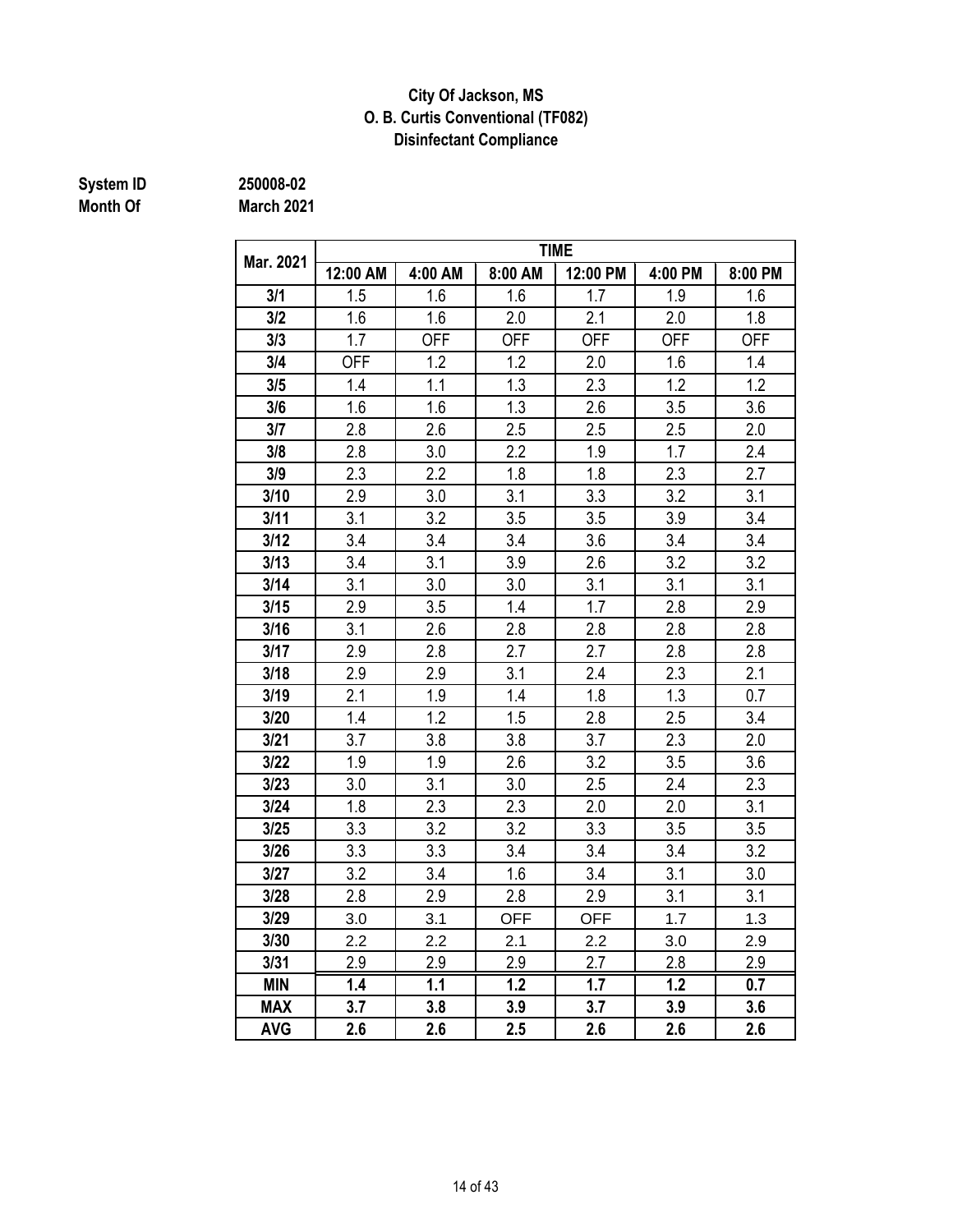|             |             | <b>FILTERS (NTU)</b> |            |            |            |            |                         |  |  |  |  |
|-------------|-------------|----------------------|------------|------------|------------|------------|-------------------------|--|--|--|--|
| <b>Date</b> | <b>Hour</b> | #1                   | #2         | #3         | #4         | #5         | #6                      |  |  |  |  |
|             | 12:00 AM    | 0.4523               | 0.1635     | 0.2487     | 0.1165     | <b>OFF</b> | 0.1023                  |  |  |  |  |
|             | 4:00 AM     | B/W                  | 0.1655     | 0.3265     | 0.1299     | <b>OFF</b> | 0.1312                  |  |  |  |  |
|             | 8:00 AM     | 0.0202               | 0.1641     | 0.2834     | 0.1247     | <b>OFF</b> | 0.1349                  |  |  |  |  |
| 03/01/21    | 12:00 PM    | 0.0202               | 0.1662     | 0.2920     | 0.1354     | <b>OFF</b> | 0.1695                  |  |  |  |  |
|             | 4:00 PM     | 0.0224               | 0.1690     | 0.3190     | 0.2791     | <b>OFF</b> | 0.2166                  |  |  |  |  |
|             | 8:00 PM     | 0.0310               | 0.1709     | 0.4397     | 0.1889     | <b>OFF</b> | 0.2617                  |  |  |  |  |
|             | <b>AVG</b>  | 0.1092               | 0.1665     | 0.3435     | 0.1624     | <b>OFF</b> | 0.1694                  |  |  |  |  |
|             | 12:00 AM    | 0.0707               | 0.1845     | 0.3750     | 0.2130     | <b>OFF</b> | 0.3040                  |  |  |  |  |
|             | 4:00 AM     | 0.0893               | 0.1794     | 0.1079     | 0.3288     | <b>OFF</b> | 0.2730                  |  |  |  |  |
|             | 8:00 AM     | 0.1187               | 0.1906     | 0.1082     | 0.2484     | <b>OFF</b> | 0.3178                  |  |  |  |  |
| 03/02/21    | 12:00 PM    | 0.1287               | 0.1865     | 0.1100     | 0.2575     | <b>OFF</b> | 0.0951                  |  |  |  |  |
|             | 4:00 PM     | 0.1730               | 0.1960     | 0.1099     | 0.2900     | <b>OFF</b> | 0.0995                  |  |  |  |  |
|             | 8:00 PM     | 0.1953               | 0.2014     | 0.1082     | 0.3070     | <b>OFF</b> | 0.0918                  |  |  |  |  |
|             | <b>AVG</b>  | 0.1293               | 0.1897     | 0.1532     | 0.3009     | <b>OFF</b> | 0.2213                  |  |  |  |  |
|             | 12:00 AM    | 0.2269               | 0.2111     | 0.1055     | B/W        | <b>OFF</b> | 0.0888                  |  |  |  |  |
|             | 4:00 AM     | 0.2400               | 0.1997     | 0.1034     | 0.1249     | <b>OFF</b> | 0.0976                  |  |  |  |  |
|             | 8:00 AM     | <b>OFF</b>           | <b>OFF</b> | <b>OFF</b> | <b>OFF</b> | <b>OFF</b> | <b>OFF</b>              |  |  |  |  |
| 03/03/21    | 12:00 PM    | <b>OFF</b>           | <b>OFF</b> | <b>OFF</b> | <b>OFF</b> | <b>OFF</b> | <b>OFF</b>              |  |  |  |  |
|             | 4:00 PM     | <b>OFF</b>           | <b>OFF</b> | <b>OFF</b> | <b>OFF</b> | <b>OFF</b> | <b>OFF</b>              |  |  |  |  |
|             | 8:00 PM     | <b>OFF</b>           | <b>OFF</b> | <b>OFF</b> | <b>OFF</b> | <b>OFF</b> | <b>OFF</b>              |  |  |  |  |
|             | <b>AVG</b>  | 0.2334               | 0.2054     | 0.1044     | 0.1249     | <b>OFF</b> | 0.0976                  |  |  |  |  |
|             | 12:00 AM    | <b>OFF</b>           | <b>OFF</b> | <b>OFF</b> | <b>OFF</b> | <b>OFF</b> | <b>OFF</b>              |  |  |  |  |
|             | 4:00 AM     | 0.2820               | 0.1500     | 0.1276     | 0.1448     | <b>OFF</b> | 0.1033                  |  |  |  |  |
|             | 8:00 AM     | 0.0448               | 0.3051     | 0.1214     | 0.1386     | <b>OFF</b> | 0.0920                  |  |  |  |  |
| 03/04/21    | 12:00 PM    | 0.0393               | 0.1840     | 0.1291     | 0.1331     | <b>OFF</b> | 0.0938                  |  |  |  |  |
|             | 4:00 PM     | 0.0586               | 0.1740     | 0.1536     | 0.1346     | <b>OFF</b> | 0.0900                  |  |  |  |  |
|             | 8:00 PM     | 0.0655               | 0.2910     | 0.1874     | 0.1328     | <b>OFF</b> | 0.0957                  |  |  |  |  |
|             | <b>AVG</b>  | 0.0980               | 0.2208     | 0.1438     | 0.1368     | <b>OFF</b> | 0.0950                  |  |  |  |  |
|             | 12:00 AM    | 0.0730               | 0.3410     | 0.1659     | 0.1327     | <b>OFF</b> | 0.0885                  |  |  |  |  |
|             | 4:00 AM     | 0.0998               | B/W        | 0.1916     | 0.1295     | <b>OFF</b> | 0.0960                  |  |  |  |  |
|             | 8:00 AM     | 0.1403               | 0.1120     | 0.2242     | 0.1289     | <b>OFF</b> | 0.1127                  |  |  |  |  |
| 03/05/21    | 12:00 PM    | 0.1949               | 0.1260     | 0.2722     | 0.1312     | <b>OFF</b> | 0.1435                  |  |  |  |  |
|             | 4:00 PM     | 0.2717               | 0.0750     | 0.3276     | 0.1393     | <b>OFF</b> | 0.1983                  |  |  |  |  |
|             | 8:00 PM     | 0.2460               | 0.0800     | 0.2770     | 0.1640     | <b>OFF</b> | 0.2933                  |  |  |  |  |
|             | <b>AVG</b>  | 0.1709               | 0.1468     | 0.2431     | 0.1376     | <b>OFF</b> | 0.1554                  |  |  |  |  |
|             | 12:00 AM    | 0.3090               | 0.0910     | 0.2410     | 0.2370     | <b>OFF</b> | 0.1560                  |  |  |  |  |
|             | 4:00 AM     | 0.3132               | 0.0830     | F/W        | 0.1803     | <b>OFF</b> | 0.2507                  |  |  |  |  |
|             | 8:00 AM     | 0.4189               | 0.0790     | 0.3070     | 0.2214     | <b>OFF</b> | 0.2770                  |  |  |  |  |
| 03/06/21    | 12:00 PM    | 0.3314               | 0.0860     | 0.1810     | 0.2083     | <b>OFF</b> | 0.1410                  |  |  |  |  |
|             | 4:00 PM     | 0.0873               | 0.0750     | 0.3310     | 0.2044     | <b>OFF</b> | 0.2780                  |  |  |  |  |
|             | 8:00 PM     | 0.0308               | 0.0830     | 0.3630     | 0.1296     | <b>OFF</b> | 0.3230                  |  |  |  |  |
|             | <b>AVG</b>  | 0.2484               | 0.0828     | 0.2846     | 0.1968     | <b>OFF</b> | 0.2376                  |  |  |  |  |
|             | 12:00 AM    | <b>OFF</b>           | 0.0820     | 0.3010     | 0.2044     | <b>OFF</b> | 0.2700                  |  |  |  |  |
|             | 4:00 AM     | 0.0308               | 0.0990     | 0.3360     | 0.1296     | <b>OFF</b> | 0.3230                  |  |  |  |  |
|             | 8:00 AM     | 0.0277               | 0.0660     | 0.3470     | 0.1239     | <b>OFF</b> | 0.3250                  |  |  |  |  |
| 03/07/21    | 12:00 PM    | 0.0293               | 0.0690     | <b>OFF</b> | 0.1224     | OFF        | <b>OFF</b>              |  |  |  |  |
|             | 4:00 PM     | 0.0920               | 0.1690     | F/W        | 0.0570     | <b>OFF</b> | F/W                     |  |  |  |  |
|             | 8:00 PM     | 0.3238               | 0.3950     | F/W        | 0.3178     | <b>OFF</b> | $\mathsf{F}/\mathsf{W}$ |  |  |  |  |
|             | <b>AVG</b>  | 0.1007               | 0.1467     | 0.3280     | 0.2242     | <b>OFF</b> | 0.3060                  |  |  |  |  |
|             | 12:00 AM    | 0.1292               | 0.1090     | F/W        | 0.1345     | <b>OFF</b> | <b>OFF</b>              |  |  |  |  |
|             | 4:00 AM     | 0.1873               | 0.1550     | B/W        | 0.1220     | <b>OFF</b> | <b>OFF</b>              |  |  |  |  |
|             | 8:00 AM     | 0.2830               | 0.0880     | 0.1056     | 0.1254     | <b>OFF</b> | <b>OFF</b>              |  |  |  |  |
| 03/08/21    | 12:00 PM    | <b>OFF</b>           | <b>OFF</b> | <b>OFF</b> | <b>OFF</b> | <b>OFF</b> | <b>OFF</b>              |  |  |  |  |
|             | 4:00 PM     | 0.1430               | 0.1330     | 0.1043     | 0.1217     | <b>OFF</b> | 0.0888                  |  |  |  |  |
|             | 8:00 PM     | 0.2435               | 0.1630     | 0.1033     | 0.1674     | <b>OFF</b> | 0.0884                  |  |  |  |  |
|             | <b>AVG</b>  | 0.1972               | 0.1296     | 0.1044     | 0.1342     | <b>OFF</b> | 0.0886                  |  |  |  |  |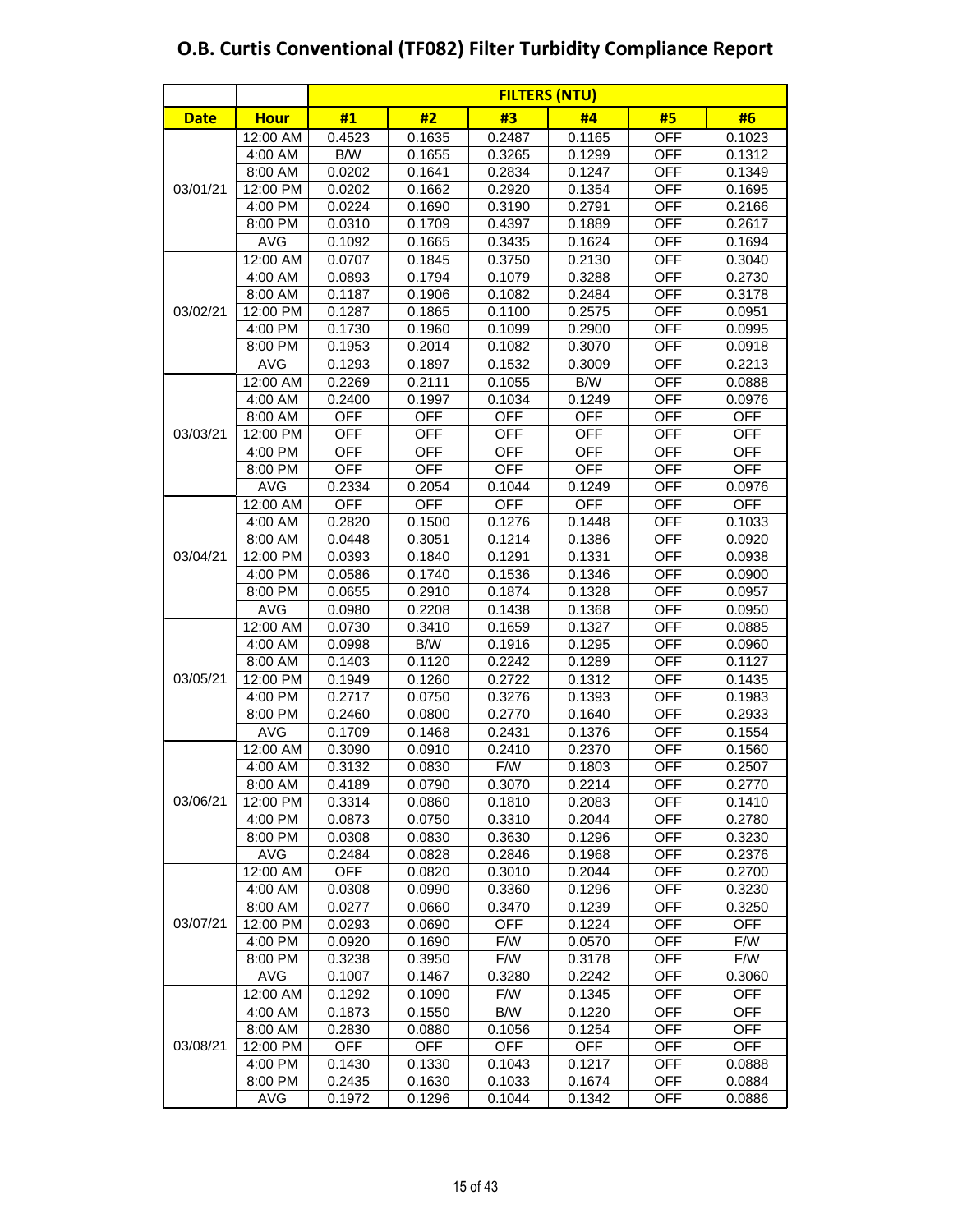|             |             | <b>FILTERS (NTU)</b> |        |        |            |            |            |  |  |  |  |
|-------------|-------------|----------------------|--------|--------|------------|------------|------------|--|--|--|--|
| <b>Date</b> | <b>Hour</b> | #1                   | #2     | #3     | #4         | #5         | #6         |  |  |  |  |
|             | 12:00 AM    | 0.4269               | 0.2020 | 0.1017 | 0.1258     | <b>OFF</b> | 0.0894     |  |  |  |  |
|             | 4:00 AM     | 0.3194               | 0.2620 | 0.1018 | 0.1583     | <b>OFF</b> | 0.0954     |  |  |  |  |
|             | 8:00 AM     | 0.0299               | 0.1560 | 0.1024 | 0.1501     | <b>OFF</b> | 0.0982     |  |  |  |  |
| 03/09/21    | 12:00 PM    | 0.0319               | 0.3130 | 0.1031 | 0.1751     | <b>OFF</b> | 0.0991     |  |  |  |  |
|             | 4:00 PM     | 0.0387               | 0.2940 | 0.1058 | 0.2033     | <b>OFF</b> | 0.1003     |  |  |  |  |
|             | 8:00 PM     | 0.0615               | 0.4120 | 0.1166 | 0.2594     | <b>OFF</b> | 0.0986     |  |  |  |  |
|             | <b>AVG</b>  | 0.1658               | 0.2732 | 0.1052 | 0.1787     | <b>OFF</b> | 0.0968     |  |  |  |  |
|             | 12:00 AM    | 0.0724               | 0.4920 | 0.1252 | 0.2862     | <b>OFF</b> | 0.0982     |  |  |  |  |
|             | 4:00 AM     | 0.1415               | 0.5040 | 0.1396 | 0.2760     | <b>OFF</b> | 0.1029     |  |  |  |  |
|             | 8:00 AM     | 0.1133               | 0.0850 | 0.1588 | 0.2160     | <b>OFF</b> | 0.1024     |  |  |  |  |
| 03/10/21    | 12:00 PM    | 0.1307               | 0.0810 | 0.2050 | 0.4010     | <b>OFF</b> | 0.0977     |  |  |  |  |
|             | 4:00 PM     | 0.2379               | 0.1200 | 0.2229 | F/W        | <b>OFF</b> | 0.0950     |  |  |  |  |
|             | 8:00 PM     | 0.3152               | 0.1670 | 0.2388 | <b>OFF</b> | <b>OFF</b> | 0.1035     |  |  |  |  |
|             | <b>AVG</b>  | 0.1685               | 0.2415 | 0.1817 | 0.2948     | <b>OFF</b> | 0.1000     |  |  |  |  |
|             | 12:00 AM    | 0.2161               | 0.0930 | 0.2665 | F/W        | <b>OFF</b> | 0.0992     |  |  |  |  |
|             | 4:00 AM     | 0.2477               | 0.1480 | 0.2833 | 0.0987     | <b>OFF</b> | 0.0955     |  |  |  |  |
|             | 8:00 AM     | 0.0313               | 0.0830 | 0.2833 | 0.1011     | <b>OFF</b> | 0.1067     |  |  |  |  |
| 03/11/21    | 12:00 PM    | 0.0312               | 0.1190 | 0.3040 | 0.1009     | <b>OFF</b> | 0.1101     |  |  |  |  |
|             | 4:00 PM     | 0.0353               | 0.0810 | 0.2260 | 0.0986     | <b>OFF</b> | 0.1185     |  |  |  |  |
|             | 8:00 PM     | 0.0416               | 0.2090 | 0.3440 | 0.0986     | <b>OFF</b> | 0.1271     |  |  |  |  |
|             | <b>AVG</b>  | 0.1005               | 0.1222 | 0.2845 | 0.0996     | <b>OFF</b> | 0.1095     |  |  |  |  |
|             | 12:00 AM    | 0.0609               | 0.4070 | 0.1390 | 0.0986     | <b>OFF</b> | 0.0955     |  |  |  |  |
|             | 4:00 AM     | 0.0817               | 0.1020 | 0.3670 | 0.1040     | <b>OFF</b> | 0.1067     |  |  |  |  |
|             | 8:00 AM     | 0.0994               | 0.1090 | 0.3240 | 0.1004     | <b>OFF</b> | 0.1101     |  |  |  |  |
| 03/12/21    | 12:00 PM    | 0.0891               | 0.1290 | 0.3190 | 0.0995     | <b>OFF</b> | 0.1185     |  |  |  |  |
|             | 4:00 PM     | 0.1091               | 0.1350 | 0.2880 | 0.0989     | <b>OFF</b> | 0.1271     |  |  |  |  |
|             | 8:00 PM     | 0.1417               | 0.1170 | 0.3040 | 0.0974     | <b>OFF</b> | 0.1494     |  |  |  |  |
|             | <b>AVG</b>  | 0.0970               | 0.1665 | 0.2902 | 0.0998     | <b>OFF</b> | 0.1179     |  |  |  |  |
|             | 12:00 AM    | 0.1853               | 0.1210 | 0.2819 | 0.1197     | <b>OFF</b> | 0.2221     |  |  |  |  |
|             | 4:00 AM     | 0.1721               | 0.1770 | 0.1099 | 0.0986     | <b>OFF</b> | 0.1883     |  |  |  |  |
|             | 8:00 AM     | B/W                  | 0.2090 | 0.1083 | 0.1045     | <b>OFF</b> | 0.2931     |  |  |  |  |
| 03/13/21    | 12:00 PM    | 0.0578               | 0.1920 | 0.1116 | 0.1059     | <b>OFF</b> | 0.2319     |  |  |  |  |
|             | 4:00 PM     | 0.0805               | 0.2000 | 0.1133 | 0.1101     | <b>OFF</b> | 0.2680     |  |  |  |  |
|             | 8:00 PM     | 0.1119               | 0.2640 | 0.1101 | 0.1138     | <b>OFF</b> | 0.2571     |  |  |  |  |
|             | <b>AVG</b>  | 0.1215               | 0.1938 | 0.1392 | 0.1088     | <b>OFF</b> | 0.2434     |  |  |  |  |
|             | 12:00 AM    | 0.1147               | 0.2810 | 0.1100 | 0.1140     | <b>OFF</b> | B/W        |  |  |  |  |
|             | 4:00 AM     | 0.1408               | 0.2780 | 0.1086 | 0.1246     | <b>OFF</b> | F/W        |  |  |  |  |
|             | 8:00 AM     | 0.2680               | 0.2790 | 0.1390 | 0.1690     | <b>OFF</b> | 0.2630     |  |  |  |  |
| 03/14/21    | 12:00 PM    | 0.2459               | 0.2720 | 0.1117 | 0.1555     | <b>OFF</b> | 0.2141     |  |  |  |  |
|             | 4:00 PM     | 0.2093               | 0.2450 | 0.1113 | 0.1642     | <b>OFF</b> | <b>OFF</b> |  |  |  |  |
|             | 8:00 PM     | 0.2361               | 0.3530 | 0.1111 | 0.1764     | <b>OFF</b> | <b>OFF</b> |  |  |  |  |
|             | AVG         | 0.2025               | 0.2847 | 0.1153 | 0.1506     | OFF        | 0.2386     |  |  |  |  |
|             | 12:00 AM    | 0.2117               | 0.2960 | 0.1110 | 0.1598     | <b>OFF</b> | <b>OFF</b> |  |  |  |  |
|             | 4:00 AM     | 0.2383               | 0.3270 | 0.1080 | 0.1887     | <b>OFF</b> | <b>OFF</b> |  |  |  |  |
|             | 8:00 AM     | 0.2623               | 0.1500 | 0.1104 | 0.1876     | <b>OFF</b> | <b>OFF</b> |  |  |  |  |
| 03/15/21    | 12:00 PM    | 0.1927               | 0.1660 | 0.1091 | 0.1553     | <b>OFF</b> | <b>OFF</b> |  |  |  |  |
|             | 4:00 PM     | 0.1514               | 0.2000 | 0.1093 | 0.1333     | <b>OFF</b> | 0.1333     |  |  |  |  |
|             | 8:00 PM     | 0.2091               | 0.1040 | 0.1101 | 0.1567     | <b>OFF</b> | 0.1569     |  |  |  |  |
|             | <b>AVG</b>  | 0.2109               | 0.2072 | 0.1096 | 0.1636     | <b>OFF</b> | 0.1451     |  |  |  |  |
|             | 12:00 AM    | B/W                  | 0.0930 | 0.1195 | 0.2353     | <b>OFF</b> | 0.1172     |  |  |  |  |
|             | 4:00 AM     | 0.0420               | 0.1220 | 0.1186 | 0.1751     | <b>OFF</b> | 0.1212     |  |  |  |  |
|             | 8:00 AM     | 0.0331               | 0.1320 | 0.1151 | 0.1762     | OFF        | 0.1188     |  |  |  |  |
| 03/16/21    | 12:00 PM    | 0.0334               | 0.0970 | 0.1156 | 0.1795     | <b>OFF</b> | 0.1209     |  |  |  |  |
|             | 4:00 PM     | 0.0353               | 0.0950 | 0.1170 | 0.2009     | <b>OFF</b> | 0.1236     |  |  |  |  |
|             | 8:00 PM     | 0.0344               | 0.1030 | 0.1166 | 0.1900     | <b>OFF</b> | 0.1219     |  |  |  |  |
|             | <b>AVG</b>  | 0.0357               | 0.1070 | 0.1171 | 0.1928     | <b>OFF</b> | 0.1206     |  |  |  |  |
|             |             |                      |        |        |            |            |            |  |  |  |  |
|             |             |                      |        |        |            |            |            |  |  |  |  |
|             |             |                      |        |        |            |            |            |  |  |  |  |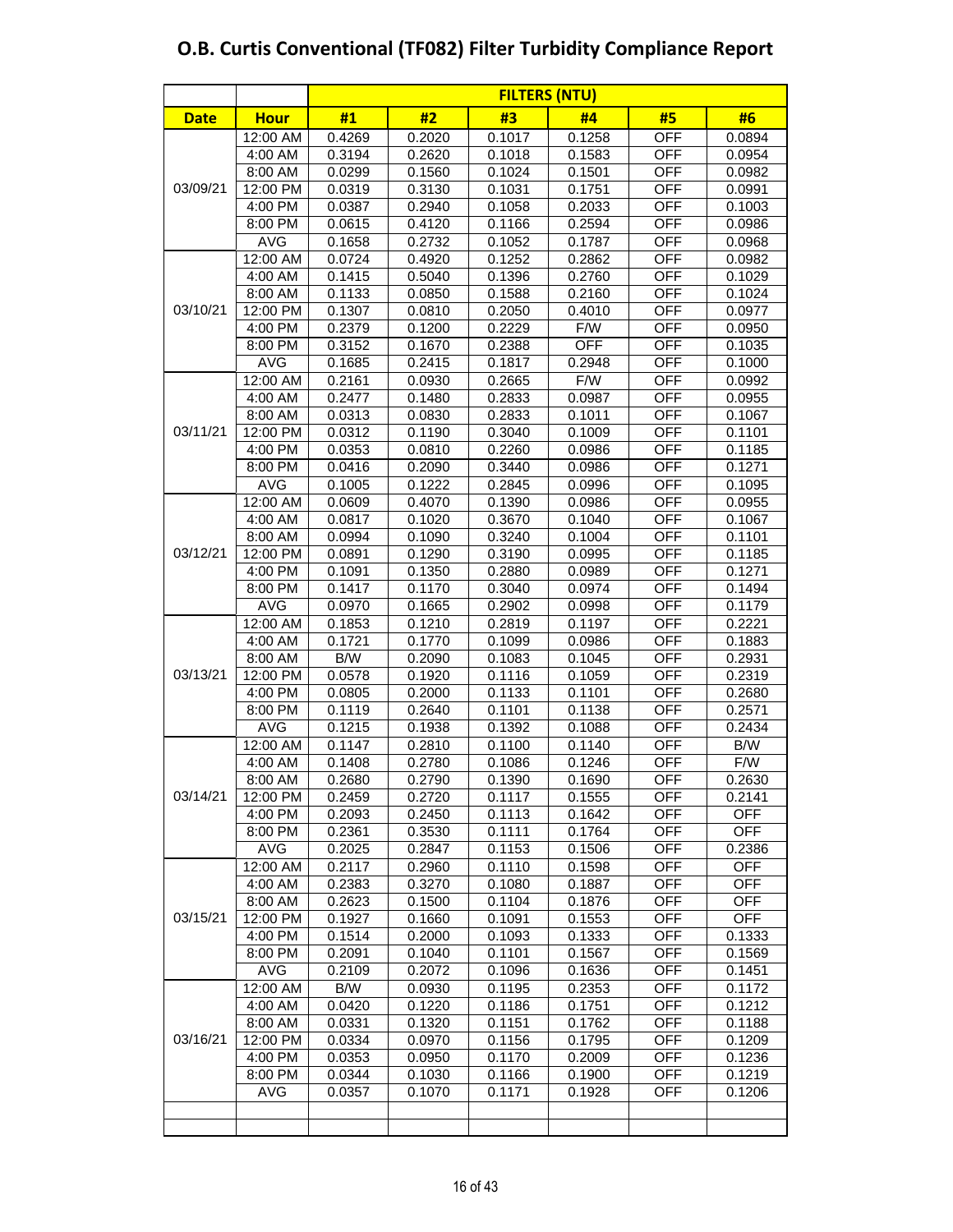|             |             | <b>FILTERS (NTU)</b> |        |        |        |            |        |  |  |  |  |
|-------------|-------------|----------------------|--------|--------|--------|------------|--------|--|--|--|--|
| <b>Date</b> | <b>Hour</b> | #1                   | #2     | #3     | #4     | #5         | #6     |  |  |  |  |
|             | 12:00 AM    | 0.0327               | 0.1110 | 0.1140 | 0.1865 | <b>OFF</b> | 0.1197 |  |  |  |  |
|             | 4:00 AM     | 0.0324               | 0.0950 | 0.1145 | 0.1865 | <b>OFF</b> | 0.1227 |  |  |  |  |
|             | 8:00 AM     | 0.0331               | 0.0930 | 0.1190 | 0.1215 | <b>OFF</b> | 0.1261 |  |  |  |  |
| 03/17/21    | 12:00 PM    | 0.0330               | 0.0880 | 0.1171 | 0.1130 | <b>OFF</b> | 0.1277 |  |  |  |  |
|             | 4:00 PM     | 0.0342               | 0.1180 | 0.1170 | 0.1171 | <b>OFF</b> | 0.1285 |  |  |  |  |
|             | 8:00 PM     | 0.0347               | 0.1200 | 0.1177 | 0.1173 | <b>OFF</b> | 0.1369 |  |  |  |  |
|             | <b>AVG</b>  | 0.0334               | 0.1042 | 0.1165 | 0.1403 | <b>OFF</b> | 0.1269 |  |  |  |  |
|             | 12:00 AM    | 0.0354               | 0.1170 | 0.1177 | 0.1156 | <b>OFF</b> | 0.1222 |  |  |  |  |
|             | 4:00 AM     | 0.0369               | 0.1070 | 0.1189 | 0.1174 | <b>OFF</b> | 0.1264 |  |  |  |  |
|             | 8:00 AM     | 0.0396               | 0.1040 | 0.1245 | 0.1209 | <b>OFF</b> | 0.1259 |  |  |  |  |
| 03/18/21    | 12:00 PM    | 0.0407               | 0.0820 | 0.1251 | 0.1237 | <b>OFF</b> | 0.0960 |  |  |  |  |
|             | 4:00 PM     | 0.0454               | 0.0870 | 0.1266 | 0.1243 | <b>OFF</b> | 0.0940 |  |  |  |  |
|             | 8:00 PM     | 0.0511               | 0.0860 | 0.1306 | 0.1324 | <b>OFF</b> | 0.1110 |  |  |  |  |
|             | <b>AVG</b>  | 0.0415               | 0.0972 | 0.1239 | 0.1224 | <b>OFF</b> | 0.1126 |  |  |  |  |
|             | 12:00 AM    | 0.0482               | 0.0910 | 0.1305 | 0.1259 | <b>OFF</b> | 0.1042 |  |  |  |  |
|             | 4:00 AM     | 0.0509               | 0.0930 | 0.1471 | 0.1257 | <b>OFF</b> | 0.1061 |  |  |  |  |
|             | 8:00 AM     | B/W                  | 0.1200 | 0.1397 | 0.1247 | <b>OFF</b> | 0.1055 |  |  |  |  |
| 03/19/21    | 12:00 PM    | 0.0444               | 0.1030 | 0.1778 | 0.1333 | <b>OFF</b> | 0.1028 |  |  |  |  |
|             | 4:00 PM     | 0.0349               | 0.2040 | B/W    | 0.1165 | <b>OFF</b> | 0.1012 |  |  |  |  |
|             | 8:00 PM     | 0.0339               | 0.1010 | 0.1262 | 0.1106 | <b>OFF</b> | 0.1040 |  |  |  |  |
|             | <b>AVG</b>  | 0.0425               | 0.1187 | 0.1442 | 0.1228 | <b>OFF</b> | 0.1040 |  |  |  |  |
|             | 12:00 AM    | 0.0359               | 0.0279 | 0.0800 | 0.1108 | <b>OFF</b> | 0.1042 |  |  |  |  |
|             | 4:00 AM     | 0.0408               | 0.0285 | 0.1750 | 0.1114 | <b>OFF</b> | 0.1082 |  |  |  |  |
|             | 8:00 AM     | 0.0395               | 0.0271 | 0.0880 | 0.1097 | <b>OFF</b> | 0.1068 |  |  |  |  |
| 03/20/21    | 12:00 PM    | 0.0397               | 0.0238 | 0.1130 | 0.1065 | <b>OFF</b> | 0.1071 |  |  |  |  |
|             | 4:00 PM     | 0.0402               | 0.0232 | 0.1040 | 0.1060 | <b>OFF</b> | 0.1076 |  |  |  |  |
|             | 8:00 PM     | 0.0448               | 0.0231 | 0.1240 | 0.1059 | <b>OFF</b> | 0.1057 |  |  |  |  |
|             | <b>AVG</b>  | 0.0402               | 0.0256 | 0.1140 | 0.1084 | <b>OFF</b> | 0.1066 |  |  |  |  |
|             | 12:00 AM    | 0.0509               | 0.0234 | 0.1130 | 0.1069 | <b>OFF</b> | 0.1040 |  |  |  |  |
|             | 4:00 AM     | 0.0639               | 0.0245 | 0.1040 | 0.1071 | <b>OFF</b> | 0.1073 |  |  |  |  |
|             | 8:00 AM     | 0.0717               | 0.0237 | 0.1240 | 0.1065 | <b>OFF</b> | 0.1078 |  |  |  |  |
| 03/21/21    | 12:00 PM    | 0.0742               | 0.1510 | 0.0940 | 0.1064 | <b>OFF</b> | 0.1066 |  |  |  |  |
|             | 4:00 PM     | 0.0799               | 0.1550 | 0.0990 | 0.1060 | <b>OFF</b> | 0.1078 |  |  |  |  |
|             | 8:00 PM     | 0.0890               | 0.1720 | 0.1100 | 0.1059 | <b>OFF</b> | 0.1069 |  |  |  |  |
|             | <b>AVG</b>  | 0.0716               | 0.0916 | 0.1073 | 0.1065 | <b>OFF</b> | 0.1067 |  |  |  |  |
|             | 12:00 AM    | 0.0991               | 0.2140 | 0.0930 | 0.1060 | <b>OFF</b> | 0.1009 |  |  |  |  |
|             | 4:00 AM     | 0.1119               | 0.0238 | 0.0930 | 0.1065 | <b>OFF</b> | 0.1091 |  |  |  |  |
|             | 8:00 AM     | 0.1109               | 0.0234 | 0.0940 | 0.1067 | <b>OFF</b> | 0.1150 |  |  |  |  |
| 03/22/21    | 12:00 PM    | 0.1673               | 0.0260 | 0.0830 | 0.1057 | <b>OFF</b> | 0.1160 |  |  |  |  |
|             | 4:00 PM     | B/W                  | 0.0252 | 0.1100 | 0.1051 | <b>OFF</b> | 0.1145 |  |  |  |  |
|             | 8:00 PM     | 0.0309               | 0.0272 | 0.1030 | 0.1053 | OFF        | 0.1176 |  |  |  |  |
|             | <b>AVG</b>  | 0.1040               | 0.0566 | 0.0960 | 0.1059 | <b>OFF</b> | 0.1122 |  |  |  |  |
|             | 12:00 AM    | 0.0295               | 0.0300 | 0.0750 | 0.1037 | <b>OFF</b> | 0.1153 |  |  |  |  |
|             | 4:00 AM     | 0.0291               | 0.0357 | 0.1760 | 0.1035 | <b>OFF</b> | 0.1124 |  |  |  |  |
|             | 8:00 AM     | 0.0299               | 0.0544 | 0.0800 | 0.1051 | <b>OFF</b> | 0.1378 |  |  |  |  |
| 03/23/21    | 12:00 PM    | 0.0323               | 0.0593 | 0.1070 | 0.1085 | <b>OFF</b> | 0.1516 |  |  |  |  |
|             | 4:00 PM     | 0.0321               | 0.0610 | 0.1040 | 0.1089 | <b>OFF</b> | 0.1502 |  |  |  |  |
|             | 8:00 PM     | 0.0320               | 0.0593 | B/W    | 0.1093 | <b>OFF</b> | 0.1528 |  |  |  |  |
|             | <b>AVG</b>  | 0.0308               | 0.0499 | 0.1084 | 0.1065 | <b>OFF</b> | 0.1367 |  |  |  |  |
|             | 12:00 AM    | 0.0315               | 0.0740 | 0.1320 | 0.1102 | <b>OFF</b> | 0.1712 |  |  |  |  |
|             | 4:00 AM     | 0.0372               | 0.0805 | 0.1500 | 0.1192 | OFF        | 0.2022 |  |  |  |  |
|             | 8:00 AM     | 0.0406               | 0.0275 | 0.0980 | 0.1229 | OFF        | 0.1505 |  |  |  |  |
| 03/24/21    | 12:00 PM    | 0.0370               | 0.0274 | 0.1330 | 0.1160 | <b>OFF</b> | 0.1143 |  |  |  |  |
|             | 4:00 PM     | 0.0413               | 0.0271 | 0.0840 | 0.1185 | OFF        | 0.1168 |  |  |  |  |
|             | 8:00 PM     | 0.0522               | 0.0320 | 0.1080 | 0.1253 | <b>OFF</b> | 0.1250 |  |  |  |  |
|             | <b>AVG</b>  | 0.0400               | 0.0447 | 0.1175 | 0.1187 | <b>OFF</b> | 0.1467 |  |  |  |  |
|             |             |                      |        |        |        |            |        |  |  |  |  |
|             |             |                      |        |        |        |            |        |  |  |  |  |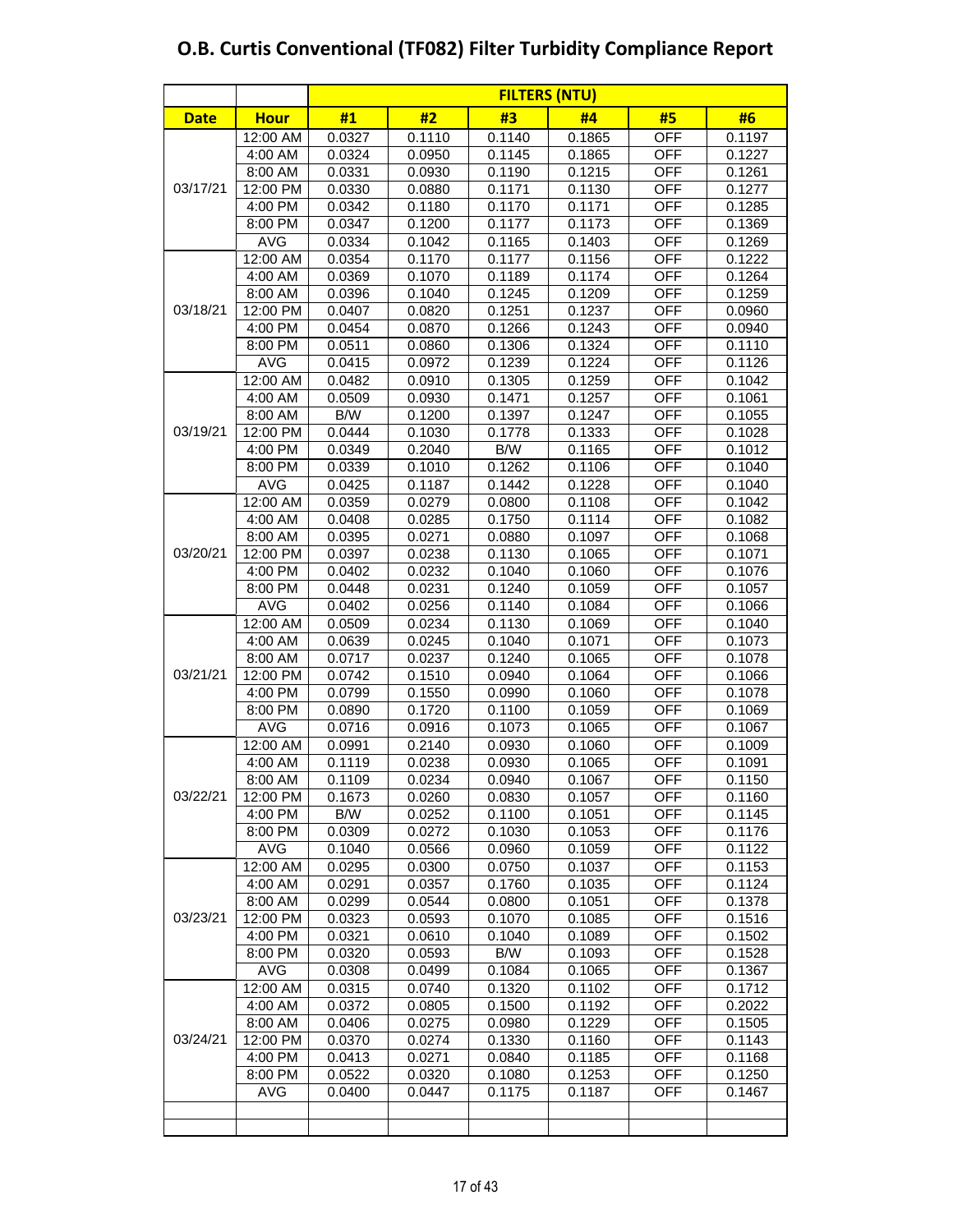|             |             | <b>FILTERS (NTU)</b> |            |            |            |            |            |  |  |  |
|-------------|-------------|----------------------|------------|------------|------------|------------|------------|--|--|--|
| <b>Date</b> | <b>Hour</b> | #1                   | #2         | #3         | #4         | #5         | #6         |  |  |  |
|             | 12:00 AM    | 0.0538               | 0.0306     | 0.1170     | 0.1204     | <b>OFF</b> | 0.1200     |  |  |  |
|             | 4:00 AM     | B/W                  | 0.0287     | 0.1340     | 0.1162     | <b>OFF</b> | 0.1188     |  |  |  |
| 03/25/21    | 8:00 AM     | 0.0320               | 0.0409     | 0.1630     | 0.1138     | <b>OFF</b> | 0.1189     |  |  |  |
|             | 12:00 PM    | 0.0320               | 0.0283     | 0.0950     | 0.1154     | <b>OFF</b> | 0.1181     |  |  |  |
|             | 4:00 PM     | 0.0338               | 0.0307     | 0.1060     | 0.1182     | <b>OFF</b> | 0.1168     |  |  |  |
|             | 8:00 PM     | 0.0362               | 0.0338     | 0.1270     | 0.1220     | <b>OFF</b> | 0.1229     |  |  |  |
|             | AVG         | 0.0375               | 0.0322     | 0.1237     | 0.1177     | <b>OFF</b> | 0.1192     |  |  |  |
|             | 12:00 AM    | 0.0349               | 0.0318     | 0.1120     | 0.1191     | <b>OFF</b> | 0.1145     |  |  |  |
|             | 4:00 AM     | 0.0357               | 0.0324     | 0.1070     | 0.1204     | <b>OFF</b> | 0.1170     |  |  |  |
|             | 8:00 AM     | 0.0371               | 0.0325     | 0.0870     | 0.1259     | <b>OFF</b> | 0.1174     |  |  |  |
| 03/26/21    | 12:00 PM    | 0.0395               | 0.0362     | 0.1290     | 0.1353     | <b>OFF</b> | B/W        |  |  |  |
|             | 4:00 PM     | 0.0538               | 0.0506     | 0.1476     | 0.1689     | <b>OFF</b> | 0.1302     |  |  |  |
|             | 8:00 PM     | 0.0389               | 0.0343     | 0.1300     | 0.1317     | <b>OFF</b> | 0.1273     |  |  |  |
|             | <b>AVG</b>  | 0.0400               | 0.0363     | 0.1188     | 0.1335     | <b>OFF</b> | 0.1213     |  |  |  |
|             | 12:00 AM    | 0.0396               | 0.0326     | 0.1273     | 0.1260     | <b>OFF</b> | 0.1272     |  |  |  |
|             | 4:00 AM     | 0.0449               | 0.0325     | 0.1286     | 0.1258     | <b>OFF</b> | 0.1325     |  |  |  |
|             | 8:00 AM     | 0.0568               | 0.0348     | 0.1298     | 0.1294     | <b>OFF</b> | 0.1373     |  |  |  |
| 03/27/21    | 12:00 PM    | 0.0636               | 0.0371     | 0.1329     | 0.1336     | <b>OFF</b> | 0.1423     |  |  |  |
|             | 4:00 PM     | 0.0753               | 0.0360     | 0.1323     | 0.1340     | <b>OFF</b> | 0.1555     |  |  |  |
|             | 8:00 PM     | 0.0916               | 0.0343     | 0.1287     | 0.1288     | <b>OFF</b> | 0.1288     |  |  |  |
|             | <b>AVG</b>  | 0.0620               | 0.0345     | 0.1300     | 0.1296     | <b>OFF</b> | 0.1373     |  |  |  |
|             | 12:00 AM    | 0.1215               | 0.0348     | 0.1289     | 0.1295     | <b>OFF</b> | 0.1272     |  |  |  |
|             | 4:00 AM     | B/W                  | 0.0355     | 0.1301     | 0.1309     | <b>OFF</b> | 0.1325     |  |  |  |
|             | 8:00 AM     | 0.0488               | 0.0355     | 0.1301     | 0.1307     | <b>OFF</b> | 0.1373     |  |  |  |
| 03/28/21    | 12:00 PM    | 0.0518               | 0.0385     | 0.1350     | 0.1326     | <b>OFF</b> | 0.1423     |  |  |  |
|             | 4:00 PM     | 0.0567               | 0.0418     | 0.1374     | 0.1378     | <b>OFF</b> | 0.1555     |  |  |  |
|             | 8:00 PM     | 0.0616               | 0.0473     | 0.1392     | 0.1389     | <b>OFF</b> | 0.1610     |  |  |  |
|             | <b>AVG</b>  | 0.0681               | 0.0389     | 0.1334     | 0.1334     | <b>OFF</b> | 0.1426     |  |  |  |
|             | 12:00 AM    | 0.0828               | 0.0618     | 0.1491     | 0.1481     | <b>OFF</b> | 0.1647     |  |  |  |
|             | 4:00 AM     | 0.0574               | 0.0624     | 0.1320     | 0.1254     | <b>OFF</b> | 0.1422     |  |  |  |
|             | 8:00 AM     | <b>OFF</b>           | <b>OFF</b> | <b>OFF</b> | <b>OFF</b> | <b>OFF</b> | <b>OFF</b> |  |  |  |
| 03/29/21    | 12:00 PM    | <b>OFF</b>           | <b>OFF</b> | <b>OFF</b> | <b>OFF</b> | <b>OFF</b> | <b>OFF</b> |  |  |  |
|             | 4:00 PM     | 0.0588               | 0.0497     | 0.1465     | 0.1386     | <b>OFF</b> | 0.1495     |  |  |  |
|             | 8:00 PM     | 0.0372               | 0.0391     | 0.1265     | 0.1192     | <b>OFF</b> | 0.1208     |  |  |  |
|             | <b>AVG</b>  | 0.0591               | 0.0532     | 0.1386     | 0.1328     | <b>OFF</b> | 0.1443     |  |  |  |
|             | 12:00 AM    | 0.0353               | 0.0412     | 0.1240     | 0.1154     | <b>OFF</b> | 0.1126     |  |  |  |
|             | 4:00 AM     | 0.0350               | 0.0491     | 0.1257     | 0.1167     | <b>OFF</b> | 0.1084     |  |  |  |
|             | 8:00 AM     | 0.0393               | 0.0828     | B/W        | 0.1236     | <b>OFF</b> | 0.1226     |  |  |  |
| 03/30/21    | 12:00 PM    | 0.0377               | 0.0802     | 0.1483     | 0.1243     | <b>OFF</b> | 0.1240     |  |  |  |
|             | 4:00 PM     | 0.0349               | 0.0751     | 0.1368     | 0.1208     | OFF        | 0.1183     |  |  |  |
|             | 8:00 PM     | 0.0367               | 0.0956     | 0.1360     | 0.1256     | <b>OFF</b> | 0.1203     |  |  |  |
|             | <b>AVG</b>  | 0.0365               | 0.0707     | 0.1342     | 0.1211     | <b>OFF</b> | 0.1177     |  |  |  |
|             | 12:00 AM    | 0.0383               | 0.1163     | 0.1347     | 0.1350     | <b>OFF</b> | 0.1194     |  |  |  |
|             | 4:00 AM     | 0.0410               | 0.1280     | 0.1329     | 0.1435     | <b>OFF</b> | 0.1208     |  |  |  |
|             | 8:00 AM     | 0.0647               | B/W        | 0.1343     | 0.1813     | <b>OFF</b> | 0.1264     |  |  |  |
| 03/31/21    | 12:00 PM    | 0.0728               | 0.0328     | 0.1299     | 0.1777     | <b>OFF</b> | 0.1216     |  |  |  |
|             | 4:00 PM     | 0.0637               | 0.0319     | 0.1281     | 0.1756     | <b>OFF</b> | 0.1227     |  |  |  |
|             | 8:00 PM     | 0.0765               | 0.0318     | 0.1284     | 0.1690     | <b>OFF</b> | 0.1188     |  |  |  |
|             | <b>AVG</b>  | 0.0595               | 0.0681     | 0.1314     | 0.1637     | <b>OFF</b> | 0.1216     |  |  |  |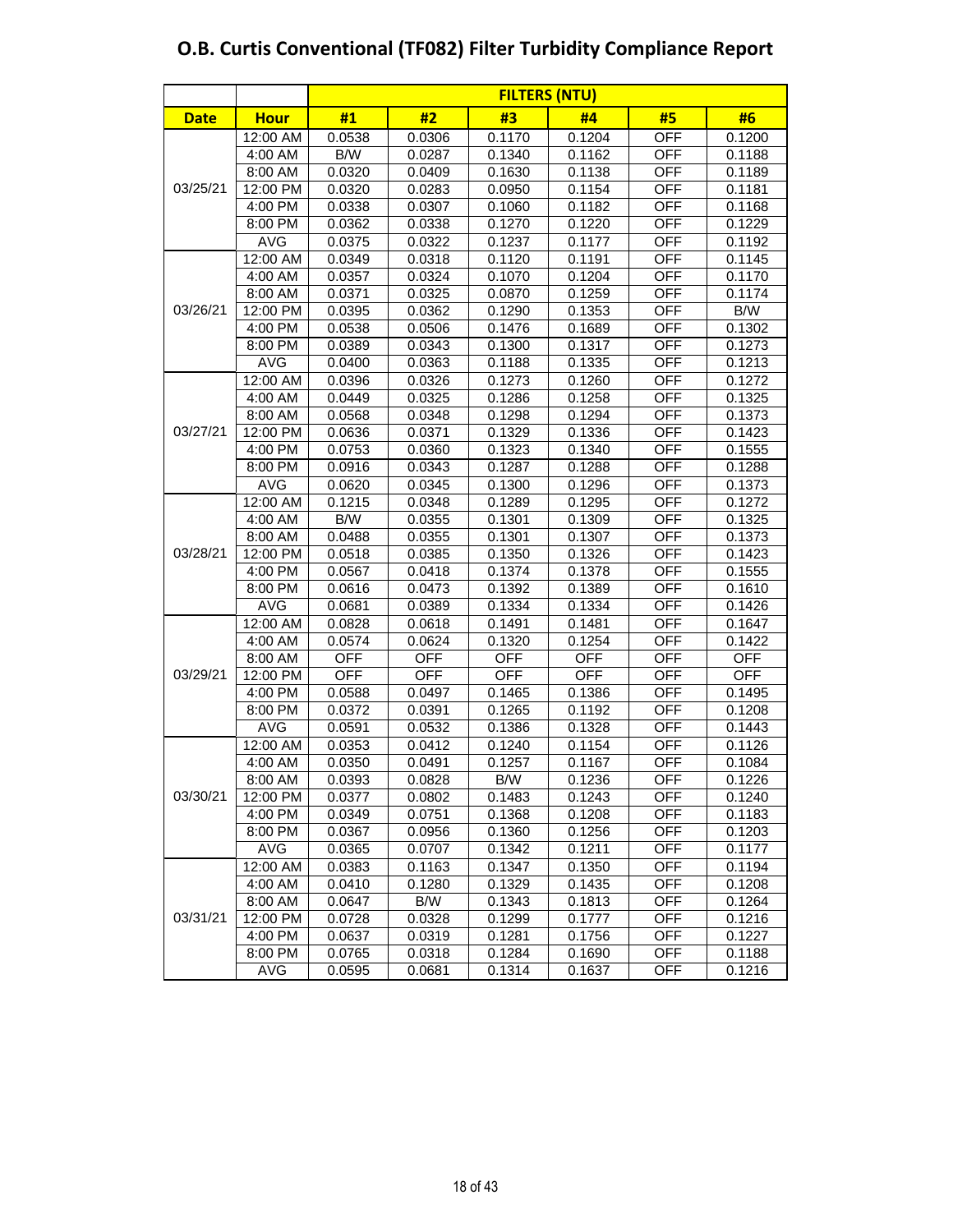| <b>System ID</b> | 250008-02<br>Month Of March 2021 |                                      |                                                  |                                       |     |                             |                                      |                                                  |                                       |     | Total Off-Specification Volume (MG) = 0 |                                             |                                                  |                                       |     |
|------------------|----------------------------------|--------------------------------------|--------------------------------------------------|---------------------------------------|-----|-----------------------------|--------------------------------------|--------------------------------------------------|---------------------------------------|-----|-----------------------------------------|---------------------------------------------|--------------------------------------------------|---------------------------------------|-----|
|                  |                                  |                                      | <b>UV Reactor #1</b>                             |                                       |     |                             |                                      | <b>UV Reactor #2</b>                             |                                       |     |                                         |                                             | <b>UV Reactor #3</b>                             |                                       |     |
| Date             | Run<br>Time<br>(Hrs)             | <b>Total</b><br>Production<br>(Gals) | <b>Calculated</b><br><b>Min Dose</b><br>(mJ/cm2) | <b>Min Flow</b><br>Rate (MGD) UVT (%) | Min | Run<br><b>Time</b><br>(Hrs) | <b>Total</b><br>Production<br>(Gals) | <b>Calculated</b><br><b>Min Dose</b><br>(mJ/cm2) | <b>Min Flow</b><br>Rate (MGD) UVT (%) | Min | Run<br><b>Time</b><br>(Hrs)             | <b>Total</b><br><b>Production</b><br>(Gals) | <b>Calculated</b><br><b>Min Dose</b><br>(mJ/cm2) | <b>Min Flow</b><br>Rate (MGD) UVT (%) | Min |
| 3/1/2021         | 22.8                             | 2138690                              | 36                                               | $\overline{2}$                        | 85  | 24.0                        | 2909728                              | 72                                               | 3                                     | 94  | 24.0                                    | 2932553                                     | 76                                               | $\mathfrak{Z}$                        | 100 |
| 3/2/2021         | 24.0                             | 2698314                              | 32                                               | 3                                     | 85  | 24.0                        | 2372252                              | 76                                               | $\overline{2}$                        | 93  | 22.8                                    | 2842980                                     | 230                                              | 3                                     | 100 |
| 3/3/2021         | 9.5                              | 897502                               | 21                                               | $\mathbf{1}$                          | 85  | 24.0                        | 800906                               | 1982                                             | $\mathbf{1}$                          | 83  | 9.3                                     | 1025925                                     | 2112                                             | $\mathbf 1$                           | 100 |
| 3/4/2021         | 22.5                             | 2575553                              | 32                                               | $\mathfrak{Z}$                        | 85  | 24.0                        | 2512027                              | 131                                              | $\mathfrak{Z}$                        | 81  | 24.0                                    | 2922139                                     | $77\,$                                           | $\mathsf 3$                           | 100 |
| 3/5/2021         | 24.0                             | 3202877                              | 27                                               | $\mathfrak{Z}$                        | 85  | 24.0                        | 2412723                              | 439                                              | $\sqrt{2}$                            | 93  | 24.0                                    | 3046330                                     | 71                                               | $\mathsf 3$                           | 100 |
| 3/6/2021         | 22.2                             | 2925104                              | 27                                               | $\mathsf 3$                           | 85  | 24.0                        | 2859384                              | 65                                               | $\sqrt{3}$                            | 93  | 22.2                                    | 2893907                                     | 303                                              | 3                                     | 100 |
| 3/7/2021         | 20.2                             | 2080040                              | 39                                               | $\overline{c}$                        | 85  | 24.0                        | 2277072                              | 255                                              | $\sqrt{2}$                            | 94  | 14.5                                    | 1839581                                     | 1310                                             | $\overline{c}$                        | 100 |
| 3/8/2021         | 20.9                             | 2402349                              | 32                                               | $\overline{2}$                        | 85  | 24.0                        | 2432044                              | 501                                              | $\mathbf{2}$                          | 83  | 14.1                                    | 1688671                                     | 1347                                             | $\overline{2}$                        | 100 |
| 3/9/2021         | 22.9                             | 2663543                              | 32                                               | $\mathfrak{Z}$                        | 85  | 24.0                        | 2916588                              | 76                                               | $\sqrt{3}$                            | 89  | 24.0                                    | 3035647                                     | 78                                               | 3                                     | 100 |
| 3/10/2021        | 24.0                             | 2679586                              | 34                                               | $\mathfrak{Z}$                        | 85  | 24.0                        | 2922101                              | 265                                              | $\sqrt{3}$                            | 91  | 24.0                                    | 3034528                                     | 76                                               | $\mathsf 3$                           | 100 |
| 3/11/2021        | 22.8                             | 2565836                              | 32                                               | $\mathfrak{Z}$                        | 85  | 24.0                        | 3254234                              | 67                                               | $\sqrt{3}$                            | 94  | 23.7                                    | 2969630                                     | 120                                              | $\mathfrak{Z}$                        | 100 |
| 3/12/2021        | 24.0                             | 2962450                              | 30                                               | $\mathfrak{Z}$                        | 85  | 24.0                        | 3247075                              | 62                                               | 3                                     | 94  | 24.0                                    | 2987619                                     | 72                                               | $\mathsf 3$                           | 100 |
| 3/13/2021        | 22.1                             | 2680898                              | 29                                               | $\ensuremath{\mathsf{3}}$             | 85  | 24.0                        | 3371852                              | 59                                               | 3                                     | 93  | 22.8                                    | 2955607                                     | 219                                              | $\mathsf 3$                           | 100 |
| 3/14/2021        | 22.2                             | 2456163                              | 33                                               | $\mathfrak{Z}$                        | 85  | 24.0                        | 3066031                              | 65                                               | 3                                     | 91  | 23.0                                    | 2812136                                     | 80                                               | 3                                     | 100 |
| 3/15/2021        | 21.8                             | 1985563                              | 36                                               | $\overline{2}$                        | 85  | 23.3                        | 2364364                              | 192                                              | $\sqrt{2}$                            | 92  | 24.0                                    | 2359070                                     | 96                                               | $\overline{c}$                        | 100 |
| 3/16/2021        | 22.7                             | 2029719                              | 36                                               | $\overline{2}$                        | 85  | 24.0                        | 2552758                              | 72                                               | $\sqrt{3}$                            | 93  | 24.0                                    | 2335120                                     | 90                                               | $\overline{2}$                        | 100 |
| 3/17/2021        | 24.0                             | 2191912                              | 38                                               | $\overline{2}$                        | 85  | 24.0                        | 2547320                              | 74                                               | $\mathfrak{Z}$                        | 94  | 23.0                                    | 2235782                                     | 214                                              | $\overline{2}$                        | 100 |
| 3/18/2021        | 24.0                             | 2066135                              | 38                                               | $\overline{2}$                        | 85  | 24.0                        | 2588042                              | 68                                               | $\mathfrak{Z}$                        | 93  | 24.0                                    | 2377688                                     | 88                                               | $\overline{2}$                        | 100 |
| 3/19/2021        | 24.0                             | 2191912                              | 38                                               | $\overline{2}$                        | 85  | 24.0                        | 2547320                              | 74                                               | 3                                     | 94  | 23.0                                    | 2235782                                     | 214                                              | $\overline{2}$                        | 100 |
| 3/20/2021        | 24.0                             | 2066135                              | 38                                               | $\overline{2}$                        | 85  | 24.0                        | 2588042                              | 68                                               | 3                                     | 93  | 24.0                                    | 2377688                                     | 88                                               | $\overline{2}$                        | 100 |
| 3/21/2021        | 24.0                             | 2142250                              | 39                                               | $\overline{2}$                        | 85  | 24.0                        | 2749754                              | 74                                               | 3                                     | 94  | 24.0                                    | 2791797                                     | 81                                               | $\mathfrak{Z}$                        | 100 |
| 3/22/2021        | 21.7                             | 1859808                              | 39                                               | $\overline{c}$                        | 85  | 24.0                        | 2591221                              | 80                                               | 3                                     | 95  | 24.0                                    | 2531434                                     | 89                                               | $\mathfrak{Z}$                        | 100 |
| 3/23/2021        | 24.0                             | 2181680                              | 39                                               | $\overline{2}$                        | 85  | 24.0                        | 2911638                              | 72                                               | 3                                     | 94  | 22.3                                    | 2541110                                     | 274                                              | $\mathfrak{Z}$                        | 100 |
| 3/24/2021        | 24.0                             | 2326838                              | 36                                               | $\overline{2}$                        | 85  | 24.0                        | 2874060                              | 177                                              | $\mathbf{3}$                          | 92  | 24.0                                    | 2788616                                     | 79                                               | $\mathfrak{S}$                        | 100 |
| 3/25/2021        | 22.7                             | 2285019                              | 33                                               | $\overline{c}$                        | 85  | 24.0                        | 2756561                              | 199                                              | 3                                     | 91  | 23.0                                    | 2553534                                     | 149                                              | $\mathfrak{Z}$                        | 100 |
| 3/26/2021        | 24.0                             | 2376362                              | 33                                               | $\overline{2}$                        | 85  | 24.0                        | 2771689                              | 53                                               | 3                                     | 91  | 24.0                                    | 2539173                                     | 79                                               | $\mathfrak{Z}$                        | 100 |
| 3/27/2021        | 24.0                             | 2479104                              | 32                                               | $\mathfrak{Z}$                        | 85  | 24.0                        | 2760448                              | 54                                               | $\sqrt{3}$                            | 92  | 24.0                                    | 2529210                                     | 79                                               | $\mathsf 3$                           | 100 |
| 3/28/2021        | 22.7                             | 2237613                              | 30                                               | $\overline{2}$                        | 85  | 24.0                        | 2720976                              | 50                                               | $\mathsf 3$                           | 91  | 24.0                                    | 2480231                                     | $77$                                             | $\mathsf 3$                           | 100 |
| 3/29/2021        | 18.1                             | 1742195                              | 27                                               | $\overline{2}$                        | 85  | 24.0                        | 2478239                              | 327                                              | $\sqrt{3}$                            | 74  | 21.0                                    | 2265746                                     | 216                                              | $\overline{2}$                        | 100 |
| 3/30/2021        | 24.0                             | 2314881                              | 34                                               | $\mathbf{2}$                          | 85  | 24.0                        | 2792971                              | 55                                               | 3                                     | 92  | 22.1                                    | 2371513                                     | 295                                              | $\overline{2}$                        | 100 |
| 3/31/2021        | 24.0                             | 2360348                              | 32                                               | $\overline{2}$                        | 85  | 24.0                        | 2667182                              | 164                                              | 3                                     | 87  | 24.0                                    | 2552673                                     | 76                                               | 3                                     | 100 |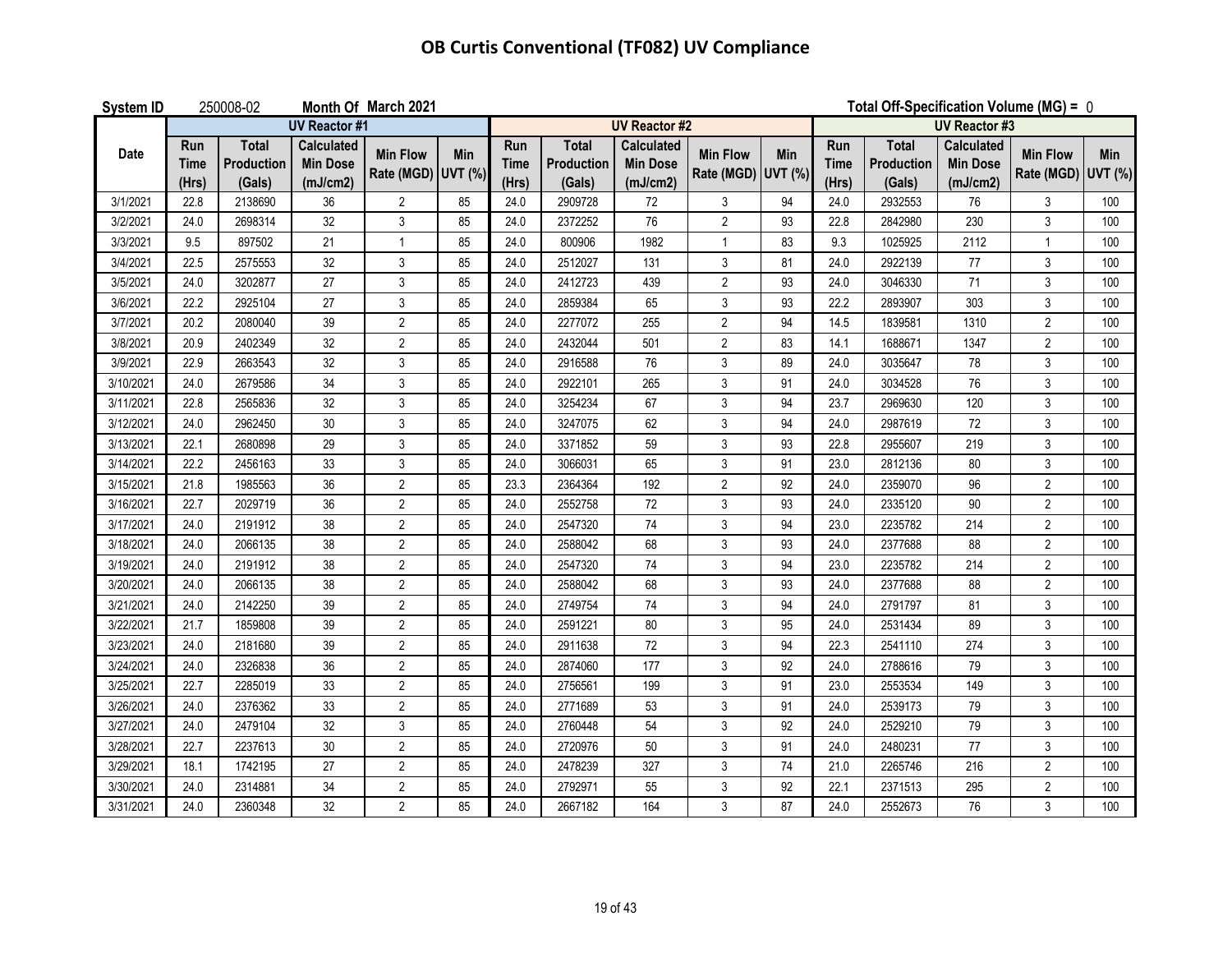| <b>System ID</b> |                             | 250008-02                            |                                                  | Month Of March 2021                   |     |                             |                                      |                                                  |                                       |     |                             | Total Off-Specification Volume (MG) = $0$   |                                                  |                                       |     |  |
|------------------|-----------------------------|--------------------------------------|--------------------------------------------------|---------------------------------------|-----|-----------------------------|--------------------------------------|--------------------------------------------------|---------------------------------------|-----|-----------------------------|---------------------------------------------|--------------------------------------------------|---------------------------------------|-----|--|
|                  |                             |                                      | <b>UV Reactor #4</b>                             |                                       |     |                             |                                      | <b>UV Reactor #5</b>                             |                                       |     |                             |                                             | <b>UV Reactor #6</b>                             |                                       |     |  |
| Date             | Run<br><b>Time</b><br>(Hrs) | <b>Total</b><br>Production<br>(Gals) | <b>Calculated</b><br><b>Min Dose</b><br>(mJ/cm2) | <b>Min Flow</b><br>Rate (MGD) UVT (%) | Min | Run<br><b>Time</b><br>(Hrs) | <b>Total</b><br>Production<br>(Gals) | <b>Calculated</b><br><b>Min Dose</b><br>(mJ/cm2) | <b>Min Flow</b><br>Rate (MGD) UVT (%) | Min | Run<br><b>Time</b><br>(Hrs) | <b>Total</b><br><b>Production</b><br>(Gals) | <b>Calculated</b><br><b>Min Dose</b><br>(mJ/cm2) | <b>Min Flow</b><br>Rate (MGD) UVT (%) | Min |  |
| 3/1/2021         | 24.0                        | 2910639                              | 31                                               | $\mathfrak{Z}$                        | 95  |                             |                                      |                                                  |                                       |     | 24.0                        | 3182462                                     | 37                                               | $\mathfrak{Z}$                        | 85  |  |
| 3/2/2021         | 24.0                        | 2880229                              | 31                                               | $\mathfrak{Z}$                        | 95  |                             |                                      |                                                  |                                       |     | 10.1                        | 3094036                                     | 33                                               | $\mathbf{3}$                          | 85  |  |
| 3/3/2021         | 2.5                         | 796735                               | 56                                               | $\mathbf{1}$                          | 95  |                             |                                      |                                                  |                                       |     | 4.2                         | 1120351                                     | 15                                               | $\mathbf{1}$                          | 85  |  |
| 3/4/2021         | 23.2                        | 2845727                              | 32                                               | $\mathbf{3}$                          | 95  |                             |                                      |                                                  |                                       |     | 23.8                        | 3155369                                     | 37                                               | 3                                     | 85  |  |
| 3/5/2021         | 24.0                        | 3207192                              | 29                                               | $\mathfrak{Z}$                        | 95  |                             |                                      |                                                  |                                       |     | 24.0                        | 3299443                                     | 35                                               | $\mathfrak{Z}$                        | 85  |  |
| 3/6/2021         | 24.0                        | 3290591                              | 28                                               | $\mathsf 3$                           | 95  |                             |                                      |                                                  |                                       |     | 24.0                        | 3374374                                     | 35                                               | $\mathsf{3}$                          | 85  |  |
| 3/7/2021         | 22.5                        | 2601053                              | 35                                               | $\mathfrak{Z}$                        | 95  |                             |                                      |                                                  |                                       |     | 15.1                        | 2091285                                     | 25                                               | $\overline{2}$                        | 85  |  |
| 3/8/2021         | 9.3                         | 2627381                              | 73                                               | $\mathfrak{Z}$                        | 95  |                             |                                      |                                                  |                                       |     |                             |                                             | <b>OFFLINE</b>                                   |                                       |     |  |
| 3/9/2021         | 24.0                        | 2972243                              | 128                                              | $\mathfrak{Z}$                        | 95  |                             |                                      |                                                  |                                       |     | 24.0                        | 1230979                                     | 79                                               | $\mathbf 1$                           | 85  |  |
| 3/10/2021        | 24.0                        | 1894350                              | 79                                               | $\overline{c}$                        | 95  |                             |                                      |                                                  |                                       |     | 24.0                        | 1126050                                     | 81                                               | $\mathbf{1}$                          | 85  |  |
| 3/11/2021        | 24.0                        | 2890336                              | 109                                              | $\mathfrak{Z}$                        | 95  |                             |                                      |                                                  |                                       |     | 24.0                        | 3135837                                     | 39                                               | $\mathbf{3}$                          | 85  |  |
| 3/12/2021        | 24.0                        | 3264252                              | 114                                              | $\mathfrak{S}$                        | 95  |                             |                                      |                                                  |                                       |     | 24.0                        | 3233213                                     | 37                                               | $\mathfrak{Z}$                        | 85  |  |
| 3/13/2021        | 24.0                        | 3392977                              | 112                                              | $\mathfrak{Z}$                        | 95  |                             |                                      |                                                  |                                       |     | 20.6                        | 2823175                                     | 31                                               | $\mathfrak{Z}$                        | 85  |  |
| 3/14/2021        | 12.4                        | 3083645                              | 71                                               | $\mathfrak{Z}$                        | 95  |                             |                                      |                                                  |                                       |     | 3.5                         | 480502                                      | 109                                              | $\mathbf{1}$                          | 85  |  |
| 3/15/2021        | 24.0                        | 2602301                              | 33                                               | $\mathfrak{S}$                        | 95  |                             |                                      |                                                  |                                       |     | 9.6                         | 1067479                                     | 34                                               | $\mathbf{1}$                          | 85  |  |
| 3/16/2021        | 24.0                        | 2579459                              | 32                                               | $\mathfrak{Z}$                        | 95  |                             |                                      | <b>OFFLINE</b>                                   |                                       |     | 24.0                        | 2547871                                     | 43                                               | 3                                     | 85  |  |
| 3/17/2021        | 21.2                        | 2284392                              | 33                                               | $\overline{2}$                        | 95  |                             |                                      |                                                  |                                       |     | 24.0                        | 2542753                                     | 44                                               | $\mathfrak{Z}$                        | 85  |  |
| 3/18/2021        | 24.0                        | 2599466                              | 32                                               | $\mathfrak{Z}$                        | 95  |                             |                                      |                                                  |                                       |     | 24.0                        | 2593065                                     | 42                                               | 3                                     | 85  |  |
| 3/19/2021        | 21.2                        | 2284392                              | 33                                               | $\overline{2}$                        | 95  |                             |                                      |                                                  |                                       |     | 24.0                        | 2542753                                     | 44                                               | 3                                     | 85  |  |
| 3/20/2021        | 24.0                        | 2599466                              | 32                                               | $\mathbf{3}$                          | 95  |                             |                                      |                                                  |                                       |     | 24.0                        | 2593065                                     | 42                                               | $\mathfrak{Z}$                        | 85  |  |
| 3/21/2021        | 24.0                        | 2757312                              | 33                                               | $\mathbf{3}$                          | 95  |                             |                                      |                                                  |                                       |     | 24.0                        | 3027439                                     | 39                                               | $\mathfrak{Z}$                        | 85  |  |
| 3/22/2021        | 24.0                        | 2589971                              | 34                                               | $\mathfrak{Z}$                        | 95  |                             |                                      |                                                  |                                       |     | 24.0                        | 2759291.0                                   | 43                                               | $\mathbf{3}$                          | 85  |  |
| 3/23/2021        | 24.0                        | 2845534                              | 32                                               | $\mathbf{3}$                          | 95  |                             |                                      |                                                  |                                       |     | 23.5                        | 2956575                                     | 40                                               | $\mathfrak{Z}$                        | 85  |  |
| 3/24/2021        | 22.7                        | 2837951                              | 31                                               | $\mathfrak{Z}$                        | 95  |                             |                                      |                                                  |                                       |     | 20.7                        | 2879818                                     | 51                                               | $\mathfrak{Z}$                        | 85  |  |
| 3/25/2021        | 24.0                        | 2929537                              | 30                                               | $\mathbf{3}$                          | 95  |                             |                                      |                                                  |                                       |     | 24.0                        | 2907605                                     | 39                                               | $\mathbf{3}$                          | 85  |  |
| 3/26/2021        | 22.3                        | 2633875                              | 31                                               | $\mathfrak{Z}$                        | 95  |                             |                                      |                                                  |                                       |     | 22.1                        | 1646207                                     | 90                                               | $\overline{2}$                        | 85  |  |
| 3/27/2021        | 24.0                        | 2782900                              | $30\,$                                           | $\mathsf{3}$                          | 95  |                             |                                      |                                                  |                                       |     | 24.0                        | 1649134                                     | 71                                               | $\overline{2}$                        | 85  |  |
| 3/28/2021        | 24.0                        | 2742144                              | $30\,$                                           | $\mathfrak{Z}$                        | 95  |                             |                                      |                                                  |                                       |     | 24                          | 2714124                                     | 38                                               | $\mathfrak{S}$                        | 85  |  |
| 3/29/2021        | 20.6                        | 2322112                              | 32                                               | $\overline{2}$                        | 95  |                             |                                      |                                                  |                                       |     | 15.8                        | 2067775                                     | 39                                               | $\overline{2}$                        | 85  |  |
| 3/30/2021        | 24.0                        | 2819316                              | $30\,$                                           | $\mathfrak{S}$                        | 95  |                             |                                      |                                                  |                                       |     | 24.0                        | 2792766                                     | 39                                               | $\ensuremath{\mathsf{3}}$             | 85  |  |
| 3/31/2021        | 22.5                        | 2650956                              | 30                                               | 3                                     | 95  |                             |                                      |                                                  |                                       |     | 24.0                        | 2776599                                     | 37                                               | 3                                     | 85  |  |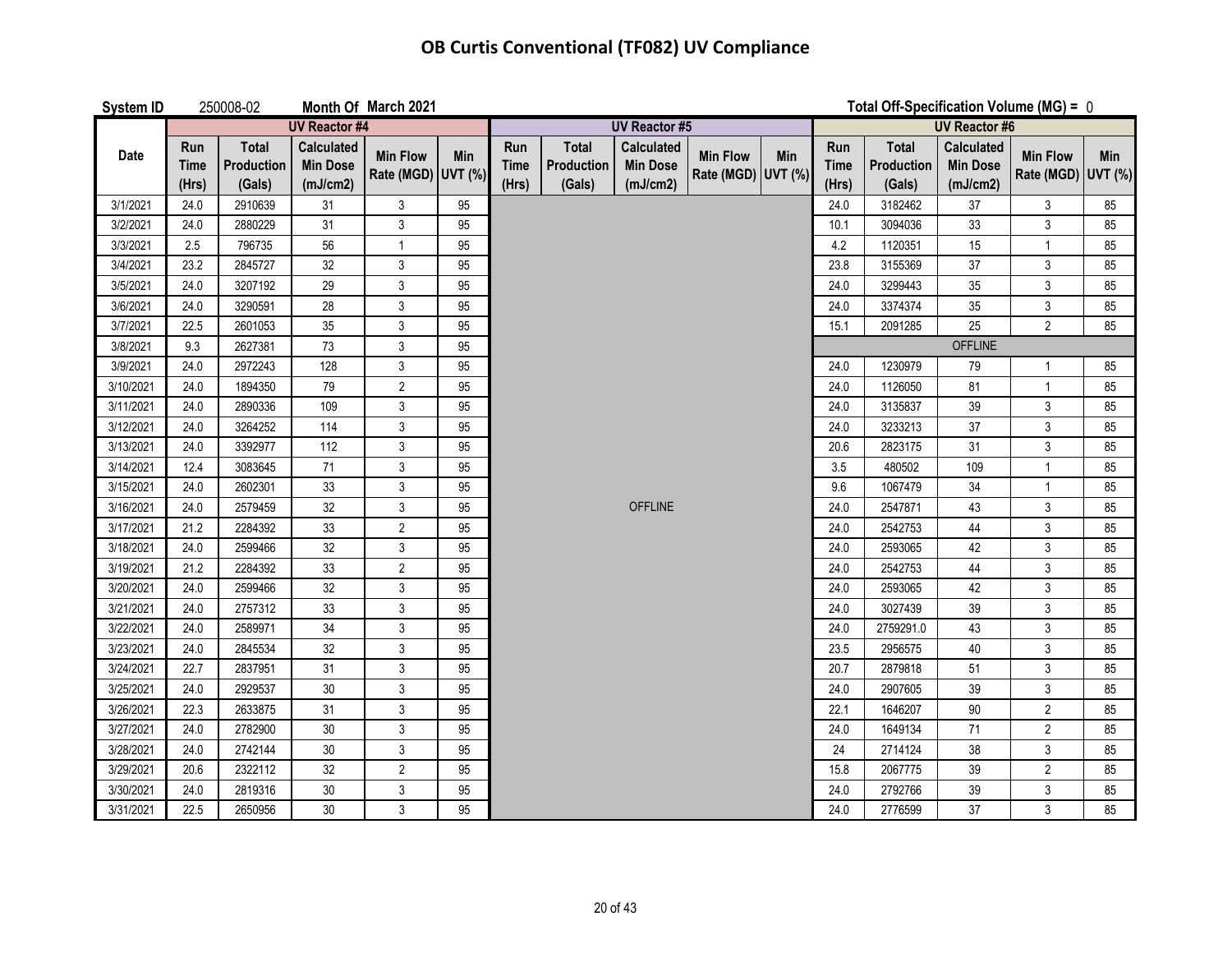### **CITY OF JACKSON O. B. Curtis Membrane (TF083) Monthly Report For HS# 2 Based on Finished Water**

#### **Month of System ID 250008-02 March 2021**

1. Total number of turbidity measurements taken during the month.

2. Percentage of turbidity that were equal to or less than the turbidity limit of 0.3 NTU. 100.0%

3. Number of filters that exceeded 0.5 NTU in 2 consecutive readings taken 15 min. apart after first four hours of operation.

4. Number of filters that exceeded 1.0 NTU in 2 consecutive readings taken 15 min. apart in 3 consecutive months.

5. Lowest daily disinfectant concentration entering the distribution system in mg/l.

| 6. Date and duration of each period the disinfectant fell below 0.2 mg/l for more than an hour while |
|------------------------------------------------------------------------------------------------------|
| entering the distribution system.                                                                    |

7. Total number of disinfectant residual measured in the distribution system where total coliform samples were collected.

8. Number of instances where disinfectant was not measured in the distribution system where total coliform samples were collected.

9. Number of instances where disinfectant was measured in the distributed system but not detected. **I** NONE

10. Date of last calibration for online monitoring equipment. **3/27/2021** 

|   | 2.4             |    | 2.3 | 13 | 3.1 | 19 | 0.8 | 25 | 2.6       |
|---|-----------------|----|-----|----|-----|----|-----|----|-----------|
| 2 | 1.9             |    | 2.7 | 14 | 2.6 | 20 | 1.2 | 26 | 2.9       |
| 3 | .5 <sub>1</sub> |    | 2.3 | 15 | 1.3 | 21 | 2.4 | 27 | 2.9       |
| 4 | 1.2             | 10 | 2.4 | 16 | 2.3 | 22 | 2.3 | 28 | 2.9       |
| 5 | 1.9             | 11 | 2.9 | 17 | 2.0 | 23 | 1.8 | 29 | 27<br>v., |
| 6 | 2.6             | 12 | 2.9 | 18 | 1.3 | 24 | 2.1 | 30 | 3.3       |
|   |                 |    |     |    |     |    |     | 21 | 2.5       |







NONE

NONE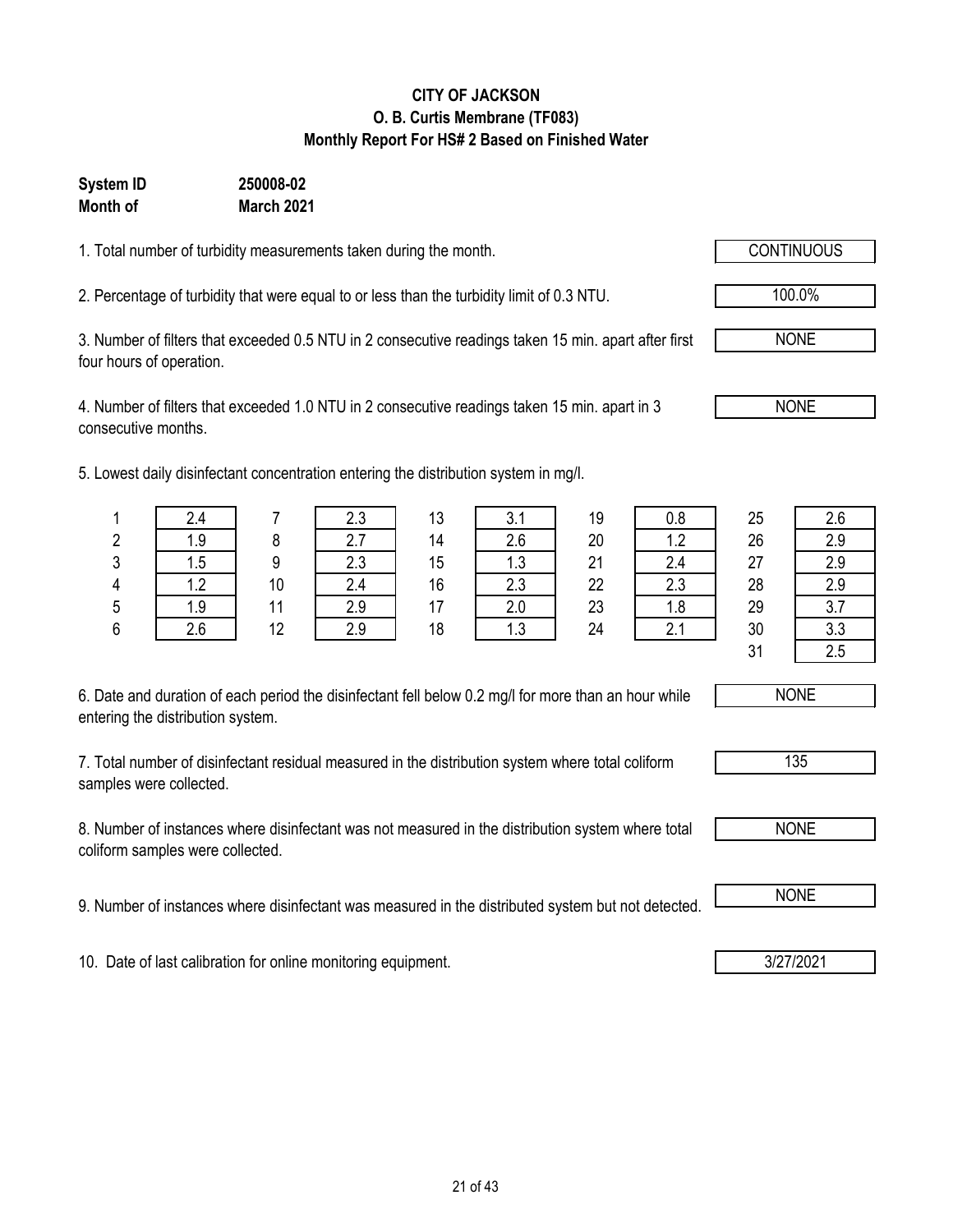### **O. B. Curtis Membrane (TF083) City Of Jackson, MS Turbidity Compliance Report Based on Finished Water**

# **Month Of**

**System ID 250008-02**

**March 2021**

| Mar. 2021  |            | <b>TURBIDITIES (NTU)</b> |                 |  |
|------------|------------|--------------------------|-----------------|--|
|            | <b>RAW</b> | <b>TRAINS</b>            | <b>FINISHED</b> |  |
| 3/1        | 24.5000    | 0.0872                   | 0.2780          |  |
| 3/2        | 26.3000    | 0.0837                   | 0.3034          |  |
| 3/3        | 33.5000    | 0.0902                   | 0.3330          |  |
| 3/4        | 29.7000    | 0.0806                   | 0.3340          |  |
| 3/5        | 27.7000    | 0.0671                   | 0.3322          |  |
| 3/6        | 29.0000    | 0.0822                   | 0.3072          |  |
| 3/7        | 25.2188    | 0.1297                   | 0.2262          |  |
| 3/8        | 22.2563    | 0.1111                   | 0.2922          |  |
| 3/9        | 27.0000    | 0.1041                   | 0.2825          |  |
| 3/10       | 27.0500    | 0.1027                   | 0.2309          |  |
| 3/11       | 23.1313    |                          | 0.2806          |  |
| 3/12       | 24.2250    | 0.0693                   | 0.3030          |  |
| 3/13       | 22.3750    | 0.0738                   | 0.3038          |  |
| 3/14       | 20.9500    | 0.0696                   | 0.2290          |  |
| 3/15       | 19.5438    | 0.0702                   | 0.2653          |  |
| 3/16       | 17.7812    | 0.0726                   | 0.1522          |  |
| 3/17       | 17.2687    | 0.0736                   | 0.2150          |  |
| 3/18       | 16.9563    | 0.0767                   | 0.2372          |  |
| 3/19       | 17.2875    | 0.0725                   | 0.1572          |  |
| 3/20       | 17.1375    | 0.0860                   | 0.1625          |  |
| 3/21       | 15.1500    | 0.0772                   | 0.1666          |  |
| 3/22       | 13.9812    | 0.0747                   | 0.1680          |  |
| 3/23       | 15.8750    | 0.0733                   | 0.2512          |  |
| 3/24       | 15.4812    | 0.0731                   | 0.1147          |  |
| 3/25       | 16.7938    | 0.0736                   | 0.0428          |  |
| 3/26       | 16.0625    | 0.0767                   | 0.0506          |  |
| 3/27       | 14.9500    | 0.0762                   | 0.1388          |  |
| 3/28       | 14.4250    | 0.0788                   | 0.0538          |  |
| 3/29       | 13.6938    | 0.0777                   | 0.1159          |  |
| 3/30       | 14.1125    | 0.0776                   | 0.0569          |  |
| 3/31       | 13.7437    | 0.0776                   | 0.2797          |  |
| <b>MIN</b> | 13.6938    | 0.0671                   | 0.0428          |  |
| <b>MAX</b> | 33.5000    | 0.1297                   | 0.3340          |  |
| <b>AVG</b> | 20.4242    | 0.0821                   | 0.2150          |  |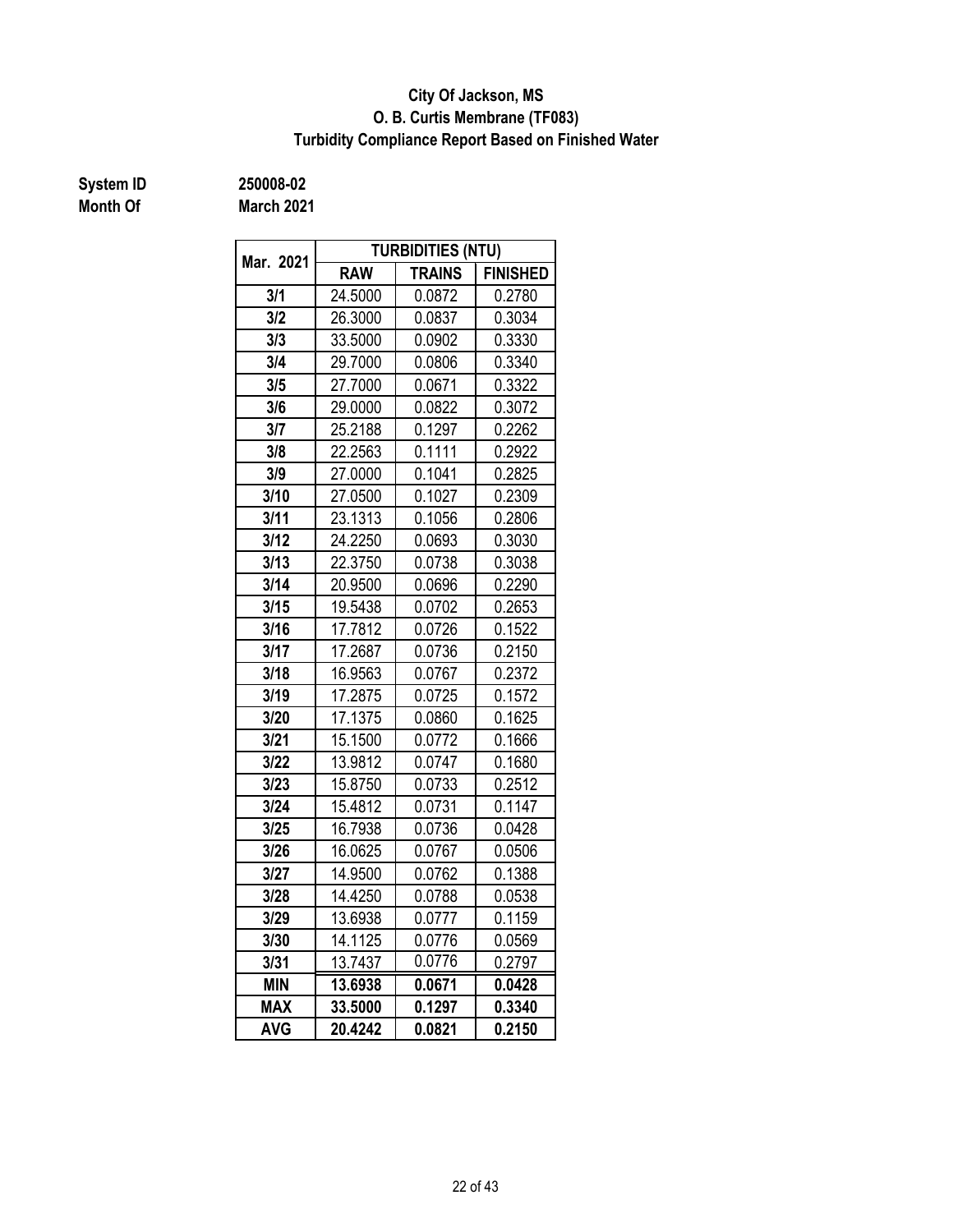### **City Of Jackson, MS O. B. Curtis Membrane (TF083) Turbidity Compliance Based on Finished Water**

# **Month Of**

**System ID 250008-02**

**March 2021**

| Mar. 2021  |          |         |         | <b>TIME</b> |         |         |
|------------|----------|---------|---------|-------------|---------|---------|
|            | 12:00 AM | 4:00 AM | 8:00 AM | 12:00 PM    | 4:00 PM | 8:00 PM |
| 3/1        | 0.1763   | 0.2780  | 0.1700  | 0.2250      | 0.1975  | 0.2453  |
| 3/2        | 0.2360   | 0.3034  | 0.2222  | 0.2047      | 0.2113  | 0.2072  |
| 3/3        | 0.2730   | 0.2420  | 0.3330  | 0.1870      | 0.3040  | 0.2230  |
| 3/4        | 0.3340   | 0.2900  | 0.2490  | 0.2344      | 0.2106  | 0.2050  |
| 3/5        | 0.2750   | 0.3322  | 0.2497  | 0.1812      | 0.2122  | 0.1940  |
| 3/6        | 0.1809   | 0.2416  | 0.1450  | 0.1350      | 0.3072  | 0.1975  |
| 3/7        | 0.2262   | 0.2159  | 0.1794  | 0.1572      | 0.1406  | 0.2116  |
| 3/8        | 0.2066   | 0.1822  | 0.1975  | 0.2728      | 0.2922  | 0.1937  |
| 3/9        | 0.2825   | 0.2688  | 0.2162  | 0.2050      | 0.1859  | 0.2587  |
| 3/10       | 0.2200   | 0.2309  | 0.2000  | 0.1778      | 0.1360  | 0.1800  |
| 3/11       | 0.2122   | 0.2806  | 0.2016  | 0.1575      | 0.1891  | 0.2469  |
| 3/12       | 0.1870   | 0.2400  | 0.1820  | 0.3030      | 0.2400  | 0.2081  |
| 3/13       | 0.1853   | 0.1488  | 0.2147  | 0.1547      | 0.2156  | 0.3038  |
| 3/14       | 0.1630   | 0.1720  | 0.1600  | 0.2259      | 0.2290  | 0.1625  |
| 3/15       | 0.1978   | 0.2653  | 0.1719  | 0.2166      | 0.1494  | 0.1716  |
| 3/16       | 0.1384   | 0.1372  | 0.1059  | 0.1200      | 0.1362  | 0.1522  |
| 3/17       | 0.1587   | 0.2150  | 0.2141  | 0.1694      | 0.1784  | 0.1720  |
| 3/18       | 0.1266   | 0.2372  | 0.1353  | 0.1403      | 0.1503  | 0.1666  |
| 3/19       | 0.1047   | 0.1144  | 0.1312  | 0.1572      | 0.1025  | 0.0953  |
| 3/20       | 0.1125   | 0.1297  | 0.1378  | 0.1625      | 0.1378  | 0.1578  |
| 3/21       | 0.1391   | 0.1234  | 0.1666  | 0.1088      | 0.0919  | 0.0981  |
| 3/22       | 0.1150   | 0.1159  | 0.1680  | 0.1647      | 0.1647  | 0.0684  |
| 3/23       | 0.0859   | 0.0772  | 0.0672  | 0.1160      | 0.2512  | 0.2188  |
| 3/24       | 0.0666   | 0.1147  | 0.0875  | 0.0844      | 0.0666  | 0.0672  |
| 3/25       | 0.0388   | 0.0428  | 0.0384  | 0.0419      | 0.0375  | 0.0397  |
| 3/26       | 0.0506   | 0.0344  | 0.0334  | 0.0384      | 0.0450  | 0.0297  |
| 3/27       | 0.0316   | 0.0706  | 0.1388  | 0.0331      | 0.0475  | 0.0634  |
| 3/28       | 0.0288   | 0.0322  | 0.0359  | 0.0306      | 0.0538  | 0.0294  |
| 3/29       | 0.0341   | 0.0353  | 0.0319  | 0.0781      | 0.1159  | 0.0688  |
| 3/30       | 0.0494   | 0.0406  | 0.0497  | 0.0338      | 0.0569  | 0.0416  |
| 3/31       | 0.0388   | 0.0353  | 0.2797  | 0.0741      | 0.0656  | 0.0394  |
| <b>MIN</b> | 0.0288   | 0.0322  | 0.0319  | 0.0306      | 0.0375  | 0.0294  |
| <b>MAX</b> | 0.3340   | 0.3322  | 0.3330  | 0.3030      | 0.3072  | 0.3038  |
| <b>AVG</b> | 0.1508   | 0.1693  | 0.1585  | 0.1481      | 0.1588  | 0.1522  |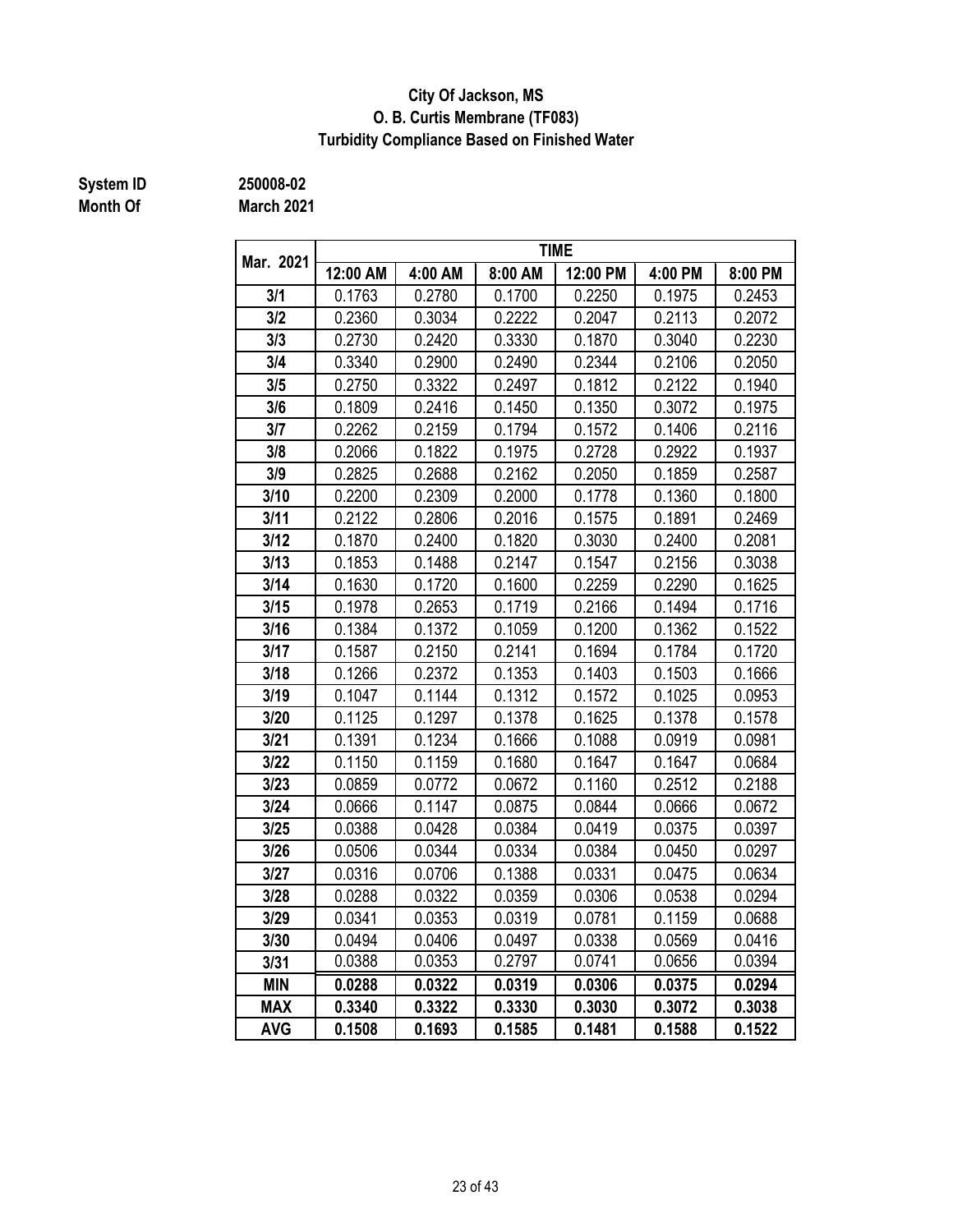### **City Of Jackson, MS O. B. Curtis Membrane (TF083) Disinfectant Compliance**

# **Month Of**

**System ID 250008-02 March 2021**

|            | <b>TIME</b> |                  |         |          |         |         |  |  |  |  |
|------------|-------------|------------------|---------|----------|---------|---------|--|--|--|--|
| Mar. 2021  | 12:00 AM    | 4:00 AM          | 8:00 AM | 12:00 PM | 4:00 PM | 8:00 PM |  |  |  |  |
| 3/1        | 2.5         | 2.9              | 3.4     | 2.4      | 2.7     | 2.4     |  |  |  |  |
| 3/2        | 1.9         | 3.0              | 3.6     | 2.8      | 3.1     | 2.7     |  |  |  |  |
| 3/3        | 2.7         | 3.1              | 2.6     | 3.2      | 2.7     | 1.5     |  |  |  |  |
| 3/4        | 1.2         | 1.4              | 1.4     | 1.3      | 2.4     | 2.3     |  |  |  |  |
| 3/5        | 2.1         | 2.0              | 3.8     | 2.6      | 1.9     | 2.9     |  |  |  |  |
| 3/6        | 2.6         | 2.9              | 3.0     | 3.6      | 3.0     | 3.2     |  |  |  |  |
| 3/7        | 3.0         | 3.3              | 2.8     | 2.3      | 2.5     | 3.0     |  |  |  |  |
| 3/8        | 3.1         | 3.5              | 2.7     | 2.7      | 2.8     | 3.0     |  |  |  |  |
| 3/9        | 3.0         | 3.7              | 3.6     | 3.2      | 2.3     | 2.5     |  |  |  |  |
| 3/10       | 2.7         | 2.8              | 2.5     | 2.4      | 2.6     | 3.0     |  |  |  |  |
| 3/11       | 2.9         | 3.5              | 3.7     | 3.7      | 3.7     | 3.7     |  |  |  |  |
| 3/12       | 3.7         | 3.7              | 3.7     | 5.1      | 3.2     | 2.9     |  |  |  |  |
| 3/13       | 3.3         | 3.1              | 3.2     | 3.4      | 3.9     | 3.9     |  |  |  |  |
| 3/14       | 3.4         | 4.0              | 3.7     | 3.3      | 2.7     | 2.6     |  |  |  |  |
| 3/15       | 3.1         | 3.0              | 1.3     | 2.3      | 2.8     | 2.9     |  |  |  |  |
| 3/16       | 2.5         | 2.6              | 2.5     | 2.5      | 2.5     | 2.3     |  |  |  |  |
| 3/17       | 2.4         | 2.4              | 2.0     | 2.6      | 2.1     | 2.1     |  |  |  |  |
| 3/18       | 2.0         | 2.3              | 2.3     | 2.7      | 1.6     | 1.3     |  |  |  |  |
| 3/19       | 1.2         | 1.3              | 1.4     | 1.4      | 1.4     | 0.8     |  |  |  |  |
| 3/20       | 1.3         | 1.8              | 1.2     | 2.5      | 2.5     | 2.9     |  |  |  |  |
| 3/21       | 3.2         | 3.2              | 2.9     | 2.9      | 2.7     | 2.4     |  |  |  |  |
| 3/22       | 2.4         | 2.7              | 2.4     | 2.4      | 2.3     | 2.3     |  |  |  |  |
| 3/23       | 2.1         | 1.9              | 1.8     | 2.0      | 2.2     | 2.2     |  |  |  |  |
| 3/24       | 2.3         | 2.5              | 2.5     | 2.1      | 2.1     | 2.5     |  |  |  |  |
| 3/25       | 2.6         | 2.8              | 2.8     | 2.8      | 2.9     | 2.9     |  |  |  |  |
| 3/26       | 2.9         | 3.4              | 3.0     | 2.9      | 2.9     | 3.2     |  |  |  |  |
| 3/27       | 3.2         | 3.3              | 3.0     | 3.0      | 3.0     | 2.9     |  |  |  |  |
| 3/28       | 2.9         | 3.0              | 3.3     | 3.6      | 4.1     | 3.8     |  |  |  |  |
| 3/29       | 4.3         | 4.3              | 3.7     | 4.0      | 4.1     | 4.1     |  |  |  |  |
| 3/30       | 3.9         | 4.8              | 4.6     | 3.3      | 3.9     | 3.9     |  |  |  |  |
| 3/31       | 3.4         | $\overline{3.2}$ | 3.4     | 3.3      | 2.5     | 2.6     |  |  |  |  |
| <b>MIN</b> | 1.2         | 1.3              | 1.2     | 1.3      | 1.4     | 0.8     |  |  |  |  |
| <b>MAX</b> | 4.3         | 4.8              | 4.6     | 5.1      | 4.1     | 4.1     |  |  |  |  |
| <b>AVG</b> | 2.7         | 2.9              | 2.8     | 2.8      | 2.7     | 2.7     |  |  |  |  |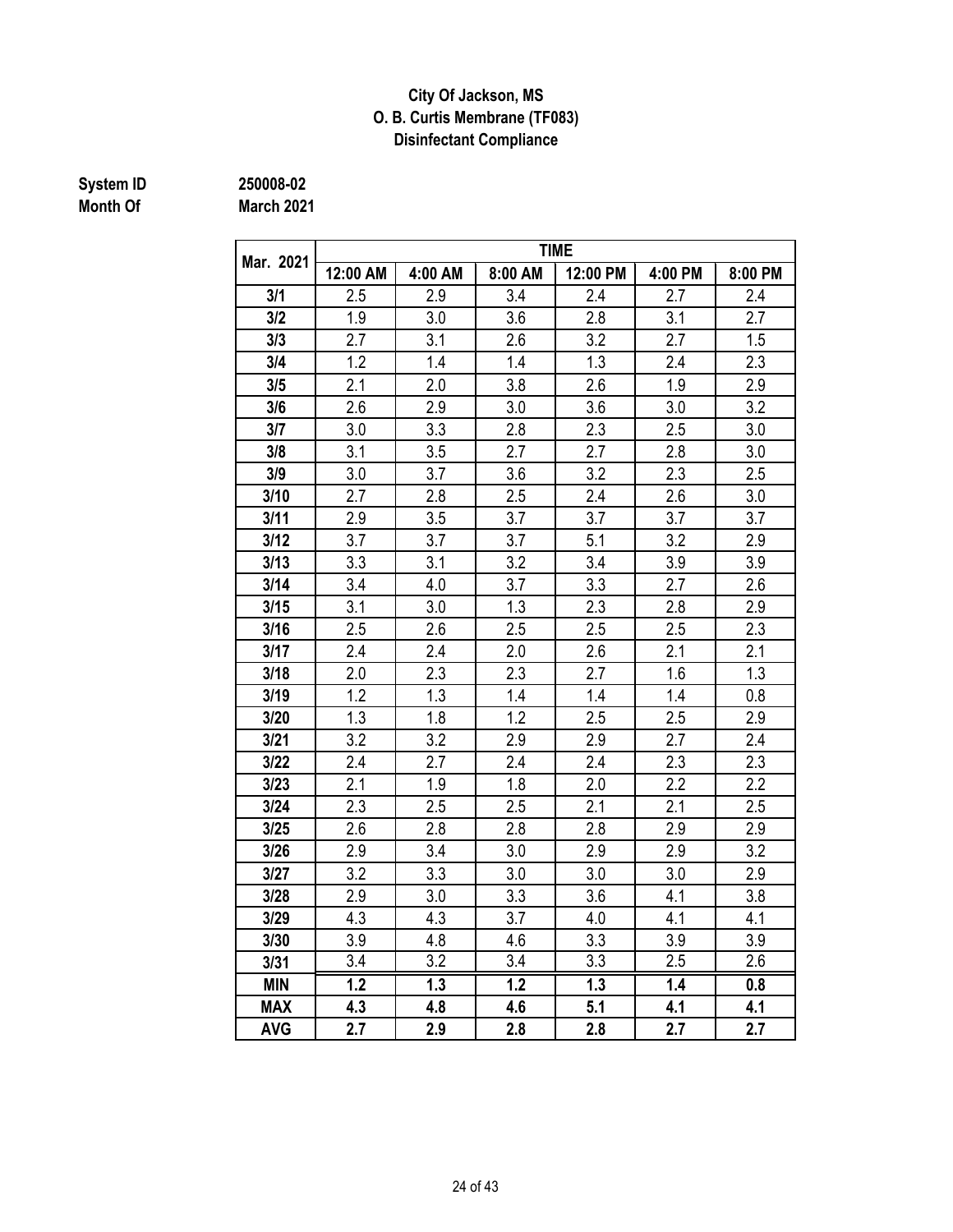|             |                      |                          | <b>TRAINS (NTU)</b> |                  |                  |                          |                  |  |  |  |
|-------------|----------------------|--------------------------|---------------------|------------------|------------------|--------------------------|------------------|--|--|--|
| <b>Date</b> | <b>Hour</b>          | #1                       | #2                  | #3               | #4               | #5                       | #6               |  |  |  |
|             | 12:00 AM             | <b>OFF</b>               | 0.0804              | <b>OFF</b>       | <b>OFF</b>       | <b>OFF</b>               | 0.0169           |  |  |  |
|             | 04:00 AM             | <b>OFF</b>               | <b>OFF</b>          | 0.0242           | 0.0343           | <b>OFF</b>               | 0.0148           |  |  |  |
|             | 08:00 AM             | <b>OFF</b>               | 0.0872              | 0.0241           | 0.0353           | <b>OFF</b>               | 0.0157           |  |  |  |
| 3/1/2021    | 12:00 PM             | <b>OFF</b>               | 0.0856              | <b>OFF</b>       | <b>OFF</b>       | <b>OFF</b>               | 0.0149           |  |  |  |
|             | 04:00 PM             | <b>OFF</b>               | <b>OFF</b>          | 0.0243           | 0.0343           | <b>OFF</b>               | <b>OFF</b>       |  |  |  |
|             | 08:00 PM             | <b>OFF</b>               | 0.0872              | 0.0271           | 0.0353           | <b>OFF</b>               | <b>OFF</b>       |  |  |  |
|             | <b>AVG</b>           | <b>OFF</b>               | 0.0782              | 0.0782           | 0.0782           | <b>OFF</b>               | 0.0782           |  |  |  |
|             | 12:00 AM             | <b>OFF</b>               | <b>OFF</b>          | 0.0273           | <b>OFF</b>       | <b>OFF</b>               | <b>OFF</b>       |  |  |  |
|             | 04:00 AM             | <b>OFF</b>               | 0.0837              | 0.0245           | 0.0338           | <b>OFF</b>               | 0.0152           |  |  |  |
|             | 08:00 AM             | <b>OFF</b>               | 0.0801              | 0.0261           | <b>OFF</b>       | <b>OFF</b>               | <b>OFF</b>       |  |  |  |
| 3/2/2021    | 12:00 PM             | <b>OFF</b>               | 0.0786              | 0.0251           | 0.0338           | <b>OFF</b>               | <b>OFF</b>       |  |  |  |
|             | 04:00 PM             | <b>OFF</b>               | OFF                 | <b>OFF</b>       | <b>OFF</b>       | <b>OFF</b>               | 0.0150           |  |  |  |
|             | 08:00 PM             | <b>OFF</b>               | <b>OFF</b>          | 0.0285           | 0.0334           | <b>OFF</b>               | 0.0152           |  |  |  |
|             | <b>AVG</b>           | <b>OFF</b>               | 0.0782              | 0.0782           | 0.0782           | <b>OFF</b>               | 0.0782           |  |  |  |
|             | 12:00 AM             | <b>OFF</b>               | 0.0772              | <b>OFF</b>       | 0.0361           | <b>OFF</b>               | <b>OFF</b>       |  |  |  |
|             | 04:00 AM             | <b>OFF</b>               | <b>OFF</b>          | 0.0245           | 0.0334           | <b>OFF</b>               | 0.0152           |  |  |  |
|             | 08:00 AM             | <b>OFF</b>               | 0.0836              | 0.0260           | 0.0332           | <b>OFF</b>               | 0.0151           |  |  |  |
| 3/3/2021    | 12:00 PM             | <b>OFF</b>               | 0.0902              | <b>OFF</b>       | 0.0338           | <b>OFF</b>               | 0.0147           |  |  |  |
|             | 04:00 PM             | <b>OFF</b>               | 0.0822              | 0.0249           | 0.0335           | <b>OFF</b>               | <b>OFF</b>       |  |  |  |
|             | 08:00 PM             | <b>OFF</b>               | 0.0821              | <b>OFF</b>       | 0.0334           | <b>OFF</b>               | 0.0149           |  |  |  |
|             | AVG                  | <b>OFF</b>               | 0.0782              | 0.0782           | 0.0782           | <b>OFF</b>               | 0.0782           |  |  |  |
|             | 12:00 AM             | <b>OFF</b>               | 0.0806              | <b>OFF</b>       | 0.0385           | <b>OFF</b>               | 0.0165           |  |  |  |
|             | 04:00 AM             | <b>OFF</b>               | 0.0778              | <b>OFF</b>       | 0.0325           | <b>OFF</b>               | 0.0148           |  |  |  |
|             | 08:00 AM             | <b>OFF</b>               | <b>OFF</b>          | 0.0263           | <b>OFF</b>       | <b>OFF</b>               | 0.0298           |  |  |  |
| 3/4/2021    | 12:00 PM             | <b>OFF</b>               | 0.0491              | 0.0266           | 0.0400           | <b>OFF</b>               | 0.0354           |  |  |  |
|             | 04:00 PM             | <b>OFF</b>               | 0.0494              | 0.0269           | 0.0415           | <b>OFF</b>               | <b>OFF</b>       |  |  |  |
|             | 08:00 PM             | <b>OFF</b>               | 0.0768              | 0.0272           | 0.0418           | <b>OFF</b>               | 0.0361           |  |  |  |
|             | AVG                  | <b>OFF</b>               | 0.0782              | 0.0782           | 0.0782           | <b>OFF</b>               | 0.0782           |  |  |  |
|             | 12:00 AM             | <b>OFF</b>               | <b>OFF</b>          | <b>OFF</b>       | <b>OFF</b>       | <b>OFF</b>               | 0.0381           |  |  |  |
|             | 04:00 AM             | <b>OFF</b>               | 0.0671              | <b>OFF</b>       | 0.0414           | <b>OFF</b>               | <b>OFF</b>       |  |  |  |
| 3/5/2021    | 08:00 AM             | <b>OFF</b>               | 0.0622              | 0.0268           | 0.0396           | <b>OFF</b>               | <b>OFF</b>       |  |  |  |
|             | 12:00 PM<br>04:00 PM | <b>OFF</b><br><b>OFF</b> | 0.0625<br>0.0626    | 0.0264<br>0.0269 | 0.0401<br>0.0395 | <b>OFF</b><br><b>OFF</b> | 0.0361<br>0.0356 |  |  |  |
|             | 08:00 PM             | <b>OFF</b>               | 0.0670              | 0.0301           | 0.0404           | <b>OFF</b>               | 0.0360           |  |  |  |
|             | <b>AVG</b>           | <b>OFF</b>               | 0.0643              | 0.0276           | 0.0402           | <b>OFF</b>               | 0.0359           |  |  |  |
|             | 12:00 AM             | <b>OFF</b>               | <b>OFF</b>          | 0.0340           | 0.0414           | <b>OFF</b>               | 0.0363           |  |  |  |
|             | 04:00 AM             | <b>OFF</b>               | OFF                 | 0.0290           | OFF              | <b>OFF</b>               | 0.0379           |  |  |  |
|             | 08:00 AM             | OFF                      | 0.0822              | 0.0280           | 0.0411           | <b>OFF</b>               | <b>OFF</b>       |  |  |  |
| 3/6/2021    | 12:00 PM             | <b>OFF</b>               | <b>OFF</b>          | 0.0264           | 0.0396           | <b>OFF</b>               | <b>OFF</b>       |  |  |  |
|             | 04:00 PM             | <b>OFF</b>               | <b>OFF</b>          | 0.0277           | 0.0392           | OFF                      | <b>OFF</b>       |  |  |  |
|             | 08:00 PM             | <b>OFF</b>               | <b>OFF</b>          | 0.0528           | 0.0400           | <b>OFF</b>               | 0.0354           |  |  |  |
|             | <b>AVG</b>           | <b>OFF</b>               | 0.0822              | 0.0328           | 0.0400           | OFF                      | 0.0367           |  |  |  |
|             | 12:00 AM             | <b>OFF</b>               | 0.1297              | <b>OFF</b>       | 0.0447           | <b>OFF</b>               | 0.0384           |  |  |  |
|             | 04:00 AM             | <b>OFF</b>               | <b>OFF</b>          | 0.0259           | 0.0426           | <b>OFF</b>               | 0.0357           |  |  |  |
|             | 08:00 AM             | <b>OFF</b>               | 0.1261              | 0.0264           | <b>OFF</b>       | <b>OFF</b>               | 0.0353           |  |  |  |
| 3/7/2021    | 12:00 PM             | <b>OFF</b>               | 0.1212              | <b>OFF</b>       | <b>OFF</b>       | <b>OFF</b>               | 0.0359           |  |  |  |
|             | 04:00 PM             | <b>OFF</b>               | 0.1160              | <b>OFF</b>       | 0.0399           | <b>OFF</b>               | 0.0354           |  |  |  |
|             | 08:00 PM             | <b>OFF</b>               | 0.1125              | 0.0268           | 0.0401           | <b>OFF</b>               | OFF              |  |  |  |
|             | <b>AVG</b>           | <b>OFF</b>               | 0.1211              | 0.0264           | 0.0418           | <b>OFF</b>               | 0.0361           |  |  |  |
|             | 12:00 AM             | <b>OFF</b>               | 0.1111              | 0.0255           | <b>OFF</b>       | <b>OFF</b>               | 0.0359           |  |  |  |
|             | 04:00 AM             | <b>OFF</b>               | 0.1090              | 0.0254           | <b>OFF</b>       | <b>OFF</b>               | 0.0355           |  |  |  |
|             | 08:00 AM             | <b>OFF</b>               | 0.1085              | 0.0250           | <b>OFF</b>       | OFF                      | 0.0356           |  |  |  |
| 3/8/2021    | 12:00 PM             | <b>OFF</b>               | <b>OFF</b>          | 0.0260           | 0.0400           | <b>OFF</b>               | 0.0353           |  |  |  |
|             | 04:00 PM             | <b>OFF</b>               | <b>OFF</b>          | 0.0248           | <b>OFF</b>       | <b>OFF</b>               | <b>OFF</b>       |  |  |  |
|             | 08:00 PM             | <b>OFF</b>               | 0.1045              | <b>OFF</b>       | 0.0404           | OFF                      | 0.0353           |  |  |  |
|             | AVG                  | <b>OFF</b>               | 0.1083              | 0.0253           | 0.0402           | <b>OFF</b>               | 0.0355           |  |  |  |
|             |                      |                          |                     |                  |                  |                          |                  |  |  |  |

I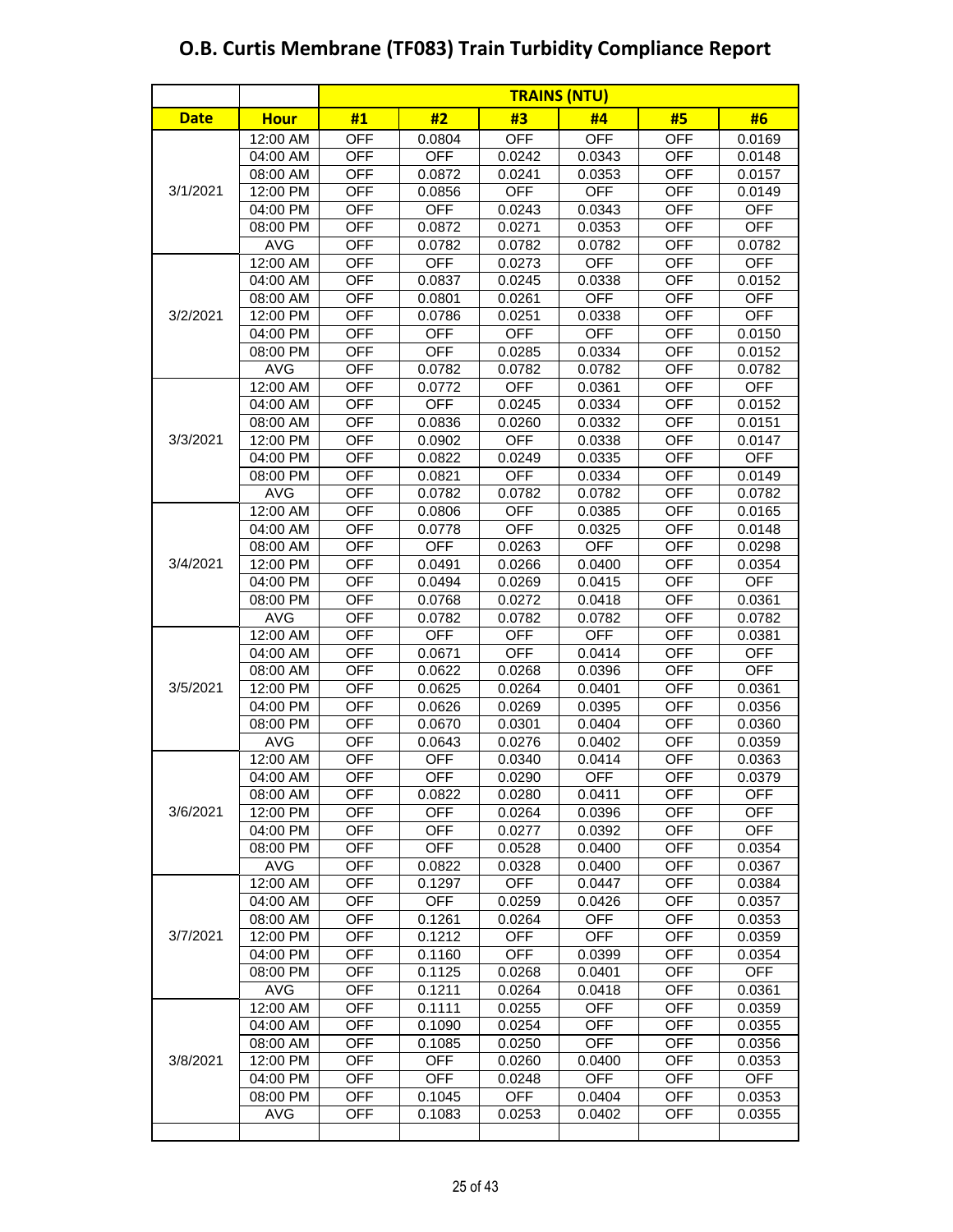|             |             |            | <b>TRAINS (NTU)</b> |            |            |            |            |  |  |
|-------------|-------------|------------|---------------------|------------|------------|------------|------------|--|--|
| <b>Date</b> | <b>Hour</b> | #1         | #2                  | #3         | #4         | #5         | #6         |  |  |
|             | $12:00$ AM  | <b>OFF</b> | 0.1037              | 0.0250     | 0.0430     | OFF        | <b>OFF</b> |  |  |
|             | 04:00 AM    | <b>OFF</b> | 0.1032              | 0.0247     | 0.0403     | <b>OFF</b> | 0.0351     |  |  |
|             | 08:00 AM    | <b>OFF</b> | 0.1041              | <b>OFF</b> | 0.0397     | <b>OFF</b> | 0.0355     |  |  |
| 3/9/2021    | 12:00 PM    | <b>OFF</b> | <b>OFF</b>          | 0.0242     | 0.0406     | <b>OFF</b> | <b>OFF</b> |  |  |
|             | 04:00 PM    | <b>OFF</b> | 0.1017              | <b>OFF</b> | <b>OFF</b> | <b>OFF</b> | 0.0357     |  |  |
|             | 08:00 PM    | <b>OFF</b> | 0.1017              | <b>OFF</b> | 0.0427     | <b>OFF</b> | 0.0354     |  |  |
|             | <b>AVG</b>  | <b>OFF</b> | 0.1029              | 0.0246     | 0.0413     | <b>OFF</b> | 0.0354     |  |  |
|             | 12:00 AM    | <b>OFF</b> | 0.1020              | <b>OFF</b> | <b>OFF</b> | <b>OFF</b> | 0.0381     |  |  |
|             | 04:00 AM    | <b>OFF</b> | 0.1023              | 0.0241     | 0.0413     | <b>OFF</b> | <b>OFF</b> |  |  |
|             | 08:00 AM    | <b>OFF</b> | <b>OFF</b>          | <b>OFF</b> | 0.0400     | <b>OFF</b> | 0.0352     |  |  |
| 3/10/2021   | 12:00 PM    | <b>OFF</b> | 0.1019              | 0.0243     | <b>OFF</b> | <b>OFF</b> | 0.0365     |  |  |
|             | 04:00 PM    | <b>OFF</b> | 0.1019              | 0.0254     | 0.0415     | <b>OFF</b> | <b>OFF</b> |  |  |
|             | 08:00 PM    | <b>OFF</b> | 0.1027              | <b>OFF</b> | <b>OFF</b> | <b>OFF</b> | 0.0360     |  |  |
|             | <b>AVG</b>  | <b>OFF</b> | 0.1022              | 0.0246     | 0.0409     | <b>OFF</b> | 0.0365     |  |  |
|             | 12:00 AM    | <b>OFF</b> | 0.1034              | 0.0324     | 0.0433     | <b>OFF</b> | <b>OFF</b> |  |  |
|             | 04:00 AM    | <b>OFF</b> | 0.1050              | 0.0245     | 0.0413     | <b>OFF</b> | <b>OFF</b> |  |  |
|             | 08:00 AM    | <b>OFF</b> | 0.1056              | 0.0241     | 0.0436     | <b>OFF</b> | <b>OFF</b> |  |  |
| 3/11/2021   | 12:00 PM    | <b>OFF</b> | 0.0908              | 0.0251     | <b>OFF</b> | <b>OFF</b> | 0.0404     |  |  |
|             | 04:00 PM    | <b>OFF</b> | 0.0676              | 0.0242     | <b>OFF</b> | <b>OFF</b> | <b>OFF</b> |  |  |
|             | 08:00 PM    | <b>OFF</b> | <b>OFF</b>          | 0.0242     | <b>OFF</b> | <b>OFF</b> | <b>OFF</b> |  |  |
|             | <b>AVG</b>  | <b>OFF</b> | 0.0945              | 0.0258     | 0.0427     | OFF        | 0.0404     |  |  |
|             | 12:00 AM    | <b>OFF</b> | <b>OFF</b>          | 0.0249     | 0.0455     | <b>OFF</b> | <b>OFF</b> |  |  |
|             | 04:00 AM    | <b>OFF</b> | <b>OFF</b>          | 0.0281     | <b>OFF</b> | <b>OFF</b> | <b>OFF</b> |  |  |
|             | 08:00 AM    | <b>OFF</b> | <b>OFF</b>          | <b>OFF</b> | <b>OFF</b> | <b>OFF</b> | <b>OFF</b> |  |  |
| 3/12/2021   | 12:00 PM    | <b>OFF</b> | <b>OFF</b>          | 0.0243     | <b>OFF</b> | <b>OFF</b> | 0.0403     |  |  |
|             | 04:00 PM    | <b>OFF</b> | 0.0693              | <b>OFF</b> | 0.0442     | <b>OFF</b> | <b>OFF</b> |  |  |
|             | 08:00 PM    | <b>OFF</b> | <b>OFF</b>          | 0.0253     | <b>OFF</b> | <b>OFF</b> | 0.0361     |  |  |
|             | <b>AVG</b>  | <b>OFF</b> | 0.0693              | 0.0257     | 0.0449     | <b>OFF</b> | 0.0382     |  |  |
|             | 12:00 AM    | <b>OFF</b> | 0.0738              | <b>OFF</b> | 0.0437     | <b>OFF</b> | <b>OFF</b> |  |  |
|             | 04:00 AM    | <b>OFF</b> | <b>OFF</b>          | 0.0242     | 0.0423     | <b>OFF</b> | 0.0352     |  |  |
|             | 08:00 AM    | <b>OFF</b> | <b>OFF</b>          | 0.0239     | 0.0431     | <b>OFF</b> | <b>OFF</b> |  |  |
| 3/13/2021   | 12:00 PM    | <b>OFF</b> | <b>OFF</b>          | 0.0247     | <b>OFF</b> | <b>OFF</b> | 0.0349     |  |  |
|             | 04:00 PM    | <b>OFF</b> | <b>OFF</b>          | 0.0241     | <b>OFF</b> | <b>OFF</b> | 0.0361     |  |  |
|             | 08:00 PM    | <b>OFF</b> | 0.0692              | <b>OFF</b> | <b>OFF</b> | <b>OFF</b> | 0.0358     |  |  |
|             | <b>AVG</b>  | <b>OFF</b> | 0.0715              | 0.0242     | 0.0430     | <b>OFF</b> | 0.0355     |  |  |
|             | 12:00 AM    | <b>OFF</b> | <b>OFF</b>          | 0.0243     | <b>OFF</b> | <b>OFF</b> | 0.0403     |  |  |
|             | 04:00 AM    | <b>OFF</b> | 0.0695              | <b>OFF</b> | <b>OFF</b> | <b>OFF</b> | <b>OFF</b> |  |  |
|             | 08:00 AM    | <b>OFF</b> | <b>OFF</b>          | <b>OFF</b> | <b>OFF</b> | <b>OFF</b> | 0.0344     |  |  |
| 3/14/2021   | 12:00 PM    | <b>OFF</b> | 0.0690              | <b>OFF</b> | 0.0404     | <b>OFF</b> | 0.0344     |  |  |
|             | 04:00 PM    | <b>OFF</b> | 0.0693              | <b>OFF</b> | <b>OFF</b> | OFF        | 0.0343     |  |  |
|             | 08:00 PM    | <b>OFF</b> | 0.0696              | <b>OFF</b> | <b>OFF</b> | <b>OFF</b> | <b>OFF</b> |  |  |
|             | <b>AVG</b>  | <b>OFF</b> | 0.0694              | 0.0243     | 0.0404     | <b>OFF</b> | 0.0359     |  |  |
|             | 12:00 AM    | <b>OFF</b> | <b>OFF</b>          | <b>OFF</b> | <b>OFF</b> | <b>OFF</b> | 0.0362     |  |  |
|             | 04:00 AM    | <b>OFF</b> | <b>OFF</b>          | 0.0240     | 0.0404     | <b>OFF</b> | <b>OFF</b> |  |  |
|             | 08:00 AM    | <b>OFF</b> | <b>OFF</b>          | 0.0239     | 0.0407     | <b>OFF</b> | 0.0342     |  |  |
| 3/15/2021   | 12:00 PM    | <b>OFF</b> | 0.0694              | <b>OFF</b> | 0.0403     | <b>OFF</b> | <b>OFF</b> |  |  |
|             | 04:00 PM    | <b>OFF</b> | 0.0699              | 0.0240     | 0.0412     | <b>OFF</b> | <b>OFF</b> |  |  |
|             | 08:00 PM    | <b>OFF</b> | 0.0702              | 0.0239     | <b>OFF</b> | <b>OFF</b> | 0.0350     |  |  |
|             | AVG         | <b>OFF</b> | 0.0698              | 0.0240     | 0.0407     | <b>OFF</b> | 0.0351     |  |  |
|             | 12:00 AM    | <b>OFF</b> | 0.0710              | 0.0242     | 0.0413     | <b>OFF</b> | 0.0363     |  |  |
|             | 04:00 AM    | <b>OFF</b> | 0.0707              | <b>OFF</b> | 0.0418     | OFF        | 0.0350     |  |  |
|             | 08:00 AM    | <b>OFF</b> | <b>OFF</b>          | 0.0239     | <b>OFF</b> | <b>OFF</b> | <b>OFF</b> |  |  |
| 3/16/2021   | 12:00 PM    | <b>OFF</b> | 0.0702              | 0.0258     | 0.0408     | OFF        | 0.0346     |  |  |
|             | 04:00 PM    | <b>OFF</b> | 0.0711              | 0.0257     | <b>OFF</b> | <b>OFF</b> | <b>OFF</b> |  |  |
|             | 08:00 PM    | <b>OFF</b> | 0.0726              | 0.0268     | 0.0412     | <b>OFF</b> | <b>OFF</b> |  |  |
|             | <b>AVG</b>  | <b>OFF</b> | 0.0711              | 0.0253     | 0.0413     | <b>OFF</b> | 0.0353     |  |  |
|             |             |            |                     |            |            |            |            |  |  |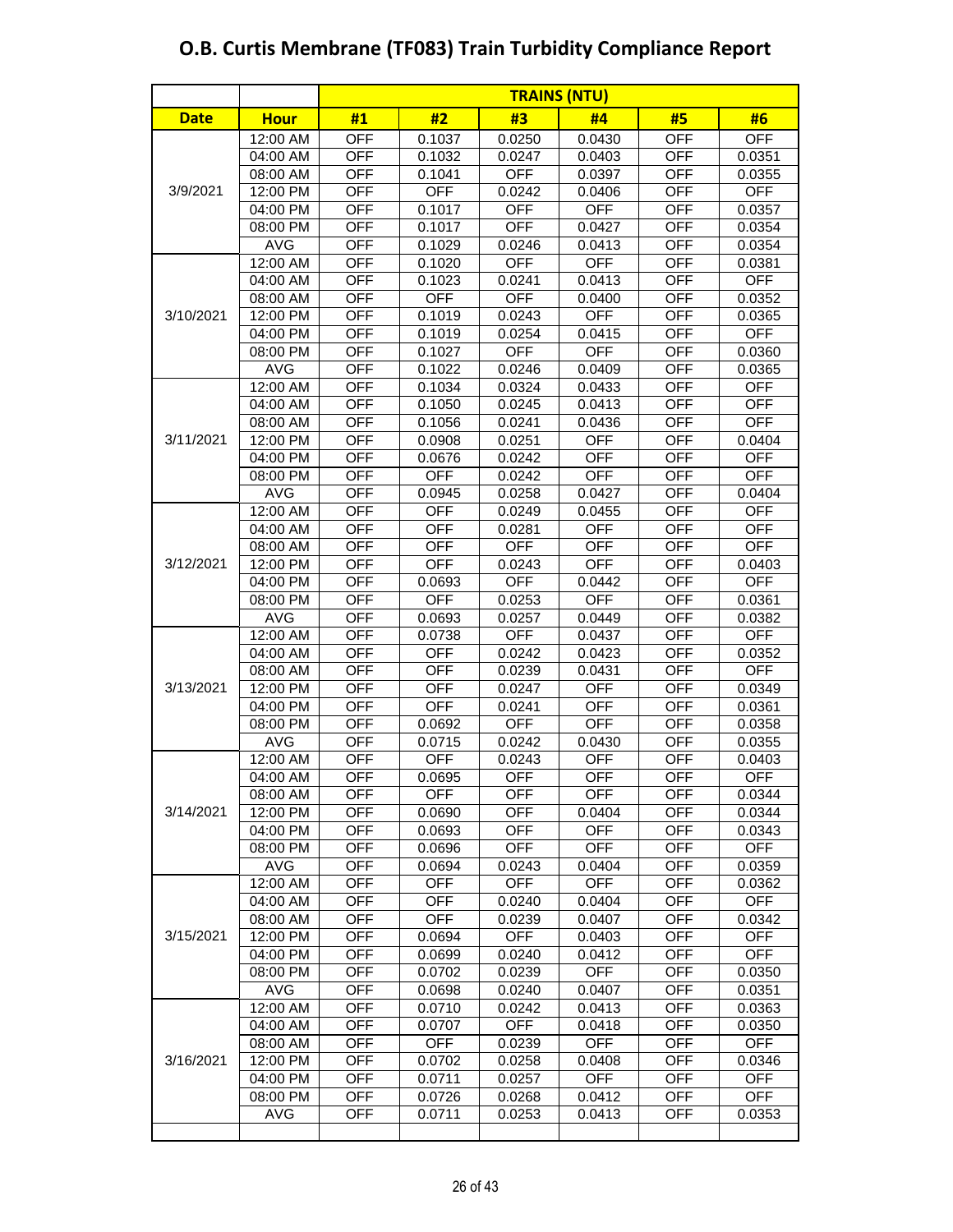|             |             | <b>TRAINS (NTU)</b> |            |            |            |            |            |  |
|-------------|-------------|---------------------|------------|------------|------------|------------|------------|--|
| <b>Date</b> | <b>Hour</b> | #1                  | #2         | #3         | #4         | #5         | #6         |  |
|             | 12:00 AM    | <b>OFF</b>          | <b>OFF</b> | 0.0276     | 0.0412     | <b>OFF</b> | 0.0417     |  |
|             | 04:00 AM    | <b>OFF</b>          | <b>OFF</b> | 0.0239     | 0.0412     | <b>OFF</b> | 0.0348     |  |
|             | 08:00 AM    | <b>OFF</b>          | <b>OFF</b> | <b>OFF</b> | 0.0408     | <b>OFF</b> | <b>OFF</b> |  |
| 3/17/2021   | 12:00 PM    | <b>OFF</b>          | <b>OFF</b> | <b>OFF</b> | 0.0410     | <b>OFF</b> | 0.0350     |  |
|             | 04:00 PM    | <b>OFF</b>          | 0.0736     | <b>OFF</b> | 0.0426     | <b>OFF</b> | 0.0359     |  |
|             | 08:00 PM    | <b>OFF</b>          | <b>OFF</b> | 0.0284     | <b>OFF</b> | <b>OFF</b> | 0.0374     |  |
|             | <b>AVG</b>  | <b>OFF</b>          | 0.0736     | 0.0266     | 0.0414     | <b>OFF</b> | 0.0370     |  |
|             | 12:00 AM    | <b>OFF</b>          | 0.0767     | <b>OFF</b> | 0.0430     | <b>OFF</b> | 0.0361     |  |
|             | 04:00 AM    | <b>OFF</b>          | 0.0740     | <b>OFF</b> | 0.0411     | <b>OFF</b> | <b>OFF</b> |  |
|             | 08:00 AM    | <b>OFF</b>          | <b>OFF</b> | <b>OFF</b> | 0.0414     | <b>OFF</b> | 0.0341     |  |
| 3/18/2021   | 12:00 PM    | <b>OFF</b>          | 0.0713     | <b>OFF</b> | 0.0409     | <b>OFF</b> | 0.0342     |  |
|             | 04:00 PM    | <b>OFF</b>          | <b>OFF</b> | 0.0243     | 0.0411     | <b>OFF</b> | <b>OFF</b> |  |
|             | 08:00 PM    | <b>OFF</b>          | <b>OFF</b> | 0.0254     | <b>OFF</b> | <b>OFF</b> | 0.0345     |  |
|             | <b>AVG</b>  | <b>OFF</b>          | 0.0740     | 0.0249     | 0.0415     | <b>OFF</b> | 0.0347     |  |
|             | 12:00 AM    | <b>OFF</b>          | <b>OFF</b> | <b>OFF</b> | 0.0426     | <b>OFF</b> | 0.0350     |  |
|             | 04:00 AM    | <b>OFF</b>          | <b>OFF</b> | <b>OFF</b> | 0.0409     | <b>OFF</b> | 0.0342     |  |
|             | 08:00 AM    | <b>OFF</b>          | <b>OFF</b> | 0.0253     | 0.0406     | <b>OFF</b> | 0.0341     |  |
| 3/19/2021   | 12:00 PM    | <b>OFF</b>          | <b>OFF</b> | <b>OFF</b> | 0.0408     | <b>OFF</b> | 0.0339     |  |
|             | 04:00 PM    | <b>OFF</b>          | <b>OFF</b> | <b>OFF</b> | 0.0407     | <b>OFF</b> | <b>OFF</b> |  |
|             | 08:00 PM    | <b>OFF</b>          | 0.0725     | <b>OFF</b> | <b>OFF</b> | <b>OFF</b> | <b>OFF</b> |  |
|             | <b>AVG</b>  | <b>OFF</b>          | 0.0725     | 0.0253     | 0.0411     | <b>OFF</b> | 0.0343     |  |
|             | 12:00 AM    | <b>OFF</b>          | 0.0741     | 0.0272     | <b>OFF</b> | <b>OFF</b> | 0.0357     |  |
|             | 04:00 AM    | <b>OFF</b>          | <b>OFF</b> | 0.0252     | <b>OFF</b> | <b>OFF</b> | 0.0339     |  |
|             | 08:00 AM    | <b>OFF</b>          | <b>OFF</b> | 0.0243     | 0.0407     | <b>OFF</b> | <b>OFF</b> |  |
| 3/20/2021   | 12:00 PM    | <b>OFF</b>          | <b>OFF</b> | <b>OFF</b> | 0.0409     | <b>OFF</b> | 0.0860     |  |
|             | 04:00 PM    | <b>OFF</b>          | <b>OFF</b> | 0.0244     | <b>OFF</b> | <b>OFF</b> | 0.0840     |  |
|             | 08:00 PM    | <b>OFF</b>          | <b>OFF</b> | 0.0277     | 0.0410     | <b>OFF</b> | <b>OFF</b> |  |
|             | <b>AVG</b>  | <b>OFF</b>          | <b>OFF</b> | 0.0258     | 0.0409     | <b>OFF</b> | 0.0599     |  |
|             | 12:00 AM    | <b>OFF</b>          | <b>OFF</b> | 0.0241     | <b>OFF</b> | <b>OFF</b> | 0.0355     |  |
|             | 04:00 AM    | <b>OFF</b>          | <b>OFF</b> | 0.0262     | 0.0410     | <b>OFF</b> | 0.0350     |  |
|             | 08:00 AM    | <b>OFF</b>          | 0.0772     | <b>OFF</b> | 0.0409     | <b>OFF</b> | 0.0341     |  |
| 3/21/2021   | 12:00 PM    | <b>OFF</b>          | 0.0762     | <b>OFF</b> | 0.0411     | <b>OFF</b> | 0.0353     |  |
|             | 04:00 PM    | <b>OFF</b>          | 0.0742     | <b>OFF</b> | 0.0439     | <b>OFF</b> | 0.0344     |  |
|             | 08:00 PM    | <b>OFF</b>          | 0.0739     | <b>OFF</b> | <b>OFF</b> | <b>OFF</b> | 0.0396     |  |
|             | <b>AVG</b>  | <b>OFF</b>          | 0.0754     | 0.0252     | 0.0417     | <b>OFF</b> | 0.0357     |  |
|             | 12:00 AM    | <b>OFF</b>          | <b>OFF</b> | <b>OFF</b> | <b>OFF</b> | <b>OFF</b> | 0.0368     |  |
|             | 04:00 AM    | <b>OFF</b>          | <b>OFF</b> | 0.0257     | 0.0409     | <b>OFF</b> | <b>OFF</b> |  |
|             | 08:00 AM    | <b>OFF</b>          | <b>OFF</b> | 0.0242     | 0.0411     | <b>OFF</b> | <b>OFF</b> |  |
| 3/22/2021   | 12:00 PM    | <b>OFF</b>          | 0.0747     | <b>OFF</b> | 0.0408     | <b>OFF</b> | 0.0348     |  |
|             | 04:00 PM    | <b>OFF</b>          | 0.0723     | <b>OFF</b> | 0.0422     | <b>OFF</b> | 0.0365     |  |
|             | 08:00 PM    | <b>OFF</b>          | OFF        | 0.0275     | 0.0416     | OFF        | 0.0352     |  |
|             | <b>AVG</b>  | OFF                 | 0.0735     | 0.0258     | 0.0413     | OFF        | 0.0358     |  |
|             | 12:00 AM    | <b>OFF</b>          | 0.0733     | 0.0239     | 0.0418     | <b>OFF</b> | <b>OFF</b> |  |
|             | 04:00 AM    | <b>OFF</b>          | 0.0730     | <b>OFF</b> | 0.0409     | OFF        | 0.0356     |  |
|             | 08:00 AM    | <b>OFF</b>          | <b>OFF</b> | <b>OFF</b> | 0.0417     | <b>OFF</b> | 0.0380     |  |
| 3/23/2021   | 12:00 PM    | <b>OFF</b>          | 0.0714     | <b>OFF</b> | 0.0409     | <b>OFF</b> | 0.0361     |  |
|             | 04:00 PM    | <b>OFF</b>          | 0.0715     | 0.0235     | <b>OFF</b> | <b>OFF</b> | 0.0381     |  |
|             | 08:00 PM    | <b>OFF</b>          | 0.0722     | <b>OFF</b> | 0.0408     | <b>OFF</b> | 0.0368     |  |
|             | <b>AVG</b>  | <b>OFF</b>          | 0.0723     | 0.0237     | 0.0412     | <b>OFF</b> | 0.0369     |  |
|             | 12:00 AM    | <b>OFF</b>          | <b>OFF</b> | 0.0291     | 0.0415     | <b>OFF</b> | 0.0385     |  |
|             | 04:00 AM    | <b>OFF</b>          | 0.0723     | <b>OFF</b> | 0.0407     | OFF        | 0.0377     |  |
|             | 08:00 AM    | OFF                 | <b>OFF</b> | 0.0237     | 0.0406     | OFF        | 0.0374     |  |
| 3/24/2021   | 12:00 PM    | <b>OFF</b>          | 0.0724     | 0.0302     | <b>OFF</b> | <b>OFF</b> | <b>OFF</b> |  |
|             | 04:00 PM    | <b>OFF</b>          | 0.0728     | 0.0240     | <b>OFF</b> | OFF        | 0.0380     |  |
|             | 08:00 PM    | <b>OFF</b>          | 0.0731     | <b>OFF</b> | <b>OFF</b> | <b>OFF</b> | 0.0449     |  |
|             | <b>AVG</b>  | <b>OFF</b>          | 0.0727     | 0.0268     | 0.0409     | <b>OFF</b> | 0.0393     |  |
|             |             |                     |            |            |            |            |            |  |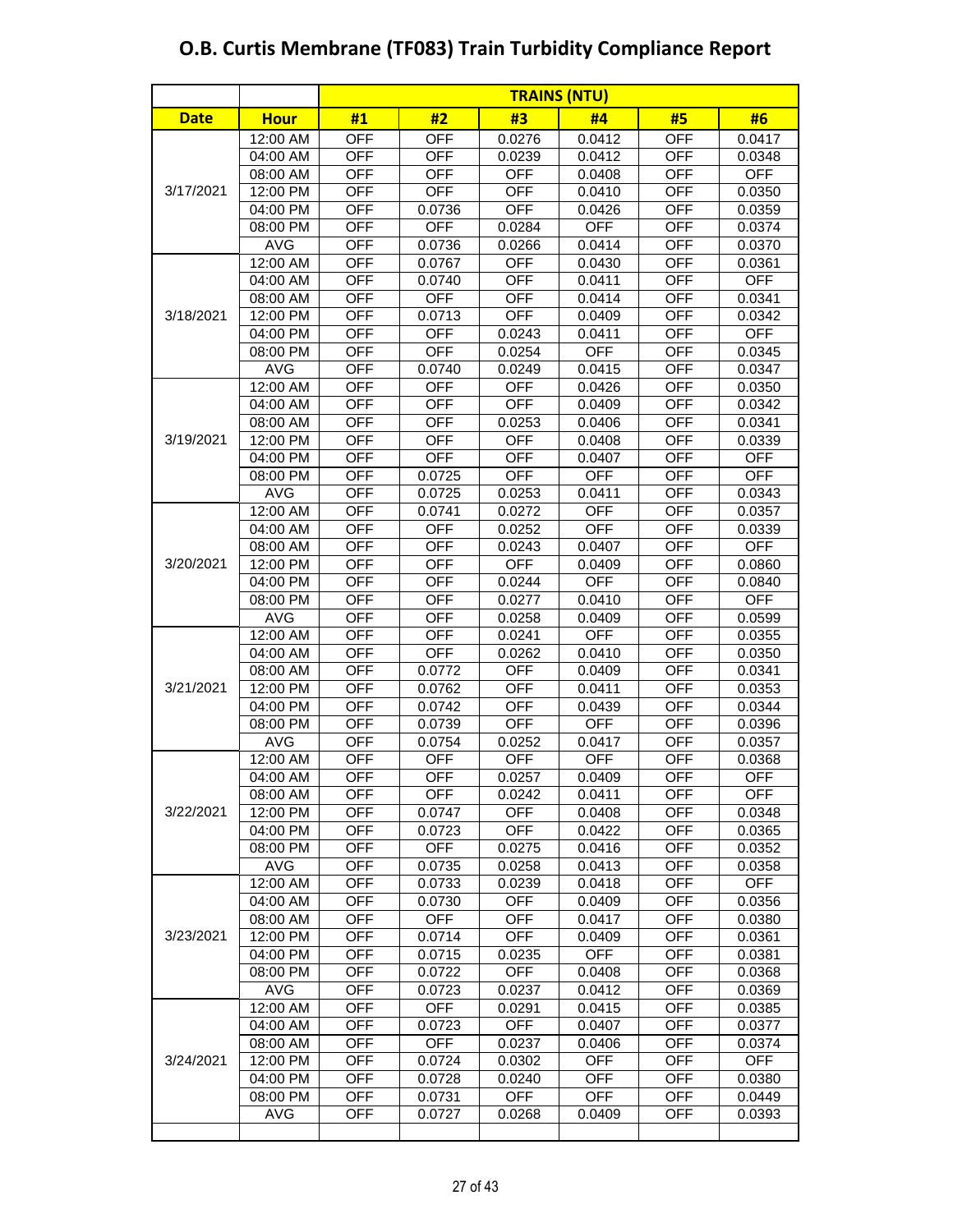|             |             | <b>TRAINS (NTU)</b> |            |            |            |            |            |  |
|-------------|-------------|---------------------|------------|------------|------------|------------|------------|--|
| <b>Date</b> | <b>Hour</b> | #1                  | #2         | #3         | #4         | #5         | #6         |  |
|             | 12:00 AM    | <b>OFF</b>          | 0.0727     | 0.0253     | OFF        | <b>OFF</b> | <b>OFF</b> |  |
|             | 04:00 AM    | <b>OFF</b>          | 0.0731     | 0.0273     | <b>OFF</b> | <b>OFF</b> | <b>OFF</b> |  |
|             | 08:00 AM    | <b>OFF</b>          | 0.0736     | <b>OFF</b> | 0.0409     | <b>OFF</b> | 0.0388     |  |
| 3/25/2021   | 12:00 PM    | <b>OFF</b>          | <b>OFF</b> | <b>OFF</b> | 0.0408     | <b>OFF</b> | 0.0381     |  |
|             | 04:00 PM    | <b>OFF</b>          | 0.0732     | <b>OFF</b> | 0.0412     | <b>OFF</b> | <b>OFF</b> |  |
|             | 08:00 PM    | <b>OFF</b>          | <b>OFF</b> | 0.0272     | 0.0411     | <b>OFF</b> | <b>OFF</b> |  |
|             | <b>AVG</b>  | <b>OFF</b>          | 0.0732     | 0.0266     | 0.0410     | <b>OFF</b> | 0.0385     |  |
|             | 12:00 AM    | <b>OFF</b>          | <b>OFF</b> | <b>OFF</b> | 0.0428     | <b>OFF</b> | 0.0387     |  |
|             | 04:00 AM    | <b>OFF</b>          | 0.0748     | <b>OFF</b> | 0.0409     | <b>OFF</b> | 0.0372     |  |
|             | 08:00 AM    | <b>OFF</b>          | <b>OFF</b> | 0.0259     | 0.0408     | <b>OFF</b> | 0.0353     |  |
| 3/26/2021   | 12:00 PM    | <b>OFF</b>          | 0.0767     | <b>OFF</b> | 0.0411     | <b>OFF</b> | <b>OFF</b> |  |
|             | 04:00 PM    | <b>OFF</b>          | 0.0757     | 0.0262     | <b>OFF</b> | OFF        | 0.0350     |  |
|             | 08:00 PM    | <b>OFF</b>          | 0.0756     | 0.0299     | <b>OFF</b> | <b>OFF</b> | <b>OFF</b> |  |
|             | <b>AVG</b>  | <b>OFF</b>          | 0.0757     | 0.0273     | 0.0414     | <b>OFF</b> | 0.0366     |  |
|             | 12:00 AM    | <b>OFF</b>          | 0.0762     | 0.0268     | 0.0427     | <b>OFF</b> | <b>OFF</b> |  |
|             | 04:00 AM    | <b>OFF</b>          | <b>OFF</b> | 0.0269     | <b>OFF</b> | <b>OFF</b> | 0.0349     |  |
|             | 08:00 AM    | <b>OFF</b>          | 0.0750     | 0.0270     | <b>OFF</b> | <b>OFF</b> | 0.0348     |  |
| 3/27/2021   | 12:00 PM    | <b>OFF</b>          | 0.0748     | <b>OFF</b> | 0.0410     | <b>OFF</b> | <b>OFF</b> |  |
|             | 04:00 PM    | <b>OFF</b>          | 0.0750     | <b>OFF</b> | 0.0415     | <b>OFF</b> | 0.0360     |  |
|             | 08:00 PM    | <b>OFF</b>          | <b>OFF</b> | 0.0294     | 0.0412     | <b>OFF</b> | <b>OFF</b> |  |
|             | <b>AVG</b>  | <b>OFF</b>          | 0.0753     | 0.0275     | 0.0416     | <b>OFF</b> | 0.0352     |  |
|             | 12:00 AM    | <b>OFF</b>          | 0.0760     | 0.0280     | 0.0429     | OFF        | <b>OFF</b> |  |
|             | 04:00 AM    | <b>OFF</b>          | 0.0771     | 0.0279     | 0.0411     | <b>OFF</b> | 0.0340     |  |
|             | 08:00 AM    | <b>OFF</b>          | 0.0788     | 0.0278     | <b>OFF</b> | <b>OFF</b> | 0.0362     |  |
| 3/28/2021   | 12:00 PM    | <b>OFF</b>          | 0.0779     | 0.0359     | 0.0412     | <b>OFF</b> | <b>OFF</b> |  |
|             | 04:00 PM    | <b>OFF</b>          | <b>OFF</b> | 0.0276     | <b>OFF</b> | <b>OFF</b> | 0.0344     |  |
|             | 08:00 PM    | <b>OFF</b>          | 0.0771     | 0.0287     | 0.0411     | <b>OFF</b> | <b>OFF</b> |  |
|             | <b>AVG</b>  | <b>OFF</b>          | 0.0774     | 0.0293     | 0.0416     | <b>OFF</b> | 0.0349     |  |
|             | 12:00 AM    | <b>OFF</b>          | 0.0773     | 0.0264     | 0.0424     | <b>OFF</b> | <b>OFF</b> |  |
|             | 04:00 AM    | <b>OFF</b>          | <b>OFF</b> | 0.0263     | <b>OFF</b> | <b>OFF</b> | 0.0347     |  |
|             | 08:00 AM    | <b>OFF</b>          | <b>OFF</b> | 0.0298     | 0.0409     | <b>OFF</b> | <b>OFF</b> |  |
| 3/29/2021   | 12:00 PM    | <b>OFF</b>          | 0.0758     | <b>OFF</b> | <b>OFF</b> | <b>OFF</b> | 0.0360     |  |
|             | 04:00 PM    | <b>OFF</b>          | <b>OFF</b> | 0.0264     | OFF        | <b>OFF</b> | 0.0342     |  |
|             | 08:00 PM    | <b>OFF</b>          | 0.0777     | <b>OFF</b> | 0.0411     | <b>OFF</b> | 0.0347     |  |
|             | <b>AVG</b>  | <b>OFF</b>          | 0.0769     | 0.0272     | 0.0415     | <b>OFF</b> | 0.0349     |  |
|             | 12:00 AM    | <b>OFF</b>          | <b>OFF</b> | 0.0261     | 0.0444     | <b>OFF</b> | 0.0366     |  |
|             | 04:00 AM    | <b>OFF</b>          | 0.0758     | 0.0258     | 0.0411     | <b>OFF</b> | <b>OFF</b> |  |
|             | 08:00 AM    | <b>OFF</b>          | <b>OFF</b> | <b>OFF</b> | 0.0417     | OFF        | <b>OFF</b> |  |
| 3/30/2021   | 12:00 PM    | <b>OFF</b>          | 0.0776     | 0.0296     | 0.0417     | <b>OFF</b> | <b>OFF</b> |  |
|             | 04:00 PM    | <b>OFF</b>          | 0.0764     | 0.0257     | 0.0439     | OFF        | <b>OFF</b> |  |
|             | 08:00 PM    | <b>OFF</b>          | <b>OFF</b> | 0.0287     | <b>OFF</b> | OFF        | 0.0344     |  |
|             | <b>AVG</b>  | <b>OFF</b>          | 0.0766     | 0.0272     | 0.0426     | OFF        | 0.0355     |  |
|             | 12:00 AM    | <b>OFF</b>          | 0.0776     | 0.0311     | <b>OFF</b> | <b>OFF</b> | <b>OFF</b> |  |
|             | 04:00 AM    | <b>OFF</b>          | <b>OFF</b> | 0.0256     | 0.0433     | OFF        | 0.0343     |  |
|             | 08:00 AM    | <b>OFF</b>          | 0.0774     | 0.0257     | <b>OFF</b> | OFF        | <b>OFF</b> |  |
| 3/31/2021   | 12:00 PM    | <b>OFF</b>          | <b>OFF</b> | <b>OFF</b> | 0.0426     | <b>OFF</b> | 0.0344     |  |
|             | 04:00 PM    | <b>OFF</b>          | 0.0761     | 0.0257     | <b>OFF</b> | <b>OFF</b> | 0.0354     |  |
|             | 08:00 PM    | <b>OFF</b>          | 0.0759     | 0.0275     | 0.0426     | <b>OFF</b> | <b>OFF</b> |  |
|             | <b>AVG</b>  | <b>OFF</b>          | 0.0768     | 0.0271     | 0.0428     | OFF        | 0.0347     |  |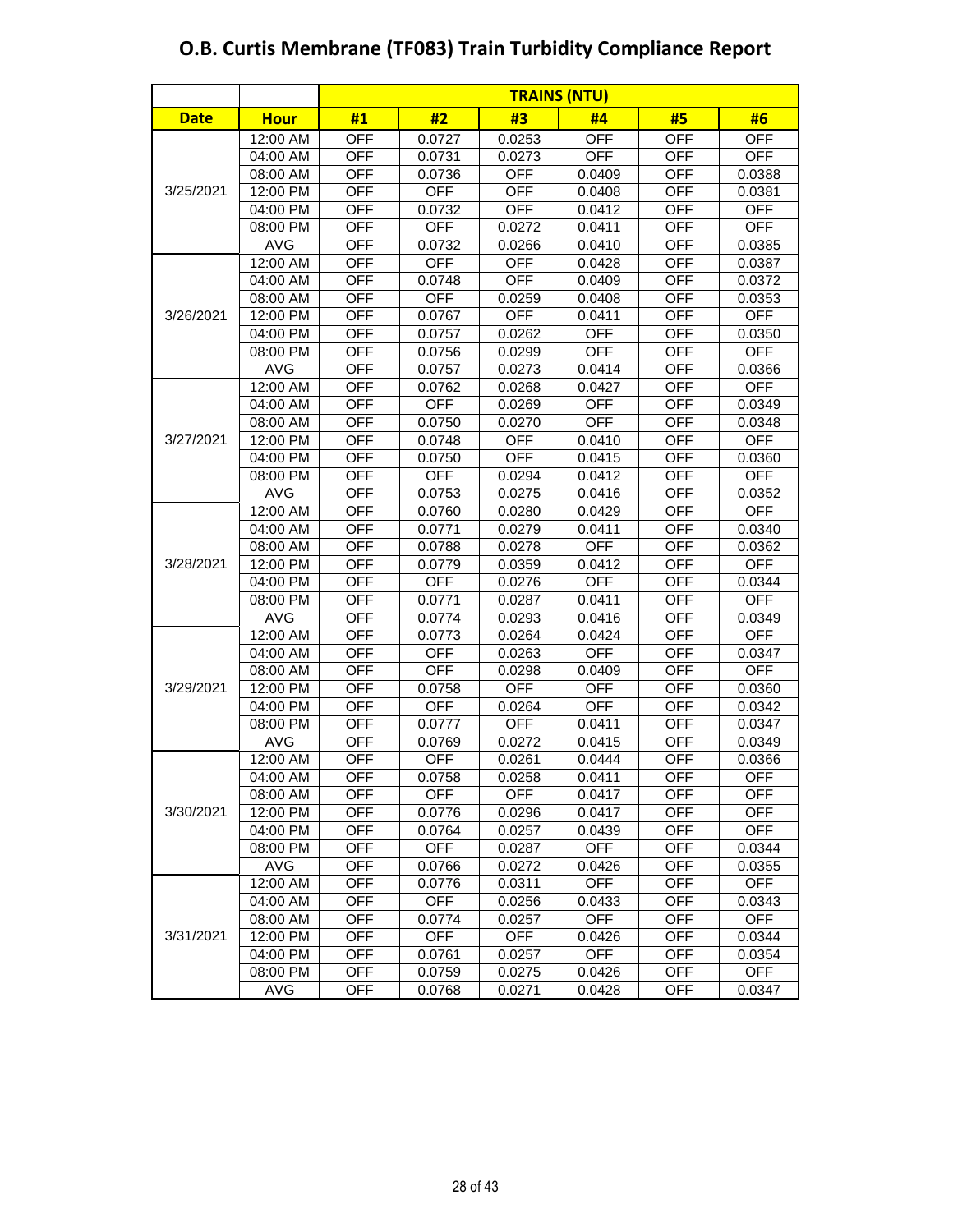| <b>Date Time</b> | <b>Train 2 LRV</b> | <b>Date Time</b> | <b>Train 2 LRV</b> | <b>Date Time</b> | <b>Train 2 LRV</b> | <b>Date Time</b> | <b>Train 2 LRV</b> |
|------------------|--------------------|------------------|--------------------|------------------|--------------------|------------------|--------------------|
| 3/1/21 9:50 AM   | 4.102              | 3/6/21 10:05 PM  | 0.000              | 3/12/21 12:30 AM | $-1.000$           | 3/13/21 10:05 PM | 3.783              |
| 3/1/21 9:55 AM   | 0.000              | 3/6/21 10:15 PM  | $-1.000$           | 3/12/21 12:35 AM | 3.977              | 3/13/21 10:10 PM | 0.000              |
| 3/1/21 9:45 PM   | 0.000              | 3/6/21 10:20 PM  | 4.125              | 3/12/21 12:45 AM | 0.000              | 3/13/21 10:25 PM | $-1.000$           |
| 3/1/21 9:50 PM   | $-1.000$           | 3/7/21 9:40 PM   | 4.125              | 3/12/21 12:55 AM | $-1.000$           | 3/13/21 10:30 PM | 4.273              |
| 3/1/21 9:55 PM   | 3.858              | 3/7/21 9:45 PM   | 0.000              | 3/12/21 1:00 AM  | 3.966              | 3/14/21 9:40 PM  | 4.273              |
| 3/1/21 11:25 PM  | 3.858              | 3/7/21 9:55 PM   | $-1.000$           | 3/12/21 1:30 AM  | 3.966              | 3/14/21 9:45 PM  | 0.000              |
| 3/1/21 11:30 PM  | 0.000              | 3/7/21 10:00 PM  | 0.000              | 3/12/21 1:35 AM  | 0.000              | 3/14/21 9:55 PM  | $-1.000$           |
| 3/1/21 11:40 PM  | $-1.000$           | 3/7/21 10:15 PM  | $-1.000$           | 3/12/21 1:45 AM  | $-1.000$           | 3/14/21 10:00 PM | 3.774              |
| 3/1/21 11:45 PM  | 3.913              | 3/7/21 10:20 PM  | 0.000              | 3/12/21 1:50 AM  | 3.813              | 3/14/21 10:05 PM | 0.000              |
| 3/2/21 1:15 AM   | 3.913              | 3/7/21 10:30 PM  | $-1.000$           | 3/12/21 2:00 AM  | 0.000              | 3/14/21 10:15 PM | $-1.000$           |
| 3/2/21 1:20 AM   | 0.000              | 3/7/21 10:35 PM  | 4.521              | 3/12/21 2:15 AM  | $-1.000$           | 3/14/21 10:20 PM | 4.505              |
| 3/2/21 1:30 AM   | $-1.000$           | 3/8/21 9:45 PM   | 4.521              | 3/12/21 2:20 AM  | 3.765              | 3/15/21 9:40 PM  | 4.505              |
| 3/2/21 1:35 AM   | 4.605              | 3/8/21 9:50 PM   | 0.000              | 3/12/21 2:25 AM  | 0.000              | 3/15/21 9:45 PM  | 0.000              |
| 3/2/21 9:45 PM   | 4.605              | 3/8/21 10:00 PM  | $-1.000$           | 3/12/21 2:40 AM  | $-1.000$           | 3/15/21 9:55 PM  | $-1.000$           |
| 3/2/21 9:50 PM   | 0.000              | 3/8/21 10:05 PM  | 4.442              | 3/12/21 2:45 AM  | 3.897              | 3/15/21 10:00 PM | 4.028              |
| 3/2/21 10:05 PM  | $-1.000$           | 3/9/21 9:30 PM   | 4.442              | 3/12/21 4:10 AM  | 3.897              | 3/16/21 9:40 PM  | 4.028              |
| 3/2/21 10:10 PM  | 3.871              | 3/9/21 9:35 PM   | 0.000              | 3/12/21 4:15 AM  | 0.000              | 3/16/21 9:45 PM  | 0.000              |
| 3/2/21 10:15 PM  | 0.000              | 3/9/21 9:45 PM   | $-1.000$           | 3/12/21 4:30 AM  | $-1.000$           | 3/16/21 10:00 PM | $-1.000$           |
| 3/2/21 10:25 PM  | $-1.000$           | 3/9/21 9:50 PM   | 3.664              | 3/12/21 4:35 AM  | 3.730              | 3/16/21 10:05 PM | 3.835              |
| 3/2/21 10:30 PM  | 4.052              | 3/9/21 10:00 PM  | 0.000              | 3/12/21 4:55 AM  | 3.730              | 3/16/21 10:10 PM | 0.000              |
| 3/3/21 9:45 PM   | 4.052              | 3/9/21 10:10 PM  | $-1.000$           | 3/12/21 5:00 AM  | 0.000              | 3/16/21 10:20 PM | $-1.000$           |
| 3/3/21 9:50 PM   | 0.000              | 3/9/21 10:15 PM  | 3.817              | 3/12/21 5:10 AM  | $-1.000$           | 3/16/21 10:25 PM | 3.996              |
| 3/3/21 10:00 PM  | $-1.000$           | 3/9/21 10:20 PM  | 0.000              | 3/12/21 5:15 AM  | 3.792              | 3/17/21 12:30 AM | 3.996              |
| 3/3/21 10:05 PM  | 4.521              | 3/9/21 10:35 PM  | 4.127              | 3/12/21 5:25 AM  | 0.000              | 3/17/21 12:35 AM | 0.000              |
| 3/4/21 9:45 PM   | 4.521              | 3/10/21 9:45 PM  | 4.127              | 3/12/21 5:35 AM  | $-1.000$           | 3/17/21 12:45 AM | $-1.000$           |
| 3/4/21 9:50 PM   | 0.000              | 3/10/21 9:50 PM  | 0.000              | 3/12/21 5:40 AM  | 3.909              | 3/17/21 12:50 AM | 4.396              |
| 3/4/21 10:00 PM  | $-1.000$           | 3/10/21 10:00 PM | $-1.000$           | 3/12/21 5:55 AM  | 0.000              | 3/17/21 9:40 PM  | 4.396              |
| 3/4/21 10:05 PM  | 0.000              | 3/10/21 10:05 PM | 3.813              | 3/12/21 6:10 AM  | $-1.000$           | 3/17/21 9:45 PM  | 0.000              |
| 3/4/21 10:15 PM  | $-1.000$           | 3/10/21 10:15 PM | 0.000              | 3/12/21 6:15 AM  | 3.711              | 3/17/21 9:55 PM  | $-1.000$           |
| 3/4/21 10:20 PM  | 3.955              | 3/10/21 10:25 PM | $-1.000$           | 3/12/21 6:20 AM  | 0.000              | 3/17/21 10:00 PM | 3.877              |
| 3/4/21 10:25 PM  | 0.000              | 3/10/21 10:30 PM | 3.923              | 3/12/21 6:30 AM  | $-1.000$           | 3/17/21 10:10 PM | 0.000              |
| 3/4/21 10:35 PM  | $-1.000$           | 3/10/21 11:30 PM | 3.923              | 3/12/21 6:35 AM  | 3.013              | 3/17/21 10:20 PM | $-1.000$           |
| 3/4/21 10:40 PM  | 4.142              | 3/10/21 11:35 PM | 0.000              | 3/12/21 6:45 AM  | 0.000              | 3/17/21 10:25 PM | 4.060              |
| 3/5/21 9:40 PM   | 4.142              | 3/10/21 11:50 PM | $-1.000$           | 3/12/21 6:55 AM  | $-1.000$           | 3/18/21 9:35 PM  | 4.060              |
| 3/5/21 9:45 PM   | 0.000              | 3/10/21 11:55 PM | 4.216              | 3/12/21 7:00 AM  | 4.000              | 3/18/21 9:40 PM  | 0.000              |
| 3/5/21 9:55 PM   | $-1.000$           | 3/11/21 9:35 PM  | 4.216              | 3/12/21 7:05 AM  | 0.000              | 3/18/21 9:50 PM  | $-1.000$           |
| 3/5/21 10:00 PM  | 3.870              | 3/11/21 9:40 PM  | 0.000              | 3/12/21 7:15 AM  | $-1.000$           | 3/18/21 9:55 PM  | 3.917              |
| 3/5/21 11:30 PM  | 3.870              | 3/11/21 9:50 PM  | $-1.000$           | 3/12/21 7:20 AM  | 3.715              | 3/18/21 10:05 PM | 0.000              |
| 3/5/21 11:35 PM  | 0.000              | 3/11/21 9:55 PM  | 3.471              | 3/12/21 7:30 AM  | 0.000              | 3/18/21 10:15 PM | $-1.000$           |
| 3/5/21 11:45 PM  | $-1.000$           | 3/11/21 10:00 PM | 0.000              | 3/12/21 7:45 AM  | $-1.000$           | 3/18/21 10:20 PM | 4.054              |
| 3/5/21 11:50 PM  | 3.889              | 3/11/21 10:10 PM | $-1.000$           | 3/12/21 7:50 AM  | 0.000              | 3/14/21 9:40 PM  | 4.273              |
| 3/6/21 12:25 AM  | 3.889              | 3/11/21 10:15 PM | 0.000              | 3/12/21 8:00 AM  | $-1.000$           | 3/14/21 9:45 PM  | 0.000              |
| 3/6/21 12:30 AM  | 0.000              | 3/11/21 10:30 PM | $-1.000$           | 3/12/21 8:05 AM  | 3.849              | 3/14/21 9:55 PM  | $-1.000$           |
| 3/6/21 12:40 AM  | $-1.000$           | 3/11/21 10:35 PM | 0.000              | 3/12/21 9:55 AM  | 3.849              | 3/14/21 10:00 PM | 3.774              |
| 3/6/21 12:45 AM  | 4.117              | 3/11/21 10:45 PM | $-1.000$           | 3/12/21 10:00 AM | 0.000              | 3/14/21 10:05 PM | 0.000              |
| 3/6/21 9:55 AM   | 4.117              | 3/11/21 10:50 PM | 0.000              | 3/12/21 10:10 AM | $-1.000$           | 3/14/21 10:15 PM | $-1.000$           |
| 3/6/21 10:00 AM  | 0.000              | 3/11/21 11:00 PM | $-1.000$           | 3/12/21 10:15 AM | 4.434              | 3/14/21 10:20 PM | 4.505              |
| 3/6/21 10:10 AM  | $-1.000$           | 3/11/21 11:05 PM | 3.975              | 3/12/21 9:30 PM  | 4.434              | 3/15/21 9:40 PM  | 4.505              |
| 3/6/21 10:15 AM  | 3.854              | 3/11/21 11:10 PM | 0.000              | 3/12/21 9:35 PM  | 0.000              | 3/15/21 9:45 PM  | 0.000              |
| 3/6/21 10:20 AM  | 0.000              | 3/11/21 11:20 PM | $-1.000$           | 3/12/21 9:45 PM  | $-1.000$           | 3/15/21 9:55 PM  | $-1.000$           |
| 3/6/21 10:30 AM  | $-1.000$           | 3/11/21 11:25 PM | 3.982              | 3/12/21 9:50 PM  | 3.793              | 3/15/21 10:00 PM | 4.028              |
| 3/6/21 10:35 AM  | 0.000              | 3/11/21 11:30 PM | 0.000              | 3/12/21 10:00 PM | 0.000              | 3/16/21 9:40 PM  | 4.028              |
| 3/6/21 10:50 AM  | $-1.000$           | 3/11/21 11:45 PM | $-1.000$           | 3/12/21 10:15 PM | $-1.000$           | 3/16/21 9:45 PM  | 0.000              |
| 3/6/21 10:55 AM  | 4.133              | 3/11/21 11:50 PM | 3.996              | 3/12/21 10:20 PM | 3.985              | 3/16/21 10:00 PM | $-1.000$           |
| 3/6/21 9:35 PM   | 4.133              | 3/11/21 11:55 PM | 0.000              | 3/12/21 10:30 PM | 0.000              | 3/16/21 10:05 PM | 3.835              |
| 3/6/21 9:40 PM   | 0.000              | 3/12/21 12:05 AM | $-1.000$           | 3/12/21 10:40 PM | $-1.000$           | 3/16/21 10:10 PM | 0.000              |
| 3/6/21 9:50 PM   | $-1.000$           | 3/12/21 12:10 AM | 3.952              | 3/12/21 10:45 PM | 4.069              | 3/16/21 10:20 PM | $-1.000$           |
| 3/6/21 9:55 PM   | 3.892              | 3/12/21 12:20 AM | 0.000              | 3/13/21 10:00 PM | $-1.000$           | 3/16/21 10:25 PM | 3.996              |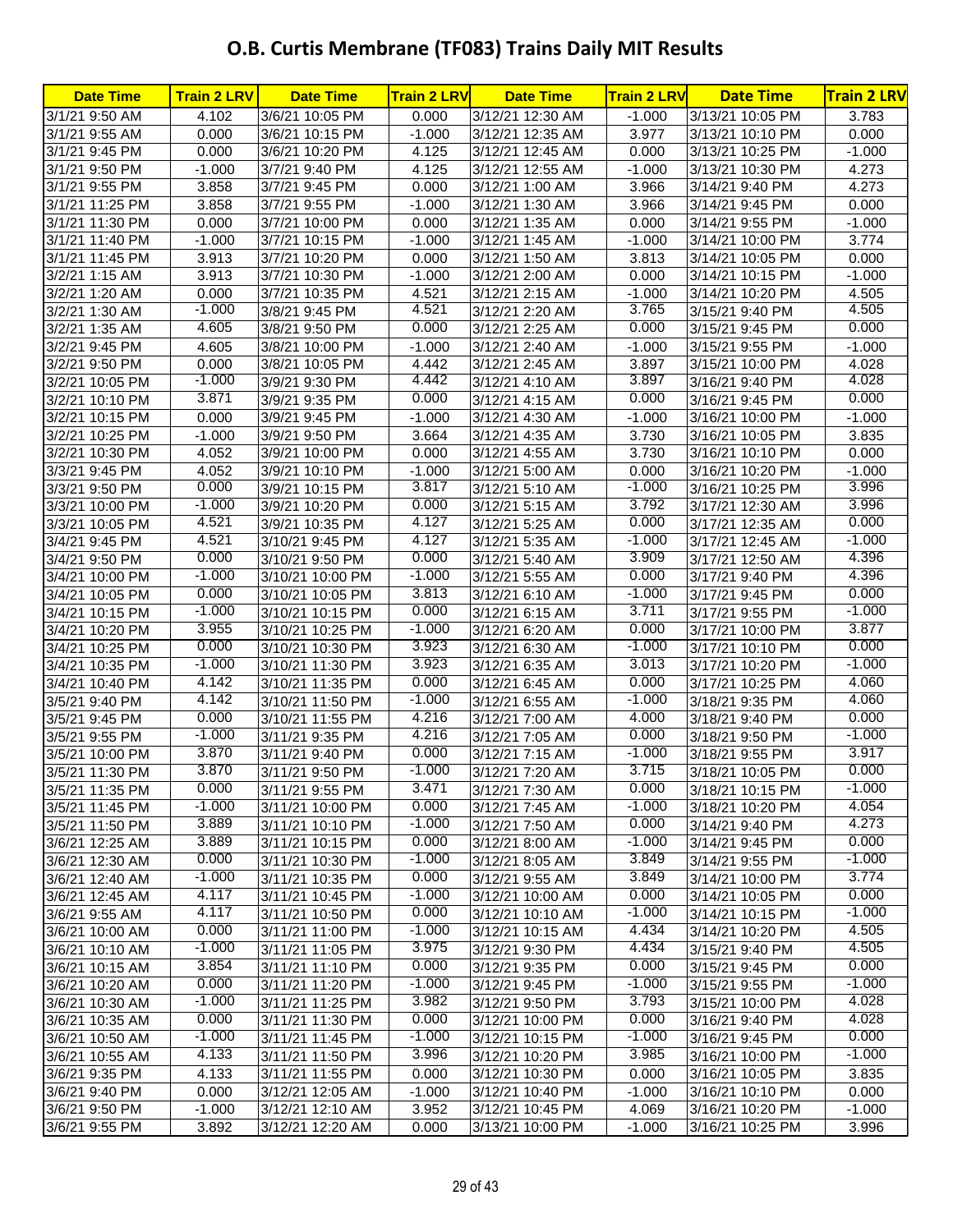| <b>Date Time</b> | <b>Train 2 LRV  </b> | <b>Date Time</b> | <b>Train 2 LRV</b> |  |  |
|------------------|----------------------|------------------|--------------------|--|--|
| 3/17/21 12:30 AM | 3.996                | 3/25/21 9:55 PM  | 0.000              |  |  |
| 3/17/21 12:35 AM | 0.000                | 3/25/21 10:05 PM | $-1.000$           |  |  |
| 3/17/21 12:45 AM | $-1.000$             | 3/25/21 10:10 PM | 3.979              |  |  |
| 3/17/21 12:50 AM | 4.396                | 3/25/21 10:25 PM | 0.000              |  |  |
| 3/17/21 9:40 PM  | 4.396                | 3/25/21 10:35 PM | $-1.000$           |  |  |
| 3/17/21 9:45 PM  | 0.000                | 3/25/21 10:40 PM | 4.058              |  |  |
| 3/17/21 9:55 PM  | $-1.000$             | 3/26/21 9:50 PM  | 4.058              |  |  |
| 3/17/21 10:00 PM | 3.877                | 3/26/21 9:55 PM  | 0.000              |  |  |
| 3/17/21 10:10 PM | 0.000                | 3/26/21 10:05 PM | $-1.000$           |  |  |
| 3/17/21 10:20 PM | $-1.000$             | 3/26/21 10:10 PM | 3.969              |  |  |
| 3/17/21 10:25 PM | 4.060                | 3/26/21 10:20 PM | 0.000              |  |  |
| 3/18/21 9:35 PM  | 4.060                | 3/26/21 10:30 PM | $-1.000$           |  |  |
| 3/18/21 9:40 PM  | 0.000                | 3/26/21 10:35 PM | 4.052              |  |  |
| 3/18/21 9:50 PM  | $-1.000$             | 3/27/21 9:30 PM  | 4.052              |  |  |
| 3/18/21 9:55 PM  | 3.917                | 3/27/21 9:35 PM  | 0.000              |  |  |
| 3/18/21 10:05 PM | 0.000                | 3/27/21 9:50 PM  | $-1.000$           |  |  |
| 3/18/21 10:15 PM | $-1.000$             | 3/27/21 9:55 PM  | 4.001              |  |  |
| 3/18/21 10:20 PM | 4.054                | 3/28/21 9:40 PM  | 4.001              |  |  |
| 3/19/21 9:45 PM  | 4.054                | 3/28/21 9:45 PM  | 0.000              |  |  |
| 3/19/21 9:50 PM  | 0.000                | 3/28/21 10:00 PM | $-1.000$           |  |  |
| 3/19/21 10:00 PM | $-1.000$             | 3/28/21 10:05 PM | 4.121              |  |  |
| 3/19/21 10:05 PM | 3.832                | 3/29/21 9:45 PM  | 4.121              |  |  |
| 3/19/21 10:15 PM | 0.000                | 3/29/21 9:50 PM  | 0.000              |  |  |
| 3/19/21 10:25 PM | $-1.000$             | 3/29/21 10:00 PM | $-1.000$           |  |  |
| 3/19/21 10:30 PM | 4.016                | 3/29/21 10:05 PM | 4.097              |  |  |
| 3/21/21 5:35 AM  | 4.016                | 3/30/21 9:45 PM  | 4.097              |  |  |
| 3/21/21 5:40 AM  | 0.000                | 3/30/21 9:50 PM  | 0.000              |  |  |
| 3/21/21 5:50 AM  | $-1.000$             | 3/30/21 10:00 PM | $-1.000$           |  |  |
| 3/21/21 5:55 AM  | 4.047                | 3/30/21 10:05 PM | 3.981              |  |  |
| 3/21/21 9:40 PM  | 4.047                | 3/30/21 10:15 PM | 0.000              |  |  |
| 3/21/21 9:45 PM  | 0.000                | 3/30/21 10:25 PM | $-1.000$           |  |  |
| 3/21/21 9:55 PM  | $-1.000$             | 3/30/21 10:30 PM | 4.055              |  |  |
| 3/21/21 10:00 PM | 3.897                | 3/31/21 9:45 PM  | 4.055              |  |  |
| 3/21/21 10:10 PM | 0.000                | 3/31/21 9:50 PM  | 0.000              |  |  |
| 3/21/21 10:20 PM | $-1.000$             | 3/31/21 10:00 PM | $-1.000$           |  |  |
| 3/21/21 10:25 PM | 4.008                | 3/31/21 10:05 PM | 3.857              |  |  |
| 3/22/21 9:30 PM  | 4.008                | 3/31/21 10:15 PM | 0.000              |  |  |
| 3/22/21 9:35 PM  | 0.000                | 3/31/21 10:25 PM | $-1.000$           |  |  |
| 3/22/21 9:45 PM  | $-1.000$             | 3/31/21 10:30 PM | 3.921              |  |  |
| 3/22/21 9:50 PM  | 3.845                | 3/31/21 10:40 PM | 0.000              |  |  |
| 3/22/21 10:00 PM | 0.000                | 3/31/21 10:50 PM | $-1.000$           |  |  |
| 3/22/21 10:10 PM | $-1.000$             | 3/31/21 10:55 PM | 4.013              |  |  |
| 3/22/21 10:15 PM | 4.189                |                  |                    |  |  |
| 3/23/21 9:35 PM  | 4.189                |                  |                    |  |  |
| 3/23/21 9:40 PM  | 0.000                |                  |                    |  |  |
| 3/23/21 9:50 PM  | $-1.000$             |                  |                    |  |  |
| 3/23/21 9:55 PM  | 3.961                |                  |                    |  |  |
| 3/23/21 10:05 PM | 0.000                |                  |                    |  |  |
| 3/23/21 10:15 PM | $-1.000$             |                  |                    |  |  |
| 3/23/21 10:20 PM | 4.058                |                  |                    |  |  |
| 3/24/21 9:40 PM  | 4.058                |                  |                    |  |  |
| 3/24/21 9:45 PM  | 0.000                |                  |                    |  |  |
| 3/24/21 10:00 PM | $-1.000$             |                  |                    |  |  |
| 3/24/21 10:05 PM | 3.975                |                  |                    |  |  |
| 3/24/21 10:10 PM | 0.000                |                  |                    |  |  |
| 3/24/21 10:20 PM | $-1.000$             |                  |                    |  |  |
| 3/24/21 10:25 PM | 4.031                |                  |                    |  |  |
| 3/25/21 9:50 PM  | 4.031                |                  |                    |  |  |
|                  |                      |                  |                    |  |  |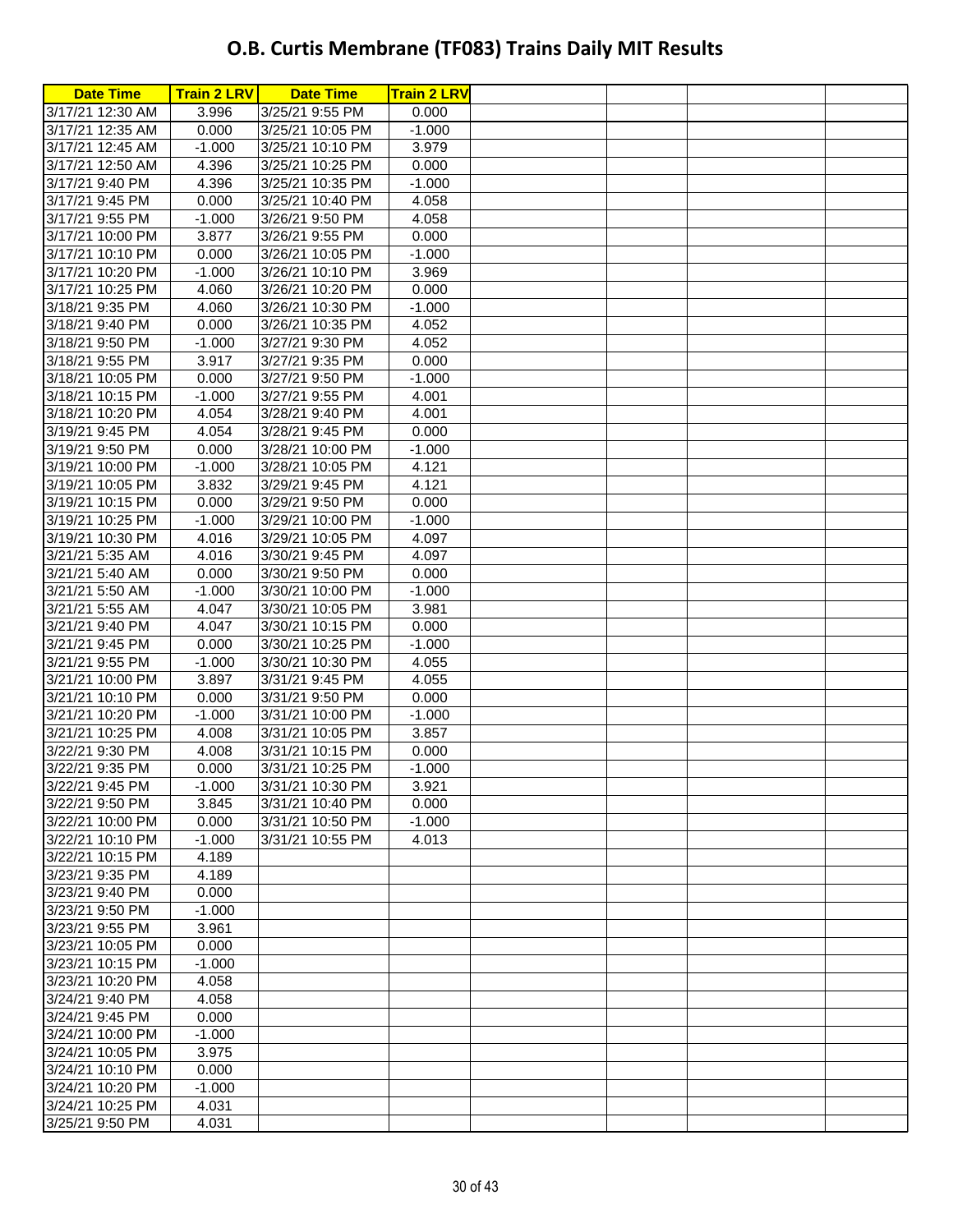| 4.173<br>3/1/21 10:40 PM<br>3/6/21 9:10 AM<br>0.000<br>3/12/21 11:35 PM<br>0.000<br>3/18/21 11:20 PM<br>3/1/21 10:45 PM<br>0.000<br>3/6/21 9:20 AM<br>$-1.000$<br>3/12/21 11:45 PM<br>$-1.000$<br>3/18/21 11:25 PM<br>3/1/21 10:55 PM<br>$-1.000$<br>3/6/21 9:25 AM<br>0.000<br>3/12/21 11:50 PM<br>3.988<br>3/18/21 11:35 PM<br>3.526<br>$-1.000$<br>3/18/21 11:45 PM<br>3/1/21 11:00 PM<br>3/6/21 9:35 AM<br>3/13/21 12:00 AM<br>0.000<br>3/1/21 11:50 PM<br>3.526<br>3/6/21 9:40 AM<br>4.146<br>3/13/21 12:10 AM<br>$-1.000$<br>3/18/21 11:50 PM<br>3/1/21 11:55 PM<br>0.000<br>4.146<br>3/6/21 10:45 PM<br>3/13/21 12:15 AM<br>3.733<br>3/14/21 10:45 PM<br>3/2/21 12:05 AM<br>$-1.000$<br>3/6/21 10:50 PM<br>0.000<br>3/13/21 12:20 AM<br>0.000<br>3/14/21 10:50 PM<br>3/2/21 12:10 AM<br>4.004<br>$-1.000$<br>3/13/21 12:35 AM<br>$-1.000$<br>3/6/21 11:00 PM<br>3/14/21 11:00 PM<br>3/2/21 10:35 PM<br>4.004<br>3.488<br>3/13/21 12:40 AM<br>3/6/21 11:05 PM<br>3.965<br>3/14/21 11:05 PM<br>0.000<br>0.000<br>3/2/21 10:40 PM<br>3/6/21 11:15 PM<br>3/13/21 12:45 AM<br>0.000<br>3/14/21 11:10 PM<br>$-1.000$<br>3/2/21 10:50 PM<br>$-1.000$<br>3/6/21 11:25 PM<br>3/13/21 12:55 AM<br>$-1.000$<br>3/14/21 11:20 PM<br>3.373<br>3/2/21 10:55 PM<br>3/6/21 11:30 PM<br>4.492<br>3/13/21 1:00 AM<br>3/14/21 11:25 PM<br>4.061<br>3/2/21 11:05 PM<br>0.000<br>3/7/21 10:45 PM<br>4.492<br>3/13/21 10:30 PM<br>4.061<br>3/15/21 10:45 PM<br>$-1.000$<br>0.000<br>3/15/21 10:50 PM<br>3/2/21 11:15 PM<br>3/7/21 10:50 PM<br>3/13/21 10:35 PM<br>0.000<br>3/2/21 11:20 PM<br>4.480<br>$-1.000$<br>3/7/21 11:00 PM<br>3/13/21 10:45 PM<br>$-1.000$<br>3/15/21 11:00 PM<br>3/3/21 10:30 PM<br>4.480<br>3/7/21 11:05 PM<br>0.000<br>3/13/21 10:50 PM<br>3.493<br>3/15/21 11:05 PM<br>3/3/21 10:35 PM<br>0.000<br>3/7/21 11:15 PM<br>$-1.000$<br>3/13/21 11:00 PM<br>0.000<br>3/15/21 11:15 PM<br>3/3/21 10:45 PM<br>$-1.000$<br>4.089<br>3/7/21 11:20 PM<br>3/13/21 11:10 PM<br>$-1.000$<br>3/15/21 11:20 PM<br>3.236<br>4.089<br>3/3/21 10:50 PM<br>3/8/21 10:35 PM<br>3/13/21 11:15 PM<br>4.041<br>3/16/21 10:30 PM<br>0.000<br>0.000<br>3/16/21 10:35 PM<br>3/3/21 11:10 PM<br>3/8/21 10:40 PM<br>3/14/21 10:45 PM<br>4.041<br>3/3/21 11:20 PM<br>$-1.000$<br>3/8/21 11:05 PM<br>0.000<br>3/14/21 10:50 PM<br>0.000<br>3/16/21 10:45 PM<br>3/3/21 11:25 PM<br>4.312<br>3/8/21 11:10 PM<br>3/14/21 11:00 PM<br>$-1.000$<br>$-1.000$<br>3/16/21 10:50 PM<br>3/4/21 10:50 PM<br>4.312<br>3/8/21 11:15 PM<br>3.989<br>3/14/21 11:05 PM<br>3/16/21 10:55 PM<br>3.817<br>0.000<br>3/8/21 11:20 PM<br>0.000<br>3/16/21 11:05 PM<br>3/4/21 10:55 PM<br>3/14/21 11:10 PM<br>0.000<br>3/8/21 11:30 PM<br>$-1.000$<br>3/16/21 11:10 PM<br>3/4/21 11:05 PM<br>$-1.000$<br>3/14/21 11:20 PM<br>$-1.000$<br>3/8/21 11:35 PM<br>4.394<br>4.124<br>3/4/21 11:10 PM<br>0.000<br>3/14/21 11:25 PM<br>3/16/21 11:20 PM<br>3/4/21 11:25 PM<br>4.394<br>4.124<br>$-1.000$<br>3/10/21 10:35 PM<br>3/15/21 10:45 PM<br>3/16/21 11:30 PM<br>3/4/21 11:30 PM<br>0.000<br>0.000<br>3/10/21 10:40 PM<br>3/15/21 10:50 PM<br>0.000<br>3/16/21 11:35 PM<br>$-1.000$<br>$-1.000$<br>3/4/21 11:40 PM<br>3/10/21 10:50 PM<br>3/15/21 11:00 PM<br>$-1.000$<br>3/16/21 11:50 PM<br>3.410<br>3/4/21 11:45 PM<br>0.000<br>3/10/21 10:55 PM<br>3/15/21 11:05 PM<br>0.000<br>3/17/21 10:30 PM | <b>Date Time</b> | <b>Train 3 LRV</b> | <b>Date Time</b> | <b>Train 3 LRV</b> | <b>Date Time</b> | <b>Train 3 LRV</b> | <b>Date Time</b> | <b>Train 3 LRV</b> |
|-----------------------------------------------------------------------------------------------------------------------------------------------------------------------------------------------------------------------------------------------------------------------------------------------------------------------------------------------------------------------------------------------------------------------------------------------------------------------------------------------------------------------------------------------------------------------------------------------------------------------------------------------------------------------------------------------------------------------------------------------------------------------------------------------------------------------------------------------------------------------------------------------------------------------------------------------------------------------------------------------------------------------------------------------------------------------------------------------------------------------------------------------------------------------------------------------------------------------------------------------------------------------------------------------------------------------------------------------------------------------------------------------------------------------------------------------------------------------------------------------------------------------------------------------------------------------------------------------------------------------------------------------------------------------------------------------------------------------------------------------------------------------------------------------------------------------------------------------------------------------------------------------------------------------------------------------------------------------------------------------------------------------------------------------------------------------------------------------------------------------------------------------------------------------------------------------------------------------------------------------------------------------------------------------------------------------------------------------------------------------------------------------------------------------------------------------------------------------------------------------------------------------------------------------------------------------------------------------------------------------------------------------------------------------------------------------------------------------------------------------------------------------------------------------------------------------------------------------------------------------------------------------------------------------------------------------------------------------------------------------------------------------------------------------------------------------------------------------------------------------------------------------------------------------------------------------------------------------------------------------------------------------------------------------------------------------------------------------------------|------------------|--------------------|------------------|--------------------|------------------|--------------------|------------------|--------------------|
|                                                                                                                                                                                                                                                                                                                                                                                                                                                                                                                                                                                                                                                                                                                                                                                                                                                                                                                                                                                                                                                                                                                                                                                                                                                                                                                                                                                                                                                                                                                                                                                                                                                                                                                                                                                                                                                                                                                                                                                                                                                                                                                                                                                                                                                                                                                                                                                                                                                                                                                                                                                                                                                                                                                                                                                                                                                                                                                                                                                                                                                                                                                                                                                                                                                                                                                                                           |                  |                    |                  |                    |                  |                    |                  | $-1.000$           |
|                                                                                                                                                                                                                                                                                                                                                                                                                                                                                                                                                                                                                                                                                                                                                                                                                                                                                                                                                                                                                                                                                                                                                                                                                                                                                                                                                                                                                                                                                                                                                                                                                                                                                                                                                                                                                                                                                                                                                                                                                                                                                                                                                                                                                                                                                                                                                                                                                                                                                                                                                                                                                                                                                                                                                                                                                                                                                                                                                                                                                                                                                                                                                                                                                                                                                                                                                           |                  |                    |                  |                    |                  |                    |                  | 3.733              |
|                                                                                                                                                                                                                                                                                                                                                                                                                                                                                                                                                                                                                                                                                                                                                                                                                                                                                                                                                                                                                                                                                                                                                                                                                                                                                                                                                                                                                                                                                                                                                                                                                                                                                                                                                                                                                                                                                                                                                                                                                                                                                                                                                                                                                                                                                                                                                                                                                                                                                                                                                                                                                                                                                                                                                                                                                                                                                                                                                                                                                                                                                                                                                                                                                                                                                                                                                           |                  |                    |                  |                    |                  |                    |                  | 0.000              |
|                                                                                                                                                                                                                                                                                                                                                                                                                                                                                                                                                                                                                                                                                                                                                                                                                                                                                                                                                                                                                                                                                                                                                                                                                                                                                                                                                                                                                                                                                                                                                                                                                                                                                                                                                                                                                                                                                                                                                                                                                                                                                                                                                                                                                                                                                                                                                                                                                                                                                                                                                                                                                                                                                                                                                                                                                                                                                                                                                                                                                                                                                                                                                                                                                                                                                                                                                           |                  |                    |                  |                    |                  |                    |                  | $-1.000$           |
|                                                                                                                                                                                                                                                                                                                                                                                                                                                                                                                                                                                                                                                                                                                                                                                                                                                                                                                                                                                                                                                                                                                                                                                                                                                                                                                                                                                                                                                                                                                                                                                                                                                                                                                                                                                                                                                                                                                                                                                                                                                                                                                                                                                                                                                                                                                                                                                                                                                                                                                                                                                                                                                                                                                                                                                                                                                                                                                                                                                                                                                                                                                                                                                                                                                                                                                                                           |                  |                    |                  |                    |                  |                    |                  | 3.826              |
|                                                                                                                                                                                                                                                                                                                                                                                                                                                                                                                                                                                                                                                                                                                                                                                                                                                                                                                                                                                                                                                                                                                                                                                                                                                                                                                                                                                                                                                                                                                                                                                                                                                                                                                                                                                                                                                                                                                                                                                                                                                                                                                                                                                                                                                                                                                                                                                                                                                                                                                                                                                                                                                                                                                                                                                                                                                                                                                                                                                                                                                                                                                                                                                                                                                                                                                                                           |                  |                    |                  |                    |                  |                    |                  | 4.041              |
|                                                                                                                                                                                                                                                                                                                                                                                                                                                                                                                                                                                                                                                                                                                                                                                                                                                                                                                                                                                                                                                                                                                                                                                                                                                                                                                                                                                                                                                                                                                                                                                                                                                                                                                                                                                                                                                                                                                                                                                                                                                                                                                                                                                                                                                                                                                                                                                                                                                                                                                                                                                                                                                                                                                                                                                                                                                                                                                                                                                                                                                                                                                                                                                                                                                                                                                                                           |                  |                    |                  |                    |                  |                    |                  | 0.000              |
|                                                                                                                                                                                                                                                                                                                                                                                                                                                                                                                                                                                                                                                                                                                                                                                                                                                                                                                                                                                                                                                                                                                                                                                                                                                                                                                                                                                                                                                                                                                                                                                                                                                                                                                                                                                                                                                                                                                                                                                                                                                                                                                                                                                                                                                                                                                                                                                                                                                                                                                                                                                                                                                                                                                                                                                                                                                                                                                                                                                                                                                                                                                                                                                                                                                                                                                                                           |                  |                    |                  |                    |                  |                    |                  | $-1.000$           |
|                                                                                                                                                                                                                                                                                                                                                                                                                                                                                                                                                                                                                                                                                                                                                                                                                                                                                                                                                                                                                                                                                                                                                                                                                                                                                                                                                                                                                                                                                                                                                                                                                                                                                                                                                                                                                                                                                                                                                                                                                                                                                                                                                                                                                                                                                                                                                                                                                                                                                                                                                                                                                                                                                                                                                                                                                                                                                                                                                                                                                                                                                                                                                                                                                                                                                                                                                           |                  |                    |                  |                    |                  |                    |                  | 3.817              |
|                                                                                                                                                                                                                                                                                                                                                                                                                                                                                                                                                                                                                                                                                                                                                                                                                                                                                                                                                                                                                                                                                                                                                                                                                                                                                                                                                                                                                                                                                                                                                                                                                                                                                                                                                                                                                                                                                                                                                                                                                                                                                                                                                                                                                                                                                                                                                                                                                                                                                                                                                                                                                                                                                                                                                                                                                                                                                                                                                                                                                                                                                                                                                                                                                                                                                                                                                           |                  |                    |                  |                    |                  |                    |                  | 0.000              |
|                                                                                                                                                                                                                                                                                                                                                                                                                                                                                                                                                                                                                                                                                                                                                                                                                                                                                                                                                                                                                                                                                                                                                                                                                                                                                                                                                                                                                                                                                                                                                                                                                                                                                                                                                                                                                                                                                                                                                                                                                                                                                                                                                                                                                                                                                                                                                                                                                                                                                                                                                                                                                                                                                                                                                                                                                                                                                                                                                                                                                                                                                                                                                                                                                                                                                                                                                           |                  |                    |                  |                    |                  |                    |                  | $-1.000$           |
|                                                                                                                                                                                                                                                                                                                                                                                                                                                                                                                                                                                                                                                                                                                                                                                                                                                                                                                                                                                                                                                                                                                                                                                                                                                                                                                                                                                                                                                                                                                                                                                                                                                                                                                                                                                                                                                                                                                                                                                                                                                                                                                                                                                                                                                                                                                                                                                                                                                                                                                                                                                                                                                                                                                                                                                                                                                                                                                                                                                                                                                                                                                                                                                                                                                                                                                                                           |                  |                    |                  |                    |                  |                    |                  | 4.124              |
|                                                                                                                                                                                                                                                                                                                                                                                                                                                                                                                                                                                                                                                                                                                                                                                                                                                                                                                                                                                                                                                                                                                                                                                                                                                                                                                                                                                                                                                                                                                                                                                                                                                                                                                                                                                                                                                                                                                                                                                                                                                                                                                                                                                                                                                                                                                                                                                                                                                                                                                                                                                                                                                                                                                                                                                                                                                                                                                                                                                                                                                                                                                                                                                                                                                                                                                                                           |                  |                    |                  |                    |                  |                    |                  | 4.124              |
|                                                                                                                                                                                                                                                                                                                                                                                                                                                                                                                                                                                                                                                                                                                                                                                                                                                                                                                                                                                                                                                                                                                                                                                                                                                                                                                                                                                                                                                                                                                                                                                                                                                                                                                                                                                                                                                                                                                                                                                                                                                                                                                                                                                                                                                                                                                                                                                                                                                                                                                                                                                                                                                                                                                                                                                                                                                                                                                                                                                                                                                                                                                                                                                                                                                                                                                                                           |                  |                    |                  |                    |                  |                    |                  | 0.000              |
|                                                                                                                                                                                                                                                                                                                                                                                                                                                                                                                                                                                                                                                                                                                                                                                                                                                                                                                                                                                                                                                                                                                                                                                                                                                                                                                                                                                                                                                                                                                                                                                                                                                                                                                                                                                                                                                                                                                                                                                                                                                                                                                                                                                                                                                                                                                                                                                                                                                                                                                                                                                                                                                                                                                                                                                                                                                                                                                                                                                                                                                                                                                                                                                                                                                                                                                                                           |                  |                    |                  |                    |                  |                    |                  | $-1.000$           |
|                                                                                                                                                                                                                                                                                                                                                                                                                                                                                                                                                                                                                                                                                                                                                                                                                                                                                                                                                                                                                                                                                                                                                                                                                                                                                                                                                                                                                                                                                                                                                                                                                                                                                                                                                                                                                                                                                                                                                                                                                                                                                                                                                                                                                                                                                                                                                                                                                                                                                                                                                                                                                                                                                                                                                                                                                                                                                                                                                                                                                                                                                                                                                                                                                                                                                                                                                           |                  |                    |                  |                    |                  |                    |                  | 0.000              |
|                                                                                                                                                                                                                                                                                                                                                                                                                                                                                                                                                                                                                                                                                                                                                                                                                                                                                                                                                                                                                                                                                                                                                                                                                                                                                                                                                                                                                                                                                                                                                                                                                                                                                                                                                                                                                                                                                                                                                                                                                                                                                                                                                                                                                                                                                                                                                                                                                                                                                                                                                                                                                                                                                                                                                                                                                                                                                                                                                                                                                                                                                                                                                                                                                                                                                                                                                           |                  |                    |                  |                    |                  |                    |                  | $-1.000$           |
|                                                                                                                                                                                                                                                                                                                                                                                                                                                                                                                                                                                                                                                                                                                                                                                                                                                                                                                                                                                                                                                                                                                                                                                                                                                                                                                                                                                                                                                                                                                                                                                                                                                                                                                                                                                                                                                                                                                                                                                                                                                                                                                                                                                                                                                                                                                                                                                                                                                                                                                                                                                                                                                                                                                                                                                                                                                                                                                                                                                                                                                                                                                                                                                                                                                                                                                                                           |                  |                    |                  |                    |                  |                    |                  | 4.073              |
|                                                                                                                                                                                                                                                                                                                                                                                                                                                                                                                                                                                                                                                                                                                                                                                                                                                                                                                                                                                                                                                                                                                                                                                                                                                                                                                                                                                                                                                                                                                                                                                                                                                                                                                                                                                                                                                                                                                                                                                                                                                                                                                                                                                                                                                                                                                                                                                                                                                                                                                                                                                                                                                                                                                                                                                                                                                                                                                                                                                                                                                                                                                                                                                                                                                                                                                                                           |                  |                    |                  |                    |                  |                    |                  | 4.073              |
|                                                                                                                                                                                                                                                                                                                                                                                                                                                                                                                                                                                                                                                                                                                                                                                                                                                                                                                                                                                                                                                                                                                                                                                                                                                                                                                                                                                                                                                                                                                                                                                                                                                                                                                                                                                                                                                                                                                                                                                                                                                                                                                                                                                                                                                                                                                                                                                                                                                                                                                                                                                                                                                                                                                                                                                                                                                                                                                                                                                                                                                                                                                                                                                                                                                                                                                                                           |                  |                    |                  |                    |                  |                    |                  | 0.000              |
|                                                                                                                                                                                                                                                                                                                                                                                                                                                                                                                                                                                                                                                                                                                                                                                                                                                                                                                                                                                                                                                                                                                                                                                                                                                                                                                                                                                                                                                                                                                                                                                                                                                                                                                                                                                                                                                                                                                                                                                                                                                                                                                                                                                                                                                                                                                                                                                                                                                                                                                                                                                                                                                                                                                                                                                                                                                                                                                                                                                                                                                                                                                                                                                                                                                                                                                                                           |                  |                    |                  |                    |                  |                    |                  | $-1.000$           |
|                                                                                                                                                                                                                                                                                                                                                                                                                                                                                                                                                                                                                                                                                                                                                                                                                                                                                                                                                                                                                                                                                                                                                                                                                                                                                                                                                                                                                                                                                                                                                                                                                                                                                                                                                                                                                                                                                                                                                                                                                                                                                                                                                                                                                                                                                                                                                                                                                                                                                                                                                                                                                                                                                                                                                                                                                                                                                                                                                                                                                                                                                                                                                                                                                                                                                                                                                           |                  |                    |                  |                    |                  |                    |                  | 3.372              |
|                                                                                                                                                                                                                                                                                                                                                                                                                                                                                                                                                                                                                                                                                                                                                                                                                                                                                                                                                                                                                                                                                                                                                                                                                                                                                                                                                                                                                                                                                                                                                                                                                                                                                                                                                                                                                                                                                                                                                                                                                                                                                                                                                                                                                                                                                                                                                                                                                                                                                                                                                                                                                                                                                                                                                                                                                                                                                                                                                                                                                                                                                                                                                                                                                                                                                                                                                           |                  |                    |                  |                    |                  |                    |                  | 0.000              |
|                                                                                                                                                                                                                                                                                                                                                                                                                                                                                                                                                                                                                                                                                                                                                                                                                                                                                                                                                                                                                                                                                                                                                                                                                                                                                                                                                                                                                                                                                                                                                                                                                                                                                                                                                                                                                                                                                                                                                                                                                                                                                                                                                                                                                                                                                                                                                                                                                                                                                                                                                                                                                                                                                                                                                                                                                                                                                                                                                                                                                                                                                                                                                                                                                                                                                                                                                           |                  |                    |                  |                    |                  |                    |                  | $-1.000$           |
|                                                                                                                                                                                                                                                                                                                                                                                                                                                                                                                                                                                                                                                                                                                                                                                                                                                                                                                                                                                                                                                                                                                                                                                                                                                                                                                                                                                                                                                                                                                                                                                                                                                                                                                                                                                                                                                                                                                                                                                                                                                                                                                                                                                                                                                                                                                                                                                                                                                                                                                                                                                                                                                                                                                                                                                                                                                                                                                                                                                                                                                                                                                                                                                                                                                                                                                                                           |                  |                    |                  |                    |                  |                    |                  | 3.673              |
|                                                                                                                                                                                                                                                                                                                                                                                                                                                                                                                                                                                                                                                                                                                                                                                                                                                                                                                                                                                                                                                                                                                                                                                                                                                                                                                                                                                                                                                                                                                                                                                                                                                                                                                                                                                                                                                                                                                                                                                                                                                                                                                                                                                                                                                                                                                                                                                                                                                                                                                                                                                                                                                                                                                                                                                                                                                                                                                                                                                                                                                                                                                                                                                                                                                                                                                                                           |                  |                    |                  |                    |                  |                    |                  | 0.000              |
|                                                                                                                                                                                                                                                                                                                                                                                                                                                                                                                                                                                                                                                                                                                                                                                                                                                                                                                                                                                                                                                                                                                                                                                                                                                                                                                                                                                                                                                                                                                                                                                                                                                                                                                                                                                                                                                                                                                                                                                                                                                                                                                                                                                                                                                                                                                                                                                                                                                                                                                                                                                                                                                                                                                                                                                                                                                                                                                                                                                                                                                                                                                                                                                                                                                                                                                                                           |                  |                    |                  |                    |                  |                    |                  | $-1.000$           |
|                                                                                                                                                                                                                                                                                                                                                                                                                                                                                                                                                                                                                                                                                                                                                                                                                                                                                                                                                                                                                                                                                                                                                                                                                                                                                                                                                                                                                                                                                                                                                                                                                                                                                                                                                                                                                                                                                                                                                                                                                                                                                                                                                                                                                                                                                                                                                                                                                                                                                                                                                                                                                                                                                                                                                                                                                                                                                                                                                                                                                                                                                                                                                                                                                                                                                                                                                           |                  |                    |                  |                    |                  |                    |                  | 0.000              |
|                                                                                                                                                                                                                                                                                                                                                                                                                                                                                                                                                                                                                                                                                                                                                                                                                                                                                                                                                                                                                                                                                                                                                                                                                                                                                                                                                                                                                                                                                                                                                                                                                                                                                                                                                                                                                                                                                                                                                                                                                                                                                                                                                                                                                                                                                                                                                                                                                                                                                                                                                                                                                                                                                                                                                                                                                                                                                                                                                                                                                                                                                                                                                                                                                                                                                                                                                           |                  |                    |                  |                    |                  |                    |                  | 4.409              |
|                                                                                                                                                                                                                                                                                                                                                                                                                                                                                                                                                                                                                                                                                                                                                                                                                                                                                                                                                                                                                                                                                                                                                                                                                                                                                                                                                                                                                                                                                                                                                                                                                                                                                                                                                                                                                                                                                                                                                                                                                                                                                                                                                                                                                                                                                                                                                                                                                                                                                                                                                                                                                                                                                                                                                                                                                                                                                                                                                                                                                                                                                                                                                                                                                                                                                                                                                           |                  |                    |                  |                    |                  |                    |                  | 4.409              |
| 0.000<br>3/4/21 11:55 PM<br>$-1.000$<br>3/10/21 11:05 PM<br>3/15/21 11:15 PM<br>$-1.000$<br>3/17/21 10:35 PM                                                                                                                                                                                                                                                                                                                                                                                                                                                                                                                                                                                                                                                                                                                                                                                                                                                                                                                                                                                                                                                                                                                                                                                                                                                                                                                                                                                                                                                                                                                                                                                                                                                                                                                                                                                                                                                                                                                                                                                                                                                                                                                                                                                                                                                                                                                                                                                                                                                                                                                                                                                                                                                                                                                                                                                                                                                                                                                                                                                                                                                                                                                                                                                                                                              |                  |                    |                  |                    |                  |                    |                  | 0.000              |
| 3/5/21 12:00 AM<br>4.737<br>3/10/21 11:20 PM<br>3/15/21 11:20 PM<br>4.073<br>3/17/21 10:45 PM<br>$-1.000$                                                                                                                                                                                                                                                                                                                                                                                                                                                                                                                                                                                                                                                                                                                                                                                                                                                                                                                                                                                                                                                                                                                                                                                                                                                                                                                                                                                                                                                                                                                                                                                                                                                                                                                                                                                                                                                                                                                                                                                                                                                                                                                                                                                                                                                                                                                                                                                                                                                                                                                                                                                                                                                                                                                                                                                                                                                                                                                                                                                                                                                                                                                                                                                                                                                 |                  |                    |                  |                    |                  |                    |                  | $-1.000$           |
| 3/5/21 10:45 PM<br>4.737<br>3/10/21 11:25 PM<br>2.017<br>3/17/21 10:50 PM<br>3/16/21 10:30 PM<br>4.073                                                                                                                                                                                                                                                                                                                                                                                                                                                                                                                                                                                                                                                                                                                                                                                                                                                                                                                                                                                                                                                                                                                                                                                                                                                                                                                                                                                                                                                                                                                                                                                                                                                                                                                                                                                                                                                                                                                                                                                                                                                                                                                                                                                                                                                                                                                                                                                                                                                                                                                                                                                                                                                                                                                                                                                                                                                                                                                                                                                                                                                                                                                                                                                                                                                    |                  |                    |                  |                    |                  |                    |                  | 3.616              |
| 0.000<br>3/11/21 12:00 AM<br>3/17/21 10:55 PM<br>3/5/21 10:50 PM<br>2.017<br>3/16/21 10:35 PM<br>0.000                                                                                                                                                                                                                                                                                                                                                                                                                                                                                                                                                                                                                                                                                                                                                                                                                                                                                                                                                                                                                                                                                                                                                                                                                                                                                                                                                                                                                                                                                                                                                                                                                                                                                                                                                                                                                                                                                                                                                                                                                                                                                                                                                                                                                                                                                                                                                                                                                                                                                                                                                                                                                                                                                                                                                                                                                                                                                                                                                                                                                                                                                                                                                                                                                                                    |                  |                    |                  |                    |                  |                    |                  | 0.000              |
| 3/5/21 11:00 PM<br>$-1.000$<br>3/11/21 12:05 AM<br>0.000<br>3/16/21 10:45 PM<br>$-1.000$<br>3/17/21 11:05 PM                                                                                                                                                                                                                                                                                                                                                                                                                                                                                                                                                                                                                                                                                                                                                                                                                                                                                                                                                                                                                                                                                                                                                                                                                                                                                                                                                                                                                                                                                                                                                                                                                                                                                                                                                                                                                                                                                                                                                                                                                                                                                                                                                                                                                                                                                                                                                                                                                                                                                                                                                                                                                                                                                                                                                                                                                                                                                                                                                                                                                                                                                                                                                                                                                                              |                  |                    |                  |                    |                  |                    |                  | $-1.000$           |
| 3/5/21 11:05 PM<br>3.403<br>3/11/21 12:20 AM<br>3.372<br>$-1.000$<br>3/16/21 10:50 PM<br>3/17/21 11:10 PM                                                                                                                                                                                                                                                                                                                                                                                                                                                                                                                                                                                                                                                                                                                                                                                                                                                                                                                                                                                                                                                                                                                                                                                                                                                                                                                                                                                                                                                                                                                                                                                                                                                                                                                                                                                                                                                                                                                                                                                                                                                                                                                                                                                                                                                                                                                                                                                                                                                                                                                                                                                                                                                                                                                                                                                                                                                                                                                                                                                                                                                                                                                                                                                                                                                 |                  |                    |                  |                    |                  |                    |                  | 3.985              |
| 3/6/21 12:50 AM<br>3.403<br>3/11/21 12:25 AM<br>4.419<br>3/16/21 10:55 PM<br>0.000<br>3/17/21 11:20 PM                                                                                                                                                                                                                                                                                                                                                                                                                                                                                                                                                                                                                                                                                                                                                                                                                                                                                                                                                                                                                                                                                                                                                                                                                                                                                                                                                                                                                                                                                                                                                                                                                                                                                                                                                                                                                                                                                                                                                                                                                                                                                                                                                                                                                                                                                                                                                                                                                                                                                                                                                                                                                                                                                                                                                                                                                                                                                                                                                                                                                                                                                                                                                                                                                                                    |                  |                    |                  |                    |                  |                    |                  | 0.000              |
| 3/6/21 12:55 AM<br>0.000<br>3/12/21 3:20 AM<br>4.419<br>3/17/21 11:30 PM<br>3/16/21 11:05 PM<br>$-1.000$                                                                                                                                                                                                                                                                                                                                                                                                                                                                                                                                                                                                                                                                                                                                                                                                                                                                                                                                                                                                                                                                                                                                                                                                                                                                                                                                                                                                                                                                                                                                                                                                                                                                                                                                                                                                                                                                                                                                                                                                                                                                                                                                                                                                                                                                                                                                                                                                                                                                                                                                                                                                                                                                                                                                                                                                                                                                                                                                                                                                                                                                                                                                                                                                                                                  |                  |                    |                  |                    |                  |                    |                  | $-1.000$           |
| 3/6/21 1:05 AM<br>$-1.000$<br>3/12/21 3:25 AM<br>3/16/21 11:10 PM<br>3/17/21 11:35 PM<br>0.000<br>3.673<br>3/18/21 10:40 PM                                                                                                                                                                                                                                                                                                                                                                                                                                                                                                                                                                                                                                                                                                                                                                                                                                                                                                                                                                                                                                                                                                                                                                                                                                                                                                                                                                                                                                                                                                                                                                                                                                                                                                                                                                                                                                                                                                                                                                                                                                                                                                                                                                                                                                                                                                                                                                                                                                                                                                                                                                                                                                                                                                                                                                                                                                                                                                                                                                                                                                                                                                                                                                                                                               |                  |                    |                  |                    |                  |                    |                  | 4.244              |
| 3/6/21 1:10 AM<br>3.373<br>3/12/21 3:35 AM<br>$-1.000$<br>3/16/21 11:20 PM<br>0.000<br>3/18/21 10:45 PM                                                                                                                                                                                                                                                                                                                                                                                                                                                                                                                                                                                                                                                                                                                                                                                                                                                                                                                                                                                                                                                                                                                                                                                                                                                                                                                                                                                                                                                                                                                                                                                                                                                                                                                                                                                                                                                                                                                                                                                                                                                                                                                                                                                                                                                                                                                                                                                                                                                                                                                                                                                                                                                                                                                                                                                                                                                                                                                                                                                                                                                                                                                                                                                                                                                   |                  |                    |                  |                    |                  |                    |                  | 4.244              |
| 3/6/21 1:30 AM<br>3.373<br>3.576<br>3/12/21 3:40 AM<br>3/16/21 11:30 PM<br>$-1.000$<br>3/6/21 1:35 AM<br>0.000<br>3/12/21 8:10 AM<br>3.576<br>3/16/21 11:35 PM<br>3/18/21 10:55 PM<br>0.000                                                                                                                                                                                                                                                                                                                                                                                                                                                                                                                                                                                                                                                                                                                                                                                                                                                                                                                                                                                                                                                                                                                                                                                                                                                                                                                                                                                                                                                                                                                                                                                                                                                                                                                                                                                                                                                                                                                                                                                                                                                                                                                                                                                                                                                                                                                                                                                                                                                                                                                                                                                                                                                                                                                                                                                                                                                                                                                                                                                                                                                                                                                                                               |                  |                    |                  |                    |                  |                    |                  | 0.000<br>$-1.000$  |
| 3/6/21 1:45 AM<br>$-1.000$<br>3/12/21 8:15 AM<br>0.000<br>3/16/21 11:50 PM<br>4.409<br>3/18/21 11:00 PM                                                                                                                                                                                                                                                                                                                                                                                                                                                                                                                                                                                                                                                                                                                                                                                                                                                                                                                                                                                                                                                                                                                                                                                                                                                                                                                                                                                                                                                                                                                                                                                                                                                                                                                                                                                                                                                                                                                                                                                                                                                                                                                                                                                                                                                                                                                                                                                                                                                                                                                                                                                                                                                                                                                                                                                                                                                                                                                                                                                                                                                                                                                                                                                                                                                   |                  |                    |                  |                    |                  |                    |                  | 3.479              |
| 3/6/21 1:50 AM<br>3.577<br>3/12/21 8:25 AM<br>3/17/21 10:30 PM<br>3/18/21 11:10 PM<br>$-1.000$<br>4.409                                                                                                                                                                                                                                                                                                                                                                                                                                                                                                                                                                                                                                                                                                                                                                                                                                                                                                                                                                                                                                                                                                                                                                                                                                                                                                                                                                                                                                                                                                                                                                                                                                                                                                                                                                                                                                                                                                                                                                                                                                                                                                                                                                                                                                                                                                                                                                                                                                                                                                                                                                                                                                                                                                                                                                                                                                                                                                                                                                                                                                                                                                                                                                                                                                                   |                  |                    |                  |                    |                  |                    |                  | 0.000              |
| 3/6/21 2:00 AM<br>3/12/21 8:30 AM<br>3/17/21 10:35 PM<br>3/18/21 11:20 PM<br>0.000<br>0.000<br>0.000                                                                                                                                                                                                                                                                                                                                                                                                                                                                                                                                                                                                                                                                                                                                                                                                                                                                                                                                                                                                                                                                                                                                                                                                                                                                                                                                                                                                                                                                                                                                                                                                                                                                                                                                                                                                                                                                                                                                                                                                                                                                                                                                                                                                                                                                                                                                                                                                                                                                                                                                                                                                                                                                                                                                                                                                                                                                                                                                                                                                                                                                                                                                                                                                                                                      |                  |                    |                  |                    |                  |                    |                  | $-1.000$           |
| 3/6/21 2:10 AM<br>$-1.000$<br>3/12/21 8:40 AM<br>$-1.000$<br>3/17/21 10:45 PM<br>$-1.000$<br>3/18/21 11:25 PM                                                                                                                                                                                                                                                                                                                                                                                                                                                                                                                                                                                                                                                                                                                                                                                                                                                                                                                                                                                                                                                                                                                                                                                                                                                                                                                                                                                                                                                                                                                                                                                                                                                                                                                                                                                                                                                                                                                                                                                                                                                                                                                                                                                                                                                                                                                                                                                                                                                                                                                                                                                                                                                                                                                                                                                                                                                                                                                                                                                                                                                                                                                                                                                                                                             |                  |                    |                  |                    |                  |                    |                  | 3.733              |
| 3/6/21 2:15 AM<br>3.914<br>3/12/21 8:45 AM<br>3.842<br>3/17/21 10:50 PM<br>3.616<br>3/18/21 11:35 PM                                                                                                                                                                                                                                                                                                                                                                                                                                                                                                                                                                                                                                                                                                                                                                                                                                                                                                                                                                                                                                                                                                                                                                                                                                                                                                                                                                                                                                                                                                                                                                                                                                                                                                                                                                                                                                                                                                                                                                                                                                                                                                                                                                                                                                                                                                                                                                                                                                                                                                                                                                                                                                                                                                                                                                                                                                                                                                                                                                                                                                                                                                                                                                                                                                                      |                  |                    |                  |                    |                  |                    |                  | 0.000              |
| 3/6/21 2:25 AM<br>0.000<br>3/12/21 8:50 AM<br>0.000<br>3/17/21 10:55 PM<br>0.000<br>3/18/21 11:45 PM                                                                                                                                                                                                                                                                                                                                                                                                                                                                                                                                                                                                                                                                                                                                                                                                                                                                                                                                                                                                                                                                                                                                                                                                                                                                                                                                                                                                                                                                                                                                                                                                                                                                                                                                                                                                                                                                                                                                                                                                                                                                                                                                                                                                                                                                                                                                                                                                                                                                                                                                                                                                                                                                                                                                                                                                                                                                                                                                                                                                                                                                                                                                                                                                                                                      |                  |                    |                  |                    |                  |                    |                  | $-1.000$           |
| $-1.000$<br>$-1.000$<br>3/6/21 2:35 AM<br>3/12/21 9:00 AM<br>3/17/21 11:05 PM<br>$-1.000$<br>3/18/21 11:50 PM                                                                                                                                                                                                                                                                                                                                                                                                                                                                                                                                                                                                                                                                                                                                                                                                                                                                                                                                                                                                                                                                                                                                                                                                                                                                                                                                                                                                                                                                                                                                                                                                                                                                                                                                                                                                                                                                                                                                                                                                                                                                                                                                                                                                                                                                                                                                                                                                                                                                                                                                                                                                                                                                                                                                                                                                                                                                                                                                                                                                                                                                                                                                                                                                                                             |                  |                    |                  |                    |                  |                    |                  | 3.826              |
| 3/6/21 2:40 AM<br>3.941<br>3/12/21 9:05 AM<br>3/17/21 11:10 PM<br>3/19/21 2:20 AM<br>0.000<br>3.985                                                                                                                                                                                                                                                                                                                                                                                                                                                                                                                                                                                                                                                                                                                                                                                                                                                                                                                                                                                                                                                                                                                                                                                                                                                                                                                                                                                                                                                                                                                                                                                                                                                                                                                                                                                                                                                                                                                                                                                                                                                                                                                                                                                                                                                                                                                                                                                                                                                                                                                                                                                                                                                                                                                                                                                                                                                                                                                                                                                                                                                                                                                                                                                                                                                       |                  |                    |                  |                    |                  |                    |                  | 3.826              |
| 3/6/21 2:45 AM<br>0.000<br>3/12/21 9:15 AM<br>$-1.000$<br>3/17/21 11:20 PM<br>0.000<br>3/19/21 2:25 AM                                                                                                                                                                                                                                                                                                                                                                                                                                                                                                                                                                                                                                                                                                                                                                                                                                                                                                                                                                                                                                                                                                                                                                                                                                                                                                                                                                                                                                                                                                                                                                                                                                                                                                                                                                                                                                                                                                                                                                                                                                                                                                                                                                                                                                                                                                                                                                                                                                                                                                                                                                                                                                                                                                                                                                                                                                                                                                                                                                                                                                                                                                                                                                                                                                                    |                  |                    |                  |                    |                  |                    |                  | 0.000              |
| 3/6/21 3:00 AM<br>3/17/21 11:30 PM<br>$-1.000$<br>3/12/21 9:20 AM<br>0.000<br>$-1.000$<br>3/19/21 2:35 AM                                                                                                                                                                                                                                                                                                                                                                                                                                                                                                                                                                                                                                                                                                                                                                                                                                                                                                                                                                                                                                                                                                                                                                                                                                                                                                                                                                                                                                                                                                                                                                                                                                                                                                                                                                                                                                                                                                                                                                                                                                                                                                                                                                                                                                                                                                                                                                                                                                                                                                                                                                                                                                                                                                                                                                                                                                                                                                                                                                                                                                                                                                                                                                                                                                                 |                  |                    |                  |                    |                  |                    |                  | $-1.000$           |
| 3/6/21 3:05 AM<br>3.984<br>3/12/21 9:35 AM<br>3/17/21 11:35 PM<br>4.244<br>3/19/21 2:40 AM<br>$-1.000$                                                                                                                                                                                                                                                                                                                                                                                                                                                                                                                                                                                                                                                                                                                                                                                                                                                                                                                                                                                                                                                                                                                                                                                                                                                                                                                                                                                                                                                                                                                                                                                                                                                                                                                                                                                                                                                                                                                                                                                                                                                                                                                                                                                                                                                                                                                                                                                                                                                                                                                                                                                                                                                                                                                                                                                                                                                                                                                                                                                                                                                                                                                                                                                                                                                    |                  |                    |                  |                    |                  |                    |                  | 3.916              |
| 3/6/21 3:30 AM<br>3.984<br>3/18/21 10:40 PM<br>3/19/21 2:50 AM<br>3/12/21 9:40 AM<br>4.253<br>4.244                                                                                                                                                                                                                                                                                                                                                                                                                                                                                                                                                                                                                                                                                                                                                                                                                                                                                                                                                                                                                                                                                                                                                                                                                                                                                                                                                                                                                                                                                                                                                                                                                                                                                                                                                                                                                                                                                                                                                                                                                                                                                                                                                                                                                                                                                                                                                                                                                                                                                                                                                                                                                                                                                                                                                                                                                                                                                                                                                                                                                                                                                                                                                                                                                                                       |                  |                    |                  |                    |                  |                    |                  | 0.000              |
| 3/6/21 3:35 AM<br>3/12/21 11:00 PM<br>4.253<br>3/18/21 10:45 PM<br>3/19/21 3:00 AM<br>0.000<br>0.000                                                                                                                                                                                                                                                                                                                                                                                                                                                                                                                                                                                                                                                                                                                                                                                                                                                                                                                                                                                                                                                                                                                                                                                                                                                                                                                                                                                                                                                                                                                                                                                                                                                                                                                                                                                                                                                                                                                                                                                                                                                                                                                                                                                                                                                                                                                                                                                                                                                                                                                                                                                                                                                                                                                                                                                                                                                                                                                                                                                                                                                                                                                                                                                                                                                      |                  |                    |                  |                    |                  |                    |                  | $-1.000$           |
| 3/6/21 3:45 AM<br>$-1.000$<br>3/12/21 11:05 PM<br>0.000<br>3/18/21 10:55 PM<br>$-1.000$<br>3/19/21 3:05 AM                                                                                                                                                                                                                                                                                                                                                                                                                                                                                                                                                                                                                                                                                                                                                                                                                                                                                                                                                                                                                                                                                                                                                                                                                                                                                                                                                                                                                                                                                                                                                                                                                                                                                                                                                                                                                                                                                                                                                                                                                                                                                                                                                                                                                                                                                                                                                                                                                                                                                                                                                                                                                                                                                                                                                                                                                                                                                                                                                                                                                                                                                                                                                                                                                                                |                  |                    |                  |                    |                  |                    |                  | 3.955              |
| 3.785<br>3/12/21 11:15 PM<br>3/6/21 3:50 AM<br>$-1.000$<br>3/18/21 11:00 PM<br>3.479<br>3/19/21 3:10 AM                                                                                                                                                                                                                                                                                                                                                                                                                                                                                                                                                                                                                                                                                                                                                                                                                                                                                                                                                                                                                                                                                                                                                                                                                                                                                                                                                                                                                                                                                                                                                                                                                                                                                                                                                                                                                                                                                                                                                                                                                                                                                                                                                                                                                                                                                                                                                                                                                                                                                                                                                                                                                                                                                                                                                                                                                                                                                                                                                                                                                                                                                                                                                                                                                                                   |                  |                    |                  |                    |                  |                    |                  | 0.000              |
| 3/12/21 11:20 PM<br>3/6/21 9:05 AM<br>3.785<br>3.368<br>3/18/21 11:10 PM<br>0.000<br>3/19/21 3:25 AM                                                                                                                                                                                                                                                                                                                                                                                                                                                                                                                                                                                                                                                                                                                                                                                                                                                                                                                                                                                                                                                                                                                                                                                                                                                                                                                                                                                                                                                                                                                                                                                                                                                                                                                                                                                                                                                                                                                                                                                                                                                                                                                                                                                                                                                                                                                                                                                                                                                                                                                                                                                                                                                                                                                                                                                                                                                                                                                                                                                                                                                                                                                                                                                                                                                      |                  |                    |                  |                    |                  |                    |                  | $-1.000$           |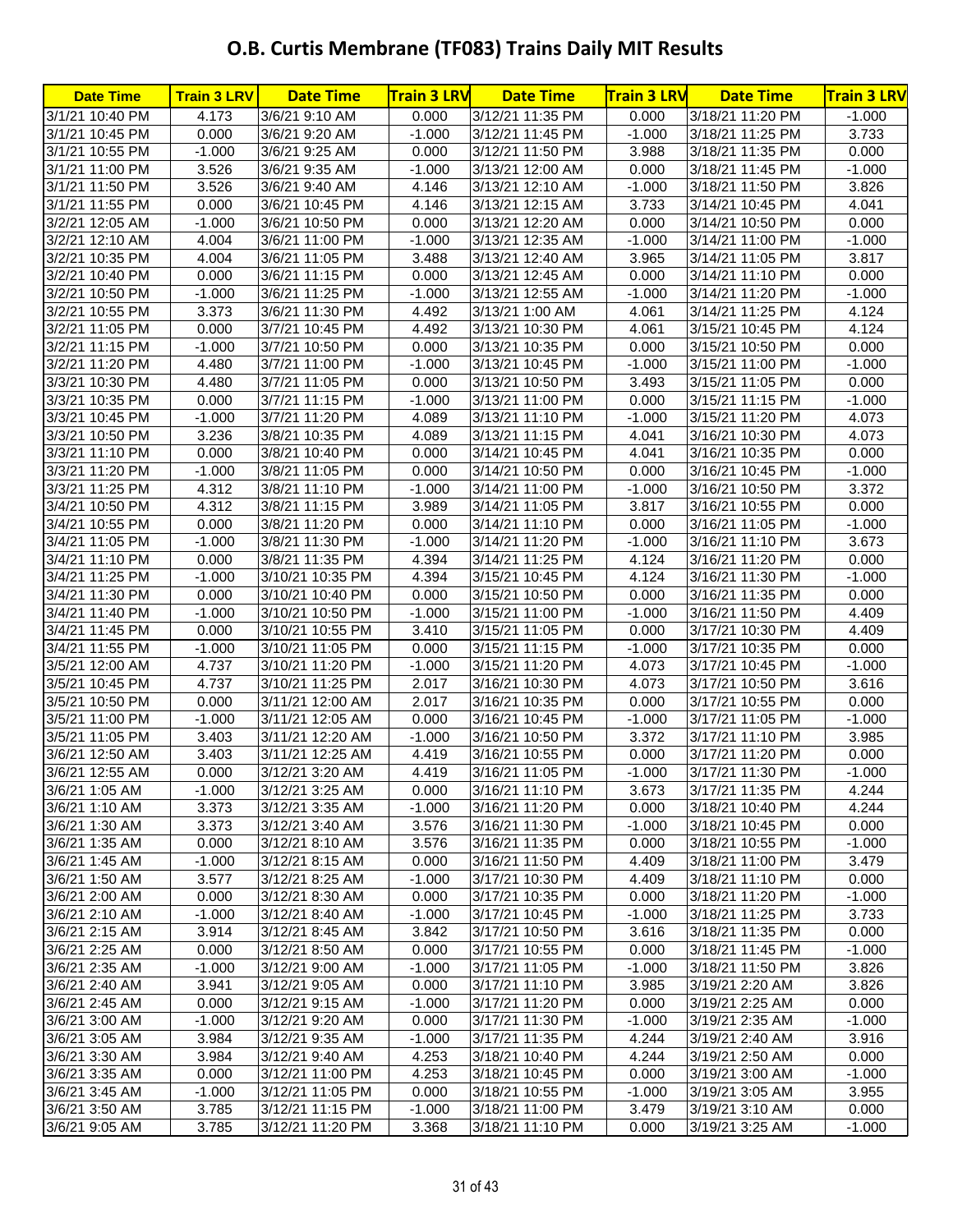| 3.678<br>3/25/21 11:35 PM<br>3.986<br>3/19/21 3:30 AM<br>3/19/21 3:35 AM<br>0.000<br>3/25/21 11:50 PM<br>0.000<br>3/19/21 3:45 AM<br>$-1.000$<br>3/26/21 12:00 AM<br>$-1.000$<br>3/19/21 3:50 AM<br>3.736<br>3/26/21 12:05 AM<br>4.026<br>3/19/21 4:05 AM<br>0.000<br>3/26/21 10:35 PM<br>4.026<br>3/19/21 4:15 AM<br>$-1.000$<br>3/26/21 10:40 PM<br>0.000<br>3/19/21 4:20 AM<br>3.755<br>3/26/21 10:50 PM<br>$-1.000$<br>3/19/21 4:30 AM<br>0.000<br>3/26/21 10:55 PM<br>3.855<br>0.000<br>3/19/21 4:40 AM<br>$-1.000$<br>3/26/21 11:05 PM<br>3/19/21 4:45 AM<br>4.206<br>3/26/21 11:15 PM<br>$-1.000$<br>4.206<br>3/26/21 11:20 PM<br>3/19/21 10:30 PM<br>4.072<br>0.000<br>4.072<br>3/19/21 10:35 PM<br>3/27/21 10:40 PM<br>0.000<br>3/19/21 10:45 PM<br>$-1.000$<br>3/27/21 10:45 PM<br>3/19/21 10:50 PM<br>3.587<br>3/27/21 10:55 PM<br>$-1.000$<br>3/19/21 11:05 PM<br>0.000<br>3/27/21 11:00 PM<br>4.373<br>3/19/21 11:15 PM<br>$-1.000$<br>3/28/21 10:30 PM<br>4.373<br>3/19/21 11:20 PM<br>3.653<br>3/28/21 10:35 PM<br>0.000<br>3/19/21 11:30 PM<br>0.000<br>$-1.000$<br>3/28/21 10:45 PM<br>4.594<br>3/19/21 11:40 PM<br>$-1.000$<br>3/28/21 10:50 PM<br>3/19/21 11:45 PM<br>3.771<br>3/29/21 10:30 PM<br>4.594<br>3/20/21 12:00 AM<br>0.000<br>3/29/21 10:35 PM<br>0.000<br>3/20/21 12:15 AM<br>$-1.000$<br>3/29/21 10:45 PM<br>$-1.000$<br>3/20/21 12:20 AM<br>4.225<br>3/29/21 10:50 PM<br>4.462<br>4.225<br>3/20/21 10:30 PM<br>3/30/21 10:50 PM<br>4.462<br>3/20/21 10:35 PM<br>0.000<br>3/30/21 10:55 PM<br>0.000<br>3/20/21 10:50 PM<br>$-1.000$<br>3/30/21 11:05 PM<br>$-1.000$<br>3/20/21 10:55 PM<br>4.085<br>3/30/21 11:10 PM<br>3.960<br>4.085<br>3/22/21 3:00 AM<br>3/30/21 11:30 PM<br>0.000<br>3/22/21 3:05 AM<br>0.000<br>3/30/21 11:40 PM<br>$-1.000$<br>3/22/21 3:15 AM<br>$-1.000$<br>3/30/21 11:45 PM<br>4.021<br>4.159<br>3/31/21 11:10 PM<br>4.021<br>3/22/21 3:20 AM<br>4.159<br>3/22/21 10:35 PM<br>3/31/21 11:15 PM<br>0.000<br>3/22/21 10:40 PM<br>0.000<br>3/31/21 11:25 PM<br>$-1.000$<br>3/22/21 10:55 PM<br>$-1.000$<br>3/31/21 11:30 PM<br>3.867<br>4.557<br>3/22/21 11:00 PM<br>3/31/21 11:40 PM<br>0.000<br>4.557<br>3/23/21 10:40 PM<br>3/31/21 11:50 PM<br>$-1.000$<br>3/23/21 10:45 PM<br>0.000<br>3/31/21 11:55 PM<br>4.553<br>3/23/21 10:55 PM<br>$-1.000$<br>3/23/21 11:00 PM<br>3.973<br>3/23/21 11:10 PM<br>0.000<br>3/23/21 11:20 PM<br>$-1.000$<br>3/23/21 11:25 PM<br>3.915<br>3/23/21 11:35 PM<br>0.000<br>3/23/21 11:50 PM<br>$-1.000$<br>3/23/21 11:55 PM<br>4.177<br>3/24/21 10:30 PM<br>4.177<br>3/24/21 10:35 PM<br>0.000<br>3/24/21 10:45 PM<br>$-1.000$<br>3/24/21 10:50 PM<br>3.963<br>3/24/21 10:55 PM<br>0.000<br>3/24/21 11:05 PM<br>$-1.000$<br>3/24/21 11:10 PM<br>4.005<br>3/25/21 10:50 PM<br>4.005<br>3/25/21 10:55 PM<br>0.000<br>3/25/21 11:05 PM<br>$-1.000$<br>3/25/21 11:10 PM<br>3.958<br>3/25/21 11:20 PM<br>0.000 | <b>Date Time</b> | <b>Train 3 LRV</b> | <b>Date Time</b> | <b>Train 3 LRV</b> |  |  |
|----------------------------------------------------------------------------------------------------------------------------------------------------------------------------------------------------------------------------------------------------------------------------------------------------------------------------------------------------------------------------------------------------------------------------------------------------------------------------------------------------------------------------------------------------------------------------------------------------------------------------------------------------------------------------------------------------------------------------------------------------------------------------------------------------------------------------------------------------------------------------------------------------------------------------------------------------------------------------------------------------------------------------------------------------------------------------------------------------------------------------------------------------------------------------------------------------------------------------------------------------------------------------------------------------------------------------------------------------------------------------------------------------------------------------------------------------------------------------------------------------------------------------------------------------------------------------------------------------------------------------------------------------------------------------------------------------------------------------------------------------------------------------------------------------------------------------------------------------------------------------------------------------------------------------------------------------------------------------------------------------------------------------------------------------------------------------------------------------------------------------------------------------------------------------------------------------------------------------------------------------------------------------------------------------------------------------------------------------------------------------------------------------------------------------------------------------------------------------------------------------------------------------------------------------------------------------------------------------------------------------------------------------------------------------------------------------------------------------------------------------------------------------------------------------------------------------------------------------------------------------------------------------|------------------|--------------------|------------------|--------------------|--|--|
|                                                                                                                                                                                                                                                                                                                                                                                                                                                                                                                                                                                                                                                                                                                                                                                                                                                                                                                                                                                                                                                                                                                                                                                                                                                                                                                                                                                                                                                                                                                                                                                                                                                                                                                                                                                                                                                                                                                                                                                                                                                                                                                                                                                                                                                                                                                                                                                                                                                                                                                                                                                                                                                                                                                                                                                                                                                                                                    |                  |                    |                  |                    |  |  |
|                                                                                                                                                                                                                                                                                                                                                                                                                                                                                                                                                                                                                                                                                                                                                                                                                                                                                                                                                                                                                                                                                                                                                                                                                                                                                                                                                                                                                                                                                                                                                                                                                                                                                                                                                                                                                                                                                                                                                                                                                                                                                                                                                                                                                                                                                                                                                                                                                                                                                                                                                                                                                                                                                                                                                                                                                                                                                                    |                  |                    |                  |                    |  |  |
|                                                                                                                                                                                                                                                                                                                                                                                                                                                                                                                                                                                                                                                                                                                                                                                                                                                                                                                                                                                                                                                                                                                                                                                                                                                                                                                                                                                                                                                                                                                                                                                                                                                                                                                                                                                                                                                                                                                                                                                                                                                                                                                                                                                                                                                                                                                                                                                                                                                                                                                                                                                                                                                                                                                                                                                                                                                                                                    |                  |                    |                  |                    |  |  |
|                                                                                                                                                                                                                                                                                                                                                                                                                                                                                                                                                                                                                                                                                                                                                                                                                                                                                                                                                                                                                                                                                                                                                                                                                                                                                                                                                                                                                                                                                                                                                                                                                                                                                                                                                                                                                                                                                                                                                                                                                                                                                                                                                                                                                                                                                                                                                                                                                                                                                                                                                                                                                                                                                                                                                                                                                                                                                                    |                  |                    |                  |                    |  |  |
|                                                                                                                                                                                                                                                                                                                                                                                                                                                                                                                                                                                                                                                                                                                                                                                                                                                                                                                                                                                                                                                                                                                                                                                                                                                                                                                                                                                                                                                                                                                                                                                                                                                                                                                                                                                                                                                                                                                                                                                                                                                                                                                                                                                                                                                                                                                                                                                                                                                                                                                                                                                                                                                                                                                                                                                                                                                                                                    |                  |                    |                  |                    |  |  |
|                                                                                                                                                                                                                                                                                                                                                                                                                                                                                                                                                                                                                                                                                                                                                                                                                                                                                                                                                                                                                                                                                                                                                                                                                                                                                                                                                                                                                                                                                                                                                                                                                                                                                                                                                                                                                                                                                                                                                                                                                                                                                                                                                                                                                                                                                                                                                                                                                                                                                                                                                                                                                                                                                                                                                                                                                                                                                                    |                  |                    |                  |                    |  |  |
|                                                                                                                                                                                                                                                                                                                                                                                                                                                                                                                                                                                                                                                                                                                                                                                                                                                                                                                                                                                                                                                                                                                                                                                                                                                                                                                                                                                                                                                                                                                                                                                                                                                                                                                                                                                                                                                                                                                                                                                                                                                                                                                                                                                                                                                                                                                                                                                                                                                                                                                                                                                                                                                                                                                                                                                                                                                                                                    |                  |                    |                  |                    |  |  |
|                                                                                                                                                                                                                                                                                                                                                                                                                                                                                                                                                                                                                                                                                                                                                                                                                                                                                                                                                                                                                                                                                                                                                                                                                                                                                                                                                                                                                                                                                                                                                                                                                                                                                                                                                                                                                                                                                                                                                                                                                                                                                                                                                                                                                                                                                                                                                                                                                                                                                                                                                                                                                                                                                                                                                                                                                                                                                                    |                  |                    |                  |                    |  |  |
|                                                                                                                                                                                                                                                                                                                                                                                                                                                                                                                                                                                                                                                                                                                                                                                                                                                                                                                                                                                                                                                                                                                                                                                                                                                                                                                                                                                                                                                                                                                                                                                                                                                                                                                                                                                                                                                                                                                                                                                                                                                                                                                                                                                                                                                                                                                                                                                                                                                                                                                                                                                                                                                                                                                                                                                                                                                                                                    |                  |                    |                  |                    |  |  |
|                                                                                                                                                                                                                                                                                                                                                                                                                                                                                                                                                                                                                                                                                                                                                                                                                                                                                                                                                                                                                                                                                                                                                                                                                                                                                                                                                                                                                                                                                                                                                                                                                                                                                                                                                                                                                                                                                                                                                                                                                                                                                                                                                                                                                                                                                                                                                                                                                                                                                                                                                                                                                                                                                                                                                                                                                                                                                                    |                  |                    |                  |                    |  |  |
|                                                                                                                                                                                                                                                                                                                                                                                                                                                                                                                                                                                                                                                                                                                                                                                                                                                                                                                                                                                                                                                                                                                                                                                                                                                                                                                                                                                                                                                                                                                                                                                                                                                                                                                                                                                                                                                                                                                                                                                                                                                                                                                                                                                                                                                                                                                                                                                                                                                                                                                                                                                                                                                                                                                                                                                                                                                                                                    |                  |                    |                  |                    |  |  |
|                                                                                                                                                                                                                                                                                                                                                                                                                                                                                                                                                                                                                                                                                                                                                                                                                                                                                                                                                                                                                                                                                                                                                                                                                                                                                                                                                                                                                                                                                                                                                                                                                                                                                                                                                                                                                                                                                                                                                                                                                                                                                                                                                                                                                                                                                                                                                                                                                                                                                                                                                                                                                                                                                                                                                                                                                                                                                                    |                  |                    |                  |                    |  |  |
|                                                                                                                                                                                                                                                                                                                                                                                                                                                                                                                                                                                                                                                                                                                                                                                                                                                                                                                                                                                                                                                                                                                                                                                                                                                                                                                                                                                                                                                                                                                                                                                                                                                                                                                                                                                                                                                                                                                                                                                                                                                                                                                                                                                                                                                                                                                                                                                                                                                                                                                                                                                                                                                                                                                                                                                                                                                                                                    |                  |                    |                  |                    |  |  |
|                                                                                                                                                                                                                                                                                                                                                                                                                                                                                                                                                                                                                                                                                                                                                                                                                                                                                                                                                                                                                                                                                                                                                                                                                                                                                                                                                                                                                                                                                                                                                                                                                                                                                                                                                                                                                                                                                                                                                                                                                                                                                                                                                                                                                                                                                                                                                                                                                                                                                                                                                                                                                                                                                                                                                                                                                                                                                                    |                  |                    |                  |                    |  |  |
|                                                                                                                                                                                                                                                                                                                                                                                                                                                                                                                                                                                                                                                                                                                                                                                                                                                                                                                                                                                                                                                                                                                                                                                                                                                                                                                                                                                                                                                                                                                                                                                                                                                                                                                                                                                                                                                                                                                                                                                                                                                                                                                                                                                                                                                                                                                                                                                                                                                                                                                                                                                                                                                                                                                                                                                                                                                                                                    |                  |                    |                  |                    |  |  |
|                                                                                                                                                                                                                                                                                                                                                                                                                                                                                                                                                                                                                                                                                                                                                                                                                                                                                                                                                                                                                                                                                                                                                                                                                                                                                                                                                                                                                                                                                                                                                                                                                                                                                                                                                                                                                                                                                                                                                                                                                                                                                                                                                                                                                                                                                                                                                                                                                                                                                                                                                                                                                                                                                                                                                                                                                                                                                                    |                  |                    |                  |                    |  |  |
|                                                                                                                                                                                                                                                                                                                                                                                                                                                                                                                                                                                                                                                                                                                                                                                                                                                                                                                                                                                                                                                                                                                                                                                                                                                                                                                                                                                                                                                                                                                                                                                                                                                                                                                                                                                                                                                                                                                                                                                                                                                                                                                                                                                                                                                                                                                                                                                                                                                                                                                                                                                                                                                                                                                                                                                                                                                                                                    |                  |                    |                  |                    |  |  |
|                                                                                                                                                                                                                                                                                                                                                                                                                                                                                                                                                                                                                                                                                                                                                                                                                                                                                                                                                                                                                                                                                                                                                                                                                                                                                                                                                                                                                                                                                                                                                                                                                                                                                                                                                                                                                                                                                                                                                                                                                                                                                                                                                                                                                                                                                                                                                                                                                                                                                                                                                                                                                                                                                                                                                                                                                                                                                                    |                  |                    |                  |                    |  |  |
|                                                                                                                                                                                                                                                                                                                                                                                                                                                                                                                                                                                                                                                                                                                                                                                                                                                                                                                                                                                                                                                                                                                                                                                                                                                                                                                                                                                                                                                                                                                                                                                                                                                                                                                                                                                                                                                                                                                                                                                                                                                                                                                                                                                                                                                                                                                                                                                                                                                                                                                                                                                                                                                                                                                                                                                                                                                                                                    |                  |                    |                  |                    |  |  |
|                                                                                                                                                                                                                                                                                                                                                                                                                                                                                                                                                                                                                                                                                                                                                                                                                                                                                                                                                                                                                                                                                                                                                                                                                                                                                                                                                                                                                                                                                                                                                                                                                                                                                                                                                                                                                                                                                                                                                                                                                                                                                                                                                                                                                                                                                                                                                                                                                                                                                                                                                                                                                                                                                                                                                                                                                                                                                                    |                  |                    |                  |                    |  |  |
|                                                                                                                                                                                                                                                                                                                                                                                                                                                                                                                                                                                                                                                                                                                                                                                                                                                                                                                                                                                                                                                                                                                                                                                                                                                                                                                                                                                                                                                                                                                                                                                                                                                                                                                                                                                                                                                                                                                                                                                                                                                                                                                                                                                                                                                                                                                                                                                                                                                                                                                                                                                                                                                                                                                                                                                                                                                                                                    |                  |                    |                  |                    |  |  |
|                                                                                                                                                                                                                                                                                                                                                                                                                                                                                                                                                                                                                                                                                                                                                                                                                                                                                                                                                                                                                                                                                                                                                                                                                                                                                                                                                                                                                                                                                                                                                                                                                                                                                                                                                                                                                                                                                                                                                                                                                                                                                                                                                                                                                                                                                                                                                                                                                                                                                                                                                                                                                                                                                                                                                                                                                                                                                                    |                  |                    |                  |                    |  |  |
|                                                                                                                                                                                                                                                                                                                                                                                                                                                                                                                                                                                                                                                                                                                                                                                                                                                                                                                                                                                                                                                                                                                                                                                                                                                                                                                                                                                                                                                                                                                                                                                                                                                                                                                                                                                                                                                                                                                                                                                                                                                                                                                                                                                                                                                                                                                                                                                                                                                                                                                                                                                                                                                                                                                                                                                                                                                                                                    |                  |                    |                  |                    |  |  |
|                                                                                                                                                                                                                                                                                                                                                                                                                                                                                                                                                                                                                                                                                                                                                                                                                                                                                                                                                                                                                                                                                                                                                                                                                                                                                                                                                                                                                                                                                                                                                                                                                                                                                                                                                                                                                                                                                                                                                                                                                                                                                                                                                                                                                                                                                                                                                                                                                                                                                                                                                                                                                                                                                                                                                                                                                                                                                                    |                  |                    |                  |                    |  |  |
|                                                                                                                                                                                                                                                                                                                                                                                                                                                                                                                                                                                                                                                                                                                                                                                                                                                                                                                                                                                                                                                                                                                                                                                                                                                                                                                                                                                                                                                                                                                                                                                                                                                                                                                                                                                                                                                                                                                                                                                                                                                                                                                                                                                                                                                                                                                                                                                                                                                                                                                                                                                                                                                                                                                                                                                                                                                                                                    |                  |                    |                  |                    |  |  |
|                                                                                                                                                                                                                                                                                                                                                                                                                                                                                                                                                                                                                                                                                                                                                                                                                                                                                                                                                                                                                                                                                                                                                                                                                                                                                                                                                                                                                                                                                                                                                                                                                                                                                                                                                                                                                                                                                                                                                                                                                                                                                                                                                                                                                                                                                                                                                                                                                                                                                                                                                                                                                                                                                                                                                                                                                                                                                                    |                  |                    |                  |                    |  |  |
|                                                                                                                                                                                                                                                                                                                                                                                                                                                                                                                                                                                                                                                                                                                                                                                                                                                                                                                                                                                                                                                                                                                                                                                                                                                                                                                                                                                                                                                                                                                                                                                                                                                                                                                                                                                                                                                                                                                                                                                                                                                                                                                                                                                                                                                                                                                                                                                                                                                                                                                                                                                                                                                                                                                                                                                                                                                                                                    |                  |                    |                  |                    |  |  |
|                                                                                                                                                                                                                                                                                                                                                                                                                                                                                                                                                                                                                                                                                                                                                                                                                                                                                                                                                                                                                                                                                                                                                                                                                                                                                                                                                                                                                                                                                                                                                                                                                                                                                                                                                                                                                                                                                                                                                                                                                                                                                                                                                                                                                                                                                                                                                                                                                                                                                                                                                                                                                                                                                                                                                                                                                                                                                                    |                  |                    |                  |                    |  |  |
|                                                                                                                                                                                                                                                                                                                                                                                                                                                                                                                                                                                                                                                                                                                                                                                                                                                                                                                                                                                                                                                                                                                                                                                                                                                                                                                                                                                                                                                                                                                                                                                                                                                                                                                                                                                                                                                                                                                                                                                                                                                                                                                                                                                                                                                                                                                                                                                                                                                                                                                                                                                                                                                                                                                                                                                                                                                                                                    |                  |                    |                  |                    |  |  |
|                                                                                                                                                                                                                                                                                                                                                                                                                                                                                                                                                                                                                                                                                                                                                                                                                                                                                                                                                                                                                                                                                                                                                                                                                                                                                                                                                                                                                                                                                                                                                                                                                                                                                                                                                                                                                                                                                                                                                                                                                                                                                                                                                                                                                                                                                                                                                                                                                                                                                                                                                                                                                                                                                                                                                                                                                                                                                                    |                  |                    |                  |                    |  |  |
|                                                                                                                                                                                                                                                                                                                                                                                                                                                                                                                                                                                                                                                                                                                                                                                                                                                                                                                                                                                                                                                                                                                                                                                                                                                                                                                                                                                                                                                                                                                                                                                                                                                                                                                                                                                                                                                                                                                                                                                                                                                                                                                                                                                                                                                                                                                                                                                                                                                                                                                                                                                                                                                                                                                                                                                                                                                                                                    |                  |                    |                  |                    |  |  |
|                                                                                                                                                                                                                                                                                                                                                                                                                                                                                                                                                                                                                                                                                                                                                                                                                                                                                                                                                                                                                                                                                                                                                                                                                                                                                                                                                                                                                                                                                                                                                                                                                                                                                                                                                                                                                                                                                                                                                                                                                                                                                                                                                                                                                                                                                                                                                                                                                                                                                                                                                                                                                                                                                                                                                                                                                                                                                                    |                  |                    |                  |                    |  |  |
|                                                                                                                                                                                                                                                                                                                                                                                                                                                                                                                                                                                                                                                                                                                                                                                                                                                                                                                                                                                                                                                                                                                                                                                                                                                                                                                                                                                                                                                                                                                                                                                                                                                                                                                                                                                                                                                                                                                                                                                                                                                                                                                                                                                                                                                                                                                                                                                                                                                                                                                                                                                                                                                                                                                                                                                                                                                                                                    |                  |                    |                  |                    |  |  |
|                                                                                                                                                                                                                                                                                                                                                                                                                                                                                                                                                                                                                                                                                                                                                                                                                                                                                                                                                                                                                                                                                                                                                                                                                                                                                                                                                                                                                                                                                                                                                                                                                                                                                                                                                                                                                                                                                                                                                                                                                                                                                                                                                                                                                                                                                                                                                                                                                                                                                                                                                                                                                                                                                                                                                                                                                                                                                                    |                  |                    |                  |                    |  |  |
|                                                                                                                                                                                                                                                                                                                                                                                                                                                                                                                                                                                                                                                                                                                                                                                                                                                                                                                                                                                                                                                                                                                                                                                                                                                                                                                                                                                                                                                                                                                                                                                                                                                                                                                                                                                                                                                                                                                                                                                                                                                                                                                                                                                                                                                                                                                                                                                                                                                                                                                                                                                                                                                                                                                                                                                                                                                                                                    |                  |                    |                  |                    |  |  |
|                                                                                                                                                                                                                                                                                                                                                                                                                                                                                                                                                                                                                                                                                                                                                                                                                                                                                                                                                                                                                                                                                                                                                                                                                                                                                                                                                                                                                                                                                                                                                                                                                                                                                                                                                                                                                                                                                                                                                                                                                                                                                                                                                                                                                                                                                                                                                                                                                                                                                                                                                                                                                                                                                                                                                                                                                                                                                                    |                  |                    |                  |                    |  |  |
|                                                                                                                                                                                                                                                                                                                                                                                                                                                                                                                                                                                                                                                                                                                                                                                                                                                                                                                                                                                                                                                                                                                                                                                                                                                                                                                                                                                                                                                                                                                                                                                                                                                                                                                                                                                                                                                                                                                                                                                                                                                                                                                                                                                                                                                                                                                                                                                                                                                                                                                                                                                                                                                                                                                                                                                                                                                                                                    |                  |                    |                  |                    |  |  |
|                                                                                                                                                                                                                                                                                                                                                                                                                                                                                                                                                                                                                                                                                                                                                                                                                                                                                                                                                                                                                                                                                                                                                                                                                                                                                                                                                                                                                                                                                                                                                                                                                                                                                                                                                                                                                                                                                                                                                                                                                                                                                                                                                                                                                                                                                                                                                                                                                                                                                                                                                                                                                                                                                                                                                                                                                                                                                                    |                  |                    |                  |                    |  |  |
|                                                                                                                                                                                                                                                                                                                                                                                                                                                                                                                                                                                                                                                                                                                                                                                                                                                                                                                                                                                                                                                                                                                                                                                                                                                                                                                                                                                                                                                                                                                                                                                                                                                                                                                                                                                                                                                                                                                                                                                                                                                                                                                                                                                                                                                                                                                                                                                                                                                                                                                                                                                                                                                                                                                                                                                                                                                                                                    |                  |                    |                  |                    |  |  |
|                                                                                                                                                                                                                                                                                                                                                                                                                                                                                                                                                                                                                                                                                                                                                                                                                                                                                                                                                                                                                                                                                                                                                                                                                                                                                                                                                                                                                                                                                                                                                                                                                                                                                                                                                                                                                                                                                                                                                                                                                                                                                                                                                                                                                                                                                                                                                                                                                                                                                                                                                                                                                                                                                                                                                                                                                                                                                                    |                  |                    |                  |                    |  |  |
|                                                                                                                                                                                                                                                                                                                                                                                                                                                                                                                                                                                                                                                                                                                                                                                                                                                                                                                                                                                                                                                                                                                                                                                                                                                                                                                                                                                                                                                                                                                                                                                                                                                                                                                                                                                                                                                                                                                                                                                                                                                                                                                                                                                                                                                                                                                                                                                                                                                                                                                                                                                                                                                                                                                                                                                                                                                                                                    |                  |                    |                  |                    |  |  |
|                                                                                                                                                                                                                                                                                                                                                                                                                                                                                                                                                                                                                                                                                                                                                                                                                                                                                                                                                                                                                                                                                                                                                                                                                                                                                                                                                                                                                                                                                                                                                                                                                                                                                                                                                                                                                                                                                                                                                                                                                                                                                                                                                                                                                                                                                                                                                                                                                                                                                                                                                                                                                                                                                                                                                                                                                                                                                                    |                  |                    |                  |                    |  |  |
|                                                                                                                                                                                                                                                                                                                                                                                                                                                                                                                                                                                                                                                                                                                                                                                                                                                                                                                                                                                                                                                                                                                                                                                                                                                                                                                                                                                                                                                                                                                                                                                                                                                                                                                                                                                                                                                                                                                                                                                                                                                                                                                                                                                                                                                                                                                                                                                                                                                                                                                                                                                                                                                                                                                                                                                                                                                                                                    |                  |                    |                  |                    |  |  |
|                                                                                                                                                                                                                                                                                                                                                                                                                                                                                                                                                                                                                                                                                                                                                                                                                                                                                                                                                                                                                                                                                                                                                                                                                                                                                                                                                                                                                                                                                                                                                                                                                                                                                                                                                                                                                                                                                                                                                                                                                                                                                                                                                                                                                                                                                                                                                                                                                                                                                                                                                                                                                                                                                                                                                                                                                                                                                                    |                  |                    |                  |                    |  |  |
|                                                                                                                                                                                                                                                                                                                                                                                                                                                                                                                                                                                                                                                                                                                                                                                                                                                                                                                                                                                                                                                                                                                                                                                                                                                                                                                                                                                                                                                                                                                                                                                                                                                                                                                                                                                                                                                                                                                                                                                                                                                                                                                                                                                                                                                                                                                                                                                                                                                                                                                                                                                                                                                                                                                                                                                                                                                                                                    |                  |                    |                  |                    |  |  |
|                                                                                                                                                                                                                                                                                                                                                                                                                                                                                                                                                                                                                                                                                                                                                                                                                                                                                                                                                                                                                                                                                                                                                                                                                                                                                                                                                                                                                                                                                                                                                                                                                                                                                                                                                                                                                                                                                                                                                                                                                                                                                                                                                                                                                                                                                                                                                                                                                                                                                                                                                                                                                                                                                                                                                                                                                                                                                                    |                  |                    |                  |                    |  |  |
|                                                                                                                                                                                                                                                                                                                                                                                                                                                                                                                                                                                                                                                                                                                                                                                                                                                                                                                                                                                                                                                                                                                                                                                                                                                                                                                                                                                                                                                                                                                                                                                                                                                                                                                                                                                                                                                                                                                                                                                                                                                                                                                                                                                                                                                                                                                                                                                                                                                                                                                                                                                                                                                                                                                                                                                                                                                                                                    |                  |                    |                  |                    |  |  |
|                                                                                                                                                                                                                                                                                                                                                                                                                                                                                                                                                                                                                                                                                                                                                                                                                                                                                                                                                                                                                                                                                                                                                                                                                                                                                                                                                                                                                                                                                                                                                                                                                                                                                                                                                                                                                                                                                                                                                                                                                                                                                                                                                                                                                                                                                                                                                                                                                                                                                                                                                                                                                                                                                                                                                                                                                                                                                                    |                  |                    |                  |                    |  |  |
|                                                                                                                                                                                                                                                                                                                                                                                                                                                                                                                                                                                                                                                                                                                                                                                                                                                                                                                                                                                                                                                                                                                                                                                                                                                                                                                                                                                                                                                                                                                                                                                                                                                                                                                                                                                                                                                                                                                                                                                                                                                                                                                                                                                                                                                                                                                                                                                                                                                                                                                                                                                                                                                                                                                                                                                                                                                                                                    |                  |                    |                  |                    |  |  |
|                                                                                                                                                                                                                                                                                                                                                                                                                                                                                                                                                                                                                                                                                                                                                                                                                                                                                                                                                                                                                                                                                                                                                                                                                                                                                                                                                                                                                                                                                                                                                                                                                                                                                                                                                                                                                                                                                                                                                                                                                                                                                                                                                                                                                                                                                                                                                                                                                                                                                                                                                                                                                                                                                                                                                                                                                                                                                                    |                  |                    |                  |                    |  |  |
|                                                                                                                                                                                                                                                                                                                                                                                                                                                                                                                                                                                                                                                                                                                                                                                                                                                                                                                                                                                                                                                                                                                                                                                                                                                                                                                                                                                                                                                                                                                                                                                                                                                                                                                                                                                                                                                                                                                                                                                                                                                                                                                                                                                                                                                                                                                                                                                                                                                                                                                                                                                                                                                                                                                                                                                                                                                                                                    |                  |                    |                  |                    |  |  |
|                                                                                                                                                                                                                                                                                                                                                                                                                                                                                                                                                                                                                                                                                                                                                                                                                                                                                                                                                                                                                                                                                                                                                                                                                                                                                                                                                                                                                                                                                                                                                                                                                                                                                                                                                                                                                                                                                                                                                                                                                                                                                                                                                                                                                                                                                                                                                                                                                                                                                                                                                                                                                                                                                                                                                                                                                                                                                                    |                  |                    |                  |                    |  |  |
|                                                                                                                                                                                                                                                                                                                                                                                                                                                                                                                                                                                                                                                                                                                                                                                                                                                                                                                                                                                                                                                                                                                                                                                                                                                                                                                                                                                                                                                                                                                                                                                                                                                                                                                                                                                                                                                                                                                                                                                                                                                                                                                                                                                                                                                                                                                                                                                                                                                                                                                                                                                                                                                                                                                                                                                                                                                                                                    |                  |                    |                  |                    |  |  |
|                                                                                                                                                                                                                                                                                                                                                                                                                                                                                                                                                                                                                                                                                                                                                                                                                                                                                                                                                                                                                                                                                                                                                                                                                                                                                                                                                                                                                                                                                                                                                                                                                                                                                                                                                                                                                                                                                                                                                                                                                                                                                                                                                                                                                                                                                                                                                                                                                                                                                                                                                                                                                                                                                                                                                                                                                                                                                                    |                  |                    |                  |                    |  |  |
|                                                                                                                                                                                                                                                                                                                                                                                                                                                                                                                                                                                                                                                                                                                                                                                                                                                                                                                                                                                                                                                                                                                                                                                                                                                                                                                                                                                                                                                                                                                                                                                                                                                                                                                                                                                                                                                                                                                                                                                                                                                                                                                                                                                                                                                                                                                                                                                                                                                                                                                                                                                                                                                                                                                                                                                                                                                                                                    |                  |                    |                  |                    |  |  |
|                                                                                                                                                                                                                                                                                                                                                                                                                                                                                                                                                                                                                                                                                                                                                                                                                                                                                                                                                                                                                                                                                                                                                                                                                                                                                                                                                                                                                                                                                                                                                                                                                                                                                                                                                                                                                                                                                                                                                                                                                                                                                                                                                                                                                                                                                                                                                                                                                                                                                                                                                                                                                                                                                                                                                                                                                                                                                                    | 3/25/21 11:30 PM | $-1.000$           |                  |                    |  |  |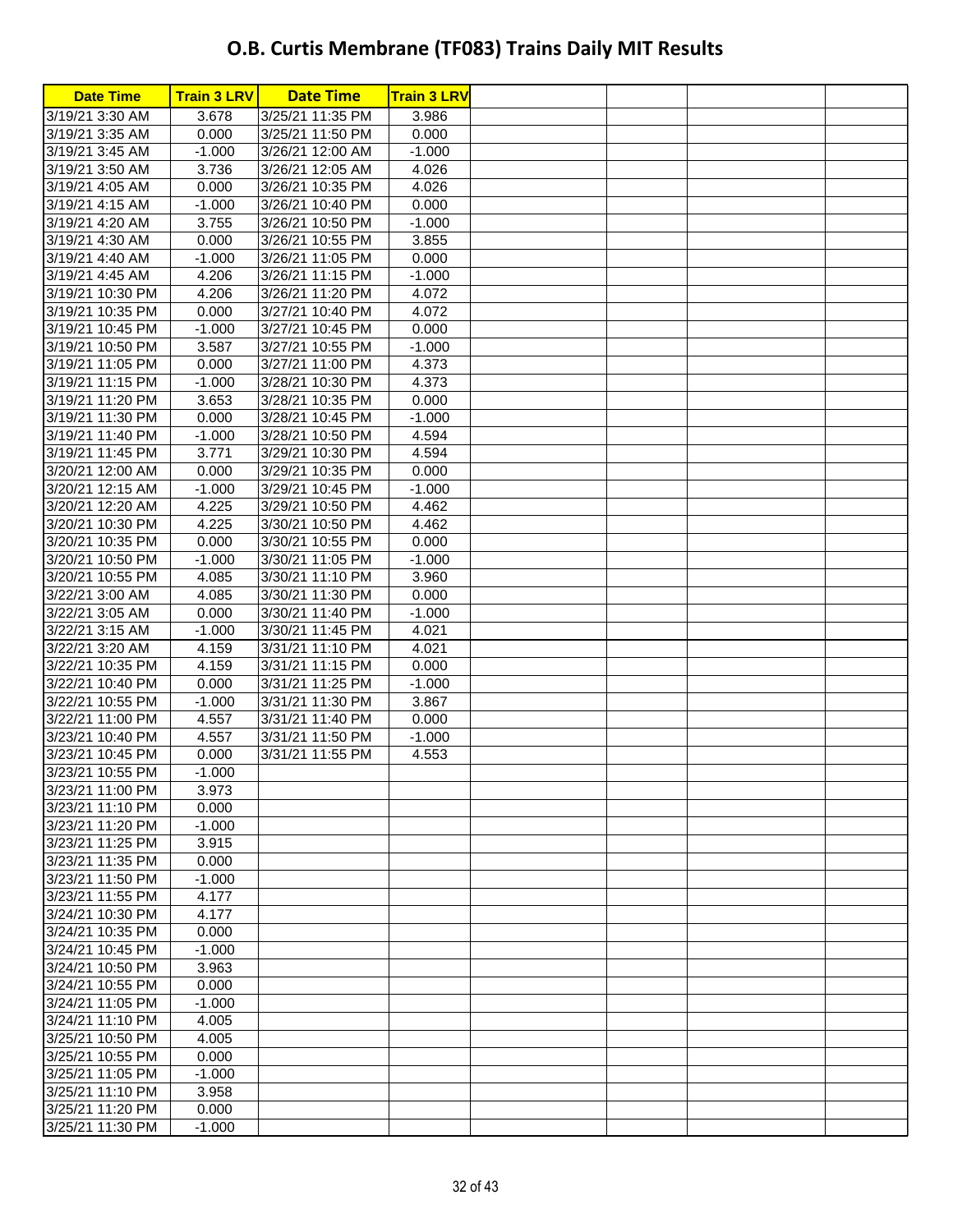| <b>Date Time</b>                 | <b>Train 4 LRV</b> | <b>Date Time</b>                   | <b>Train 4 LRV</b> | <b>Date Time</b>                   | <b>Train 4 LRV</b> | <b>Date Time</b>                     | <b>Train 4 LRV</b> |
|----------------------------------|--------------------|------------------------------------|--------------------|------------------------------------|--------------------|--------------------------------------|--------------------|
| 3/1/21 12:00 AM                  | 4.050              | 3/5/21 1:35 AM                     | 5.529              | 3/10/21 12:35 AM                   | 0.000              | 3/17/21 11:40 PM                     | 4.262              |
| 3/1/21 12:05 AM                  | 0.000              | 3/5/21 11:50 PM                    | 5.529              | 3/10/21 12:45 AM                   | $-1.000$           | 3/17/21 11:45 PM                     | 0.000              |
| 3/1/21 12:15 AM                  | $-1.000$           | 3/5/21 11:55 PM                    | 0.000              | 3/10/21 12:50 AM                   | 4.298              | 3/17/21 11:55 PM                     | $-1.000$           |
| 3/1/21 12:20 AM                  | 3.847              | 3/6/21 12:05 AM                    | $-1.000$           | 3/12/21 1:00 AM                    | 4.298              | 3/18/21 12:00 AM                     | 3.965              |
| 3/1/21 12:35 AM                  | 0.000              | 3/6/21 12:10 AM                    | 3.755              | 3/12/21 1:05 AM                    | 0.000              | 3/18/21 12:10 AM                     | 0.000              |
| 3/1/21 12:45 AM                  | $-1.000$           | 3/6/21 3:55 AM                     | 3.755              | 3/12/21 1:15 AM                    | $-1.000$           | 3/18/21 12:20 AM                     | $-1.000$           |
| 3/1/21 12:50 AM                  | 3.840              | 3/6/21 4:00 AM                     | 0.000              | 3/12/21 1:20 AM                    | 3.732              | 3/18/21 12:25 AM                     | 3.972              |
| 3/1/21 12:55 AM                  | 0.000              | 3/6/21 4:10 AM                     | $-1.000$           | 3/12/21 2:45 AM                    | 3.732              | 3/18/21 12:35 AM                     | 0.000              |
| 3/1/21 1:10 AM                   | $-1.000$           | 3/6/21 4:15 AM                     | 3.804              | 3/12/21 2:50 AM                    | 0.000              | 3/18/21 12:45 AM                     | $-1.000$           |
| 3/1/21 1:15 AM                   | 3.866              | 3/6/21 4:30 AM                     | 0.000              | 3/12/21 3:00 AM                    | $-1.000$           | 3/18/21 12:50 AM                     | 4.201              |
| 3/1/21 1:25 AM                   | 0.000              | 3/6/21 4:40 AM                     | $-1.000$           | 3/12/21 3:05 AM                    | 3.883              | 3/14/21 3:50 AM                      | 4.137              |
| 3/1/21 1:35 AM                   | $-1.000$           | 3/6/21 4:45 AM                     | 3.835              | 3/12/21 9:40 AM                    | 3.883              | 3/14/21 3:55 AM                      | 0.000              |
| 3/1/21 1:40 AM                   | 3.937              | 3/6/21 4:55 AM                     | 0.000              | 3/12/21 9:45 AM                    | 0.000              | 3/14/21 4:05 AM                      | $-1.000$           |
| 3/1/21 1:45 AM                   | 0.000              | 3/6/21 5:05 AM                     | $-1.000$           | 3/12/21 9:55 AM                    | $-1.000$           | 3/14/21 4:10 AM                      | 4.661              |
| 3/1/21 2:00 AM                   | $-1.000$           | 3/6/21 5:10 AM                     | 3.827              | 3/12/21 10:00 AM                   | 3.835              | 3/14/21 11:40 PM                     | 4.661              |
| 3/1/21 2:05 AM                   | 4.146              | 3/6/21 7:45 AM                     | 3.827              | 3/12/21 10:20 AM                   | 3.835              | 3/14/21 11:45 PM                     | 0.000              |
| 3/2/21 12:20 AM                  | 4.146              | 3/6/21 7:50 AM                     | 0.000              | 3/12/21 10:25 AM                   | 0.000              | 3/15/21 12:00 AM                     | $-1.000$           |
| 3/2/21 12:25 AM                  | 0.000              | 3/6/21 8:00 AM                     | $-1.000$           | 3/12/21 10:35 AM                   | $-1.000$           | 3/15/21 12:05 AM                     | 0.000              |
| 3/2/21 12:35 AM                  | $-1.000$           | 3/6/21 8:05 AM                     | 3.822              | 3/12/21 10:40 AM                   | 4.253              | 3/15/21 12:15 AM                     | $-1.000$           |
| 3/2/21 12:40 AM                  | 4.138              | 3/6/21 8:10 AM                     | 0.000              | 3/13/21 1:20 AM                    | 4.253              | 3/15/21 12:20 AM                     | 3.994              |
| 3/2/21 11:45 PM                  | 4.138              | 3/6/21 8:20 AM                     | $-1.000$           | 3/13/21 1:25 AM                    | 0.000              | 3/15/21 12:25 AM                     | 0.000              |
| 3/2/21 11:50 PM                  | 0.000              | 3/6/21 8:25 AM                     | 0.000              | 3/13/21 1:35 AM                    | $-1.000$           | 3/15/21 12:35 AM                     | $-1.000$           |
| 3/3/21 12:00 AM                  | $-1.000$           | 3/6/21 8:35 AM                     | $-1.000$           | 3/13/21 1:40 AM                    | 0.000              | 3/15/21 12:40 AM                     | 4.132              |
| 3/3/21 12:05 AM                  | 3.824              | 3/6/21 8:40 AM                     | 0.000              | 3/13/21 1:50 AM                    | $-1.000$           | 3/15/21 11:40 PM                     | 4.132              |
| 3/3/21 12:15 AM                  | 0.000              | 3/6/21 8:50 AM                     | $-1.000$           | 3/13/21 1:55 AM                    | 4.137              | 3/15/21 11:45 PM                     | 0.000              |
| 3/3/21 12:25 AM                  | $-1.000$           | 3/6/21 8:55 AM                     | 4.021              | 3/14/21 3:50 AM                    | 4.137              | 3/16/21 12:00 AM                     | $-1.000$           |
| 3/3/21 12:30 AM                  | 3.974              | 3/6/21 11:40 PM                    | 4.021              | 3/14/21 3:55 AM                    | 0.000              | 3/16/21 12:05 AM                     | 0.000              |
| 3/3/21 12:40 AM                  | 0.000              | 3/6/21 11:45 PM                    | 0.000              | 3/14/21 4:05 AM                    | $-1.000$           | 3/16/21 12:20 AM                     | $-1.000$           |
| 3/3/21 12:50 AM                  | $-1.000$           | 3/7/21 12:10 AM                    | 0.000              | 3/14/21 4:10 AM                    | 4.661              | 3/16/21 12:25 AM                     | 4.156              |
| 3/3/21 12:55 AM                  | 4.430              | 3/7/21 12:20 AM                    | $-1.000$           | 3/14/21 11:40 PM                   | 4.661              | 3/16/21 3:45 AM                      | 4.156              |
| 3/3/21 11:45 PM                  | 4.430              | 3/7/21 12:25 AM                    | 3.976              | 3/14/21 11:45 PM                   | 0.000              | 3/16/21 3:50 AM                      | 0.000              |
| 3/3/21 11:50 PM                  | 0.000              | 3/7/21 12:35 AM                    | 0.000              | 3/15/21 12:00 AM                   | $-1.000$           | 3/16/21 4:00 AM                      | $-1.000$           |
| 3/4/21 12:00 AM                  | $-1.000$           | 3/7/21 12:45 AM                    | $-1.000$           | 3/15/21 12:05 AM                   | 0.000              | 3/16/21 4:05 AM                      | 3.960              |
| 3/4/21 12:05 AM                  | 3.815              | 3/7/21 12:50 AM                    | 4.109              | 3/15/21 12:15 AM                   | $-1.000$           | 3/16/21 4:15 AM                      | 0.000              |
| 3/4/21 12:15 AM                  | 0.000              | 3/7/21 11:45 PM                    | 4.109              | 3/15/21 12:20 AM                   | 3.994              | 3/16/21 4:25 AM                      | $-1.000$           |
| 3/4/21 12:25 AM                  | $-1.000$           | 3/7/21 11:50 PM                    | 0.000              | 3/15/21 12:25 AM                   | 0.000              | 3/16/21 4:30 AM                      | 3.968              |
| 3/4/21 12:30 AM                  | 3.953              | 3/8/21 12:00 AM                    | $-1.000$           | 3/15/21 12:35 AM                   | $-1.000$           | 3/16/21 4:40 AM                      | 0.000              |
| 3/4/21 12:50 AM                  | 0.000              | 3/8/21 12:05 AM                    | 3.567              | 3/15/21 12:40 AM                   | 4.132              | 3/16/21 4:50 AM                      | $-1.000$           |
| 3/4/21 1:00 AM                   | $-1.000$           | 3/8/21 12:20 AM                    | 0.000              | 3/15/21 11:40 PM                   | 4.132              | 3/16/21 4:55 AM                      | 4.187              |
| 3/4/21 1:05 AM                   | 3.827              | 3/8/21 12:30 AM                    | $-1.000$           | 3/15/21 11:45 PM                   | 0.000              | 3/17/21 12:00 AM                     | 4.187              |
| 3/4/21 1:15 AM                   | 0.000              | 3/8/21 12:35 AM                    | 4.139              | 3/16/21 12:00 AM                   | $-1.000$           | 3/17/21 12:05 AM                     | 0.000              |
| 3/4/21 1:25 AM                   | $-1.000$           | 3/8/21 11:50 PM                    | 4.139              | 3/16/21 12:05 AM                   | 0.000              | 3/17/21 12:15 AM                     | $-1.000$           |
| 3/4/21 1:30 AM                   | 3.848              | 3/8/21 11:55 PM                    | 0.000              | 3/16/21 12:20 AM                   | $-1.000$           | 3/17/21 12:20 AM<br>3/17/21 11:40 PM | 4.262              |
| 3/4/21 1:35 AM<br>3/4/21 1:45 AM | 0.000              | 3/9/21 12:05 AM<br>3/9/21 12:10 AM | $-1.000$           | 3/16/21 12:25 AM                   | 4.156              | 3/17/21 11:45 PM                     | 4.262<br>0.000     |
| 3/4/21 1:50 AM                   | $-1.000$<br>4.297  | 3/9/21 12:15 AM                    | 3.732              | 3/16/21 3:45 AM                    | 4.156              |                                      |                    |
| 3/5/21 12:05 AM                  | 4.297              | 3/9/21 12:25 AM                    | 0.000<br>$-1.000$  | 3/16/21 3:50 AM<br>3/16/21 4:00 AM | 0.000<br>$-1.000$  | 3/17/21 11:55 PM<br>3/18/21 12:00 AM | $-1.000$<br>3.965  |
| 3/5/21 12:10 AM                  | 0.000              | 3/9/21 12:30 AM                    | 3.833              | 3/16/21 4:05 AM                    | 3.960              | 3/18/21 12:10 AM                     | 0.000              |
| 3/5/21 12:20 AM                  | $-1.000$           | 3/9/21 12:35 AM                    | 0.000              | 3/16/21 4:15 AM                    | 0.000              | 3/18/21 12:20 AM                     | $-1.000$           |
| 3/5/21 12:25 AM                  | 3.787              | 3/9/21 12:45 AM                    | $-1.000$           | 3/16/21 4:25 AM                    | $-1.000$           | 3/18/21 12:25 AM                     | 3.972              |
| 3/5/21 12:30 AM                  | 0.000              | 3/9/21 12:50 AM                    | 4.270              | 3/16/21 4:30 AM                    | 3.968              | 3/18/21 12:35 AM                     | 0.000              |
| 3/5/21 12:40 AM                  | $-1.000$           | 3/9/21 11:40 PM                    | 4.270              | 3/16/21 4:40 AM                    | 0.000              | 3/18/21 12:45 AM                     | $-1.000$           |
| 3/5/21 12:45 AM                  | 3.818              | 3/9/21 11:45 PM                    | 0.000              | 3/16/21 4:50 AM                    | $-1.000$           | 3/18/21 12:50 AM                     | 4.201              |
| 3/5/21 12:55 AM                  | 0.000              | 3/9/21 11:55 PM                    | $-1.000$           | 3/16/21 4:55 AM                    | 4.187              | 3/19/21 12:00 AM                     | 4.201              |
| 3/5/21 1:05 AM                   | $-1.000$           | 3/10/21 12:00 AM                   | 3.553              | 3/17/21 12:00 AM                   | 4.187              | 3/19/21 12:05 AM                     | 0.000              |
| 3/5/21 1:10 AM                   | 3.960              | 3/10/21 12:10 AM                   | 0.000              | 3/17/21 12:05 AM                   | 0.000              | 3/19/21 12:15 AM                     | $-1.000$           |
| 3/5/21 1:20 AM                   | 0.000              | 3/10/21 12:20 AM                   | $-1.000$           | 3/17/21 12:15 AM                   | $-1.000$           | 3/19/21 12:20 AM                     | 3.969              |
| 3/5/21 1:30 AM                   | $-1.000$           | 3/10/21 12:25 AM                   | 3.984              | 3/17/21 12:20 AM                   | 4.262              | 3/19/21 12:30 AM                     | 0.000              |
|                                  |                    |                                    |                    |                                    |                    |                                      |                    |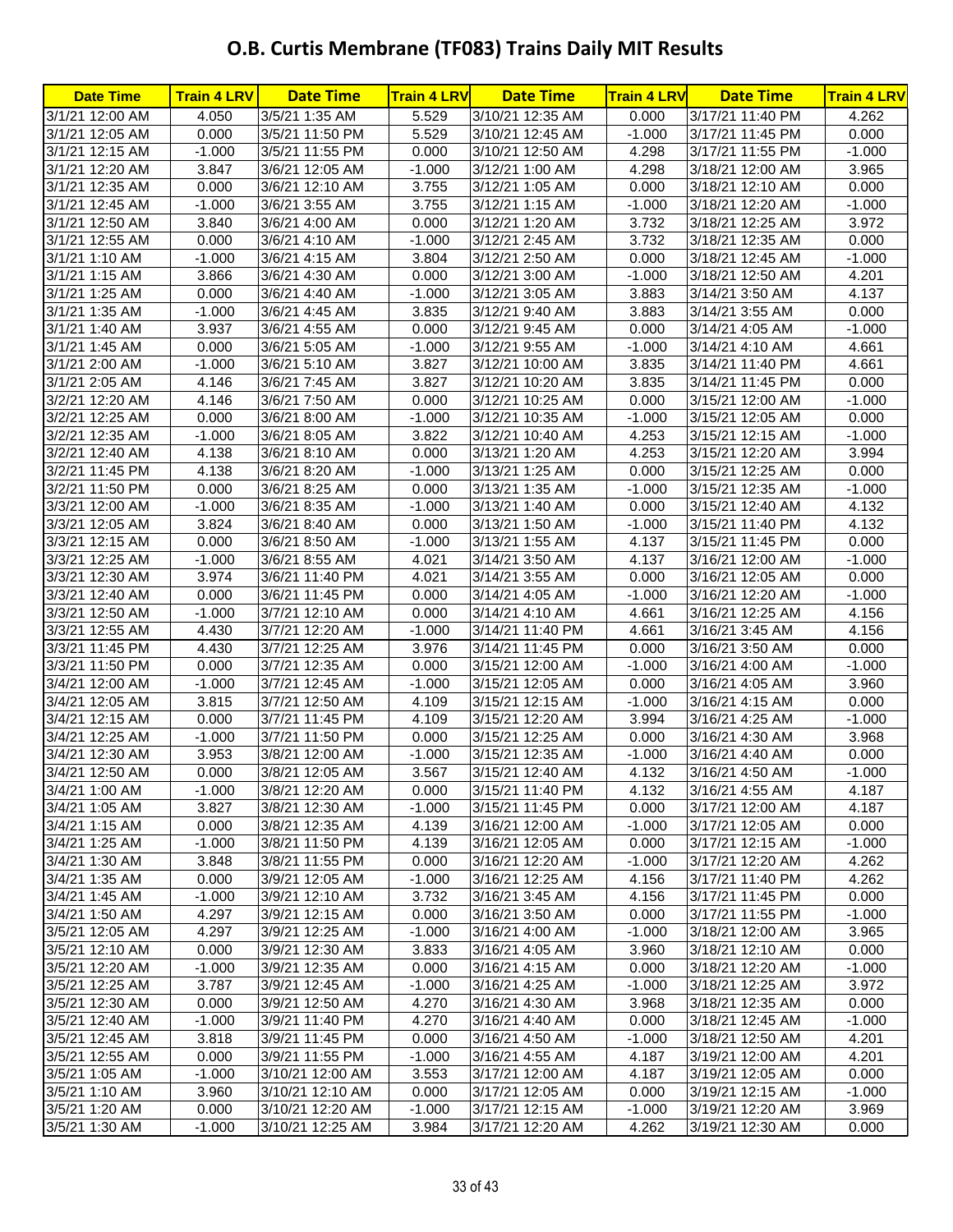| <b>Date Time</b>                     | <b>Train 4 LRV</b> | <b>Date Time</b>                     | <b>Train 4 LRV</b> |  |  |
|--------------------------------------|--------------------|--------------------------------------|--------------------|--|--|
| 3/19/21 12:40 AM                     | $-1.000$           | 3/26/21 1:15 AM                      | 0.000              |  |  |
| 3/19/21 12:45 AM                     | 3.989              | 3/26/21 1:25 AM                      | $-1.000$           |  |  |
| 3/19/21 1:15 AM                      | 3.989              | 3/26/21 1:30 AM                      | 4.006              |  |  |
| 3/19/21 1:20 AM                      | 0.000              | 3/26/21 11:35 PM                     | 4.006              |  |  |
| 3/19/21 1:30 AM                      | $-1.000$           | 3/26/21 11:40 PM                     | 0.000              |  |  |
| 3/19/21 1:35 AM                      | 4.017              | 3/26/21 11:55 PM                     | $-1.000$           |  |  |
| 3/20/21 12:20 AM                     | 4.017              | 3/27/21 12:00 AM                     | 3.995              |  |  |
| 3/20/21 12:25 AM                     | 0.000              | 3/27/21 12:10 AM                     | 0.000              |  |  |
| 3/20/21 12:35 AM                     | $-1.000$           | 3/27/21 12:20 AM                     | $-1.000$           |  |  |
| 3/20/21 12:40 AM                     | 3.963              | 3/27/21 12:25 AM                     | 4.819              |  |  |
| 3/20/21 12:50 AM                     | 0.000              | 3/27/21 12:35 AM                     | 0.000              |  |  |
| 3/20/21 1:00 AM                      | $-1.000$           | 3/27/21 12:45 AM                     | $-1.000$           |  |  |
| 3/20/21 1:05 AM                      | 3.983              | 3/27/21 12:50 AM                     | 4.134              |  |  |
| 3/20/21 2:45 AM                      | 3.983              | 3/27/21 11:40 PM                     | 4.134              |  |  |
| 3/20/21 2:50 AM                      | 0.000              | 3/27/21 11:45 PM                     | 0.000              |  |  |
| 3/20/21 3:00 AM                      | $-1.000$           | 3/27/21 11:55 PM                     | $-1.000$           |  |  |
| 3/20/21 3:05 AM                      | 3.964              | 3/28/21 12:20 AM                     | 0.000              |  |  |
| 3/20/21 3:35 AM                      | 3.964              | 3/28/21 12:30 AM                     | $-1.000$           |  |  |
| 3/20/21 3:40 AM                      | 0.000              | 3/28/21 12:35 AM                     | 4.195              |  |  |
| 3/20/21 3:50 AM                      | $-1.000$           | 3/28/21 11:40 PM                     | 4.195              |  |  |
| 3/20/21 3:55 AM                      | 4.005              | 3/28/21 11:45 PM                     | 0.000              |  |  |
| 3/20/21 11:30 PM                     | 4.005              | 3/28/21 11:55 PM                     | $-1.000$           |  |  |
| 3/20/21 11:35 PM                     | 0.000              | 3/29/21 12:00 AM                     | 3.956              |  |  |
| 3/20/21 11:45 PM                     | $-1.000$           | 3/29/21 12:15 AM                     | 0.000              |  |  |
| 3/20/21 11:50 PM                     | 3.980              | 3/29/21 12:30 AM                     | $-1.000$           |  |  |
| 3/21/21 12:05 AM                     | 0.000              | 3/29/21 12:35 AM                     | 4.242              |  |  |
| 3/21/21 12:15 AM                     | $-1.000$           | 3/29/21 11:45 PM                     | 4.242              |  |  |
| 3/21/21 12:20 AM                     | 4.189              | 3/29/21 11:50 PM                     | 0.000              |  |  |
| 3/21/21 11:30 PM                     | 4.189              | 3/30/21 12:00 AM                     | $-1.000$           |  |  |
| 3/21/21 11:35 PM                     | 0.000              | 3/30/21 12:05 AM                     | 3.942              |  |  |
| 3/21/21 11:45 PM                     | $-1.000$           | 3/30/21 12:15 AM                     | 0.000              |  |  |
| 3/21/21 11:50 PM                     | 4.176              | 3/30/21 12:25 AM                     | $-1.000$           |  |  |
| 3/22/21 11:30 PM                     | 4.176              | 3/30/21 12:30 AM<br>3/30/21 12:40 AM | 3.949              |  |  |
| 3/22/21 11:35 PM<br>3/22/21 11:45 PM | 0.000<br>$-1.000$  | 3/30/21 12:50 AM                     | 0.000<br>$-1.000$  |  |  |
| 3/22/21 11:50 PM                     | 4.136              | 3/30/21 12:55 AM                     | 4.173              |  |  |
| 3/23/21 11:55 PM                     | 4.136              | 3/31/21 12:05 AM                     | 4.173              |  |  |
| 3/24/21 12:00 AM                     | 0.000              | 3/31/21 12:10 AM                     | 0.000              |  |  |
| 3/24/21 12:10 AM                     | $-1.000$           | 3/31/21 12:20 AM                     | $-1.000$           |  |  |
| 3/24/21 12:15 AM                     | 4.042              | 3/31/21 12:25 AM                     | 3.932              |  |  |
| 3/24/21 11:35 PM                     | 4.042              | 3/31/21 12:35 AM                     | 0.000              |  |  |
| 3/24/21 11:40 PM                     | 0.000              | 3/31/21 12:45 AM                     | $-1.000$           |  |  |
| 3/24/21 11:50 PM                     | $-1.000$           | 3/31/21 12:50 AM                     | 3.958              |  |  |
| 3/24/21 11:55 PM                     | 3.991              | 3/31/21 1:00 AM                      | 0.000              |  |  |
| 3/25/21 12:10 AM                     | 0.000              | 3/31/21 1:10 AM                      | $-1.000$           |  |  |
| 3/25/21 12:20 AM                     | $-1.000$           | 3/31/21 1:15 AM                      | 4.281              |  |  |
| 3/25/21 12:25 AM                     | 3.992              |                                      |                    |  |  |
| 3/25/21 12:35 AM                     | 0.000              |                                      |                    |  |  |
| 3/25/21 12:45 AM                     | $-1.000$           |                                      |                    |  |  |
| 3/25/21 12:50 AM                     | 4.694              |                                      |                    |  |  |
| 3/25/21 1:00 AM                      | 0.000              |                                      |                    |  |  |
| 3/25/21 1:10 AM                      | $-1.000$           |                                      |                    |  |  |
| 3/25/21 1:15 AM                      | 4.198              |                                      |                    |  |  |
| 3/26/21 12:15 AM                     | 4.198              |                                      |                    |  |  |
| 3/26/21 12:20 AM                     | 0.000              |                                      |                    |  |  |
| 3/26/21 12:30 AM                     | $-1.000$           |                                      |                    |  |  |
| 3/26/21 12:35 AM                     | 3.971              |                                      |                    |  |  |
| 3/26/21 1:10 AM                      | 3.971              |                                      |                    |  |  |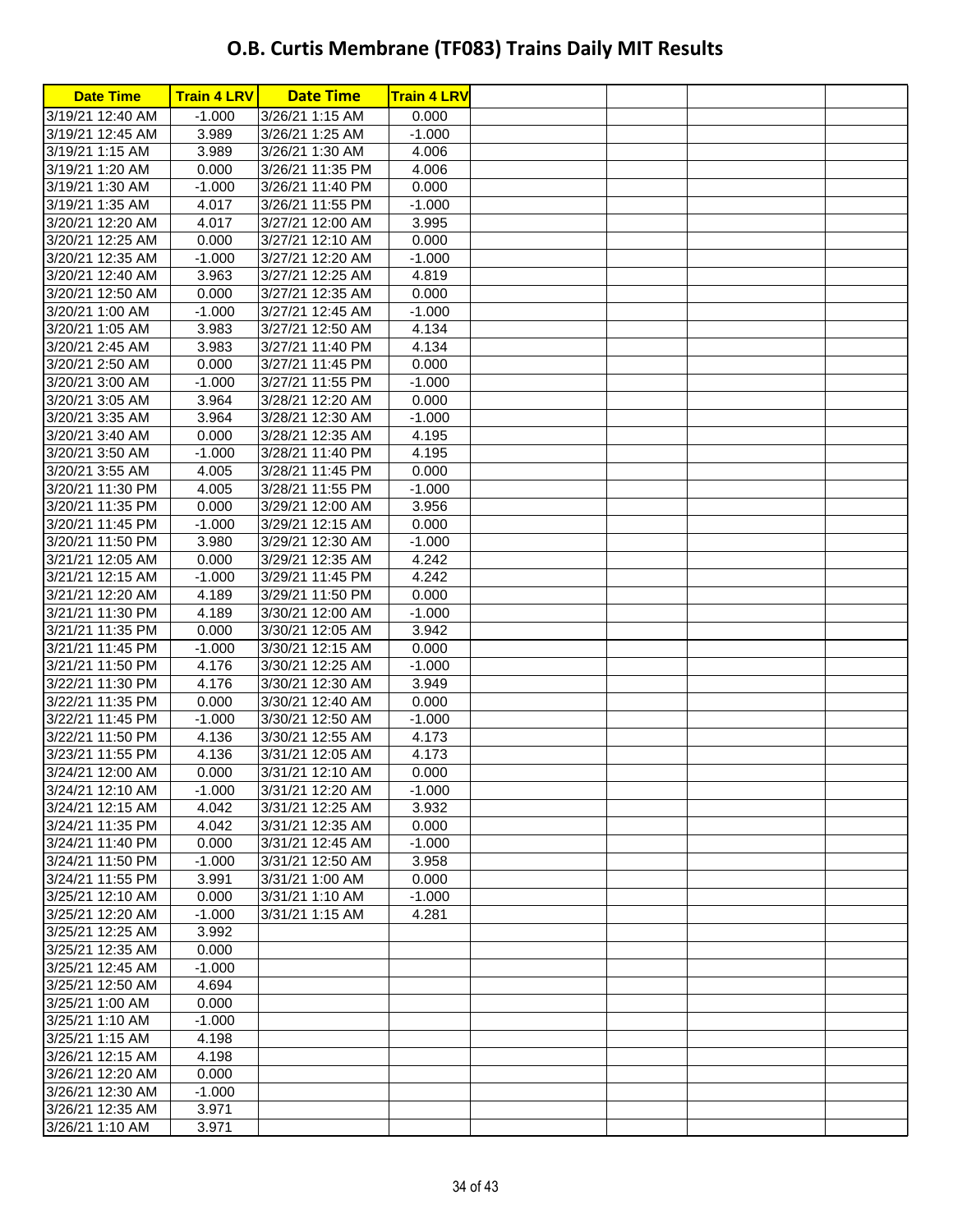| <b>Date Time</b>                 | <b>Train 6 LRV</b> | <b>Date Time</b>                   | <b>Train 6 LRV</b> | <b>Date Time</b>                   | <b>Train 6 LRV</b> | <b>Date Time</b> | <b>Train 6 LRV</b> |
|----------------------------------|--------------------|------------------------------------|--------------------|------------------------------------|--------------------|------------------|--------------------|
| 3/1/21 2:15 AM                   | 4.261              | 3/9/21 2:05 AM                     | 0.000              | 3/17/21 1:40 AM                    | 0.000              | 3/31/21 1:40 AM  | 4.384              |
| 3/1/21 2:20 AM                   | 0.000              | 3/9/21 2:15 AM                     | $-1.000$           | 3/17/21 1:50 AM                    | $-1.000$           | 3/31/21 1:45 AM  | 0.000              |
| 3/1/21 2:30 AM                   | $-1.000$           | 3/9/21 2:20 AM                     | 4.579              | 3/17/21 1:55 AM                    | 4.567              | 3/31/21 1:55 AM  | $-1.000$           |
| 3/1/21 2:35 AM                   | 3.784              | 3/10/21 1:30 AM                    | 4.579              | 3/17/21 2:00 AM                    | 0.000              | 3/31/21 2:00 AM  | 4.385              |
| 3/1/21 2:45 AM                   | 0.000              | 3/10/21 1:35 AM                    | 0.000              | 3/17/21 2:10 AM                    | $-1.000$           |                  |                    |
| 3/1/21 2:55 AM                   | $-1.000$           | 3/10/21 1:50 AM                    | $-1.000$           | 3/17/21 2:15 AM                    | 4.637              |                  |                    |
| 3/1/21 3:00 AM                   | 4.237              | 3/10/21 1:55 AM                    | 3.865              | 3/18/21 1:35 AM                    | 4.637              |                  |                    |
| 3/2/21 1:55 AM                   | 4.237              | 3/10/21 2:10 AM                    | 0.000              | 3/18/21 1:40 AM                    | 0.000              |                  |                    |
| 3/2/21 2:00 AM                   | 0.000              | 3/10/21 2:20 AM                    | $-1.000$           | 3/18/21 1:50 AM                    | $-1.000$           |                  |                    |
| 3/2/21 2:10 AM                   | $-1.000$           | 3/10/21 2:25 AM                    | 4.837              | 3/18/21 1:55 AM                    | 4.248              |                  |                    |
| 3/2/21 2:15 AM                   | 3.277              | 3/11/21 1:45 AM                    | 4.837              | 3/19/21 1:55 AM                    | 4.248              |                  |                    |
| 3/2/21 2:25 AM                   | 0.000              | 3/11/21 1:50 AM                    | 0.000              | 3/19/21 2:00 AM                    | 0.000              |                  |                    |
| 3/2/21 2:35 AM                   | $-1.000$           | 3/11/21 2:05 AM                    | $-1.000$           | 3/19/21 2:10 AM                    | $-1.000$           |                  |                    |
| 3/2/21 2:40 AM                   | 4.191              | 3/11/21 2:10 AM                    | 4.515              | 3/19/21 2:15 AM                    | 4.235              |                  |                    |
| 3/3/21 1:35 AM                   | 4.191              | 3/12/21 10:40 AM                   | 4.515              | 3/20/21 1:35 AM                    | 4.235              |                  |                    |
| 3/3/21 1:40 AM                   | 0.000              | 3/12/21 10:45 AM                   | 0.000              | 3/20/21 1:40 AM                    | 0.000              |                  |                    |
| 3/3/21 1:50 AM                   | $-1.000$           | 3/12/21 10:55 AM                   | $-1.000$           | 3/20/21 1:50 AM                    | $-1.000$           |                  |                    |
| 3/3/21 1:55 AM                   | 3.959              | 3/12/21 11:00 AM                   | 4.193              | 3/20/21 1:55 AM                    | 4.290              |                  |                    |
| 3/3/21 2:05 AM                   | 0.000              | 3/13/21 2:15 AM                    | 4.193              | 3/21/21 1:45 AM                    | 4.290              |                  |                    |
| 3/3/21 2:15 AM                   | $-1.000$           | 3/13/21 2:20 AM                    | 0.000              | 3/21/21 1:50 AM                    | 0.000              |                  |                    |
| 3/3/21 2:20 AM                   | 4.231              | 3/13/21 2:30 AM                    | $-1.000$           | 3/21/21 2:00 AM                    | $-1.000$           |                  |                    |
| 3/4/21 2:00 AM                   | 4.231              | 3/13/21 2:35 AM                    | 4.007              | 3/21/21 2:05 AM                    | 4.451              |                  |                    |
| 3/4/21 2:05 AM                   | 0.000              | 3/14/21 1:45 AM                    | 4.007              | 3/22/21 1:25 AM                    | 4.451              |                  |                    |
| 3/4/21 2:15 AM                   | $-1.000$           | 3/14/21 1:50 AM                    | 0.000              | 3/22/21 1:30 AM                    | 0.000              |                  |                    |
| 3/4/21 2:20 AM                   | 3.439              | 3/14/21 3:10 AM                    | $-1.000$           | 3/22/21 1:40 AM                    | $-1.000$           |                  |                    |
| 3/4/21 2:30 AM                   | 0.000              | 3/14/21 3:15 AM                    | 4.836              | 3/22/21 1:45 AM                    | 4.289              |                  |                    |
| 3/4/21 2:40 AM                   | $-1.000$           | 3/15/21 1:35 AM                    | 4.836              | 3/23/21 1:45 AM                    | 4.289              |                  |                    |
| 3/4/21 2:45 AM                   | 4.459              | 3/15/21 1:40 AM                    | 0.000              | 3/23/21 1:50 AM                    | 0.000              |                  |                    |
| 3/5/21 1:40 AM                   | 4.459              | 3/15/21 1:50 AM                    | $-1.000$           | 3/23/21 2:00 AM                    | $-1.000$           |                  |                    |
| 3/5/21 1:45 AM                   | 0.000              | 3/15/21 1:55 AM                    | 4.334              | 3/23/21 2:05 AM                    | 4.247              |                  |                    |
| 3/5/21 1:55 AM                   | $-1.000$           | 3/16/21 1:35 AM                    | 4.334              | 3/24/21 1:30 AM                    | 4.247              |                  |                    |
| 3/5/21 2:00 AM                   | 3.706              | 3/16/21 1:40 AM                    | 0.000              | 3/24/21 1:35 AM                    | 0.000              |                  |                    |
| 3/5/21 2:05 AM                   | 0.000              | 3/16/21 1:50 AM                    | $-1.000$           | 3/24/21 1:45 AM                    | $-1.000$           |                  |                    |
| 3/5/21 2:20 AM                   | $-1.000$           | 3/16/21 1:55 AM                    | 4.250              | 3/24/21 1:50 AM                    | 4.299              |                  |                    |
| 3/5/21 2:25 AM                   | 4.092              | 3/17/21 1:35 AM                    | 4.250              | 3/25/21 1:30 AM                    | 4.299              |                  |                    |
| 3/6/21 3:05 AM<br>3/6/21 3:10 AM | 4.092              | 3/17/21 1:40 AM                    | 0.000              | 3/25/21 1:35 AM                    | 0.000              |                  |                    |
|                                  | 0.000<br>$-1.000$  | 3/17/21 1:50 AM                    | $-1.000$           | 3/25/21 1:45 AM                    | $-1.000$<br>4.229  |                  |                    |
| 3/6/21 3:20 AM                   |                    | 3/17/21 1:55 AM                    | 4.567              | 3/25/21 1:50 AM<br>3/26/21 1:50 AM | 4.229              |                  |                    |
| 3/6/21 3:25 AM<br>3/6/21 7:25 AM | 3.922<br>3.922     | 3/17/21 2:00 AM<br>3/17/21 2:10 AM | 0.000<br>$-1.000$  | 3/26/21 1:55 AM                    | 0.000              |                  |                    |
| 3/6/21 7:30 AM                   | 0.000              | 3/17/21 2:15 AM                    | 4.637              | 3/26/21 2:05 AM                    | $-1.000$           |                  |                    |
| 3/6/21 7:40 AM                   | $-1.000$           | 3/18/21 1:35 AM                    | 4.637              | 3/26/21 2:10 AM                    | 4.257              |                  |                    |
| 3/6/21 7:45 AM                   | 4.160              | 3/18/21 1:40 AM                    | 0.000              | 3/27/21 1:30 AM                    | 4.257              |                  |                    |
| 3/7/21 1:35 AM                   | 4.160              | 3/18/21 1:50 AM                    | $-1.000$           | 3/27/21 1:35 AM                    | 0.000              |                  |                    |
| 3/7/21 1:40 AM                   | 0.000              | 3/18/21 1:55 AM                    | 4.248              | 3/27/21 1:45 AM                    | $-1.000$           |                  |                    |
| 3/7/21 1:50 AM                   | $-1.000$           | 3/14/21 1:45 AM                    | 4.007              | 3/27/21 1:50 AM                    | 4.221              |                  |                    |
| 3/7/21 1:55 AM                   | 3.931              | 3/14/21 1:50 AM                    | 0.000              | 3/28/21 1:35 AM                    | 4.221              |                  |                    |
| 3/7/21 2:15 AM                   | 3.931              | 3/14/21 3:10 AM                    | $-1.000$           | 3/28/21 1:40 AM                    | 0.000              |                  |                    |
| 3/7/21 2:20 AM                   | 0.000              | 3/14/21 3:15 AM                    | 4.836              | 3/28/21 1:50 AM                    | $-1.000$           |                  |                    |
| 3/7/21 2:30 AM                   | $-1.000$           | 3/15/21 1:35 AM                    | 4.836              | 3/28/21 1:55 AM                    | 4.227              |                  |                    |
| 3/7/21 2:35 AM                   | 4.252              | 3/15/21 1:40 AM                    | 0.000              | 3/29/21 1:35 AM                    | 4.227              |                  |                    |
| 3/8/21 1:20 AM                   | 4.252              | 3/15/21 1:50 AM                    | $-1.000$           | 3/29/21 1:40 AM                    | 0.000              |                  |                    |
| 3/8/21 1:25 AM                   | 0.000              | 3/15/21 1:55 AM                    | 4.334              | 3/29/21 1:55 AM                    | $-1.000$           |                  |                    |
| 3/8/21 1:35 AM                   | $-1.000$           | 3/16/21 1:35 AM                    | 4.334              | 3/29/21 2:00 AM                    | 4.389              |                  |                    |
| 3/8/21 1:40 AM                   | 4.111              | 3/16/21 1:40 AM                    | 0.000              | 3/30/21 1:35 AM                    | 4.389              |                  |                    |
| 3/9/21 1:45 AM                   | 4.111              | 3/16/21 1:50 AM                    | $-1.000$           | 3/30/21 1:40 AM                    | 0.000              |                  |                    |
| 3/9/21 1:50 AM                   | 0.000              | 3/16/21 1:55 AM                    | 4.250              | 3/30/21 1:55 AM                    | $-1.000$           |                  |                    |
| 3/9/21 2:00 AM                   | $-1.000$           | 3/17/21 1:35 AM                    | 4.250              | 3/30/21 2:00 AM                    | 4.384              |                  |                    |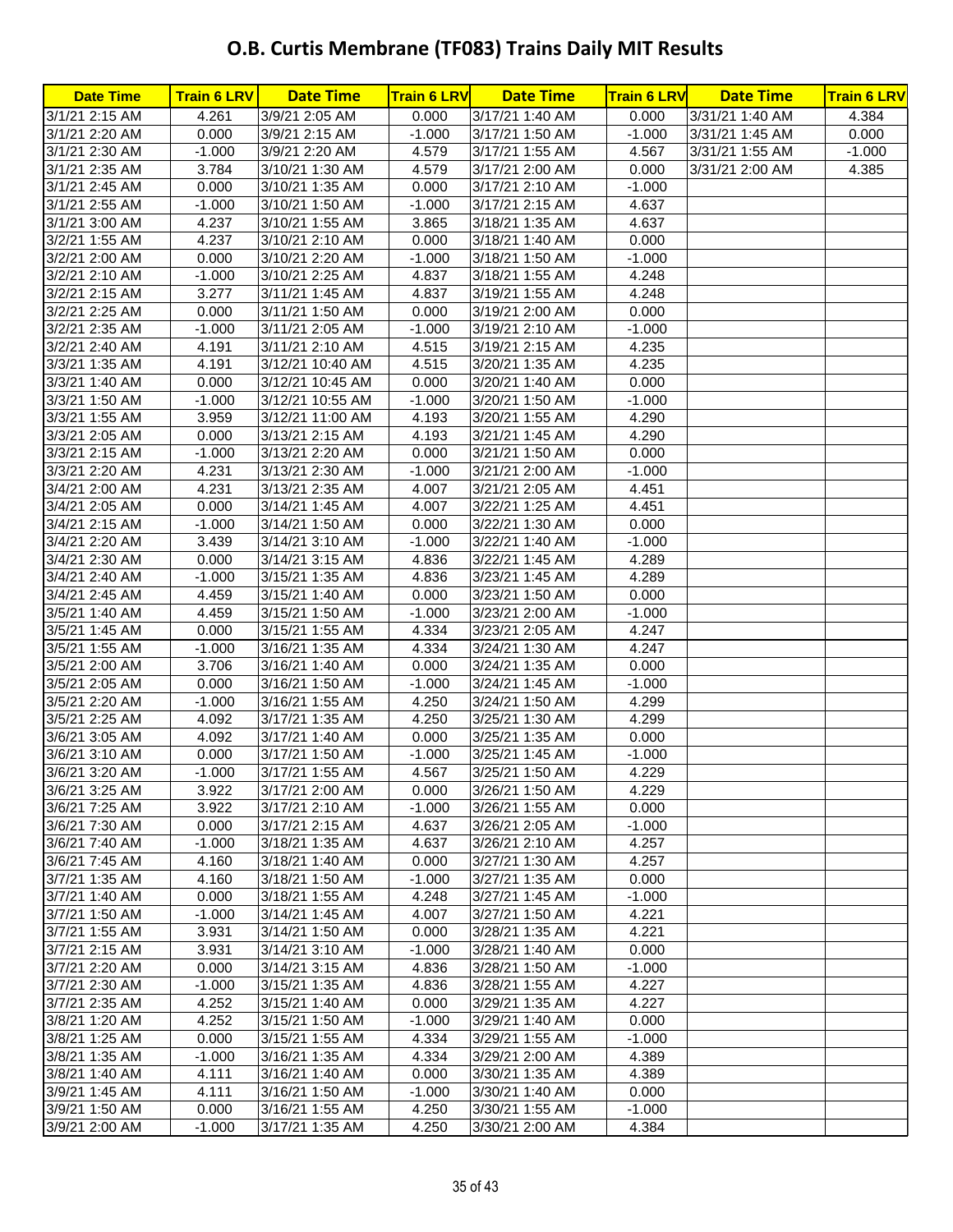### **CITY OF JACKSON DISTRIBUTION SYSTEM DISINFECTANT DATA**

| System ID | 250008            |
|-----------|-------------------|
| Month Of  | <b>March 2021</b> |

| Mar-21      | No. of sites,<br>disinfectant residual<br>measured (a) | No. of sites, no<br>disinfectant measured,<br>HPC measured (b) | No. of sites,<br>disinfectant residual<br>not detected, no HPC<br>measured (c) | No. of sites,<br>disinfectant residual<br>not detected. HPC><br>500/ml (d) | No. of sites,<br>disinfectant residual<br>not measured. HPC ><br>500/ml (e) |
|-------------|--------------------------------------------------------|----------------------------------------------------------------|--------------------------------------------------------------------------------|----------------------------------------------------------------------------|-----------------------------------------------------------------------------|
| <b>DATE</b> | COL <sub>2</sub>                                       | COL <sub>3</sub>                                               | COL <sub>4</sub>                                                               | COL <sub>5</sub>                                                           | COL <sub>6</sub>                                                            |
| 3/1         |                                                        |                                                                |                                                                                |                                                                            |                                                                             |
| 3/2         |                                                        |                                                                |                                                                                |                                                                            |                                                                             |
| 3/3         |                                                        |                                                                |                                                                                |                                                                            |                                                                             |
| 3/4         |                                                        |                                                                |                                                                                |                                                                            |                                                                             |
| 3/5         |                                                        |                                                                |                                                                                |                                                                            |                                                                             |
| 3/6         |                                                        |                                                                |                                                                                |                                                                            |                                                                             |
| 3/7         |                                                        |                                                                |                                                                                |                                                                            |                                                                             |
| 3/8         |                                                        |                                                                |                                                                                |                                                                            |                                                                             |
| 3/9         |                                                        |                                                                |                                                                                |                                                                            |                                                                             |
| 3/10        |                                                        |                                                                |                                                                                |                                                                            |                                                                             |
| 3/11        |                                                        |                                                                |                                                                                |                                                                            |                                                                             |
| 3/12        |                                                        |                                                                |                                                                                |                                                                            |                                                                             |
| 3/13        |                                                        |                                                                |                                                                                |                                                                            |                                                                             |
| 3/14        |                                                        |                                                                |                                                                                |                                                                            |                                                                             |
| 3/15        |                                                        |                                                                |                                                                                |                                                                            |                                                                             |
| 3/16        |                                                        |                                                                |                                                                                |                                                                            |                                                                             |
| 3/17        |                                                        |                                                                |                                                                                |                                                                            |                                                                             |
| 3/18        | 64                                                     |                                                                |                                                                                |                                                                            |                                                                             |
| 3/19        |                                                        |                                                                |                                                                                |                                                                            |                                                                             |
| 3/20        |                                                        |                                                                |                                                                                |                                                                            |                                                                             |
| 3/21        |                                                        |                                                                |                                                                                |                                                                            |                                                                             |
| 3/22        | 71                                                     |                                                                |                                                                                |                                                                            |                                                                             |
| 3/23        | 1                                                      |                                                                |                                                                                |                                                                            |                                                                             |
| 3/24        |                                                        |                                                                |                                                                                |                                                                            |                                                                             |
| 3/25        |                                                        |                                                                |                                                                                |                                                                            |                                                                             |
| 3/26        |                                                        |                                                                |                                                                                |                                                                            |                                                                             |
| 3/27        |                                                        |                                                                |                                                                                |                                                                            |                                                                             |
| 3/28        |                                                        |                                                                |                                                                                |                                                                            |                                                                             |
| 3/29        |                                                        |                                                                |                                                                                |                                                                            |                                                                             |
| 3/30        |                                                        |                                                                |                                                                                |                                                                            |                                                                             |
| 3/31        |                                                        |                                                                |                                                                                |                                                                            |                                                                             |
| Total       | 136                                                    | 0<br>Duplicate sample collected.                               | $\pmb{0}$                                                                      | $\pmb{0}$                                                                  | $\pmb{0}$                                                                   |

 $V = (c+d+e)/(a+b)^*100$ 

 $V = 0$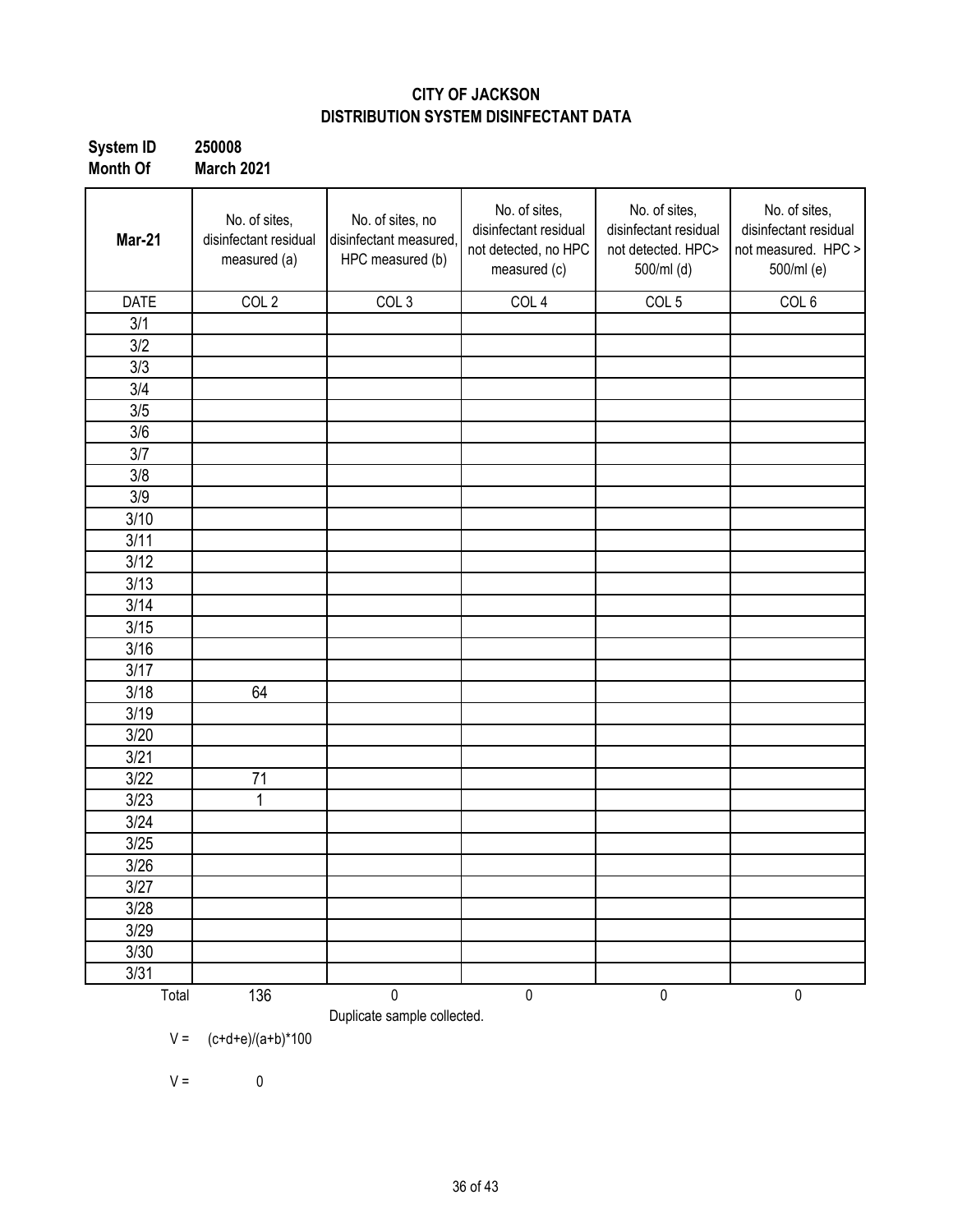### **CITY OF JACKSON TOC REMOVAL SUMMARY**

TOC Table- Required % Removal of TOC

|                | Source<br>Water TOC |                                    | Source Water Alkalinity, ppm<br>as $CaCO3$ |                                                   |                                  | % ACTUAL TOC REMOVED =-           | <b>RAW TOC - FINISHED TOC</b><br><b>RAW TOC</b> |                                    | X 100%                      |
|----------------|---------------------|------------------------------------|--------------------------------------------|---------------------------------------------------|----------------------------------|-----------------------------------|-------------------------------------------------|------------------------------------|-----------------------------|
|                | (ppm)               | $0 - 60$                           | $>60-120$                                  | $>120$                                            |                                  |                                   |                                                 |                                    |                             |
|                | >2.0 to 4.0         | 35.0%                              | 25.0%                                      | 15.0%                                             |                                  |                                   |                                                 |                                    |                             |
|                | >4.0 to 8.0         | 45.0%                              | 35.0%                                      | 25.0%                                             |                                  | <b>TOC REMOVAL RATIO =-</b>       |                                                 | % ACTUAL TOC REMOVED               |                             |
|                | >8.0                | 50.0%                              | 40.0%                                      | 30.0%                                             |                                  |                                   | <b>REQUIRED TOC REMOVAL</b>                     |                                    |                             |
|                |                     |                                    |                                            |                                                   | <b>TOC Summary</b>               |                                   |                                                 | <b>TOC % Removal Summary</b>       |                             |
| <b>Date</b>    |                     | Water<br><b>Treatment</b><br>Plant |                                            | <b>Source Water</b><br><b>Alkalinity</b><br>(ppm) | <b>Source Water</b><br>TOC (ppm) | <b>Treated Water</b><br>TOC (ppm) | <b>Actual TOC</b><br>Removed (%)                | <b>Required TOC</b><br>Removal (%) | <b>TOC Removal</b><br>Ratio |
|                |                     | OBC HS1                            |                                            | 14                                                | 6.6                              | 2.7                               | 59.1                                            | 45.0                               | 1.31                        |
| 1/7/2021       |                     | OBC HS2                            |                                            | 14                                                | 6.6                              | 2.8                               | 57.6                                            | 45.0                               | 1.28                        |
|                |                     | JHF HS1                            |                                            | 15                                                | 6.8                              | 3.1                               | 54.4                                            | 45.0                               | 1.21                        |
|                |                     | OBC HS1                            |                                            | 11                                                | 6.6                              | 2.8                               | 57.6                                            | 45.0                               | 1.28                        |
| 2/24/2021      |                     | OBC HS2                            |                                            | 11                                                | 6.6                              | 2.8                               | 57.6                                            | 45.0                               | 1.28                        |
|                |                     | JHF HS1                            |                                            | 13                                                | 6.3                              | 2.9                               | 54.0                                            | 45.0                               | 1.20                        |
|                |                     | OBC HS1                            |                                            | 12                                                | 5.5                              | $\overline{2.2}$                  | 60.0                                            | 45.0                               | 1.33                        |
| 3/11/2021      |                     | OBC HS2                            |                                            | 12                                                | 5.5                              | 2.1                               | 61.8                                            | 45.0                               | 1.37                        |
|                |                     | JHF HS1                            |                                            | 14                                                | 5.5                              | 2.6                               | 52.7                                            | 45.0                               | 1.17                        |
|                |                     | OBC HS1                            |                                            | 15                                                | 5.6                              | 2.3                               | 58.9                                            | 45.0                               | 1.31                        |
| 3/18/2021      |                     | OBC HS2                            |                                            | 15                                                | 5.6                              | 2.1                               | 62.5                                            | 45.0                               | 1.39                        |
|                |                     | JHF HS1                            |                                            | 15                                                | 6.2                              | 2.9                               | 53.2                                            | 45.0                               | 1.18                        |
|                |                     | OBC HS1                            |                                            |                                                   |                                  |                                   |                                                 |                                    |                             |
|                |                     | OBC HS2                            |                                            |                                                   |                                  |                                   |                                                 |                                    |                             |
|                |                     | JHF HS1                            |                                            |                                                   |                                  |                                   |                                                 |                                    |                             |
|                |                     | OBC HS1                            |                                            |                                                   |                                  |                                   |                                                 |                                    |                             |
|                |                     | OBC HS2                            |                                            |                                                   |                                  |                                   |                                                 |                                    |                             |
|                |                     | JHF HS1                            |                                            |                                                   |                                  |                                   |                                                 |                                    |                             |
|                |                     | OBC HS1                            |                                            |                                                   |                                  |                                   |                                                 |                                    |                             |
|                |                     | OBC HS2                            |                                            |                                                   |                                  |                                   |                                                 |                                    |                             |
|                |                     | JHF HS1                            |                                            |                                                   |                                  |                                   |                                                 |                                    |                             |
|                |                     | OBC HS1                            |                                            |                                                   |                                  |                                   |                                                 |                                    |                             |
|                |                     | OBC HS <sub>2</sub>                |                                            |                                                   |                                  |                                   |                                                 |                                    |                             |
|                |                     | JHF HS1                            |                                            |                                                   |                                  |                                   |                                                 |                                    |                             |
|                |                     | OBC HS1                            |                                            |                                                   |                                  |                                   |                                                 |                                    |                             |
|                |                     | OBC HS2                            |                                            |                                                   |                                  |                                   |                                                 |                                    |                             |
|                |                     | JHF HS1                            |                                            |                                                   |                                  |                                   |                                                 |                                    |                             |
|                |                     | OBC HS1                            |                                            |                                                   |                                  |                                   |                                                 |                                    |                             |
|                |                     | OBC HS2                            |                                            |                                                   |                                  |                                   |                                                 |                                    |                             |
|                |                     | JHF HS1                            |                                            |                                                   |                                  |                                   |                                                 |                                    |                             |
|                |                     | OBC HS1                            |                                            |                                                   |                                  |                                   |                                                 |                                    |                             |
|                |                     | OBC HS2                            |                                            |                                                   |                                  |                                   |                                                 |                                    |                             |
|                |                     | JHF HS1                            |                                            |                                                   |                                  |                                   |                                                 |                                    |                             |
|                |                     | OBC HS1                            |                                            |                                                   |                                  |                                   |                                                 |                                    |                             |
|                |                     | OBC HS <sub>2</sub>                |                                            |                                                   |                                  |                                   |                                                 |                                    |                             |
|                |                     | JHF HS1                            |                                            |                                                   |                                  |                                   |                                                 |                                    |                             |
| <b>RUNNING</b> |                     | OBC HS1                            |                                            |                                                   |                                  |                                   |                                                 |                                    | 1.31                        |
| <b>ANNUAL</b>  |                     | OBC HS2                            |                                            |                                                   |                                  |                                   |                                                 |                                    | 1.33                        |
| <b>AVERAGE</b> |                     | JHF HS1                            |                                            |                                                   |                                  |                                   |                                                 |                                    | 1.19                        |
|                |                     |                                    |                                            |                                                   |                                  |                                   | TOTAL COMBINED RUNNING ANNUAL AVERAGE           |                                    | 1.28                        |

**1.28**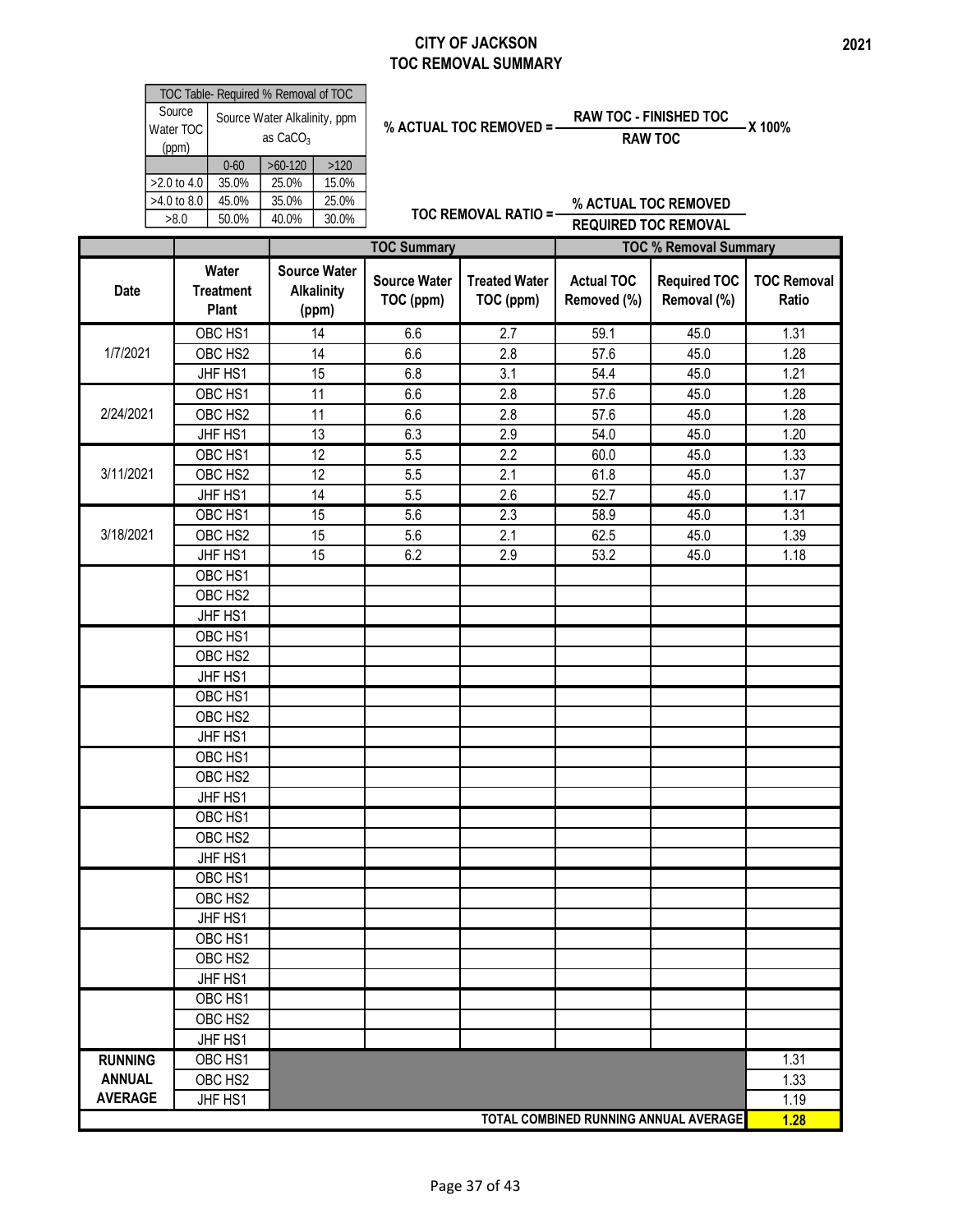### **CITY OF JACKSON CHLORINE DIOXIDE COMPLIANCE**

|               |                  | <b>SYSTEM ID: 250008-02</b> |                  |                      | <b>SYSTEM ID: 250008-01</b><br><b>DISTRIBUTION SITES</b> |             |                  |                  |                  |
|---------------|------------------|-----------------------------|------------------|----------------------|----------------------------------------------------------|-------------|------------------|------------------|------------------|
| <b>Mar-21</b> |                  | O.B. CURTIS (TF082)         |                  | J. H. FEWELL (TF081) |                                                          | <b>DATE</b> | <b>SITE</b>      | CIO <sub>2</sub> | CIO <sup>-</sup> |
|               | CIO <sub>2</sub> | CIO.                        | CIO <sub>2</sub> | CIO <sup>-</sup>     |                                                          |             | Olympia          | <b>OFF</b>       | <b>OFF</b>       |
|               |                  |                             |                  |                      |                                                          |             | <b>Boling St</b> | <b>OFF</b>       | <b>OFF</b>       |
| 3/1           | <b>OFF</b>       | <b>OFF</b>                  | <b>OFF</b>       | <b>OFF</b>           |                                                          |             | John Hopkins     | <b>OFF</b>       | <b>OFF</b>       |
| 3/2           | <b>OFF</b>       | <b>OFF</b>                  | <b>OFF</b>       | <b>OFF</b>           |                                                          |             |                  |                  |                  |
| 3/3           | <b>OFF</b>       | <b>OFF</b>                  | <b>OFF</b>       | <b>OFF</b>           |                                                          |             |                  |                  |                  |
| 3/4           | <b>OFF</b>       | <b>OFF</b>                  | <b>OFF</b>       | <b>OFF</b>           |                                                          |             |                  |                  |                  |
| 3/5           | <b>OFF</b>       | <b>OFF</b>                  | <b>OFF</b>       | <b>OFF</b>           |                                                          |             |                  |                  |                  |
| 3/6           | <b>OFF</b>       | <b>OFF</b>                  | <b>OFF</b>       | <b>OFF</b>           |                                                          |             |                  |                  |                  |
| 3/7           | <b>OFF</b>       | <b>OFF</b>                  | <b>OFF</b>       | <b>OFF</b>           |                                                          |             |                  |                  |                  |
| 3/8           | <b>OFF</b>       | <b>OFF</b>                  | <b>OFF</b>       | <b>OFF</b>           |                                                          |             |                  |                  |                  |
| 3/9           | <b>OFF</b>       | <b>OFF</b>                  | <b>OFF</b>       | <b>OFF</b>           |                                                          |             |                  |                  |                  |
| 3/10          | <b>OFF</b>       | <b>OFF</b>                  | <b>OFF</b>       | <b>OFF</b>           |                                                          |             |                  |                  |                  |
| 3/11          | <b>OFF</b>       | <b>OFF</b>                  | <b>OFF</b>       | <b>OFF</b>           |                                                          |             |                  |                  |                  |
| 3/12          | <b>OFF</b>       | <b>OFF</b>                  | <b>OFF</b>       | <b>OFF</b>           |                                                          |             |                  |                  |                  |
| 3/13          | <b>OFF</b>       | <b>OFF</b>                  | <b>OFF</b>       | <b>OFF</b>           |                                                          |             |                  |                  |                  |
| 3/14          | <b>OFF</b>       | <b>OFF</b>                  | <b>OFF</b>       | <b>OFF</b>           |                                                          |             |                  |                  |                  |
| 3/15          | <b>OFF</b>       | <b>OFF</b>                  | <b>OFF</b>       | <b>OFF</b>           |                                                          |             |                  |                  |                  |
| 3/16          | <b>OFF</b>       | <b>OFF</b>                  | <b>OFF</b>       | <b>OFF</b>           |                                                          |             |                  |                  |                  |
| 3/17          | <b>OFF</b>       | <b>OFF</b>                  | <b>OFF</b>       | <b>OFF</b>           |                                                          |             |                  |                  |                  |
| 3/18          | <b>OFF</b>       | <b>OFF</b>                  | <b>OFF</b>       | <b>OFF</b>           |                                                          |             |                  |                  |                  |
| 3/19          | <b>OFF</b>       | <b>OFF</b>                  | <b>OFF</b>       | <b>OFF</b>           |                                                          |             |                  |                  |                  |
| 3/20          | <b>OFF</b>       | <b>OFF</b>                  | <b>OFF</b>       | <b>OFF</b>           |                                                          |             |                  |                  |                  |
| 3/21          | <b>OFF</b>       | <b>OFF</b>                  | <b>OFF</b>       | <b>OFF</b>           |                                                          |             |                  |                  |                  |
| 3/22          | <b>OFF</b>       | <b>OFF</b>                  | <b>OFF</b>       | OFF                  |                                                          |             |                  |                  |                  |
| 3/23          | <b>OFF</b>       | <b>OFF</b>                  | <b>OFF</b>       | <b>OFF</b>           |                                                          |             |                  |                  |                  |
| 3/24          | <b>OFF</b>       | <b>OFF</b>                  | <b>OFF</b>       | <b>OFF</b>           |                                                          |             |                  |                  |                  |
| 3/25          | <b>OFF</b>       | <b>OFF</b>                  | <b>OFF</b>       | <b>OFF</b>           |                                                          |             |                  |                  |                  |
| 3/26          | <b>OFF</b>       | <b>OFF</b>                  | <b>OFF</b>       | <b>OFF</b>           |                                                          |             |                  |                  |                  |
| 3/27          | <b>OFF</b>       | <b>OFF</b>                  | <b>OFF</b>       | <b>OFF</b>           |                                                          |             |                  |                  |                  |
| 3/28          | <b>OFF</b>       | <b>OFF</b>                  | <b>OFF</b>       | <b>OFF</b>           |                                                          |             |                  |                  |                  |
| 3/29          | <b>OFF</b>       | <b>OFF</b>                  | <b>OFF</b>       | <b>OFF</b>           |                                                          |             |                  |                  |                  |
| 3/30          | <b>OFF</b>       | <b>OFF</b>                  | <b>OFF</b>       | <b>OFF</b>           |                                                          |             |                  |                  |                  |
| 3/31          | <b>OFF</b>       | <b>OFF</b>                  | <b>OFF</b>       | <b>OFF</b>           |                                                          |             |                  |                  |                  |
|               |                  |                             |                  |                      |                                                          |             |                  |                  |                  |

|                                                   | <b>STEM ID: 250008-02</b> | <b>SYSTEM ID: 250008-01</b> |                  |                  | <b>DISTRIBUTION SITES</b> |            |            |  |
|---------------------------------------------------|---------------------------|-----------------------------|------------------|------------------|---------------------------|------------|------------|--|
| <b>.B. CURTIS (TF082)</b><br>J. H. FEWELL (TF081) |                           | <b>DATE</b>                 | <b>SITE</b>      | CIO <sub>2</sub> | CIO <sup>-</sup>          |            |            |  |
| CIO,                                              | CIO <sup>-</sup>          | CIO <sub>2</sub>            | CIO <sup>-</sup> |                  | Olympia                   | <b>OFF</b> | <b>OFF</b> |  |
|                                                   |                           |                             |                  |                  | <b>Boling St</b>          | OFF        | <b>OFF</b> |  |
| OFF                                               | OFF                       | OFF                         | OFF              |                  | John Hopkins              | OFF        | <b>OFF</b> |  |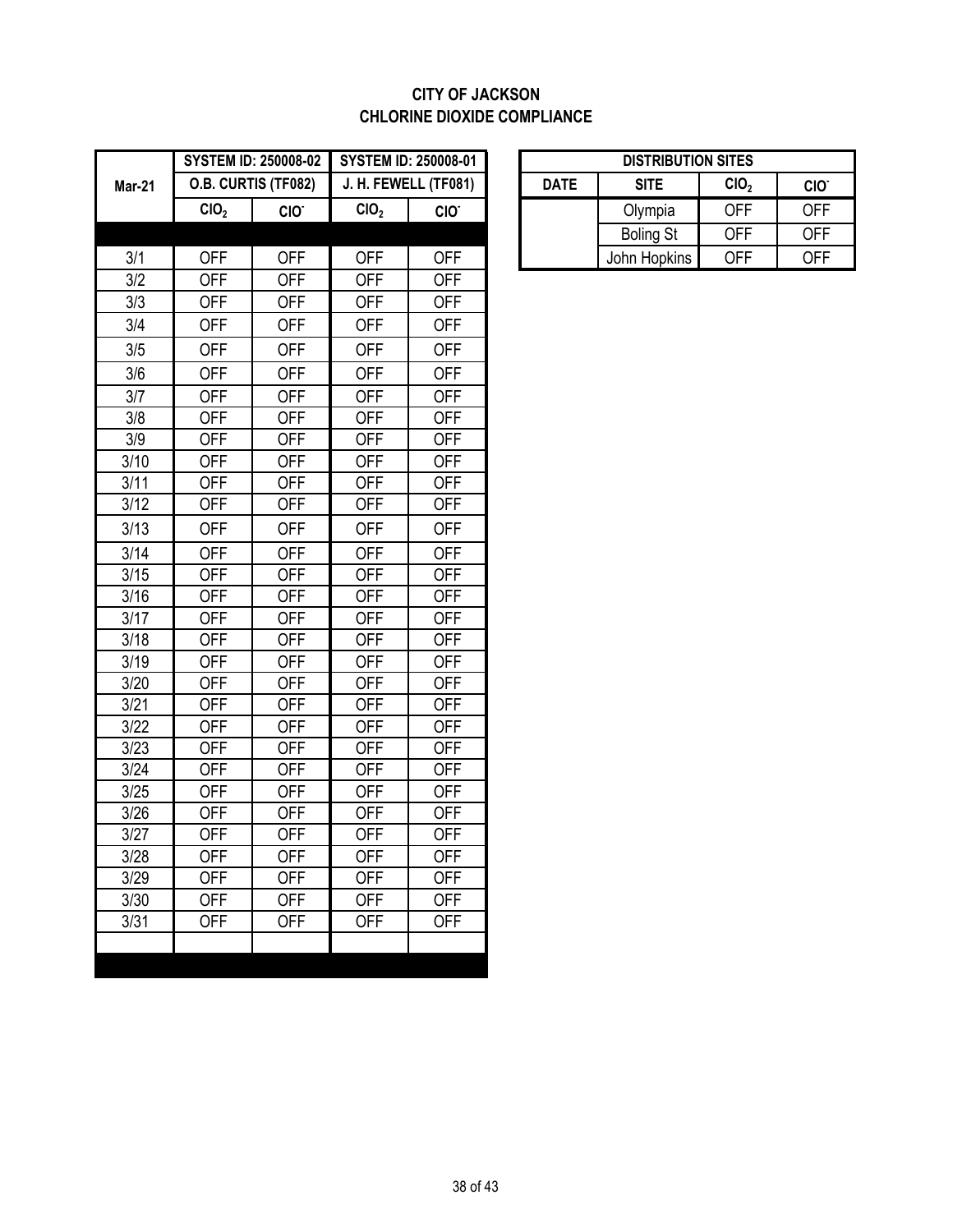### **CITY OF JACKSON CORROSION CONTROL DATA**

| March 2021 |                     |      | <b>SYSTEM ID: 250008-02</b> |                 | <b>SYSTEM ID: 250008-01</b> |                    |                 |
|------------|---------------------|------|-----------------------------|-----------------|-----------------------------|--------------------|-----------------|
|            |                     |      | OBC COMBINED HIGH SERVICE   |                 |                             | <b>JHF (TF081)</b> |                 |
|            | <b>DATE / SHIFT</b> | pH   | <b>Alkalinity</b>           | <b>Hardness</b> | pH                          | <b>Alkalinity</b>  | <b>Hardness</b> |
|            | 0700 - 1500         | 9.2  | 19                          | 21              | 9.3                         | 16                 | 47              |
| 3/1        | 1500 - 2300         | 9.4  | 23                          | 22              | 9.0                         | 16                 | 49              |
|            | 2300 - 0700         | 9.3  | 24                          | 21              | 9.1                         | 16                 | 53              |
|            | $0700 - 1500$       | 9.5  | 22                          | 22              | 9.5                         | 17                 | 56              |
| 3/2        | 1500 - 2300         | 9.4  | 23                          | 20              | 9.5                         | 23                 | 50              |
|            | 2300 - 0700         | 9.3  | 26                          | 22              | 9.3                         | 21                 | 56              |
|            | $0700 - 1500$       | 9.5  | 23                          | 23              | 9.2                         | 21                 | 60              |
| 3/3        | 1500 - 2300         | 9.1  | 23                          | 24              | 9.4                         | 25                 | 47              |
|            | 2300 - 0700         | 8.8  | 25                          | 21              | 9.7                         | 24                 | 60              |
|            | $0700 - 1500$       | 8.8  | 21                          | 21              | 9.7                         | 23                 | 66              |
| 3/4        | 1500 - 2300         | 9.2  | 25                          | 20              | 9.7                         | 28                 | 45              |
|            | 2300 - 0700         | 9.1  | 27                          | 23              | 9.5                         | 16                 | 52              |
|            | $0700 - 1500$       | 9.1  | 19                          | 20              | 9.6                         | 15                 | 54              |
| 3/5        | 1500 - 2300         | 9.4  | 26                          | 22              | 9.6                         | 16                 | 52              |
|            | 2300 - 0700         | 9.5  | 28                          | 21              | 9.2                         | 16                 | 53              |
|            | $0700 - 1500$       | 9.8  | 24                          | 23              | 9.1                         | 19                 | 39              |
| 3/6        | 1500 - 2300         | 9.8  | 27                          | 29              | 9.4                         | 17                 | 33              |
|            | 2300 - 0700         | 9.7  | 23                          | 26              | 9.4                         | 16                 | 51              |
|            | $0700 - 1500$       | 9.8  | 27                          | 20              | 9.5                         | 15                 | 45              |
| 3/7        | 1500 - 2300         | 9.8  | 19                          | 22              | 9.5                         | 17                 | 28              |
|            | 2300 - 0700         | 9.7  | 27                          | 24              | 9.4                         | 19                 | 37              |
|            | 0700 - 1500         | 10.1 | 18                          | 21              | 9.4                         | 12                 | 40              |
| 3/8        | 1500 - 2300         | 9.5  | 25                          | 21              | 9.3                         | 14                 | 48              |
|            | 2300 - 0700         | 9.4  | 20                          | 23              | 9.6                         | 17                 | 49              |
|            | 0700 - 1500         | 9.5  | 24                          | 25              | 9.6                         | 16                 | 55              |
| 3/9        | 1500 - 2300         | 9.6  | 26                          | 23              | 9.3                         | 20                 | 50              |
|            | 2300 - 0700         | 9.4  | 27                          | 24              | 9.5                         | 16                 | 49              |
|            | 0700 - 1500         | 9.5  | 19                          | 18              | 9.5                         | 14                 | 52              |
| 3/10       | 1500 - 2300         | 9.7  | 20                          | 20              | 9.4                         | 19                 | 42              |
|            | 2300 - 0700         | 9.2  | 27                          | 22              | 9.6                         | 16                 | 50              |
|            | 0700 - 1500         | 9.5  | 23                          | 20              | 9.7                         | 18                 | 60              |
| 3/11       | 1500 - 2300         | 9.3  | 23                          | 20              | 9.5                         | 19                 | 39              |
|            | 2300 - 0700         | 9.3  | 26                          | 23              | 9.2                         | 14                 | 48              |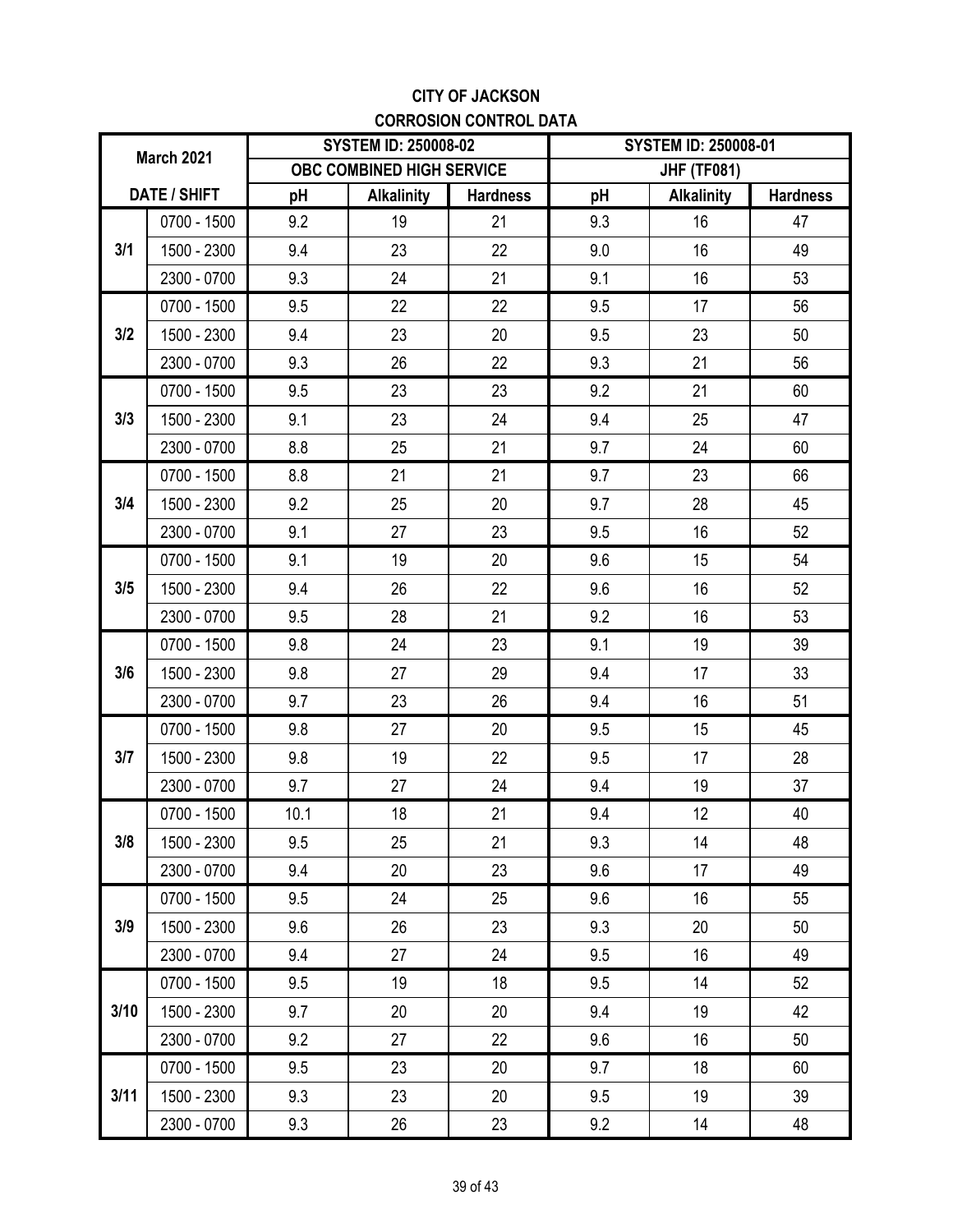### **CITY OF JACKSON CORROSION CONTROL DATA**

| <b>March 2021</b> |               |     | <b>SYSTEM ID: 250008-02</b> |                 | <b>SYSTEM ID: 250008-01</b> |                    |                 |
|-------------------|---------------|-----|-----------------------------|-----------------|-----------------------------|--------------------|-----------------|
|                   |               |     | OBC COMBINED HIGH SERVICE   |                 |                             | <b>JHF (TF081)</b> |                 |
|                   | DATE / SHIFT  | pH  | <b>Alkalinity</b>           | <b>Hardness</b> | pH                          | <b>Alkalinity</b>  | <b>Hardness</b> |
|                   | $0700 - 1500$ | 9.6 | 26                          | 26              | 9.7                         | 18                 | 58              |
| 3/12              | 1500 - 2300   | 9.9 | 25                          | 25              | 9.3                         | 16                 | 52              |
|                   | 2300 - 0700   | 9.6 | 27                          | 24              | 9.7                         | 18                 | 56              |
|                   | 0700 - 1500   | 9.4 | 20                          | 18              | 9.2                         | 19                 | 43              |
| 3/13              | 1500 - 2300   | 9.6 | 32                          | 22              | 9.3                         | 19                 | 42              |
|                   | 2300 - 0700   | 9.5 | 30                          | 25              | 9.5                         | 15                 | 51              |
|                   | $0700 - 1500$ | 9.6 | 31                          | 23              | 9.6                         | 16                 | 48              |
| 3/14              | 1500 - 2300   | 9.5 | 30                          | 28              | 9.5                         | 17                 | 50              |
|                   | 2300 - 0700   | 9.3 | 21                          | 22              | 9.4                         | 19                 | 43              |
|                   | 0700 - 1500   | 9.5 | 25                          | 30              | 9.5                         | 18                 | 47              |
| 3/15              | 1500 - 2300   | 9.7 | 24                          | 30              | 9.4                         | 15                 | 53              |
|                   | 2300 - 0700   | 9.4 | 24                          | 21              | 9.4                         | 17                 | 53              |
|                   | $0700 - 1500$ | 9.5 | 28                          | 20              | 9.3                         | 17                 | 57              |
| 3/16              | 1500 - 2300   | 9.5 | 22                          | 27              | 9.5                         | 25                 | 41              |
|                   | 2300 - 0700   | 9.1 | 21                          | 24              | 9.5                         | 19                 | 58              |
|                   | 0700 - 1500   | 9.3 | 22                          | 23              | 9.4                         | 18                 | 55              |
| 3/17              | 1500 - 2300   | 9.5 | 23                          | 26              | 9.6                         | 18                 | 47              |
|                   | 2300 - 0700   | 9.2 | 16                          | 27              | 9.4                         | 18                 | 57              |
|                   | 0700 - 1500   | 9.5 | 16                          | 27              | 9.5                         | 18                 | 55              |
| 3/18              | 1500 - 2300   | 9.4 | 18                          | 30              | 9.7                         | 17                 | 44              |
|                   | 2300 - 0700   | 9.3 | 21                          | 24              | 9.7                         | 16                 | 52              |
|                   | 0700 - 1500   | 9.2 | 17                          | 27              | 9.5                         | 16                 | 46              |
| 3/19              | 1500 - 2300   | 9.1 | 14                          | 22              | 9.6                         | 17                 | 51              |
|                   | 2300 - 0700   | 9.1 | 16                          | 25              | 9.4                         | 17                 | 50              |
|                   | 0700 - 1500   | 9.7 | 22                          | 23              | 9.3                         | 19                 | 39              |
| 3/20              | 1500 - 2300   | 9.7 | 27                          | 24              | 9.2                         | 17                 | 41              |
|                   | 2300 - 0700   | 9.6 | 26                          | 29              | 9.2                         | 14                 | 49              |
|                   | 0700 - 1500   | 9.6 | 24                          | 27              | 9.3                         | 16                 | 50              |
| 3/21              | 1500 - 2300   | 9.4 | 26                          | 21              | 9.3                         | 20                 | 41              |
|                   | 2300 - 0700   | 9.4 | 26                          | 20              | 9.2                         | 17                 | 36              |
|                   | 0700 - 1500   | 9.4 | 22                          | 25              | 9.3                         | 13                 | 41              |
| 3/22              | 1500 - 2300   | 9.3 | 18                          | 20              | 9.4                         | 15                 | 52              |
|                   | 2300 - 0700   | 9.3 | 23                          | 20              | 9.4                         | 14                 | 50              |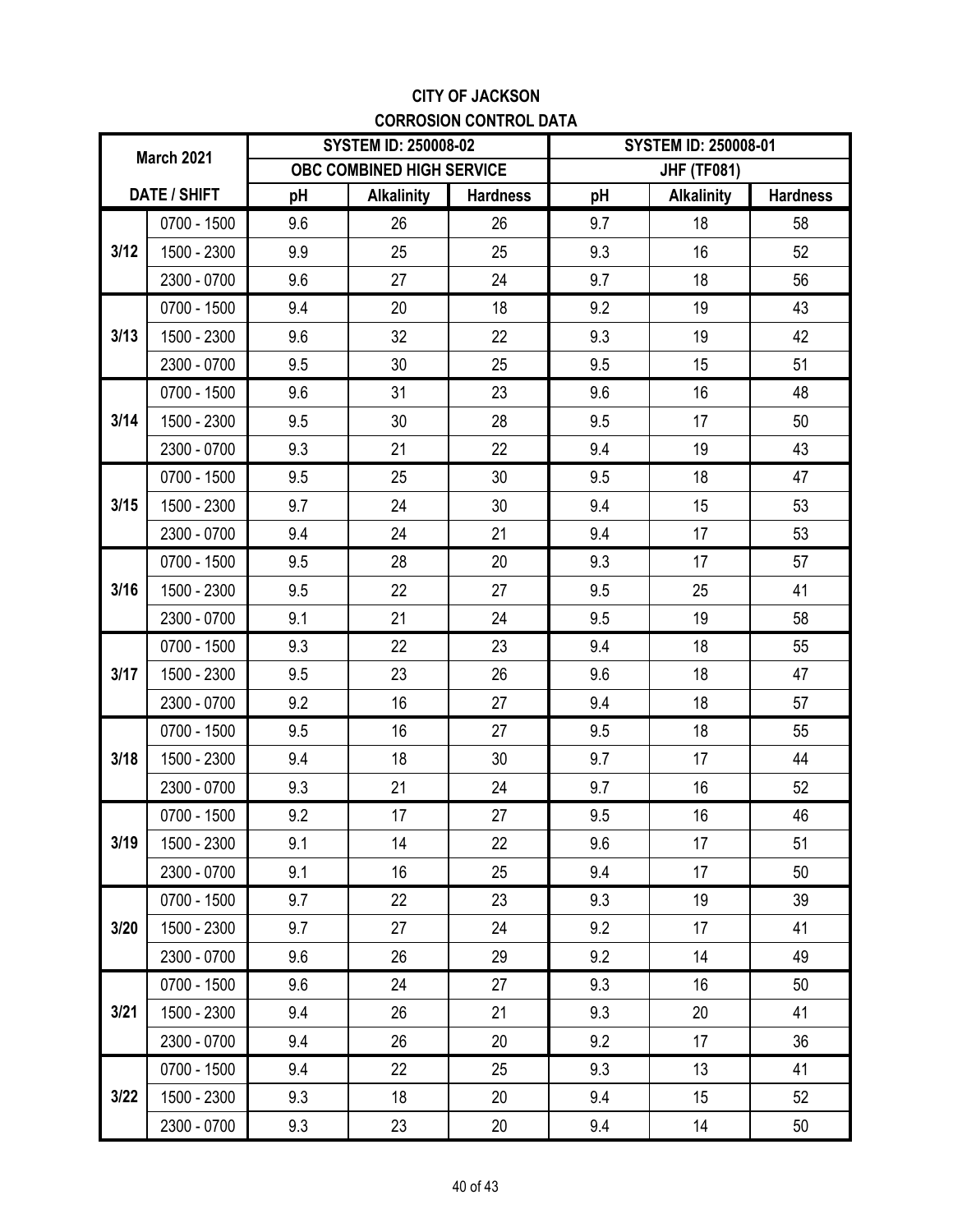### **CITY OF JACKSON CORROSION CONTROL DATA**

| <b>March 2021</b> |                    |      | <b>SYSTEM ID: 250008-02</b>      |                 | <b>SYSTEM ID: 250008-01</b> |                    |                 |  |
|-------------------|--------------------|------|----------------------------------|-----------------|-----------------------------|--------------------|-----------------|--|
|                   |                    |      | <b>OBC COMBINED HIGH SERVICE</b> |                 |                             | <b>JHF (TF081)</b> |                 |  |
|                   | DATE / SHIFT       | pH   | <b>Alkalinity</b>                | <b>Hardness</b> | pH                          | <b>Alkalinity</b>  | <b>Hardness</b> |  |
|                   | 0700 - 1500        | 9.0  | 19                               | 22              | 9.7                         | 15                 | 56              |  |
| 3/23              | 1500 - 2300        | 9.5  | 21                               | 34              | 9.3                         | 18                 | 38              |  |
|                   | 2300 - 0700        | 9.2  | 18                               | 24              | 9.2                         | 16                 | 51              |  |
|                   | 0700 - 1500        | 9.2  | 22                               | 26              | 9.4                         | 17                 | 57              |  |
| 3/24              | 1500 - 2300        | 9.2  | 26                               | 19              | 9.5                         | 19                 | 35              |  |
|                   | 2300 - 0700        | 9.7  | 37                               | 11              | 9.4                         | 15                 | 53              |  |
|                   | 0700 - 1500        | 9.7  | 47                               | 28              | 9.4                         | 15                 | 53              |  |
| 3/25              | 1500 - 2300        | 9.9  | 32                               | 18              | 9.2                         | 15                 | 47              |  |
|                   | 2300 - 0700        | 9.5  | 35                               | 15              | 9.7                         | 18                 | 52              |  |
|                   | 0700 - 1500        | 9.4  | 30                               | 44              | 9.7                         | 18                 | 58              |  |
| 3/26              | 1500 - 2300        | 9.7  | 34                               | 13              | 9.6                         | 18                 | 54              |  |
|                   | 2300 - 0700        | 9.4  | 32                               | 14              | 9.3                         | 15                 | 51              |  |
|                   | 0700 - 1500        | 9.6  | 35                               | 12              | 9.8                         | 27                 | 42              |  |
| 3/27              | 1500 - 2300        | 9.7  | 39                               | 18              | 9.5                         | 16                 | 39              |  |
|                   | 2300 - 0700        | 9.3  | 33                               | 14              | 9.5                         | 17                 | 36              |  |
|                   | 0700 - 1500        | 9.4  | 33                               | 13              | 9.9                         | 21                 | 50              |  |
| 3/28              | 1500 - 2300        | 9.6  | 40                               | 15              | 9.6                         | 16                 | 43              |  |
|                   | 2300 - 0700        | 9.5  | 39                               | 14              | 9.3                         | 13                 | 44              |  |
|                   | 0700 - 1500        | 9.6  | 37                               | 14              | 9.3                         | 15                 | 48              |  |
| 3/29              | 1500 - 2300        | 9.8  | 40                               | 17              | 9.1                         | 14                 | 51              |  |
|                   | 2300 - 0700        | 9.4  | 46                               | 13              | 9.3                         | 15                 | 48              |  |
|                   | 0700 - 1500        | 9.4  | 46                               | 14              | 9.6                         | 18                 | 51              |  |
| 3/30              | 1500 - 2300        | 9.8  | 42                               | 18              | 9.6                         | 16                 | 37              |  |
|                   | 2300 - 0700        | 9.3  | 35                               | 17              | 9.3                         | 15                 | 48              |  |
|                   | 0700 - 1500        | 9.5  | 51                               | 31              | 9.1                         | 15                 | 46              |  |
| 3/31              | 1500 - 2300        | 9.8  | 39                               | 22              | 9.2                         | 16                 | 35              |  |
|                   | 2300 - 0700        | 9.6  | 37                               | 20              | 9.5                         | 16                 | 50              |  |
|                   | <b>MONTHLY MIN</b> | 8.8  | 14                               | 11              | 9.0                         | 12                 | 28              |  |
|                   | <b>MONTHLY MAX</b> | 10.1 | 51                               | 44              | 9.9                         | 28                 | 66              |  |
|                   | <b>MONTHLY AVG</b> | 9.4  | 27                               | 22              | 9.4                         | 17                 | 48              |  |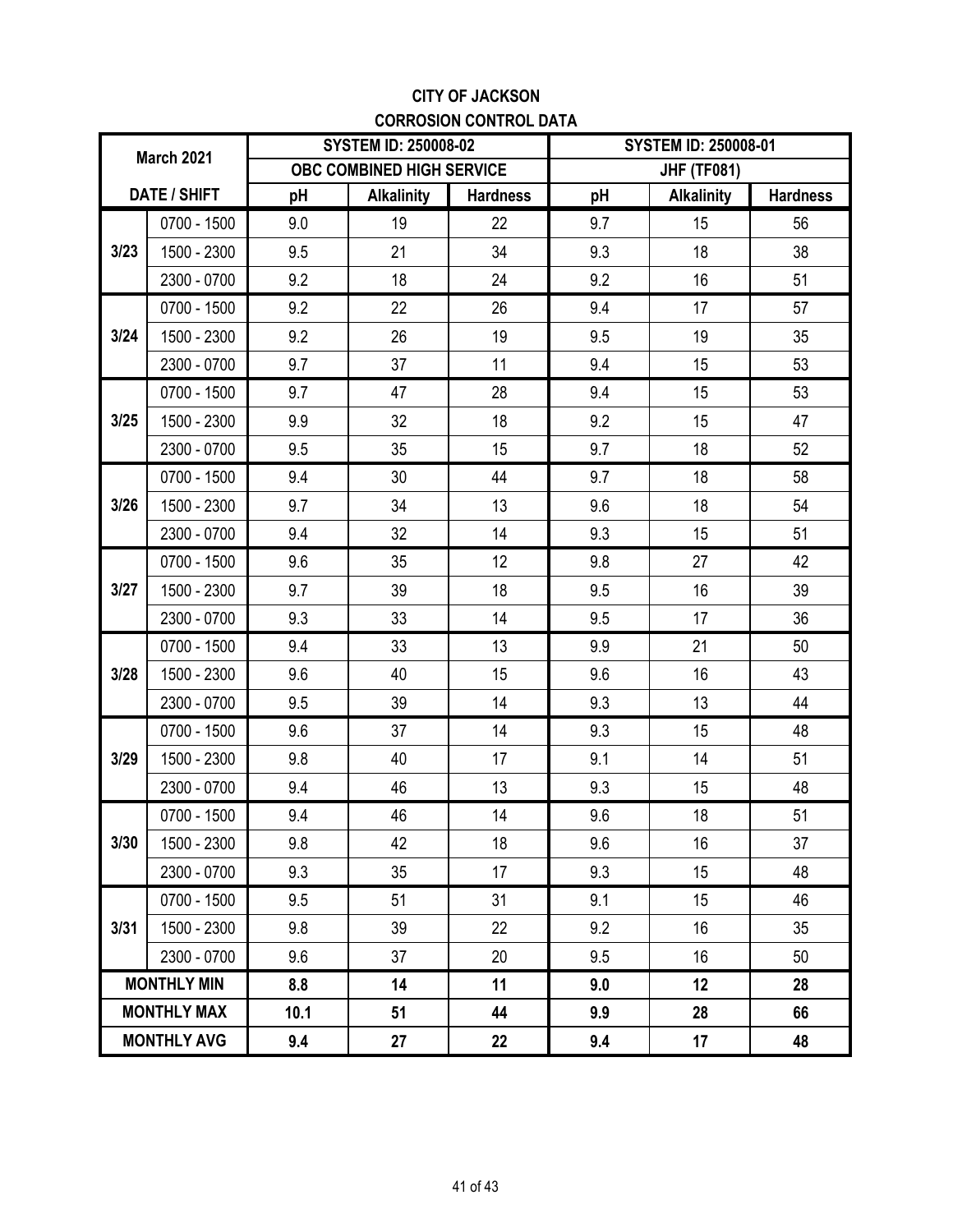#### **Comments**

### **JH Fewell (TF081)**

Cleaned Filter #27 turbidity meter.-3/19

### **Online Monitoring Last Date of Calibration for JH Fewell**

Cl17s-3/24

### **OB Curtis Conventional (TF082)**

Cleaned raw water screens.-3/13 Cleaned filters and dehumidifier filters in silo #1 and silo #2.-3/15 Cleaned water line for streaming current detector.-3/24 Cleaned ammonia line.-3/18, 3/26, 3/31

#### **Grab data replaced online data on the following dates listed below:**

Filter #6-Grab data was replaced on 3/2-12AM-4AM; 3/6-12AM, 8AM-8PM; 3/7-3/8-12PM; 3/14-8AM; 3/18-12PM-8PM. Raw water-Grab data was replaced on 3/1-3/6; 3/9. Filter #2-Grab data was replaced on 3/4-4AM, 12PM-3/13; 3/14-3/20; 3/21-12PM-3/22-12AM. Filter #3-Grab data was replaced on 3/1-12PM-4PM; 3/5-8PM-3/6; 3/7-3/8-4AM, 12PM; -3/11-4PM-3/12-4PM; 3/20; 3/21-3/26-12PM. Settled water-Grab data was replaced on 3/1-3/15; 3/17-3/31. Chlorine-Grab data was replaced on 3/1-4AM; 3/2-8AM-12PM; 3/3-12PM; 3/4-4AM, 4PM-3/5-4AM, 12PM; 3/6-12AM-4AM, 4PM-8PM; 3/7- 8AM-4PM; 3/8-4AM--3/13; 3/15-4AM-3/16-12AM; 3/17-12AM; 3/18-8AM-3/19; 3/20-4AM. Filter #4-Grab data was replaced on 3/2-12AM; 3/7-4PM; 3/8-12PM; 3/10-4AM-3/11-12AM-3/12-4AM.

### **OB Curtis Membrane (TF083)**

Cleaned ammonia line.-3-23

### **Grab data replaced online data on the following dates listed below:**

Chlorine-Grab data was replaced on 3/1-3/10; 3/12-12PM-4PM; 3/13; 3/14-8AM; 3/15-12AM-8PM; 3/17-12PM-3/18; 3/19-4PM-8PM; 3/20- 4AM; 3/28-8AM-3/31. Finished water-Grab data was replaced on 3/1-4AM-12PM; 3/2-12AM; 3/3-12AM-8PM; 3/4-12AM-8AM; 3/5-8PM; 3/6-8AM-12PM; 3/10- 4PM-8PM; 3/12-12AM, 8AM-4PM; 3/14-12AM-8AM, 4PM; 3/17-8PM; 3/22-8AM; 3/23-12PM

Train #6-Grab data was replaced on 3/14-8AM; 3/20-12PM-4PM.

#### **Online Monitoring Last Date of Calibration for O.B. Curtis**

Filter #3, 4, and 6 turbidity meters-3/5 Raw, HS1, Settled, HS2, Basin #3 front end, and Basin #1 front end, and Basin #1 midpoint turbidity meters-3/7 Basin #2 Front End Turbidity Meter-3/19 Filter #1, Trains 2, 3, 4, and 6 turbidity meters- 3/4 HS1 and Conventional First Tap Free Chlorine CL17s-3/27